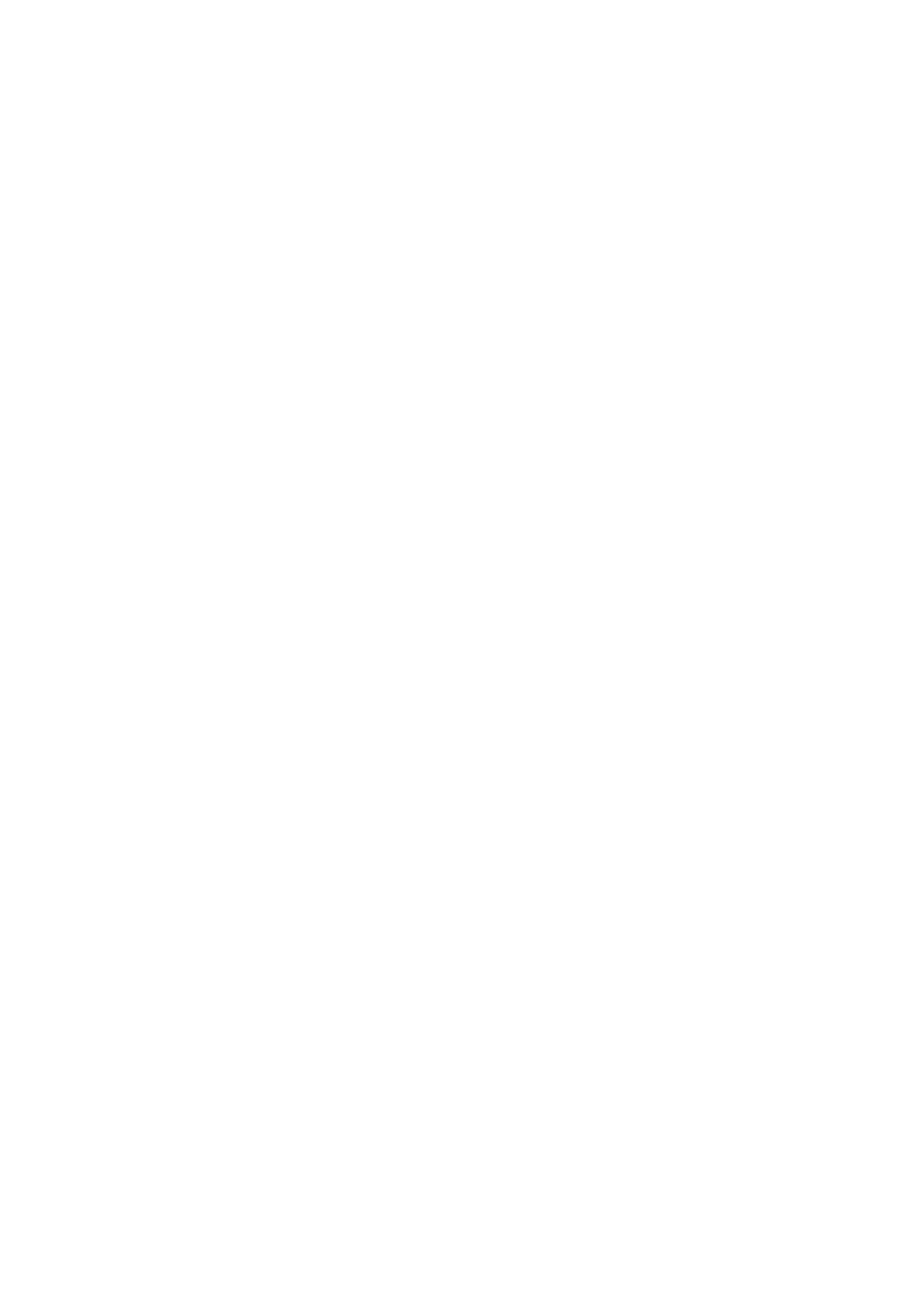

House of Lords House of Commons Joint Committee on Human Rights

# **Human Rights and Business 2017: Promoting responsibility and ensuring accountability**

### **Sixth Report of Session 2016–17**

*Report, together with formal minutes relating to the report*

*Ordered by the House of Lords to be printed 29 March 2017*

*Ordered by the House of Commons to be printed 29 March 2017*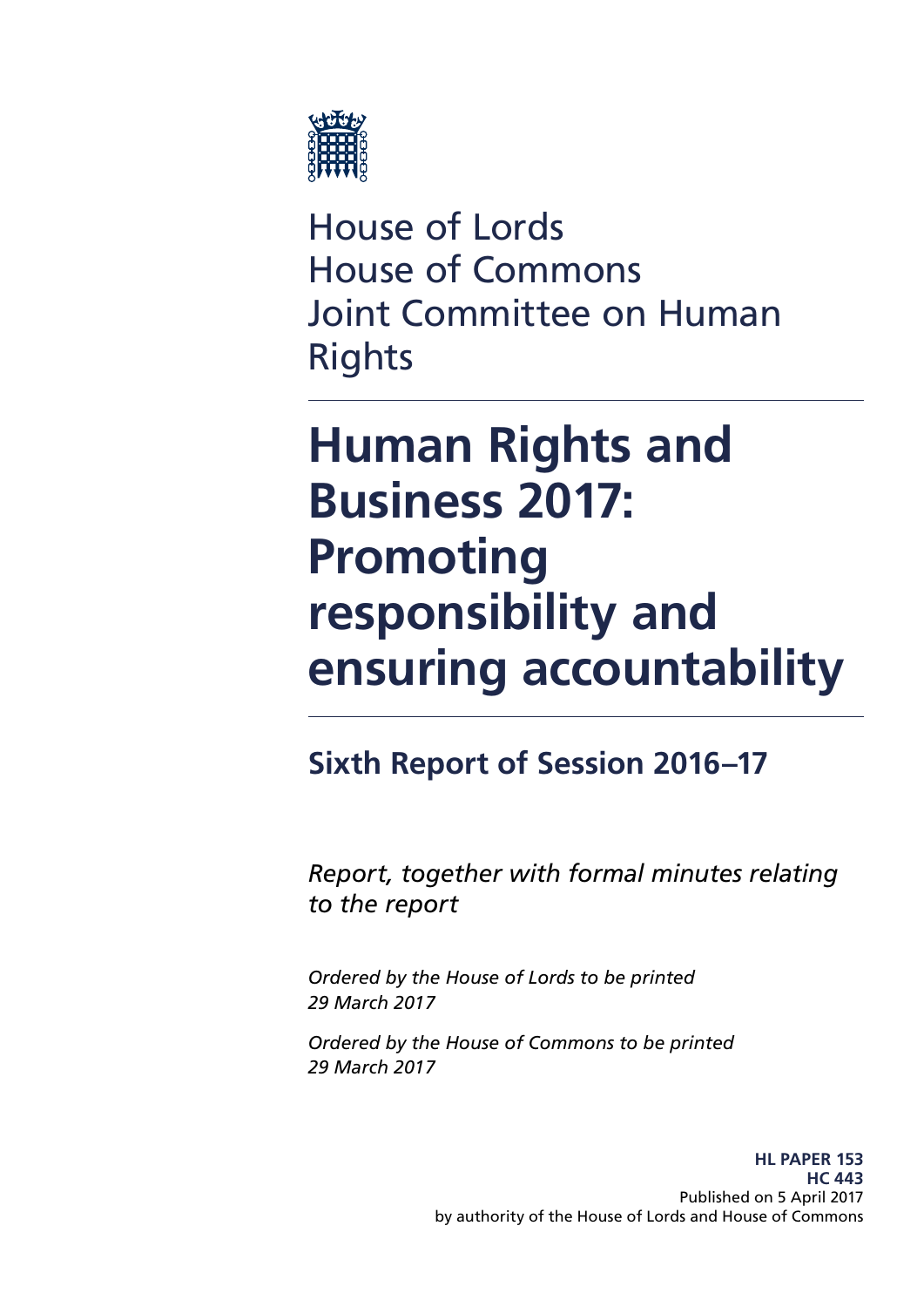#### **Joint Committee on Human Rights**

The Joint Committee on Human Rights is appointed by the House of Lords and the House of Commons to consider matters relating to human rights in the United Kingdom (but excluding consideration of individual cases); proposals for remedial orders, draft remedial orders and remedial orders.

The Joint Committee has a maximum of six Members appointed by each House, of whom the quorum for any formal proceedings is two from each House.

**Current membership**

HOUSE OF COMMONS

[Ms Harriet Harman QC MP](http://www.parliament.uk/biographies/commons/ms-harriet-harman/150) *(Labour, Camberwell and Peckham)* (Chair)

[Fiona Bruce MP](http://www.parliament.uk/biographies/commons/fiona-bruce/3958) (*Conservative, Congleton*)

[Ms Karen Buck MP](http://www.parliament.uk/biographies/commons/ms-karen-buck/199) (*Labour, Westminster North*)

[Jeremy Lefroy MP](http://www.parliament.uk/biographies/commons/jeremy-lefroy/4109) (C*onservative, Stafford*)

[Mark Pritchard MP](http://www.parliament.uk/biographies/commons/mark-pritchard/1576) (*Conservative, The Wrekin*)

[Amanda Solloway MP](http://www.parliament.uk/biographies/commons/amanda-solloway/4372) (*Conservative, Derby North*)

HOUSE OF LORDS

[Baroness Hamwee](http://www.parliament.uk/biographies/lords/baroness-hamwee/2652) (*Liberal Democrat*)

[Baroness Lawrence of Clarendon](http://www.parliament.uk/biographies/lords/baroness-lawrence-of-clarendon/4290) (*Labour*)

[Baroness O'Cathain](http://www.parliament.uk/biographies/lords/baroness-o) (*Conservative*)

[Baroness Prosser](http://www.parliament.uk/biographies/lords/baroness-prosser/3684) (*Labour*)

[Lord Trimble](http://www.parliament.uk/biographies/lords/lord-trimble/658) (*Conservative*)

[Lord Woolf](http://www.parliament.uk/biographies/lords/lord-woolf/1773) (*Crossbench*)

#### **Powers**

The Committee has the power to require the submission of written evidence and documents, to examine witnesses, to meet at any time (except when Parliament is prorogued or dissolved), to adjourn from place to place, to appoint specialist advisers, and to make Reports to both Houses. The Lords Committee has power to agree with the Commons in the appointment of a Chairman.

#### **Publication**

Committee reports are published on the Committee's website at [www.parliament.uk/jchr](http://www.parliament.uk/jchr) by Order of the two Houses.

Evidence relating to this report is published on the relevant [inquiry](http://www.parliament.uk/business/committees/committees-a-z/joint-select/human-rights-committee/inquiries/parliament-2015/inquiry/publications/)  [page](http://www.parliament.uk/business/committees/committees-a-z/joint-select/human-rights-committee/inquiries/parliament-2015/inquiry/publications/) of the Committee's website.

#### **Committee staff**

The current staff of the Committee are Robin James (Commons Clerk), Donna Davidson (Lords Clerk), Murray Hunt (Legal Adviser), Alexander Horne (Deputy Legal Adviser), Katherine Hill (Committee Specialist), Penny McLean (Committee Specialist), Shabana Gulma (Specialist Assistant), Miguel Boo Fraga (Senior Committee Assistant) and Heather Fuller (Lords Committee Assistant).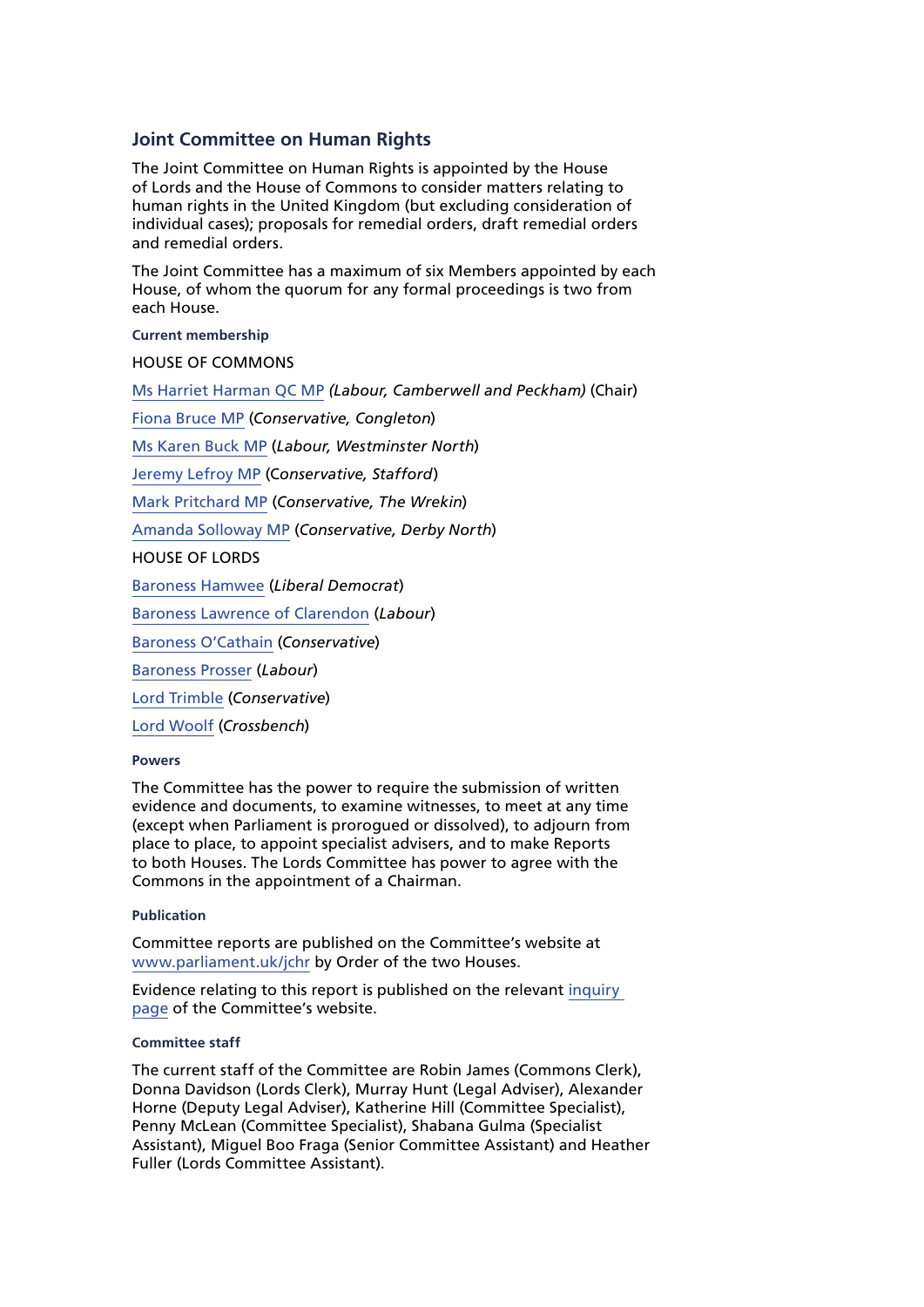#### **Contacts**

All correspondence should be addressed to the Clerk of the Joint Committee on Human Rights, Committee Office, House of Commons, London SW1A 0AA. The telephone number for general enquiries is 020 7219 2467; the Committee's email address is [jchr@parliament.uk](mailto:jchr@parliament.uk)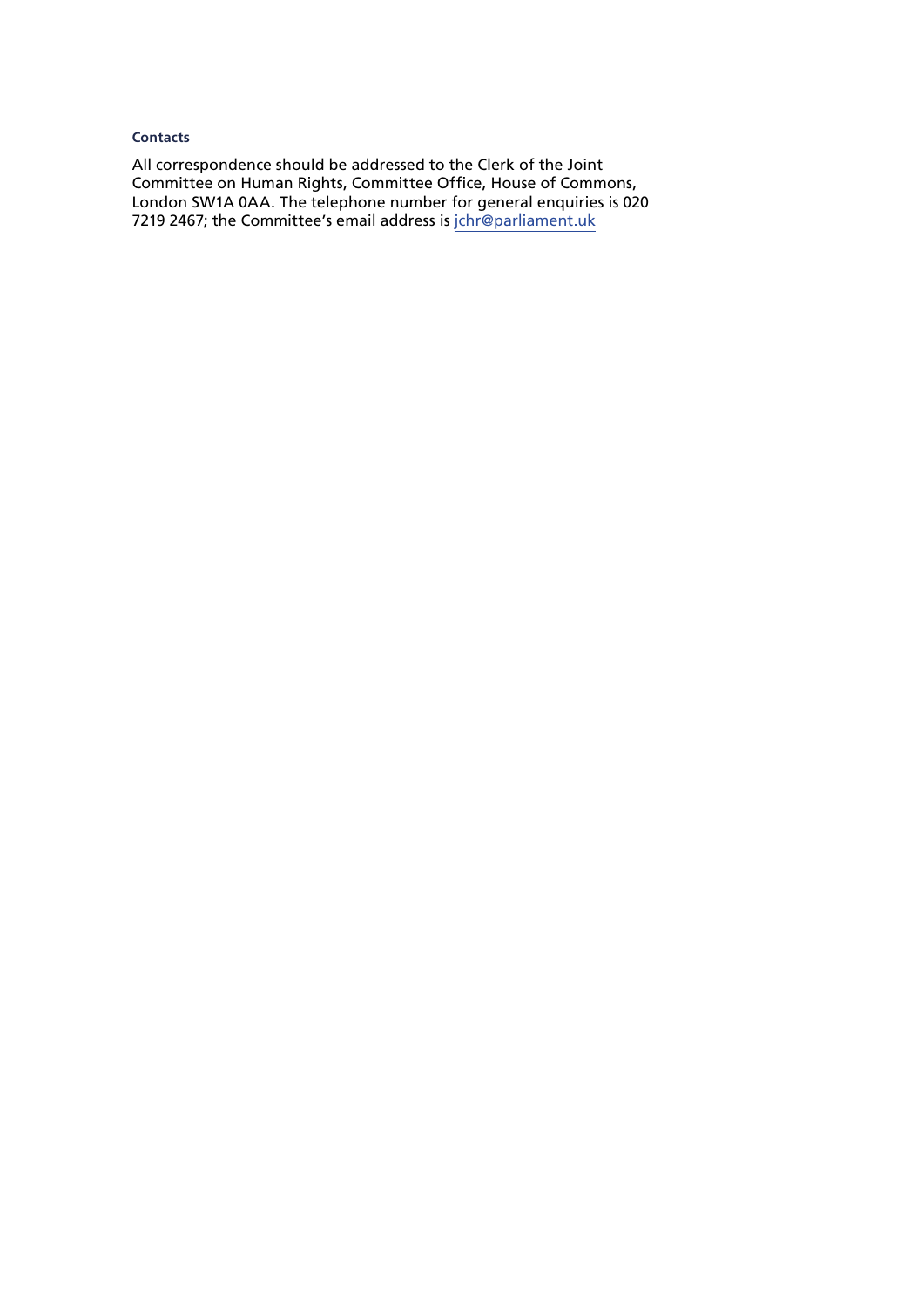## **Contents**

| <b>Summary</b> |                                                                 |                 |
|----------------|-----------------------------------------------------------------|-----------------|
| 1              | <b>Introduction</b>                                             | 8               |
|                | Our inquiry                                                     | 8               |
|                | Conducting the inquiry                                          | 8               |
|                | The structure of this report                                    | 9               |
| $\overline{2}$ | <b>Background</b>                                               | 10              |
|                | Previous work by this Committee                                 | 10 <sup>°</sup> |
|                | <b>European Convention on Human Rights</b>                      | 10 <sup>°</sup> |
|                | The UN Guiding Principles on Business and Human Rights          | 10 <sup>°</sup> |
|                | The UK National Action Plan                                     | 11              |
|                | National Action Plan update                                     | 12              |
| 3              | The interaction between human rights and business               | 13              |
|                | Who are the victims of human rights abuses?                     | 13              |
|                | Human rights abuses in the garment and textiles sector          | 14              |
|                | Turkey                                                          | 15              |
|                | Leicester                                                       | 17              |
|                | Human rights abuses in other sectors                            | 21              |
| 4              | The UK's Government's approach to human rights and business     | 23              |
|                | <b>UK leadership</b>                                            | 23              |
|                | Criticisms of the updated National Action Plan                  | 24              |
|                | Limited in scope                                                | 24              |
|                | No baseline study or timetable                                  | 24              |
|                | Failure to reflect consultation with NGOs                       | 25              |
|                | Other criticisms                                                | 26              |
|                | Conclusions                                                     | 26              |
|                | The wider governmental approach to business and human rights    | 27              |
|                | Perceived lack of ministerial leadership                        | 27              |
|                | Departmental responsibility                                     | 27              |
|                | <b>Cross-Whitehall Steering Group</b>                           | 28              |
|                | Inconsistent messages between departments                       | 29              |
|                | Conclusions                                                     | 29              |
|                | Public sector procurement                                       | 29              |
|                | Current Government advice on human rights in public procurement | 30              |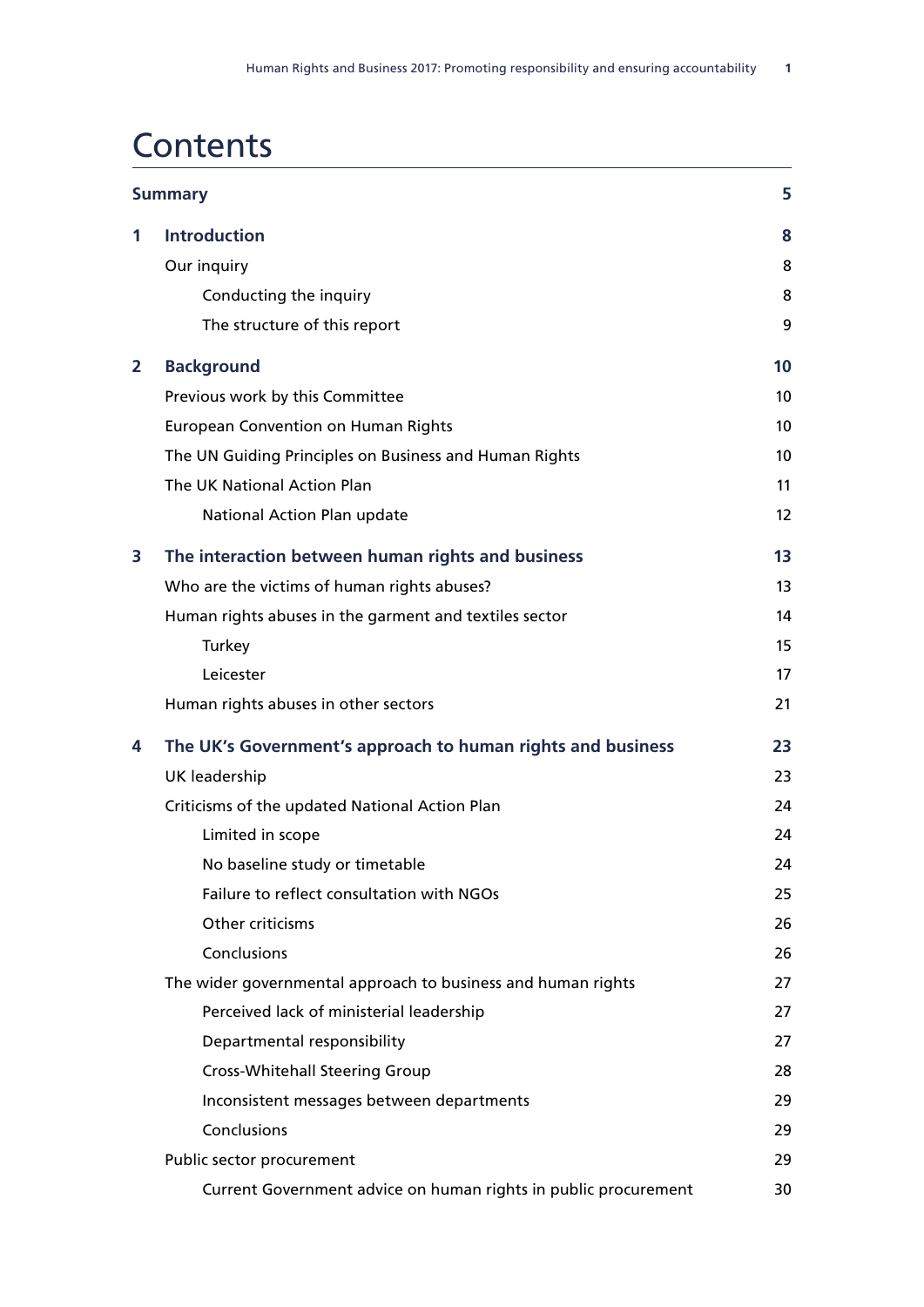|   | Benefits of making human rights a condition of public procurement                   | 31 |
|---|-------------------------------------------------------------------------------------|----|
|   | Requirement for companies to undertake due diligence for public sector<br>contracts | 35 |
|   | Conclusions                                                                         | 36 |
| 5 | Preventing human rights abuses by businesses                                        | 37 |
|   | Modern Slavery Act 2015                                                             | 37 |
|   | Shortcomings of the Modern Slavery Act                                              | 37 |
|   | Suggestions for improvement                                                         | 40 |
|   | Modern Slavery (Transparency in Supply Chains) Bill                                 | 41 |
|   | Conclusions                                                                         | 41 |
|   | The Gangmasters Licensing Authority and the Gangmasters & Labour Abuse<br>Authority | 42 |
|   | Decrease in inspections and enforcement                                             | 43 |
|   | Licensing powers                                                                    | 43 |
|   | Resourcing                                                                          | 44 |
|   | Conclusions                                                                         | 44 |
|   | <b>Anti-Slavery Commissioner</b>                                                    | 45 |
|   | Partnership building                                                                | 45 |
|   | Resourcing                                                                          | 45 |
|   | Conclusions                                                                         | 46 |
|   | Local authorities                                                                   | 46 |
|   | Conclusions                                                                         | 46 |
|   | Businesses' approach to auditing, trade unions and preventing human rights abuses46 |    |
|   | Conducting audits and working with trade unions                                     | 47 |
|   | Costing models                                                                      | 48 |
|   | Incentivising good practice among businesses                                        | 48 |
|   | Conclusions                                                                         | 48 |
| 6 | <b>Access to justice</b>                                                            | 49 |
|   | Current barriers to accessing justice                                               | 49 |
|   | Difficulties for foreign claimants accessing justice in-country                     | 49 |
|   | Legal aid and the effect of Rome II                                                 | 50 |
|   | Employment tribunal fees                                                            | 52 |
|   | High costs of this type of litigation                                               | 53 |
|   | Conclusions                                                                         | 53 |
|   | Access to remedy under civil and criminal law                                       | 54 |
|   | Complexity of corporate structures                                                  | 54 |
|   | Contracting in supply chains                                                        | 55 |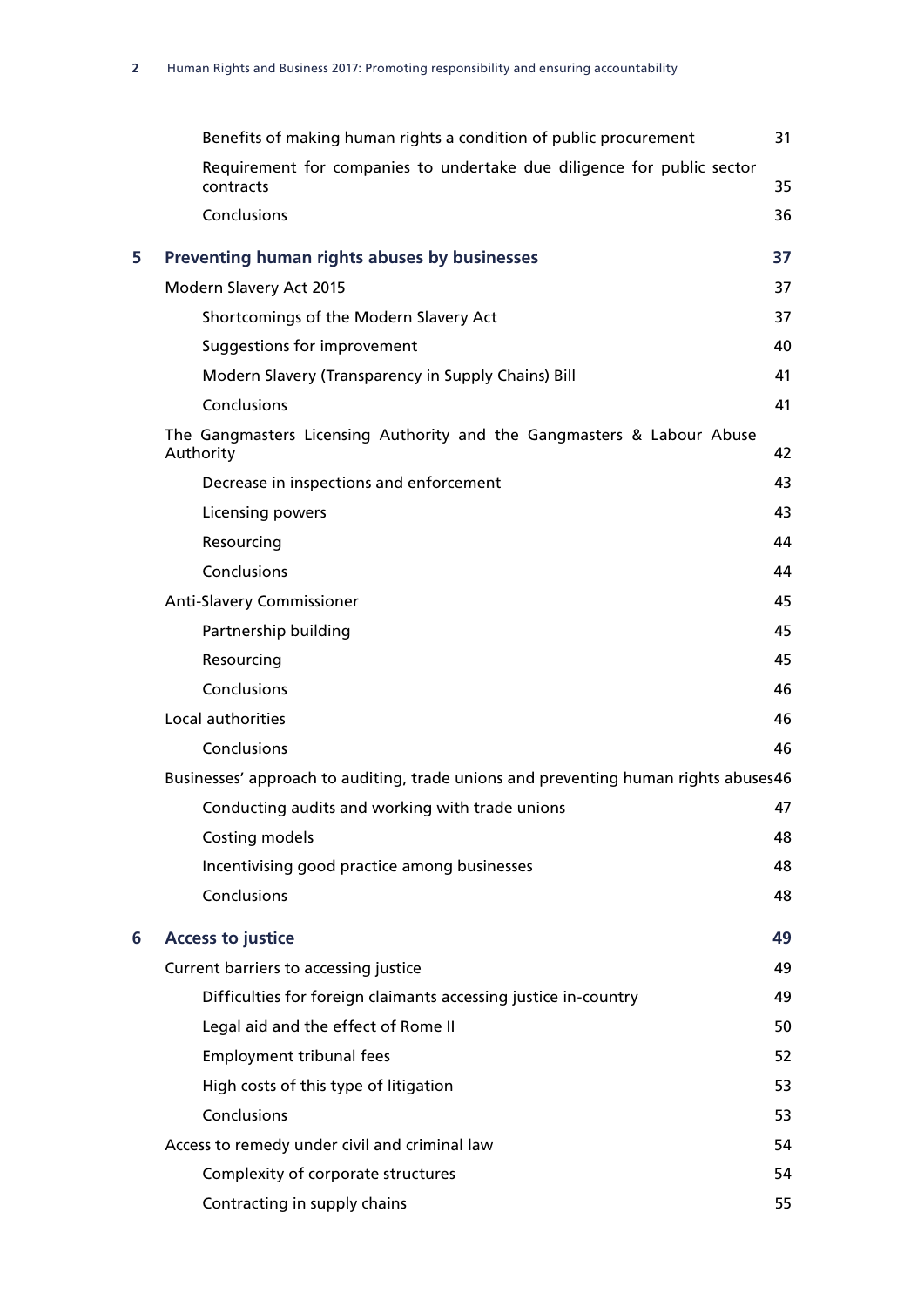| Importance of access to both civil and criminal remedies          | 56 |
|-------------------------------------------------------------------|----|
| Duty to Prevent                                                   | 57 |
| Conclusions                                                       | 59 |
| Operation of current criminal law investigations and prosecutions | 60 |
| Resourcing and expertise of investigating authorities             | 60 |
| Sentencing                                                        | 61 |
| Conclusions                                                       | 61 |
| Non-judicial access to justice                                    | 61 |
| <b>UK National Contact Point</b>                                  | 62 |
| Conclusions                                                       | 65 |
| <b>The implications of Brexit</b><br>7                            | 66 |
| The effect of Brexit on workers' rights and reporting standards   | 66 |
| Increased vulnerability of workers                                | 67 |
| EU laws on reporting and procurement                              | 67 |
| Conclusions                                                       | 68 |
| Human rights clauses in trade deals                               | 68 |
| Case for higher standards                                         | 69 |
| Conclusions                                                       | 70 |
| <b>Conclusions and recommendations</b>                            | 71 |
| <b>Declaration of Lords' interests</b>                            | 76 |
| <b>Baroness Hamwee</b>                                            | 76 |
| <b>Formal Minutes</b>                                             | 77 |
| <b>Witnesses</b>                                                  | 78 |
| <b>Published written evidence</b>                                 | 80 |
| List of Reports from the Committee during the current Parliament  | 82 |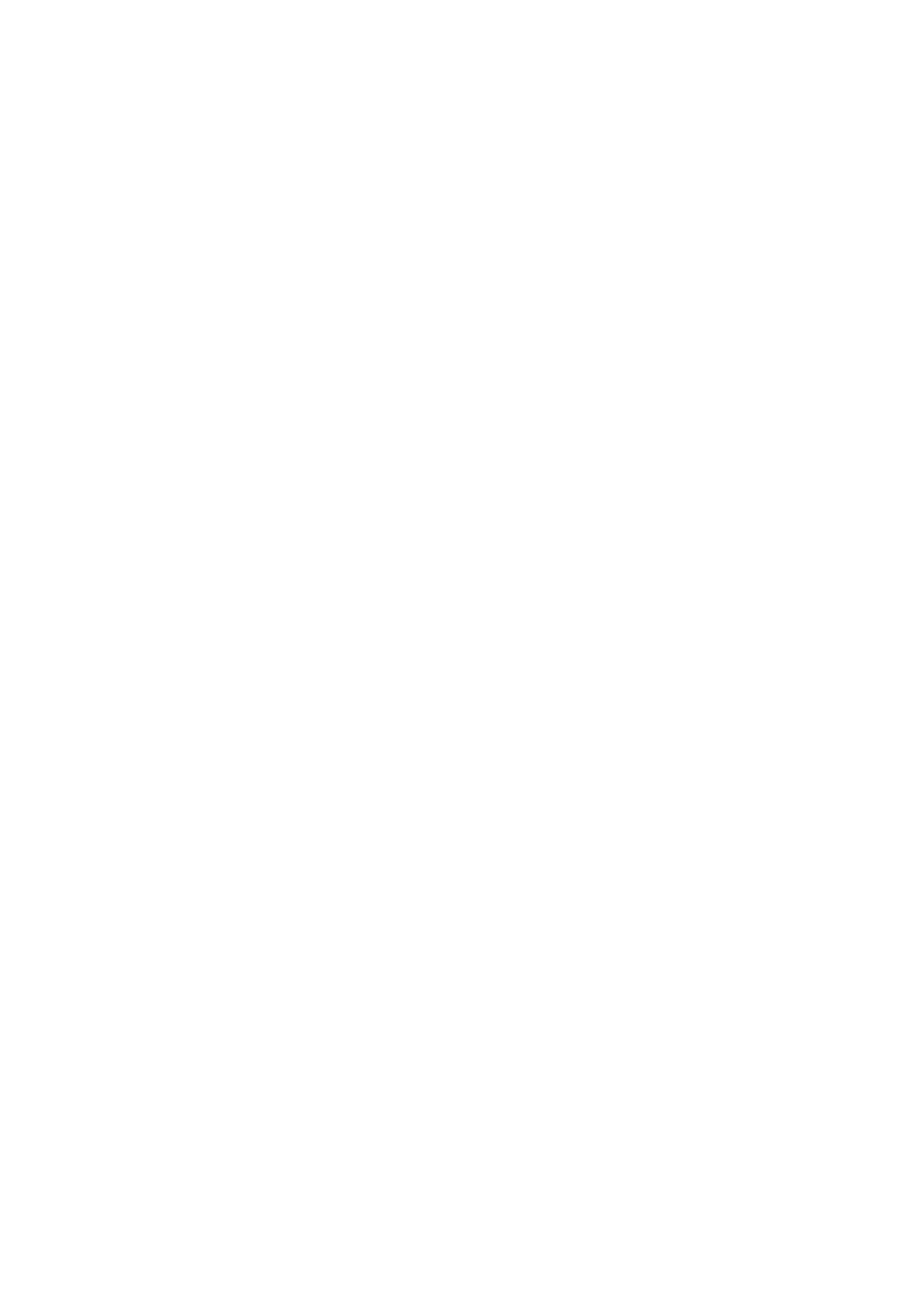### <span id="page-9-0"></span>Summary

Human rights violations, such as child labour, prevention of free association and forced and compulsory labour all occur within the realm of business activity. Examples of multinational companies violating the human rights of their workers or of local communities are extensive. When UK companies source or manufacture goods in less developed countries where there are weaker mechanisms for protecting human rights than in the UK, serious violations can occur. Human rights are just as important abroad as they are in the UK, and we want to see UK companies being exemplary in their respect for human rights wherever they operate.

The European Convention on Human Rights and the UN Guiding Principles on Business and Human Rights place duties on the State to protect against human rights abuses by businesses and provide access to remedy for victims. They also place a corresponding responsibility on businesses to respect human rights.

The UK demonstrated its commitment to the UN Guiding Principles by publishing a National Action Plan in 2013. The Action Plan set out the Government's intention to:

- "Implement UK Government obligations to protect human rights within UK jurisdiction where business enterprises are involved;
- "support, motivate and incentivise UK businesses to meet their responsibility to respect human rights throughout their operations both at home and abroad;
- "support access to effective remedy for victims of human rights abuse involving business enterprises within UK jurisdiction;
- "promote understanding of how addressing human rights risks and impacts can help build business success;
- "promote international adherence to the UN Guiding Principles on Business and Human Rights (UNGPs), including for States to assume fully their duties to protect human rights and assure remedy within their jurisdiction; and
- "ensure policy consistency across the UK Government on the UNGPs."1

We commend the Government for being the first in the world to publish a National Action Plan. However, we are disappointed that the updated National Action Plan, published in 2016, is modest in scope and fails to incorporate best practice regarding having measureable objectives.

The Government must lead by example and demonstrate the same behaviour it expects from businesses. The guidance on circumstances in which human rights can be considered in public procurement processes is complicated and contradictory. Procurement officers of both central and local government should be able to exclude companies that have not undertaken human rights due diligence from all public sector contracts. Companies which have committed human rights abuses and been found

<sup>1</sup> Foreign and Commonwealth Office, *Good Business: Implementing the UN Guiding Principles on Business and Human Rights*, Cm 8695, September 2013, pp 6–7: [https://www.gov.uk/government/uploads/system/uploads/](https://www.gov.uk/government/uploads/system/uploads/attachment_data/file/236901/BHR_Action_Plan_-_final_online_version_1_.pdf) [attachment\\_data/file/236901/BHR\\_Action\\_Plan\\_-\\_final\\_online\\_version\\_1\\_.pdf](https://www.gov.uk/government/uploads/system/uploads/attachment_data/file/236901/BHR_Action_Plan_-_final_online_version_1_.pdf) [accessed 14 February 2017]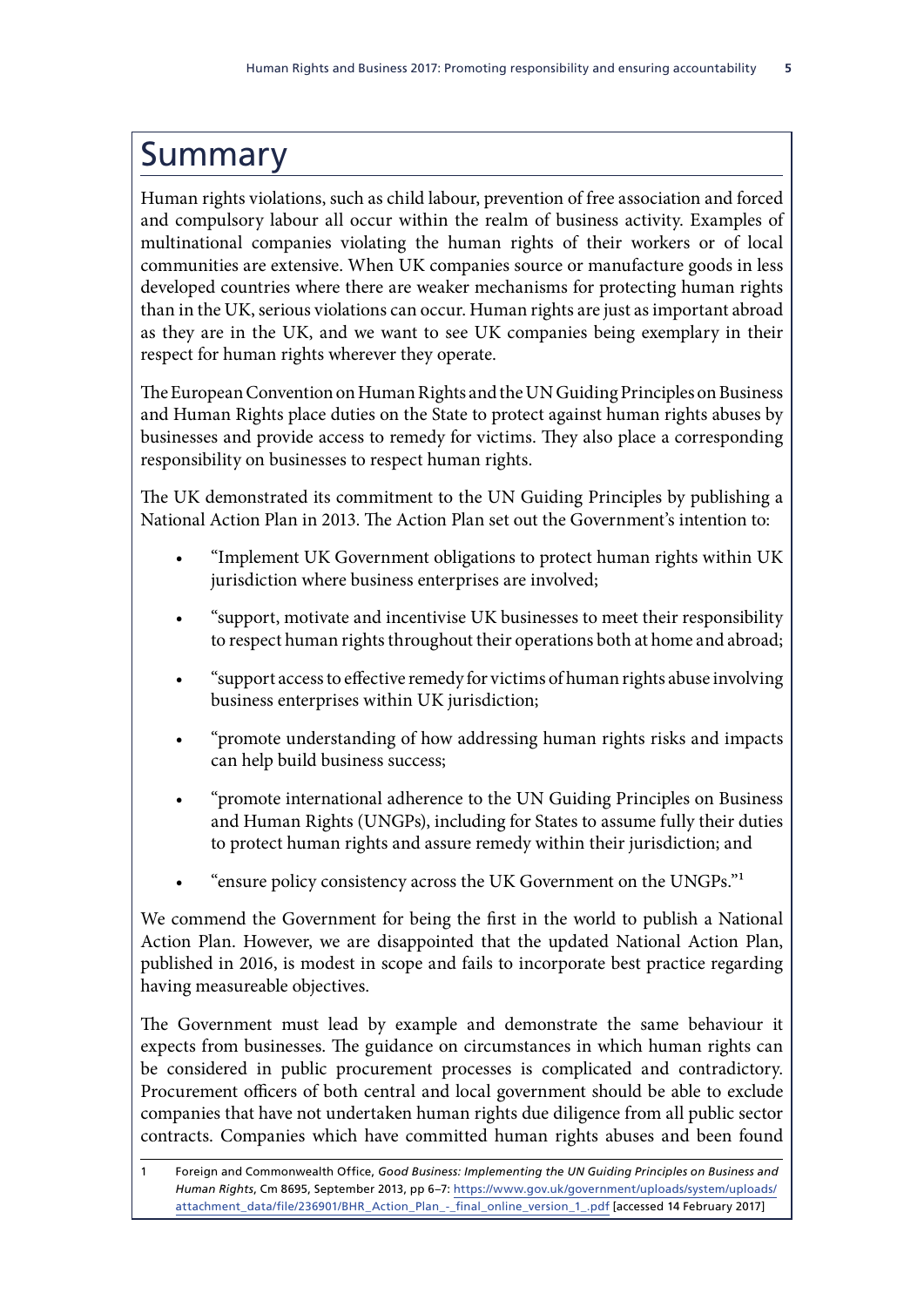responsible by the courts or the National Contact Point should be excluded from public contracts for a specified period of time so that unethical conduct has financial consequences.

There is a lack of clarity about departmental responsibilities in relation to business and human rights. Stakeholders must be encouraged to engage with the Government and we believe that giving the Cabinet Office a co-ordinating role would make this easier for businesses and victims alike.

The Modern Slavery Act in 2015 has raised the profile of the problem of modern slavery within UK companies and their supply chains abroad. However, more action is needed before any meaningful changes brought about by the Act can be evaluated. We believe that the Government could make a positive start by facilitating the passage of Baroness Young of Hornsey's Modern Slavery (Transparency in Supply Chains) Bill and by introducing laws to make reporting on due diligence for all other relevant human rights compulsory for large businesses.

We were concerned by some of the evidence we received which suggested that bodies with responsibilities for preventing human rights abuses and enforcing penalties were under-resourced. The Anti-Slavery Commissioner, the Gangmasters and Labour Abuse Authority, the National Contact Point, and the Equality and Human Rights Commission have important roles to play in upholding human rights in relation to business, and we urge the Government to consider what extra resources they may require.

We also considered whether further powers should be given to these bodies and concluded that the Gangmasters and Labour Abuse Authority should have extended licensing powers, particularly in respect of garment manufacturing and construction. These bodies should also be consulted on the development of new powers for local authorities to close down workplaces which are found to exploit workers through underpayment of wages, lack of employment contracts or disregard of health and safety regulations.

The UK is weakest in the area of access to remedy. A number of obstacles to justice exist including changes to limit legal aid provision, limits on the recovery of legal costs in these types of case, increases in court and tribunal fees, and the otherwise high costs of civil action. The Government is in the process of reviewing legal aid and we will follow closely its findings and any subsequent changes. We recommend that the Government reduces fees payable by claimants when taking a case to an employment tribunal, which have had a significant impact on domestic victims accessing remedies.

The complex corporate structures of many large UK businesses also act as a barrier to victims seeking justice for human rights abuses. In order to redress the imbalance of power between potential claimants and businesses, we recommend that the Government brings forward legislation to impose a duty on all companies, including parent companies, to prevent human rights abuses, with failure to do so becoming an offence, along the lines of the relevant provisions of the Bribery Act 2010.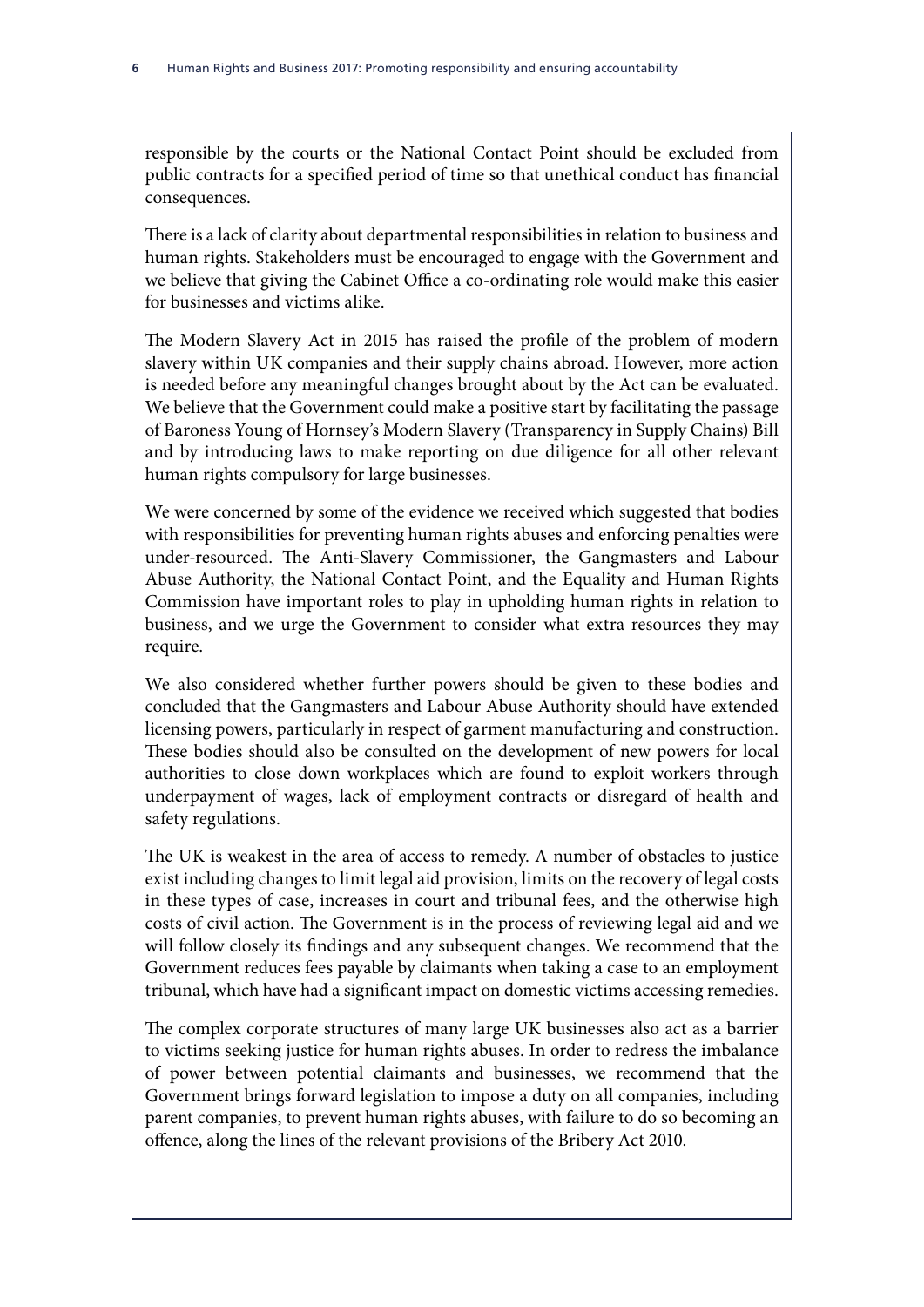As a non-legal alternative for providing access to remedy, the UK National Contact Point is not fit for purpose. It lacks the resources and profile needed to fulfil its role and we recommend that the Government creates an independent steering board for the NCP, provides extra resources to the NCP, and finds new ways to publicise its findings.

Finally, we considered the effect of Brexit on business and human rights. We heard that concerns about the status of EU workers in the UK may leave them more vulnerable to labour exploitation and we urge the Government to reassure workers that all victims of human rights abuses will be protected, without reference to nationality or immigration status.

We were encouraged that the Government plans to include human rights clauses in all future bilateral trade agreements and encourage it to include provisions on enforcement, and to undertake human rights impact assessments before agreeing trade agreements.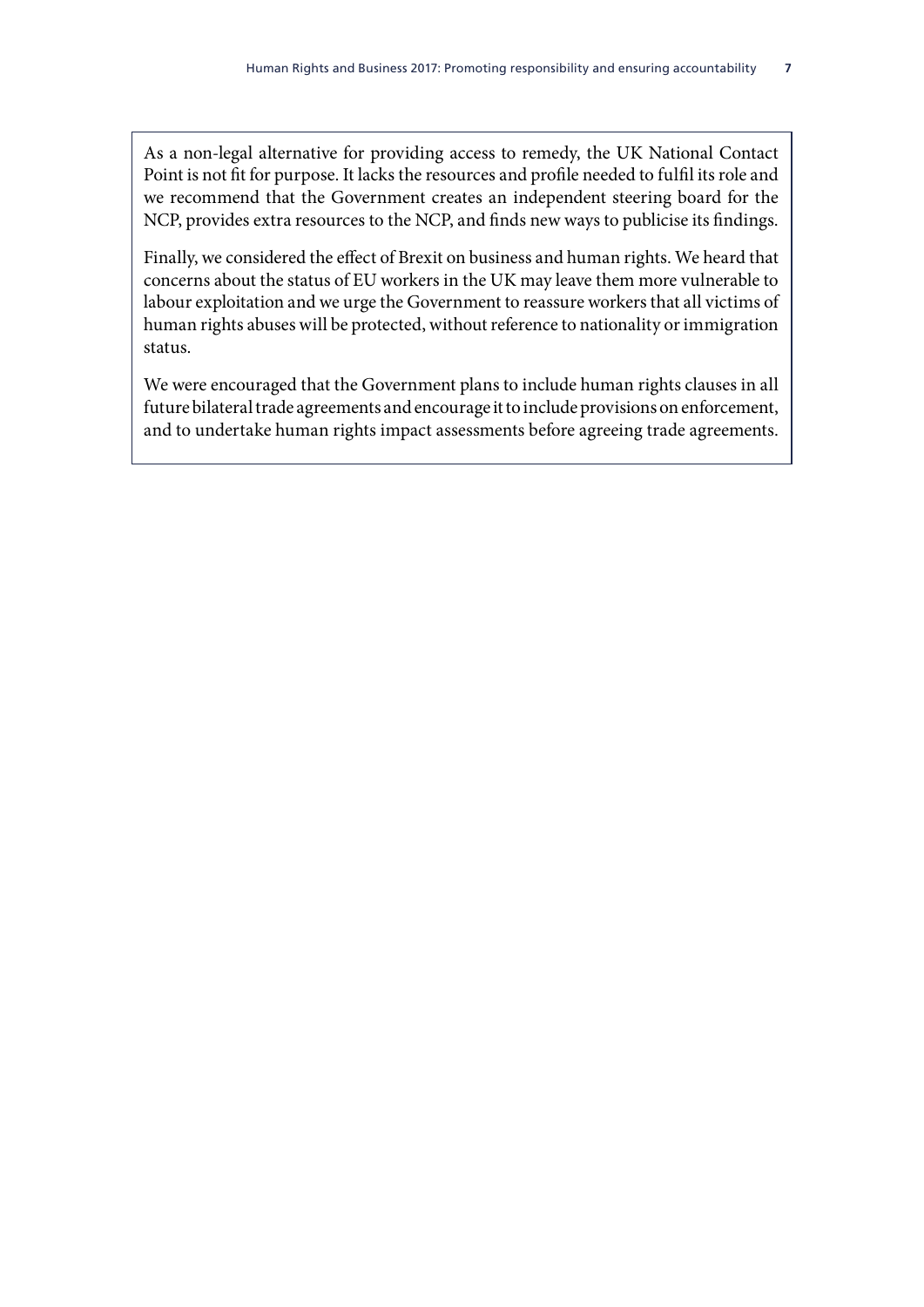# <span id="page-12-0"></span>**1** Introduction

### **Our inquiry**

1. On 16 June 2016, the Joint Committee on Human Rights announced an inquiry into human rights and business, to consider progress made by the UK Government in implementing the United Nations Guiding Principles on Business and Human Rights,<sup>2</sup> by means of the National Action Plan that was published in 2013<sup>3</sup> and revised in May 2016.<sup>4</sup>

2. The Committee published an open call for evidence along with a detailed set of questions, which served as the terms of reference for the inquiry.<sup>5</sup> The Committee focused on four main issues: the National Action Plan, Government engagement with business and human rights, monitoring transparency and compliance, and access to remedy.

#### *Conducting the inquiry*

3. As part of this inquiry, we have conducted eight oral evidence sessions with a total of 27 witnesses. **We are grateful to all the witnesses who appeared before us to give evidence.**

4. Alongside this, we received a total of 53 written submissions. All of the evidence, both written and oral, can be viewed on our website.6 **We are also grateful to everyone who took time to submit written evidence, the quality and range of which has aided our inquiry enormously.**

5. Members of the Committee have also conducted three visits as part of this inquiry, looking at supply chains in the UK and abroad. On 3 November 2016, we visited the UK National Contact Point for the OECD Guidelines on Multinational Enterprises, housed within the Department for International Trade. From 28 November to 1 December 2016, we travelled to Istanbul and Ankara to gain a more in-depth understanding of the garment sector in Turkey, which supplies clothing to many large UK brands. Finally, on 2 March 2017, we visited Leicester, following reports of human rights abuses in garment factories there. **We are indebted to all of the people who assisted us with each of our visits.**

6. The Committee was ably assisted by two specialist advisers, Professor Robert McCorquodale<sup>7</sup> and Dr Virginia Mantouvalou. We are grateful for their expertise and insight.

<sup>2</sup> United Nations, *Guiding Principles on Business and Human Rights: Implementing the United Nations "Protect, Respect and Remedy" Framework* (2011): [http://www.ohchr.org/Documents/Publications/](http://www.ohchr.org/Documents/Publications/GuidingPrinciplesBusinessHR_EN.pdf) [GuidingPrinciplesBusinessHR\\_EN.pdf](http://www.ohchr.org/Documents/Publications/GuidingPrinciplesBusinessHR_EN.pdf) [accessed 12 March 2017]

<sup>3</sup> Foreign and Commonwealth Office, *Good Business: Implementing the UN Guiding Principles on Business and Human Rights*, Cm 8695, September 2013: [https://www.gov.uk/government/uploads/system/uploads/](https://www.gov.uk/government/uploads/system/uploads/attachment_data/file/236901/BHR_Action_Plan_-_final_online_version_1_.pdf) [attachment\\_data/file/236901/BHR\\_Action\\_Plan\\_-\\_final\\_online\\_version\\_1\\_.pdf](https://www.gov.uk/government/uploads/system/uploads/attachment_data/file/236901/BHR_Action_Plan_-_final_online_version_1_.pdf) [accessed 12 March 2017]

<sup>4</sup> Foreign and Commonwealth Office, *Good Business: Implementing the UN Guiding Principles on Business and Human Rights Updated May 2016*, Cm 9255, May 2016, [https://www.gov.uk/government/uploads/system/](https://www.gov.uk/government/uploads/system/uploads/attachment_data/file/522805/Good_Business_Implementing_the_UN_Guiding_Principles_on_Business_and_Human_Rights_updated_May_2016.pdf) [uploads/attachment\\_data/file/522805/Good\\_Business\\_Implementing\\_the\\_UN\\_Guiding\\_Principles\\_on\\_Business\\_](https://www.gov.uk/government/uploads/system/uploads/attachment_data/file/522805/Good_Business_Implementing_the_UN_Guiding_Principles_on_Business_and_Human_Rights_updated_May_2016.pdf) [and\\_Human\\_Rights\\_updated\\_May\\_2016.pdf](https://www.gov.uk/government/uploads/system/uploads/attachment_data/file/522805/Good_Business_Implementing_the_UN_Guiding_Principles_on_Business_and_Human_Rights_updated_May_2016.pdf) [accessed 12 March 2017]

<sup>5</sup> Call for evidence: [http://www.parliament.uk/business/committees/committees-a-z/joint-select/human-rights](http://www.parliament.uk/business/committees/committees-a-z/joint-select/human-rights-committee/news-parliament-2015/human-rights-business-launch-16-17/)[committee/news-parliament-2015/human-rights-business-launch-16–17/](http://www.parliament.uk/business/committees/committees-a-z/joint-select/human-rights-committee/news-parliament-2015/human-rights-business-launch-16-17/)

<sup>6</sup> Evidence: [http://www.parliament.uk/business/committees/committees-a-z/joint-select/human-rights-committee/](http://www.parliament.uk/business/committees/committees-a-z/joint-select/human-rights-committee/inquiries/parliament-2015/inquiry/publications/) [inquiries/parliament-2015/inquiry/publications/](http://www.parliament.uk/business/committees/committees-a-z/joint-select/human-rights-committee/inquiries/parliament-2015/inquiry/publications/)

<sup>7</sup> Declaration of interest: Executive Director, British Institute of International and Comparative Law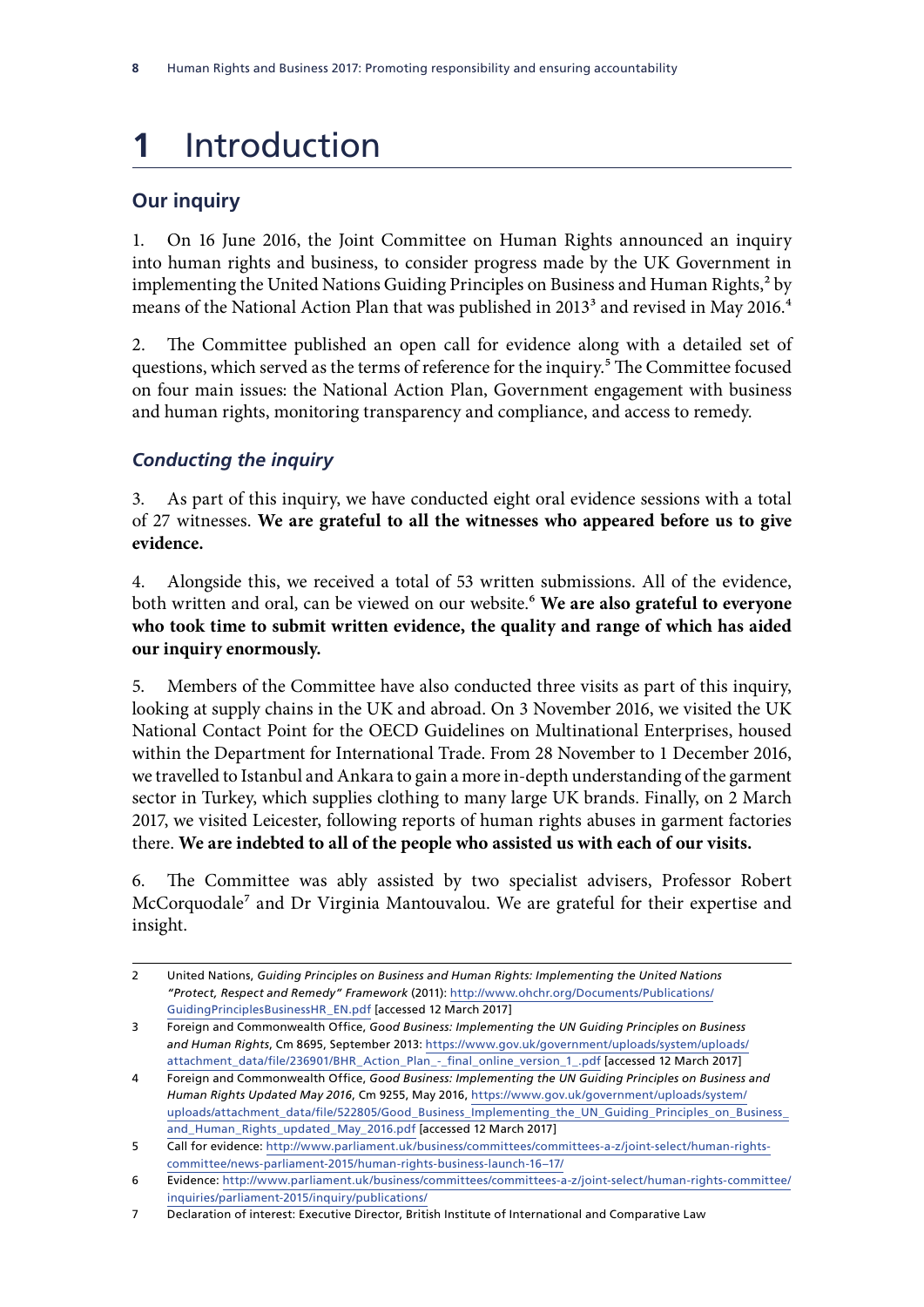#### <span id="page-13-0"></span>*The structure of this report*

7. Chapter 2 explains the policy background, both domestic and international, to the National Action Plan. Chapter 3 explores the relationship between businesses and human rights and puts the inquiry in context. Chapter 4 examines the UK Government's approach to the human rights and business agenda and looks in detail at the updated National Action Plan. Chapter 5 sets out the current regulatory framework for preventing human rights abuses by businesses and assesses whether it is fit for purpose. Chapter 6 examines the mechanisms, both judicial and non-judicial, for accessing justice after a human rights breach has happened, and considers whether the current law is sufficient for this purpose. Finally, Chapter 7 assesses the possible impacts of Brexit on human rights within the business sphere.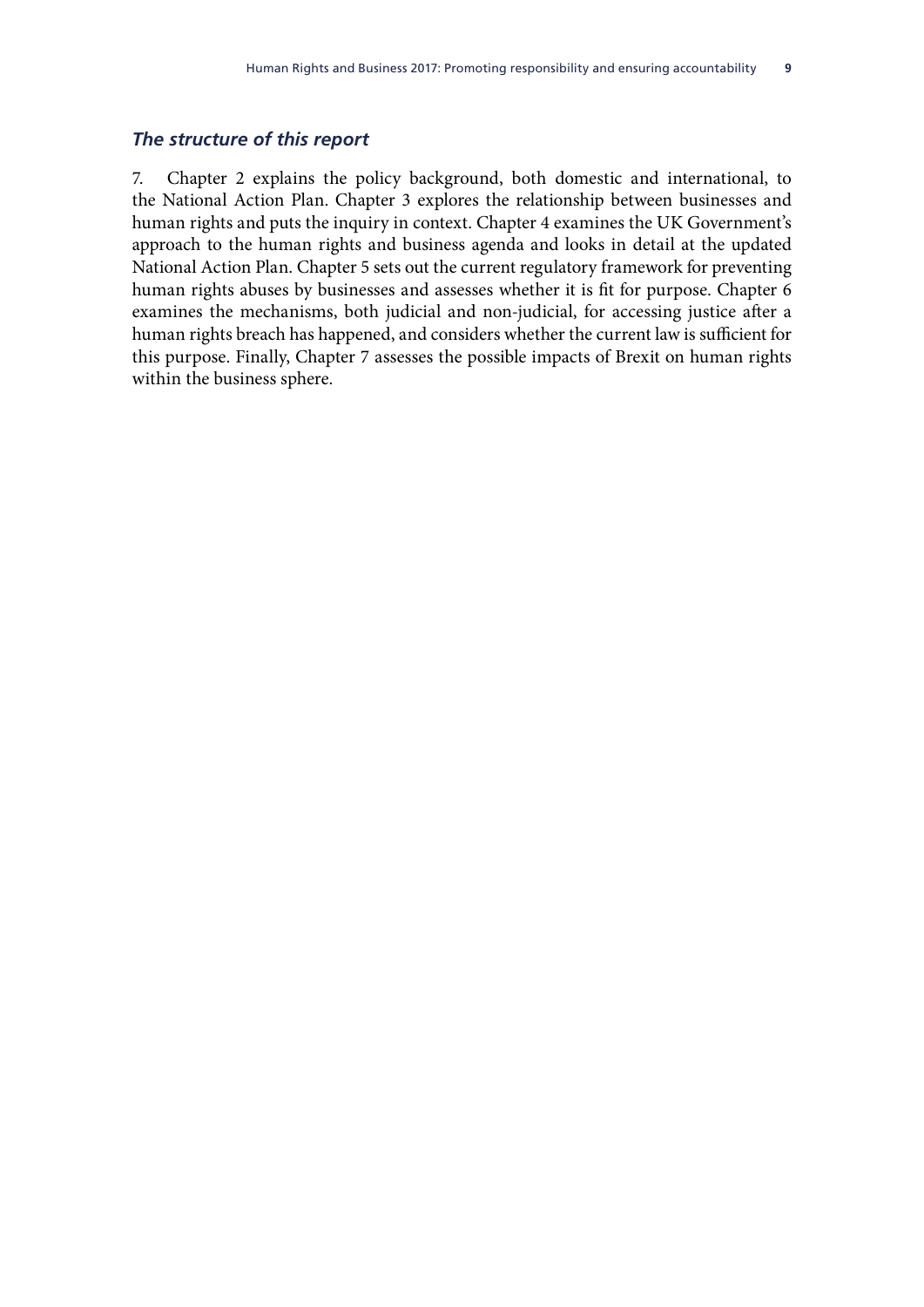# <span id="page-14-0"></span>**2** Background

### **Previous work by this Committee**

8. In December 2009 the Joint Committee on Human Rights published a report entitled *Any of our business? Human rights and the UK private sector*.8

9. The report called on the Government to show leadership in relation to business and human rights and to support the work of the UN Special Representative, John Ruggie, who was at that point developing the UN Guiding Principles on Business and Human Rights. It also made a number of specific recommendations, some of which, for instance those around public sector procurement, are repeated in similar terms in this report.

#### **European Convention on Human Rights**

10. The European Convention on Human Rights guarantees rights such as the right to life (Article 2), the prohibition of slavery and forced labour (Article 4), freedom of assembly and association (Article 11), the right to an effective remedy (Article 13), and prohibition of discrimination (Article 14).

#### **The UN Guiding Principles on Business and Human Rights**

11. On 16 June 2011 the UN Human Rights Council (UNHRC) endorsed the UN Guiding Principles on Business and Human Rights (UNGPs).<sup>9</sup> The principles are based on the UN 'Protect, Respect and Remedy' Framework, developed by Professor John Ruggie in his capacity as the Special Representative of the UN Secretary-General for Business and Human Rights. This Framework had been approved by the UN Human Rights Council in June 2008.

- 12. There are 31 Guiding Principles focused around three main pillars:
	- (1) The state duty to protect against human rights abuses by third parties, including business, through appropriate policies, regulation, and adjudication;
	- (2) The corporate responsibility to respect human rights, that is, to act with due diligence to avoid infringing on human rights and to address adverse impacts with which they, or those with whom they have a business relationship, are involved; and
	- (3) The need for greater access by victims to effective remedy, both judicial and nonjudicial.<sup>10</sup>

<sup>8</sup> Joint Committee on Human Rights, [Any of our business? Human rights and the UK private sector,](https://www.publications.parliament.uk/pa/jt200910/jtselect/jtrights/5/5i.pdf) (First Report, Session 2009–10, HC 64–1, HL Paper 5–1)

<sup>9</sup> United Nations, *Guiding Principles on Business and Human Rights: Implementing the United Nations "Protect, Respect and Remedy" Framework* (2011): [http://www.ohchr.org/Documents/Publications/](http://www.ohchr.org/Documents/Publications/GuidingPrinciplesBusinessHR_EN.pdf) [GuidingPrinciplesBusinessHR\\_EN.pdf](http://www.ohchr.org/Documents/Publications/GuidingPrinciplesBusinessHR_EN.pdf) [accessed 14 February 2017]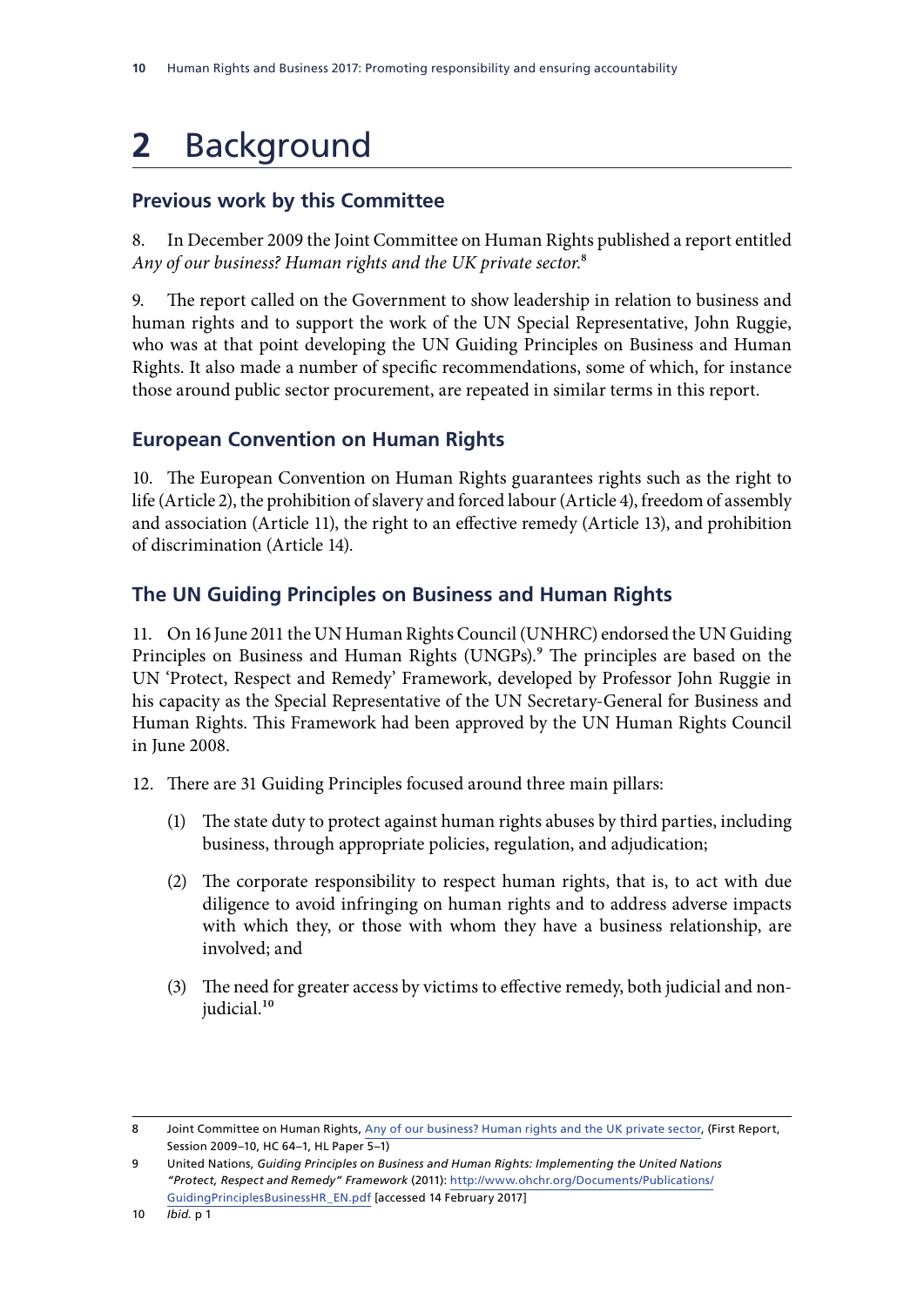### <span id="page-15-0"></span>**The UK National Action Plan**

13. In September 2013, in response to the endorsement of the UNGPs by the UNHRC, the Coalition Government issued a command paper entitled *Good Business: Implementing the UN Guiding Principles on Business and Human Rights*.11 This was presented jointly by the then Foreign Secretary, Rt Hon William Hague MP, and the then Business, Innovation and Skills Secretary, Rt Hon Vince Cable MP.

14. The document welcomed the creation of the UN Guiding Principles and committed the UK to implementing them. It argued that "the promotion of business and respect for human rights should go hand in hand",<sup>12</sup> and set out a National Action Plan to achieve implementation of the principles. This was aimed to supply British companies with "certainty about the Government's expectations of them on human rights, and … support in meeting those expectations".13

15. The Action Plan set out the Government's intention to:

- "Implement UK Government obligations to protect human rights within UK jurisdiction where business enterprises are involved;
- "support, motivate and incentivise UK businesses to meet their responsibility to respect human rights throughout their operations both at home and abroad;
- "support access to effective remedy for victims of human rights abuse involving business enterprises within UK jurisdiction;
- "promote understanding of how addressing human rights risks and impacts can help build business success;
- "promote international adherence to the UN Guiding Principles on Business and Human Rights (UNGPs), including for States to assume fully their duties to protect human rights and assure remedy within their jurisdiction; and
- "ensure policy consistency across the UK Government on the UNGPs."14

16. The UK was the first country in the world to publish a National Action Plan for business and human rights. Since then, according to data from the Business & Human Rights Resource Centre, 11 other countries have published plans, and 26 other countries have plans in development.<sup>15</sup>

<sup>11</sup> Foreign and Commonwealth Office, *Good Business: Implementing the UN Guiding Principles on Business and Human Rights*, Cm 8695, September 2013: [https://www.gov.uk/government/uploads/system/uploads/](https://www.gov.uk/government/uploads/system/uploads/attachment_data/file/236901/BHR_Action_Plan_-_final_online_version_1_.pdf) [attachment\\_data/file/236901/BHR\\_Action\\_Plan\\_-\\_final\\_online\\_version\\_1\\_.pdf](https://www.gov.uk/government/uploads/system/uploads/attachment_data/file/236901/BHR_Action_Plan_-_final_online_version_1_.pdf) [accessed 14 February 2017]

<sup>12</sup> *Ibid.* p 4

<sup>13</sup> *Ibid.* p 6

<sup>14</sup> *Ibid.* p 6-7

<sup>15</sup> [https://business-humanrights.org/en/un-guiding-principles/implementation-tools-examples/implementation-by](https://business-humanrights.org/en/un-guiding-principles/implementation-tools-examples/implementation-by-governments/by-type-of-initiative/national-action-plans)[governments/by-type-of-initiative/national-action-plans](https://business-humanrights.org/en/un-guiding-principles/implementation-tools-examples/implementation-by-governments/by-type-of-initiative/national-action-plans) [accessed 14 February 2017]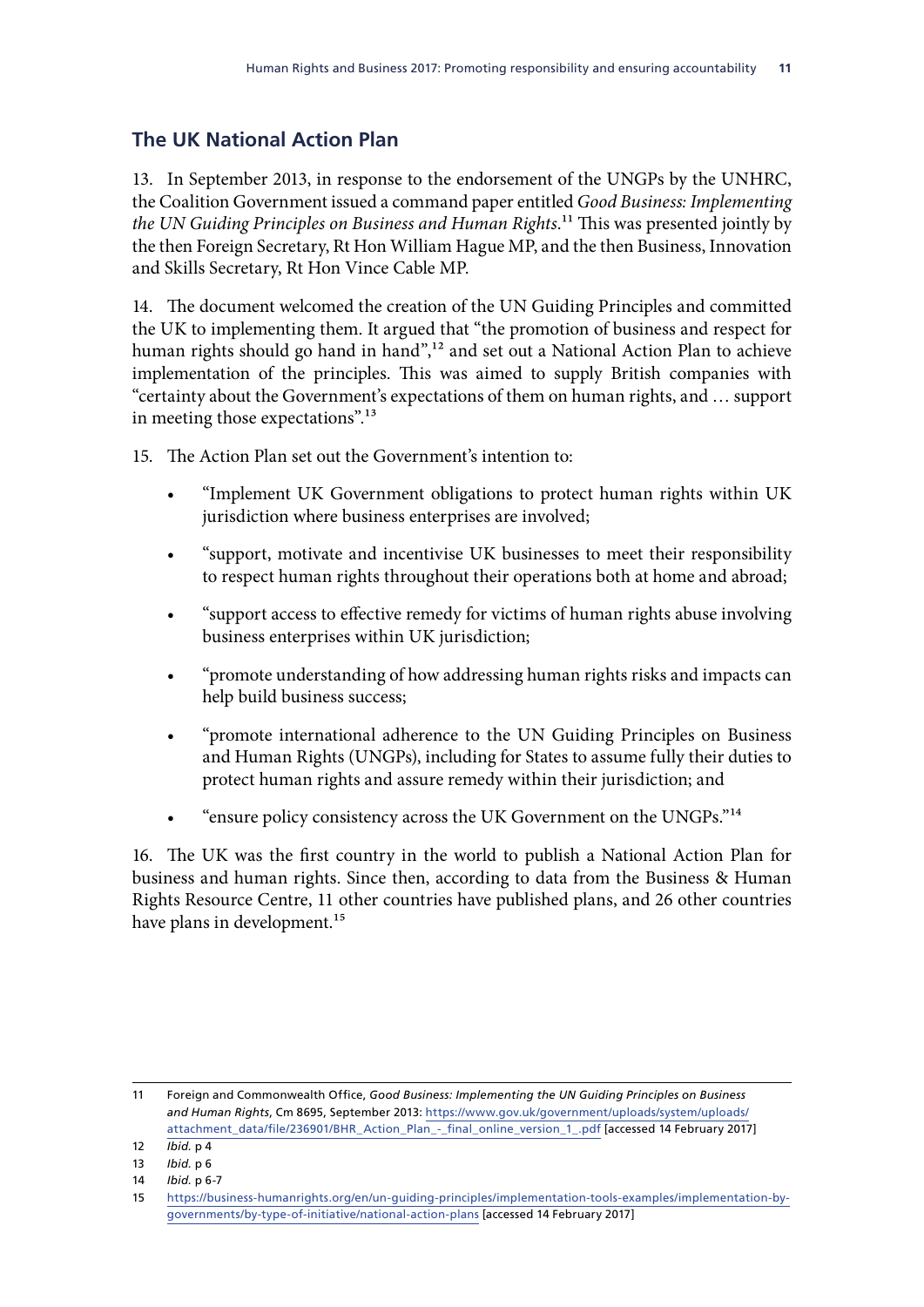#### <span id="page-16-0"></span>*National Action Plan update*

17. In October 2013 the then Government stated that it intended to publish a report on progress with the National Action Plan "by [the] end [of] 2015".16 The report was finally published in May 2016, $17$  and we consider its contents in Chapter 4.

<sup>16</sup> Foreign and Commonwealth Office, *Good Business: Implementing the UN Guiding Principles on Business and Human Rights*, Cm 8695, September 2013, p 19: [https://www.gov.uk/government/uploads/system/uploads/](https://www.gov.uk/government/uploads/system/uploads/attachment_data/file/236901/BHR_Action_Plan_-_final_online_version_1_.pdf) [attachment\\_data/file/236901/BHR\\_Action\\_Plan\\_-\\_final\\_online\\_version\\_1\\_.pdf](https://www.gov.uk/government/uploads/system/uploads/attachment_data/file/236901/BHR_Action_Plan_-_final_online_version_1_.pdf) [accessed 14 February 2017]

<sup>17</sup> Foreign and Commonwealth Office, *Good Business: Implementing the UN Guiding Principles on Business and Human Rights Updated May 2016*, Cm 9255, May 2016, [https://www.gov.uk/government/uploads/system/](https://www.gov.uk/government/uploads/system/uploads/attachment_data/file/522805/Good_Business_Implementing_the_UN_Guiding_Principles_on_Business_and_Human_Rights_updated_May_2016.pdf) [uploads/attachment\\_data/file/522805/Good\\_Business\\_Implementing\\_the\\_UN\\_Guiding\\_Principles\\_on\\_Business\\_](https://www.gov.uk/government/uploads/system/uploads/attachment_data/file/522805/Good_Business_Implementing_the_UN_Guiding_Principles_on_Business_and_Human_Rights_updated_May_2016.pdf) [and\\_Human\\_Rights\\_updated\\_May\\_2016.pdf](https://www.gov.uk/government/uploads/system/uploads/attachment_data/file/522805/Good_Business_Implementing_the_UN_Guiding_Principles_on_Business_and_Human_Rights_updated_May_2016.pdf) [accessed 14 February 2017]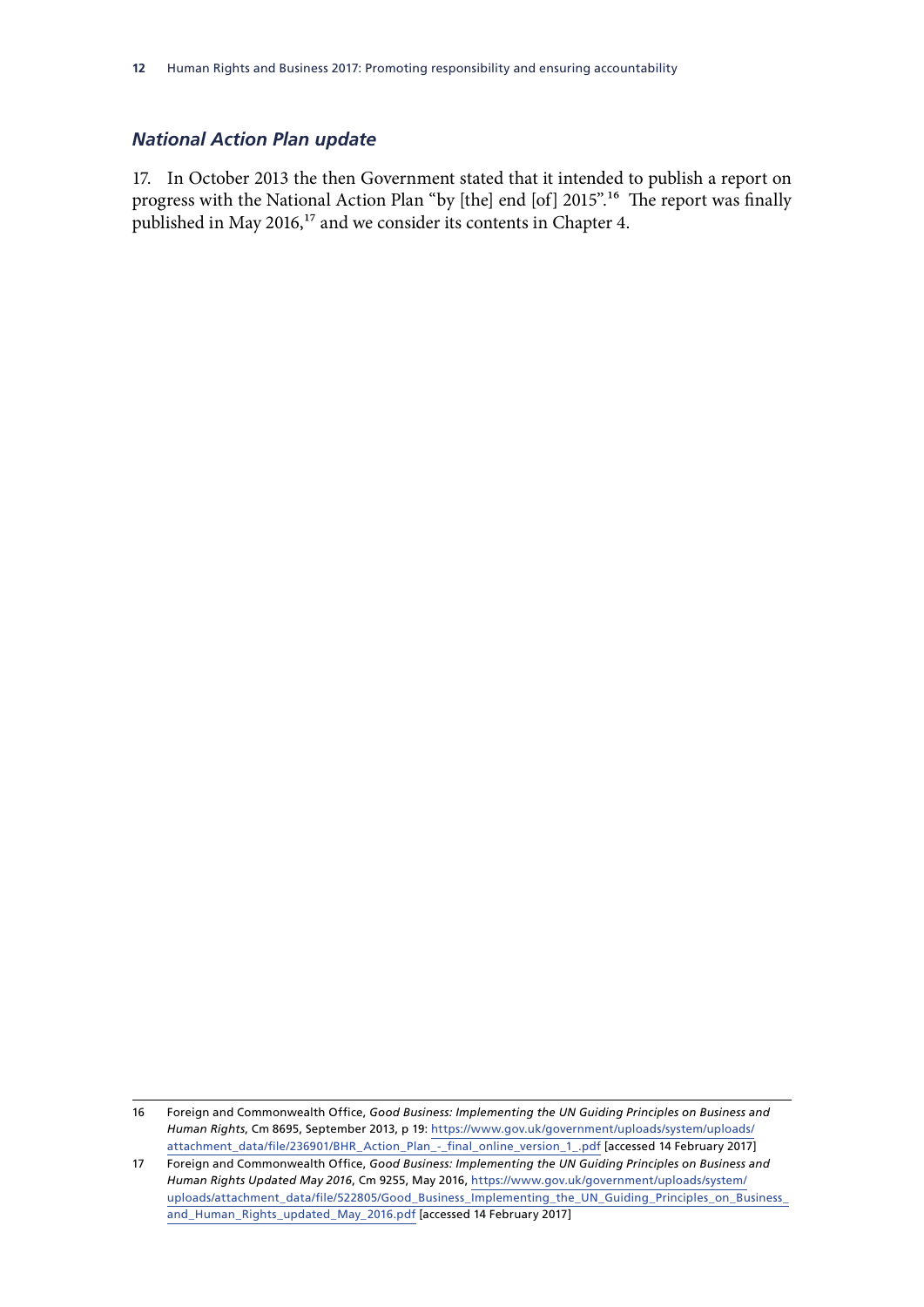# <span id="page-17-0"></span>**3** The interaction between human rights and business

18. During this inquiry, we have heard first-hand from victims of alleged human rights abuses by large UK companies, including violations of labour rights, such as child labour, freedom of association and the prohibition of forced and compulsory labour. We have also heard commitment by businesses to respect human rights.

19. The original UK National Action Plan set out clearly why businesses should take human rights responsibilities seriously:

> "Companies increasingly understand that there is a business case for respect for human rights and that this brings business benefit in various ways, by:

- "helping to protect and enhance a company's reputation and brand value;
- "protecting and increasing the customer base, as consumers increasingly seek out companies with higher ethical standards;
- "helping companies attract and retain good staff, contributing to lower rates of staff turnover and higher productivity, and increasing employee motivation;
- "reducing risks to operational continuity resulting from conflict inside the company itself (strikes and other labour disputes), or with the local community or other parties (social licence to operate);
- "reducing the risk of litigation for human rights abuses;
- "appealing to institutional investors, including pension funds, who are increasingly taking ethical , including human rights, factors into account in their investment decisions; and
- "helping companies to become a partner/investor of choice for other businesses or governments that are concerned to avoid human rights risks."18

### **Who are the victims of human rights abuses?**

20. Victims of human rights abuses by businesses can include: direct employees of the company; people employed further along the supply and value chain by subsidiaries or companies contracted to undertake work;<sup>19</sup> and people whose rights are affected by a company's actions in their vicinity.

21. Within these broad categories, UNICEF UK told us that some groups of people, such as children, were more vulnerable to abuse by companies:

<sup>18</sup> Foreign and Commonwealth Office, *Good Business: Implementing the UN Guiding Principles on Business and Human Rights*, Cm 8695, September 2013, para 1: [https://www.gov.uk/government/uploads/system/uploads/](https://www.gov.uk/government/uploads/system/uploads/attachment_data/file/236901/BHR_Action_Plan_-_final_online_version_1_.pdf) [attachment\\_data/file/236901/BHR\\_Action\\_Plan\\_-\\_final\\_online\\_version\\_1\\_.pdf](https://www.gov.uk/government/uploads/system/uploads/attachment_data/file/236901/BHR_Action_Plan_-_final_online_version_1_.pdf) [accessed 12 March 2017]

<sup>19</sup> This would also include companies who are producing goods for others and, for example, finance companies.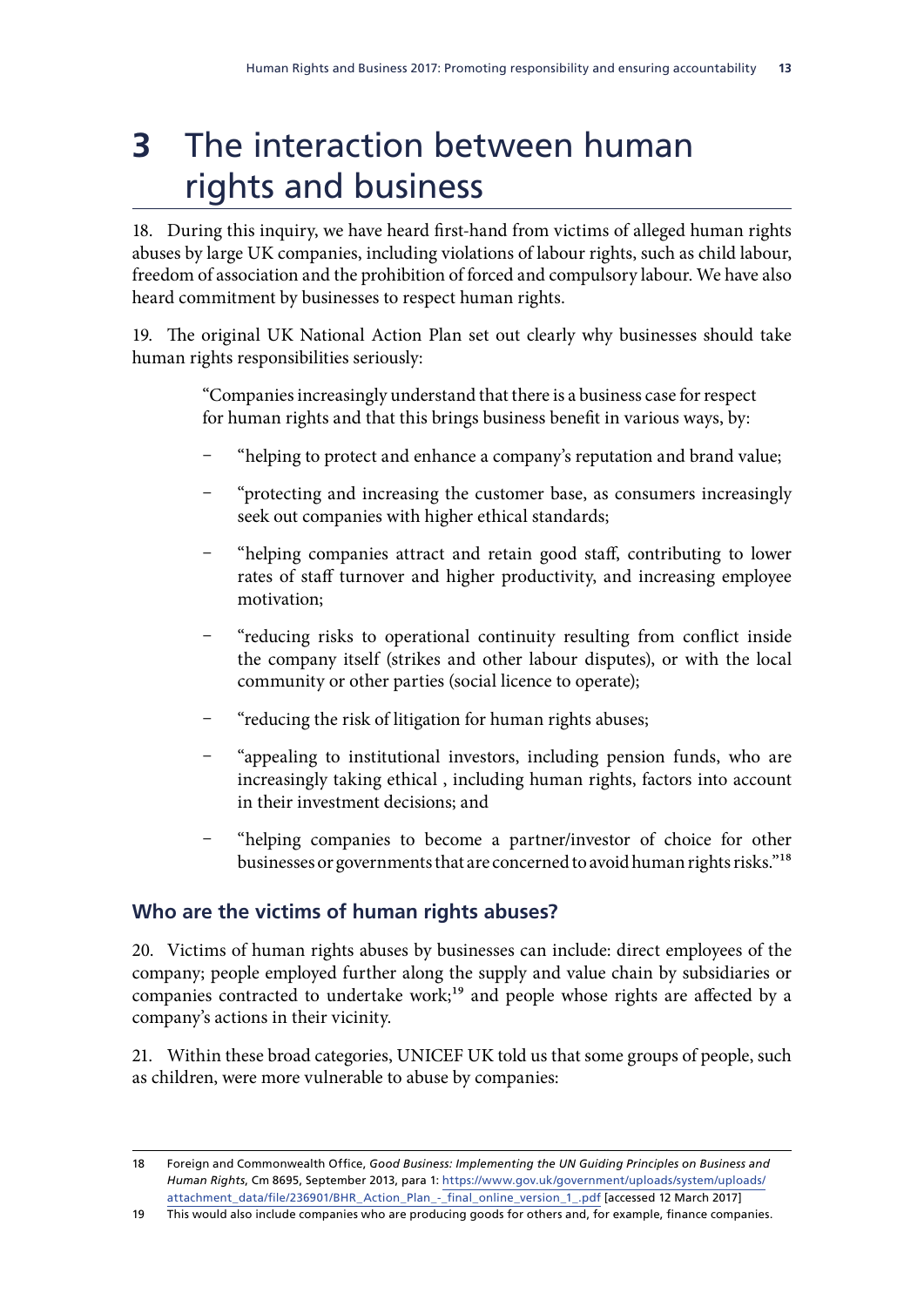<span id="page-18-0"></span>"As children are still growing and developing, they are especially vulnerable to negative business impacts and can be severely and permanently affected by infringements of their rights: there are more than 168 million child labourers worldwide, 85 million of whom are in hazardous work<sup>20</sup>; child consumers can be more easily convinced to buy and use inappropriate or unsuitable products; and children are much more susceptible than adults to harmful physical effects of toxic chemicals, manual labour and poor diets."<sup>21</sup>

22. According to Progressio (CIIR) and Gender and Development Network, women and girls are also particularly vulnerable to certain forms of human rights abuse by businesses:

> "Violations of women's and girls' human rights caused by entrenched gender-based discrimination occur in every country in the world, cutting across economic, social, environmental, political and cultural spheres, from local to global levels. As such, business activities and operations, as well as the trade, investment and tax policies that facilitate them, create heightened risks to women's rights and impact upon women in gender-specific ways, whether as workers, community members or human rights defenders.

> "Women living in poverty in developing countries are particularly at risk of adverse impacts of business activities. Violations of their rights can be particularly severe in the extractives, large-scale agricultural and export manufacturing industries, including textiles."<sup>22</sup>

23. A similar concern has been expressed by the International Labour Organization (ILO), who found that:

> "In many sectors, women represent a large share of the workforce in global supply chains. They are disproportionately represented in low-wage jobs in the lower tiers of the supply chain and are too often subject to discrimination, sexual harassment and other forms of workplace violence. In addition, they lack access to social protection measures in general, and maternity protection in particular, and their career opportunities are limited."23

The same is also true in some sectors in the UK.

#### **Human rights abuses in the garment and textiles sector**

24. While we did not focus particularly on any one sector, we received a large amount of evidence on human rights abuses in the garment and textiles industry, which has been under the microscope since the 2013 collapse of the Rana Plaza building, in which over 1,000 workers were killed. Common abuses around the world, according to the International Corporate Accountability Roundtable, include "the violation of freedom of association, health and safety risks, low wages and excessive hours, human trafficking, forced labour, and child labour".24

<sup>20</sup> <http://www.ilo.org/global/topics/child-labour/lang--en/index.htm> [accessed 9 March 2017]

<sup>21</sup> Written evidence from UNICEF UK [\(HRB0005\)](http://data.parliament.uk/writtenevidence/committeeevidence.svc/evidencedocument/human-rights-committee/human-rights-and-business/written/34819.html)

<sup>22</sup> Written evidence from Progressio (CIIR) and Gender and Development Network ([HRB0006\)](http://data.parliament.uk/writtenevidence/committeeevidence.svc/evidencedocument/human-rights-committee/human-rights-and-business/written/34821.html)

<sup>23</sup> ILO, Provisional Record, 105th Session, Geneva, (May–June 2016), para 4: [http://www.ilo.org/wcmsp5/groups/](http://www.ilo.org/wcmsp5/groups/public/---ed_norm/---relconf/documents/meetingdocument/wcms_489115.pdf) [public/---ed\\_norm/---relconf/documents/meetingdocument/wcms\\_489115.pdf](http://www.ilo.org/wcmsp5/groups/public/---ed_norm/---relconf/documents/meetingdocument/wcms_489115.pdf) [accessed 12 March 2017]

<sup>24</sup> Written evidence from International Corporate Accountability Roundtable ([HRB0038\)](http://data.parliament.uk/writtenevidence/committeeevidence.svc/evidencedocument/human-rights-committee/human-rights-and-business/written/36097.html)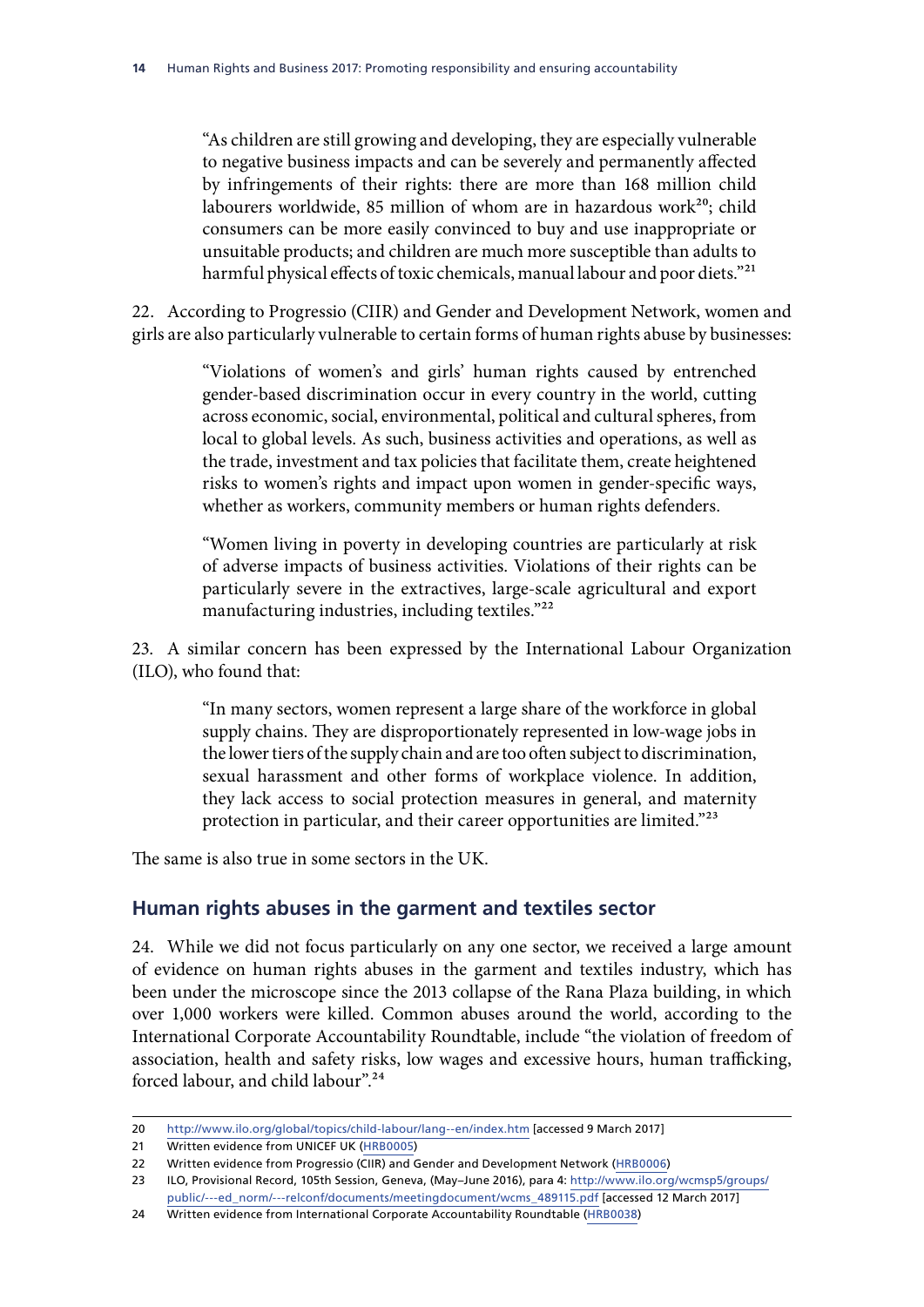<span id="page-19-0"></span>25. In the light of concerns about conditions in this sector, we visited Turkey and Leicester to investigate specific claims further.

#### *Turkey*

26. In November 2016, we undertook a four-day visit to Istanbul and Ankara, prompted by a BBC *Panorama* programme which highlighted significant human rights issues in Turkish factories supplying clothes to UK companies.<sup>25</sup> It showed refugees being exploited and underage children being employed in factories supplying high street brands such as ASOS, NEXT and Marks and Spencer. The programme did not provide evidence that the children were employed to make clothes for these companies and some of its claims were contested by the companies.

27. While in Istanbul, we met buyers<sup>26</sup> from the companies named above and attended the launch of the Ethical Trading Initiative's Turkey platform. We met local trade union representatives and visited some local factories. In Ankara, we received a briefing from Foreign and Commonwealth Office officials and officials from the Department for International Development, and met the Turkish Parliamentary Human Rights Commission. We also had meetings with several Turkish Government departments and heard from local NGOs.

#### *Syrian refugee crisis*

28. The situation in Turkish factories is affected by the ongoing Syrian refugee crisis. When refugees first started arriving from Syria in 2011, Turkey set up what we were told was a very good system of camps. At the time it was thought that the refugee situation would be temporary. Now, there are approximately 150,000 Syrian refugees in Turkish camps and 2.7 million Syrian refugees in host communities (mostly in the South East of Turkey and Istanbul). In the early days, Turkey was very resistant to accepting international support, but as the crisis worsened, the Turkish Government in 2016 concluded an agreement with the EU, under which the EU would provide €3 billion of financial support for Turkey, €328 million of which would come from the UK.<sup>27</sup>

29. It costs employers four times more to hire Syrian refugees legally than illegally, and businesses are also required to pay for their work permits. There is also a shortage of jobs, meaning that Turkish citizens and Syrian refugees are applying for the same jobs. FCO and DfID officials told us that this has meant that opposition within Turkey to hosting refugees is growing.

#### *Child labour*

30. The Turkish Government was reluctant during our visit to acknowledge that there was an issue with child labour in Turkish factories, but local NGOs were clear that there were children working in factories, and that this has been exacerbated by the influx of Syrian refugees. Their strong message to us was that UK companies should be encouraged

<sup>25</sup> BBC Panorama, Undercover: The Refugees Who Make Our Clothes (October 2016): <http://www.bbc.co.uk/programmes/b0813kpq>[accessed 7 March 2017]

<sup>26</sup> These are the company employees who place orders with suppliers and agree the terms of the contract under which the clothes will be manufactured.

<sup>27</sup> [http://europa.eu/rapid/press-release\\_MEMO-16–963\\_en.htm](http://europa.eu/rapid/press-release_MEMO-16-963_en.htm) [accessed 16 March 2017]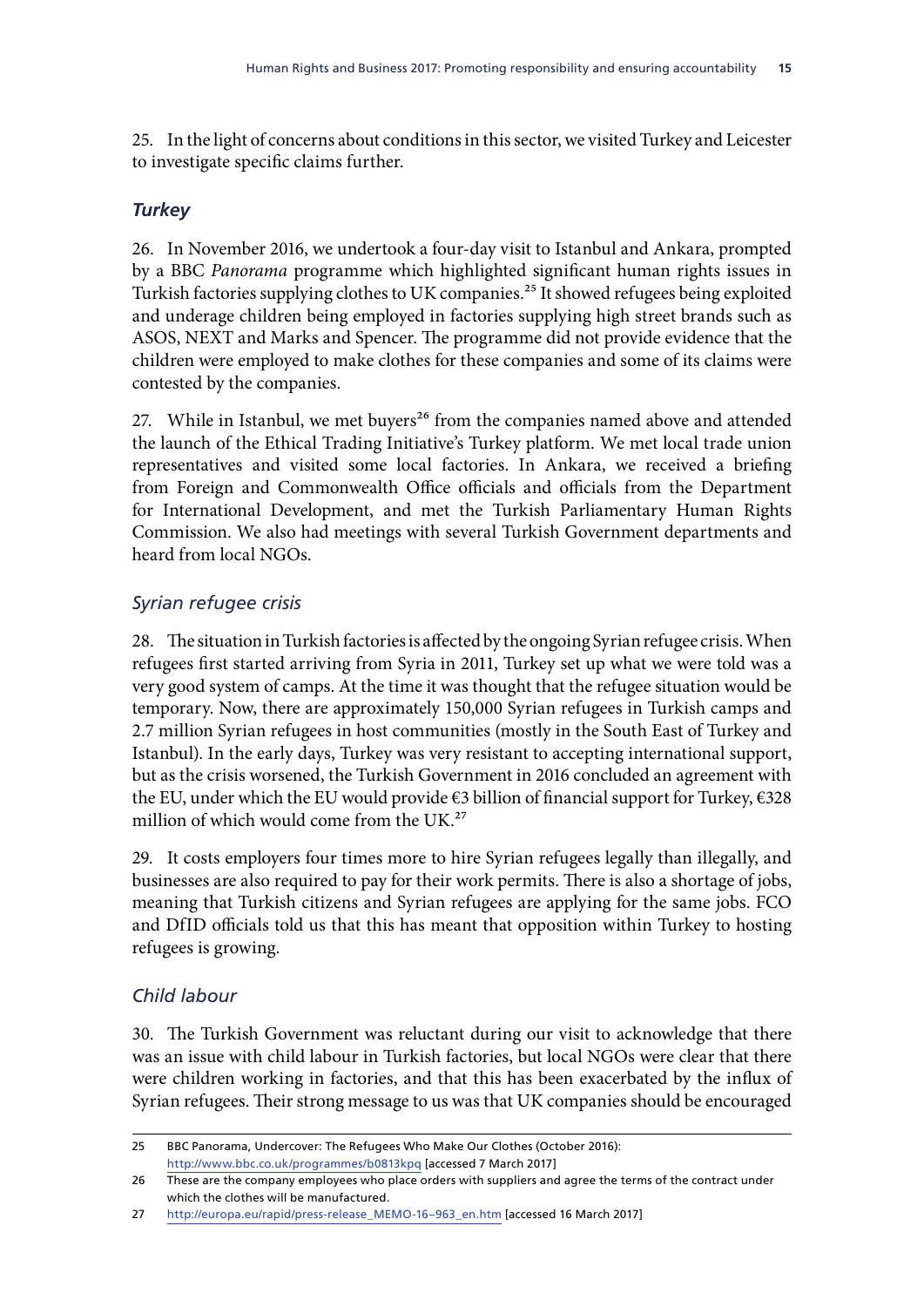to engage more with the Turkish Government: Turkish Ministers and officials might be more willing to engage with companies themselves on ways to reduce child labour and other labour abuses in factories.

31. Buyers from NEXT and Marks and Spencer told us that it could be difficult for them to have visibility further down their supply chains. Child labour, when it was discovered, usually occurred when suppliers had sub-contracted their work to other factories. They confirmed that UK brands either banned sub-contracting, or insisted on auditing subcontracted factories, as part of their contracts with manufacturers: when illegal subcontracting was discovered, UK companies would either put a remediation plan in place, or cease working with the supplier in the worst cases.



Still from BBC *Panorama* investigation showing children working in a factory in Istanbul

#### *Trade union rights*

32. Another significant issue raised during our visit to Turkey was hostility towards trade union membership by some Turkish manufacturers. In our meeting with trade union representatives, they mentioned a widely reported case in 2015, where 14 workers were dismissed for unionising in a factory in Izmir, SF Leather, used by Mulberry. They criticised Mulberry for not intervening sooner or terminating their contract with the factory. The case was subsequently settled out of court as part of a confidential settlement.

33. When visiting Chantuque, a factory supplying clothes to UK companies including ASOS, we asked the factory owner about his attitude towards trade union membership. He said that his workers were not unionised, but that he would meet worker representatives. We subsequently had sight of a newspaper article on Chantuque, which alleged that the owner gave pay rises to non-unionised workers and told unionised workers that if they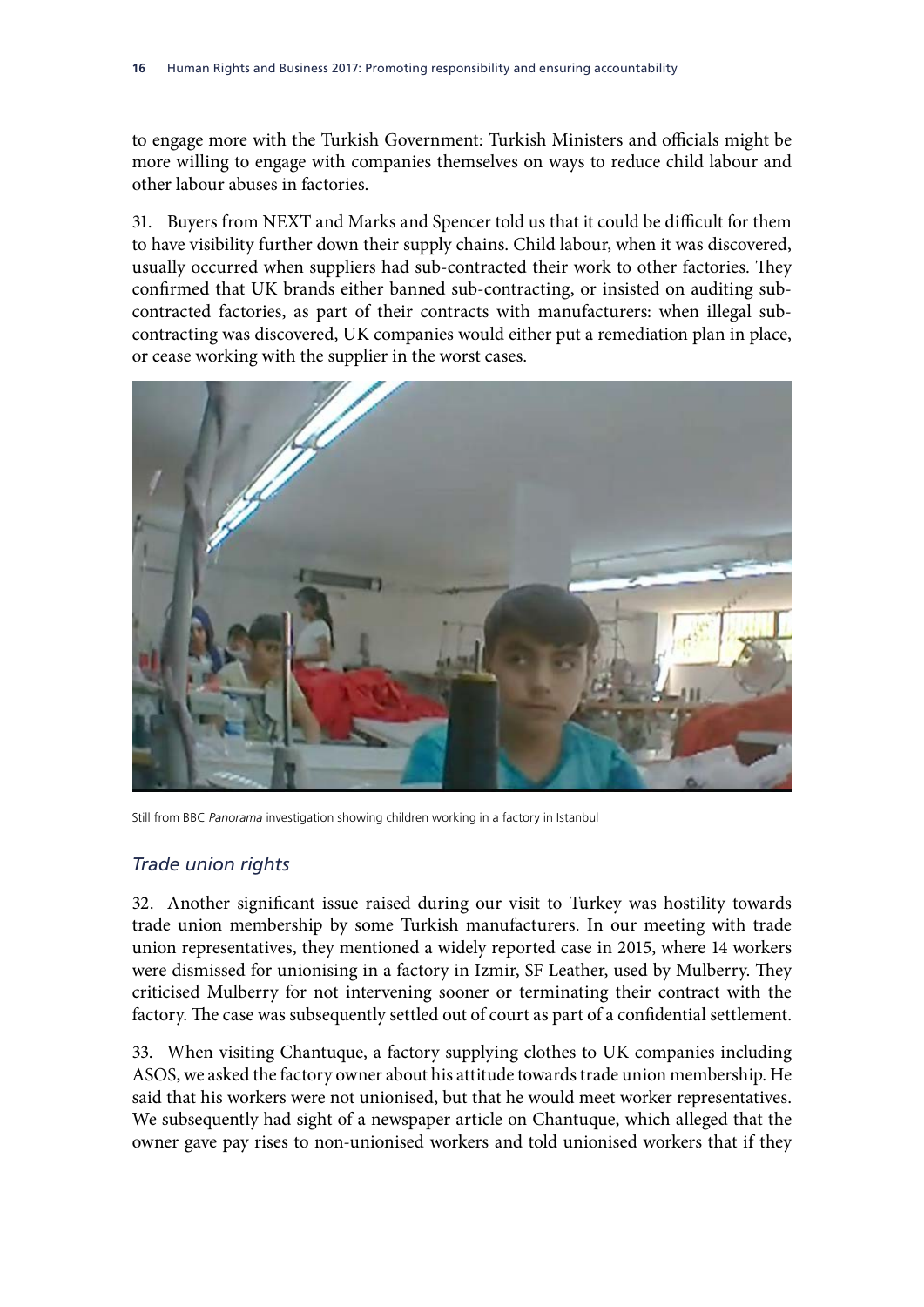<span id="page-21-0"></span>quit their unions they would get a rise; sacked 35 workers (seven of them unionised) as a warning; and told a number of them that they were being sacked for talking about politics at work.28

#### *Leicester*

34. On 2 March 2017 we visited Leicester, following several media reports and the publication of research findings by the University of Leicester<sup>29</sup> on serious labour rights abuses in the East Midlands garment industry.30

35. While in Leicester, we met different groups and stakeholders that were affected by the current problems in the sector, and in particular the 'Fast Fashion' industry. We received a briefing from Professor Peter Nolan and Dr Nikolaus Hammer, of the University of Leicester, on their research findings. We had meetings with representatives from Leicester City Council and the Leicester and Leicestershire Enterprise Partnership (LLEP). We also heard from all the key actors in the supply chain: leading High Street retailers, local manufacturers with a combined experience of over 300 years in the industry, and garment workers.

#### *The UK garment and 'Fast Fashion' industry*

36. With the emergence of the 'Fast Fashion' phenomenon, the UK garment manufacturing industry has undergone significant changes.<sup>31</sup> Fast Fashion has changed the sourcing practices of retailers as it requires products to be designed, manufactured and delivered to consumers at speed.<sup>32</sup> Retailers have consequently increased sourcing from UK manufacturing units, which are able to offer them faster turnaround times than suppliers in the Far East.

37. Simultaneously, the industry has undergone significant structural changes: where a few years ago it was made up of large manufacturing units; it is now dominated by

<sup>28</sup> This description was provided by Alfred LeProvost from the British Embassy. The original report (in Turkish) can be found here: <https://www.evrensel.net/haber/90442/santukta-sendikalasma-mucadelesi-suruyor>

<sup>29</sup> University of Leicester, New Industry on a skewed Playing Field: Supply Chain Relations and Working Conditions in UK garment Manufacturing, Centre for Sustainable Work and Employment Futures (2015): [http://www2.le.ac.uk/offices/press/for-journalists/media-resources/Leicester%20Report%20-%20Final%20](http://www2.le.ac.uk/offices/press/for-journalists/media-resources/Leicester%20Report%20-%20Final%20-to%20publish.pdf/) [-to%20publish.pdf/](http://www2.le.ac.uk/offices/press/for-journalists/media-resources/Leicester%20Report%20-%20Final%20-to%20publish.pdf/) [accessed 12 March 2017]

<sup>30</sup> The Channel 4 Despatches programme, 'Britain's cheap clothes,' was aired on 30 January 2017, and was widely publicised, see e.g. British factory workers paid £3 an hour making clothes for high street giants, The Daily Telegraph, 23 January 2017: [http://www.telegraph.co.uk/business/2017/01/23/british-factory-workers-paid-](http://www.telegraph.co.uk/business/2017/01/23/british-factory-workers-paid-3-hour-making-clothes-high-street/)[3-hour-making-clothes-high-street/](http://www.telegraph.co.uk/business/2017/01/23/british-factory-workers-paid-3-hour-making-clothes-high-street/) [accessed 8 March 2017]. Labour rights abuses in the UK garment sector have been featuring in media reports since 2010 (when the first series of the Dispatches programme exposed poor working conditions in factories in the Leicester area). Following these media reports, the Ethical Trading Initiative (ETI) commissioned the Centre for Sustainable Work and Employment Futures, of the University of Leicester, to carry out research into working conditions in the UK garment industry. The research sought to understand supply chain dynamics within the UK garment sector, and conducted a case study on working conditions in the garment manufacturing hub of Leicester.

<sup>31</sup> "The term "Fast Fashion" refers to a phenomenon in the fashion industry whereby production processes are expedited in order to get new trends to the market as quickly and cheaply as possible. As a result of this trend, the tradition of introducing new fashion lines on a seasonal basis is being challenged. Today, it is not uncommon for fast-fashion retailers to introduce new products multiple times in a single week." [\(http://www.investopedia.com/terms/f/fast-fashion.asp](http://www.investopedia.com/terms/f/fast-fashion.asp) [accessed 16 March 2017])

<sup>32</sup> University of Leicester, New Industry on a skewed Playing Field: Supply Chain Relations and Working Conditions in UK garment Manufacturing, Centre for Sustainable Work and Employment Futures (2015) p 22: [http://www2.le.ac.uk/offices/press/for-journalists/media-resources/Leicester%20Report%20-%20Final%20](http://www2.le.ac.uk/offices/press/for-journalists/media-resources/Leicester%20Report%20-%20Final%20-to%20publish.pdf/) [-to%20publish.pdf/](http://www2.le.ac.uk/offices/press/for-journalists/media-resources/Leicester%20Report%20-%20Final%20-to%20publish.pdf/) [accessed 9 March 2017]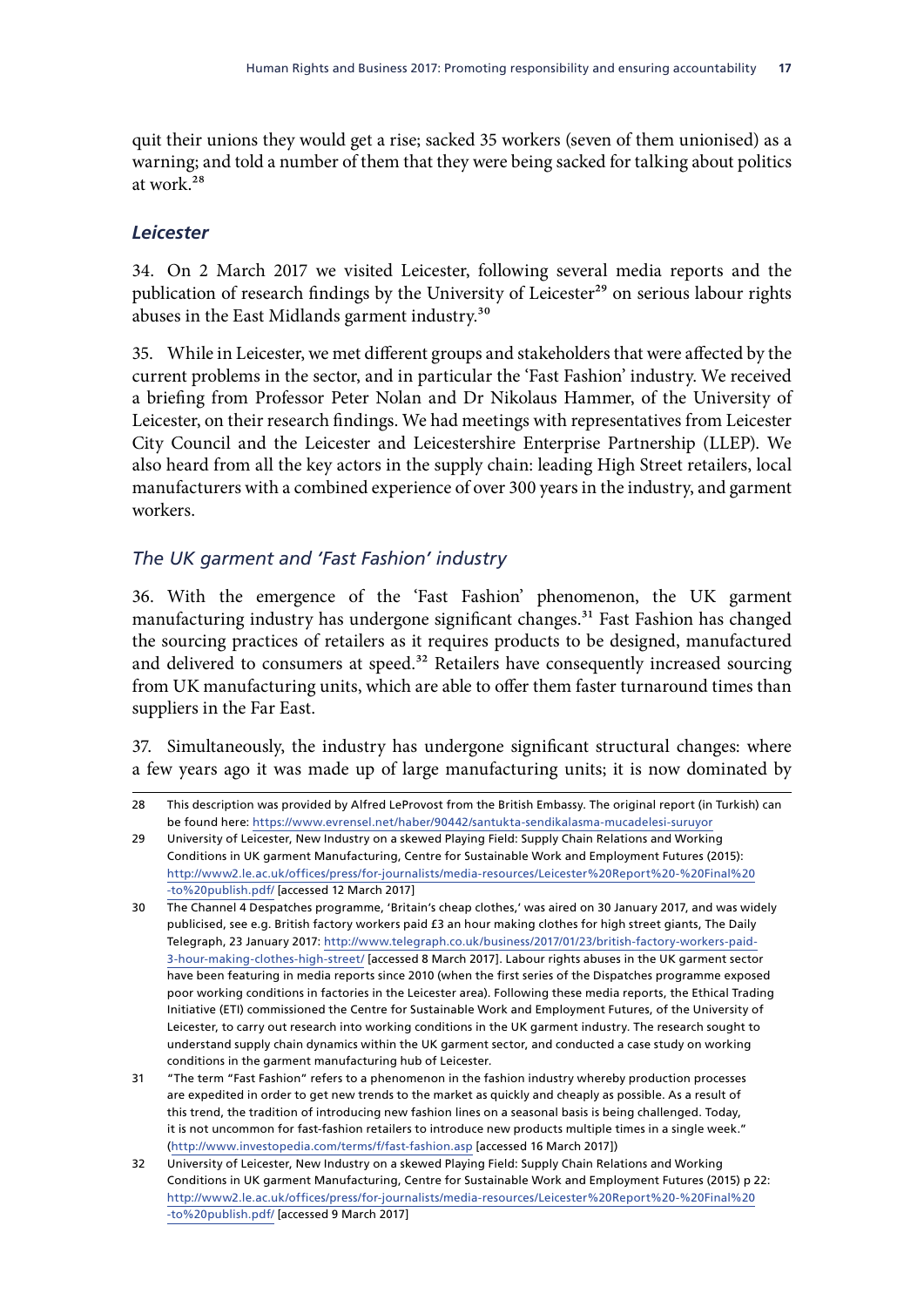small firms and fragmented supply chains.<sup>33</sup> These structural changes have resulted in the emergence of a new industry, which, according to the Leicester University research, is currently characterised by extremely poor working practices, with many firms violating work and employment regulations. Indeed, that research found that the "majority of garment workers are paid way below the National Minimum Wage, do not have employment contracts, and are subject to intense and arbitrary work practices".<sup>34</sup> Dr Hammer and Professor Nolan made a strong case in their report for updating the existing regulatory framework governing garment manufacturing, so as to reflect the changed dynamics of the sector, and to safeguard against labour rights abuses.<sup>35</sup>

#### *Human rights abuses and violations of work and employment regulations in the Fast Fashion industry*

38. We heard compelling evidence during our visit to Leicester that labour rights abuses are endemic in the Leicester garment industry; they are also very likely to be occurring in other key manufacturing hubs, such as London and Manchester. All these regions have a high concentration of vulnerable groups, particularly migrant communities who have difficulties speaking English, and who may in some cases be held "captive" to the sector despite the poor working conditions.<sup>36</sup>

39. The most common forms of abuse include payment of wages below the minimum wage, lack of employment contracts and significant disregard of health and safety regulations. According to the Leicester University research, it is common practice for employers to hand out wage slips which understate the number of hours worked by employees in order to save on employers' tax contributions and to make it appear as though employers are paying the minimum wage. For example, while most workers work between 40–50 hours a week, their wage slips might only show 20 hours of work, paid at the minimum wage.

40. Following our visit to Leicester, we received written evidence from the niece of a woman who had been working in these conditions:

> "What the employers do is that they make her sign a paper that she will work either 16 or 20 hours a week at minimum wage. Then they will give her a draft copy of wage slip which will again show that she works for example 20 hours and is paid £7.20 an hour … She worked on average 60 hours a week but only got paid £3 sometimes £3.50 an hour. In that time she also suffered severe back pain because of the number of hours she worked. She was always paid cash."37

41. Other worker grievances include poor physical conditions in the factories, such as working in the cold without heating; poor cleaning and hygiene practices; and lack of adequate maintenance of buildings and manufacturing units.

<sup>33</sup> University of Leicester, New Industry on a skewed Playing Field: Supply Chain Relations and Working Conditions in UK garment Manufacturing, Centre for Sustainable Work and Employment Futures (2015) p 8: [http://www2.le.ac.uk/offices/press/for-journalists/media-resources/Leicester%20Report%20-%20Final%20](http://www2.le.ac.uk/offices/press/for-journalists/media-resources/Leicester%20Report%20-%20Final%20-to%20publish.pdf/) [-to%20publish.pdf/](http://www2.le.ac.uk/offices/press/for-journalists/media-resources/Leicester%20Report%20-%20Final%20-to%20publish.pdf/) [accessed 9 March 2017]

<sup>34</sup> *Ibid.*

<sup>35</sup> *Ibid.*

<sup>36</sup> *Ibid.* p 15

<sup>37</sup> Written evidence from Sarita Shah ([HRB0056\)](http://data.parliament.uk/writtenevidence/committeeevidence.svc/evidencedocument/human-rights-committee/human-rights-and-business-2017-promoting-responsibility-and-ensuring-accountability/written/48474.html)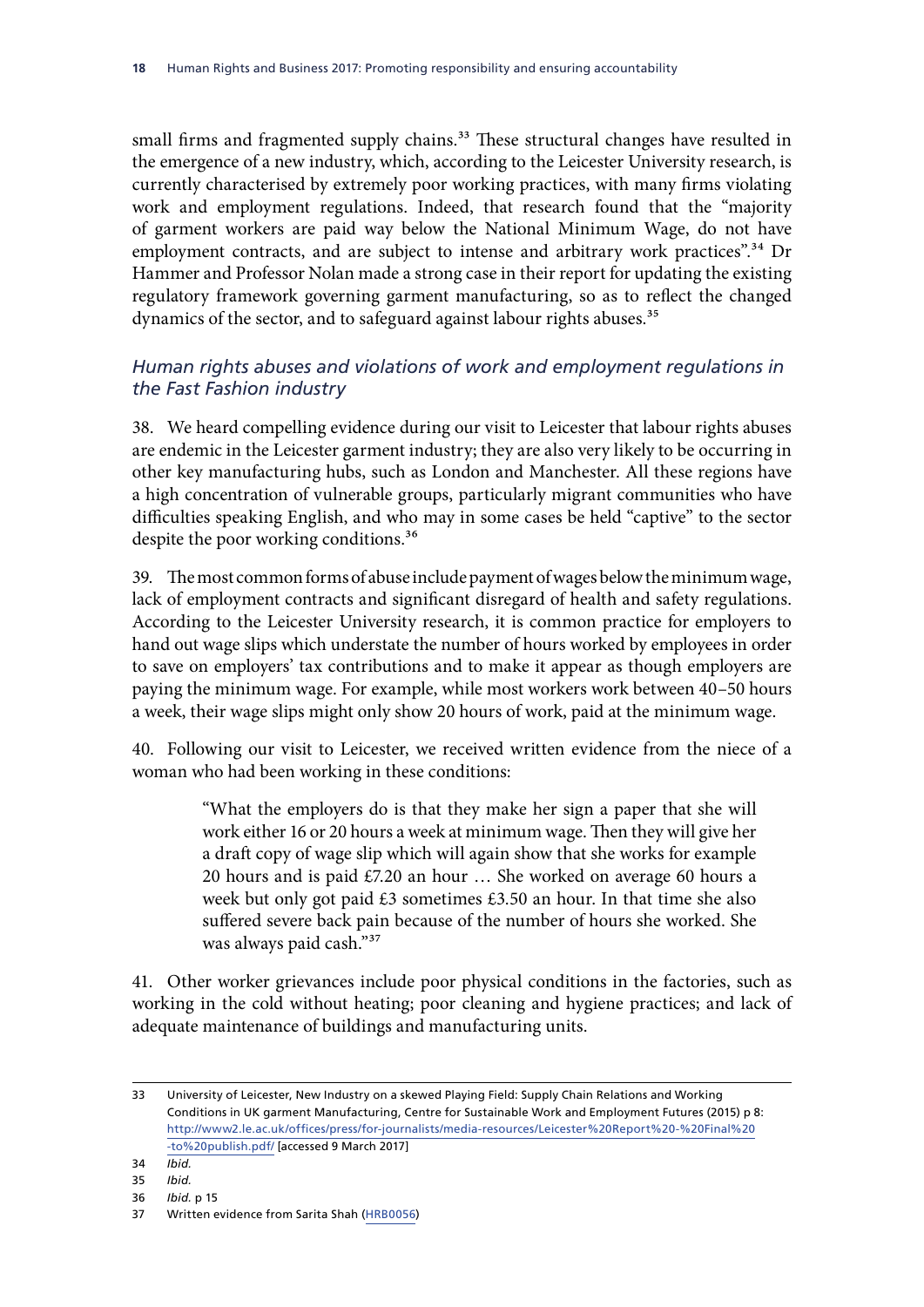

Workers making clothes for River Island in a Leicester factory. This factory is considered to be an example of good practice.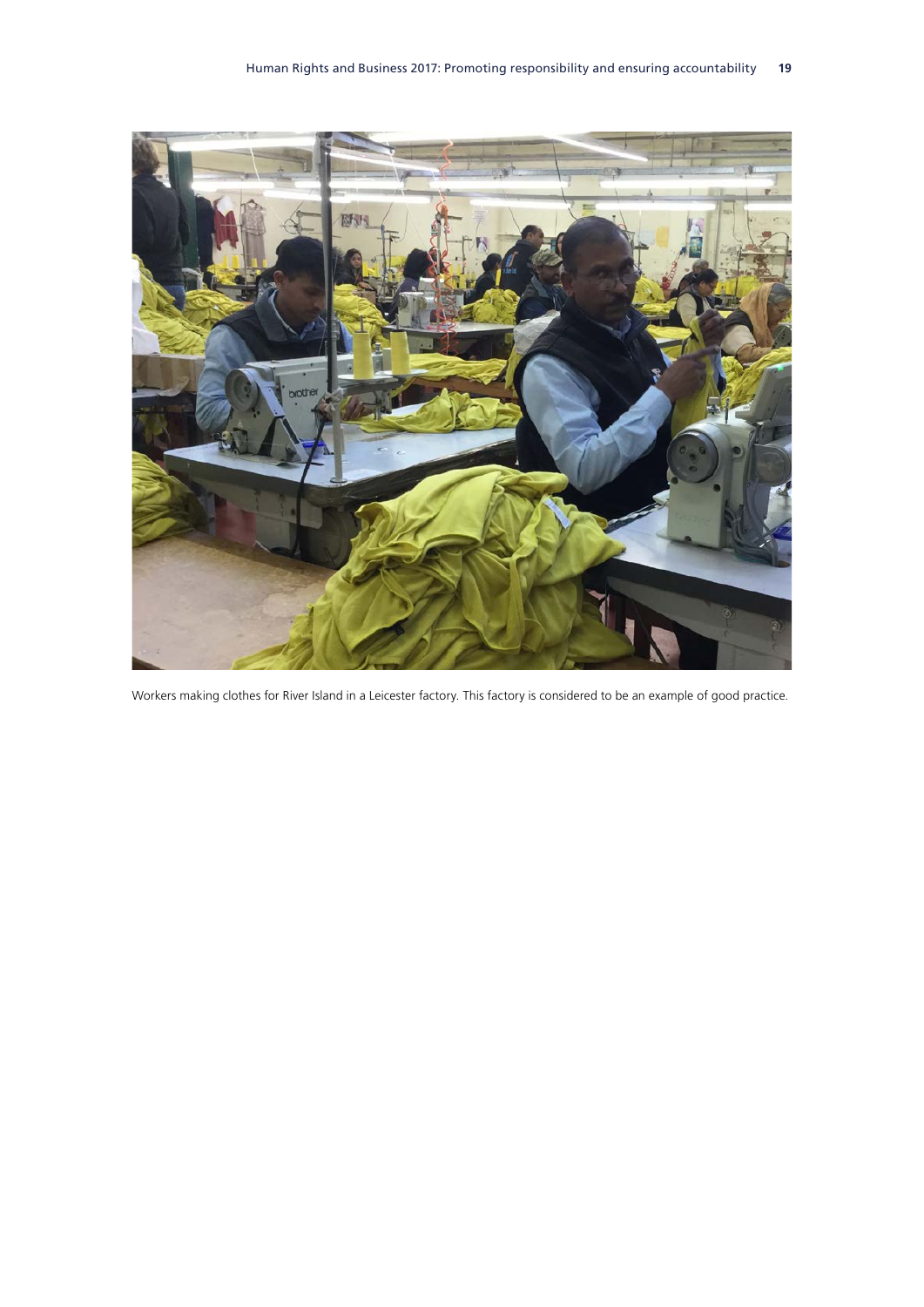

Workers and former workers in Leicester factories at the Pakistani Youth and Community Association



The Leicester Imperial Typewriter Building, where it is estimated that over 50 workplaces are housed. The building is in disrepair and key fire escapes are not fit for purpose.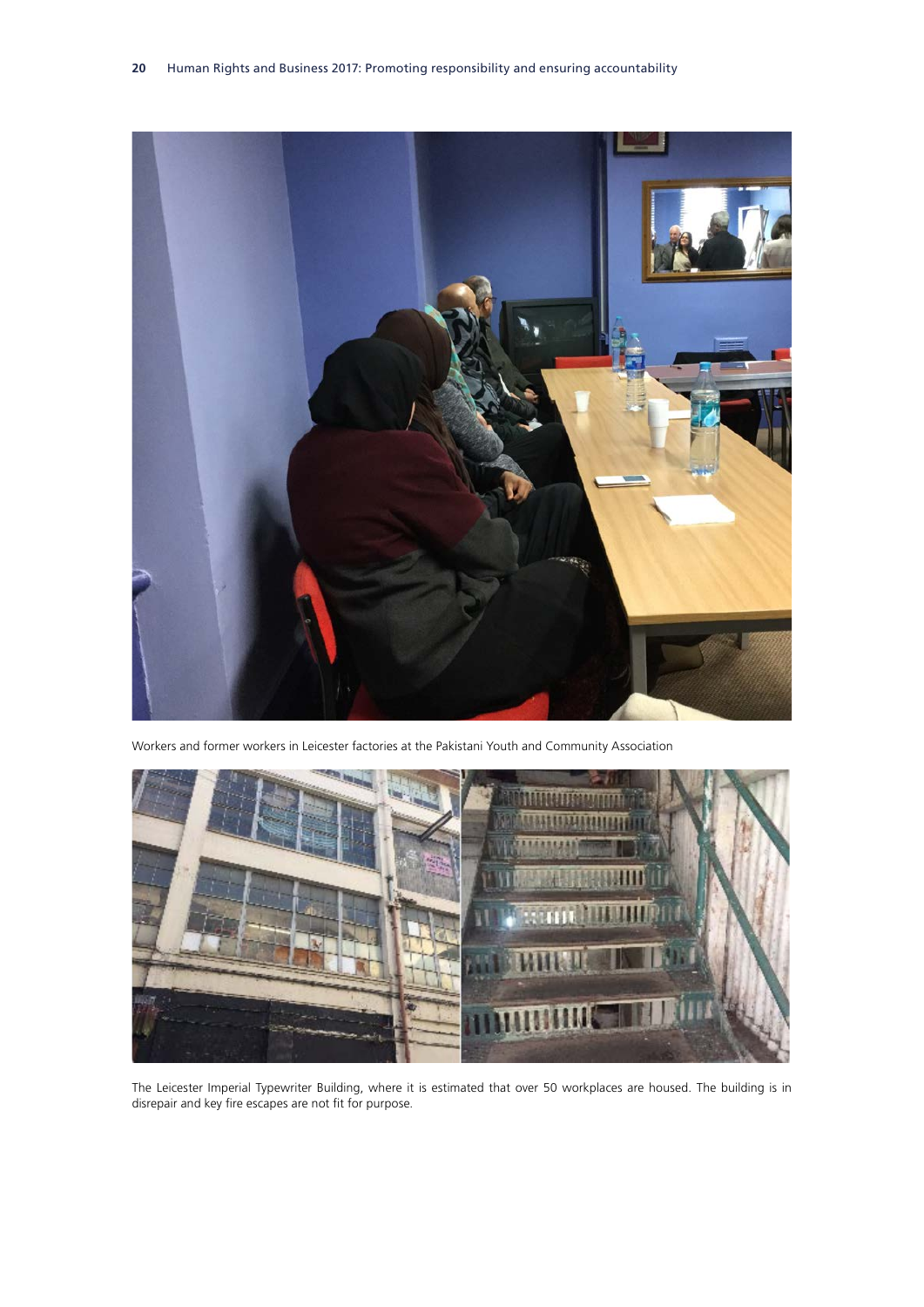### <span id="page-25-0"></span>*Supply chain dynamics and the need to 'level the playing field'*

42. While violations of employment law and regulations need to be tackled, supply chain dynamics and the uneven distribution of costs and benefits between retailers and manufacturers also need to be addressed. The working conditions that manufacturers offer their workforce in many cases reflect the deal they receive from leading retailers. Currently, they face many pressures, including delivering high volume production in short time scales and at very low or even no profit margins.<sup>38</sup>

43. Local manufacturers with years of experience in the sector told us that negotiating reasonable deals with retailers was one of the biggest challenges they faced. Their perception was that buyers had little knowledge about "real production costs", and were unwilling to pay for the fast turnaround they received through local sourcing—they told us that buyers unfairly compared UK manufacturing costs to overseas costs.<sup>39</sup> Imbalanced commercial agreements, together with other conditions imposed on them by retailers, seriously undermined their ability "to improve working conditions."40 In fact, according to the Leicester University research, the pressures faced by manufacturers were such that "it might be fairly tempting for some to exploit the existing opportunities in the labour and product market; in other words, to push a vulnerable workforce harder, to subcontract to less compliant enterprises, and to calculate with a (relatively low) risk of the consequences following detection".<sup>41</sup>

44. The "skewed playing field"42 has also created a divide between compliant and noncompliant businesses, adding further to the pressures faced by suppliers. Competition from unethical manufacturers, who are able to offer lower prices to buyers, undercuts and takes away business from ethical suppliers. This is a major grievance among suppliers, some of whom said in an off-the-record session that buyers "have an ethical responsibility" and should be able to identify the difference between ethical and non-ethical prices. The suppliers argued, in contrast, that leading retailers encouraged unlawful practices by doing business with unethical manufacturers in the knowledge that the prices quoted must require them to cut corners.

#### **Human rights abuses in other sectors**

45. While we did not look in detail at the alleged human rights abuses occurring in other industries, we did take evidence from a victim in Nigeria whose life and livelihood were significantly affected by an oil spill.<sup>43</sup> Other alleged human rights abuses in the

<sup>38</sup> University of Leicester, New Industry on a skewed Playing Field: Supply Chain Relations and Working Conditions in UK garment Manufacturing, Centre for Sustainable Work and Employment Futures (2015) p 24: [http://www2.le.ac.uk/offices/press/for-journalists/media-resources/Leicester%20Report%20-%20Final%20](http://www2.le.ac.uk/offices/press/for-journalists/media-resources/Leicester%20Report%20-%20Final%20-to%20publish.pdf/) [-to%20publish.pdf/](http://www2.le.ac.uk/offices/press/for-journalists/media-resources/Leicester%20Report%20-%20Final%20-to%20publish.pdf/) [accessed 9 March 2017]

<sup>39</sup> A supplier commenting on the difficulties in negotiating prices with buyers when they compared his prices to overseas suppliers said he had to remind them, "I am not China and I am not Bangladesh."

<sup>40</sup> University of Leicester, New Industry on a skewed Playing Field: Supply Chain Relations and Working Conditions in UK garment Manufacturing, Centre for Sustainable Work and Employment Futures (2015) p 24: [http://www2.le.ac.uk/offices/press/for-journalists/media-resources/Leicester%20Report%20-%20Final%20](http://www2.le.ac.uk/offices/press/for-journalists/media-resources/Leicester%20Report%20-%20Final%20-to%20publish.pdf/) [-to%20publish.pdf/](http://www2.le.ac.uk/offices/press/for-journalists/media-resources/Leicester%20Report%20-%20Final%20-to%20publish.pdf/) [accessed 9 March 2017]

<sup>41</sup> *Ibid.*

<sup>42</sup> *Ibid.* p 17

<sup>43</sup> See QQ [35–46](http://data.parliament.uk/writtenevidence/committeeevidence.svc/evidencedocument/human-rights-committee/human-rights-and-business/oral/42910.html) (Mr John Gbei)—Mr Gbei's evidence is discussed below, at paragraph 154.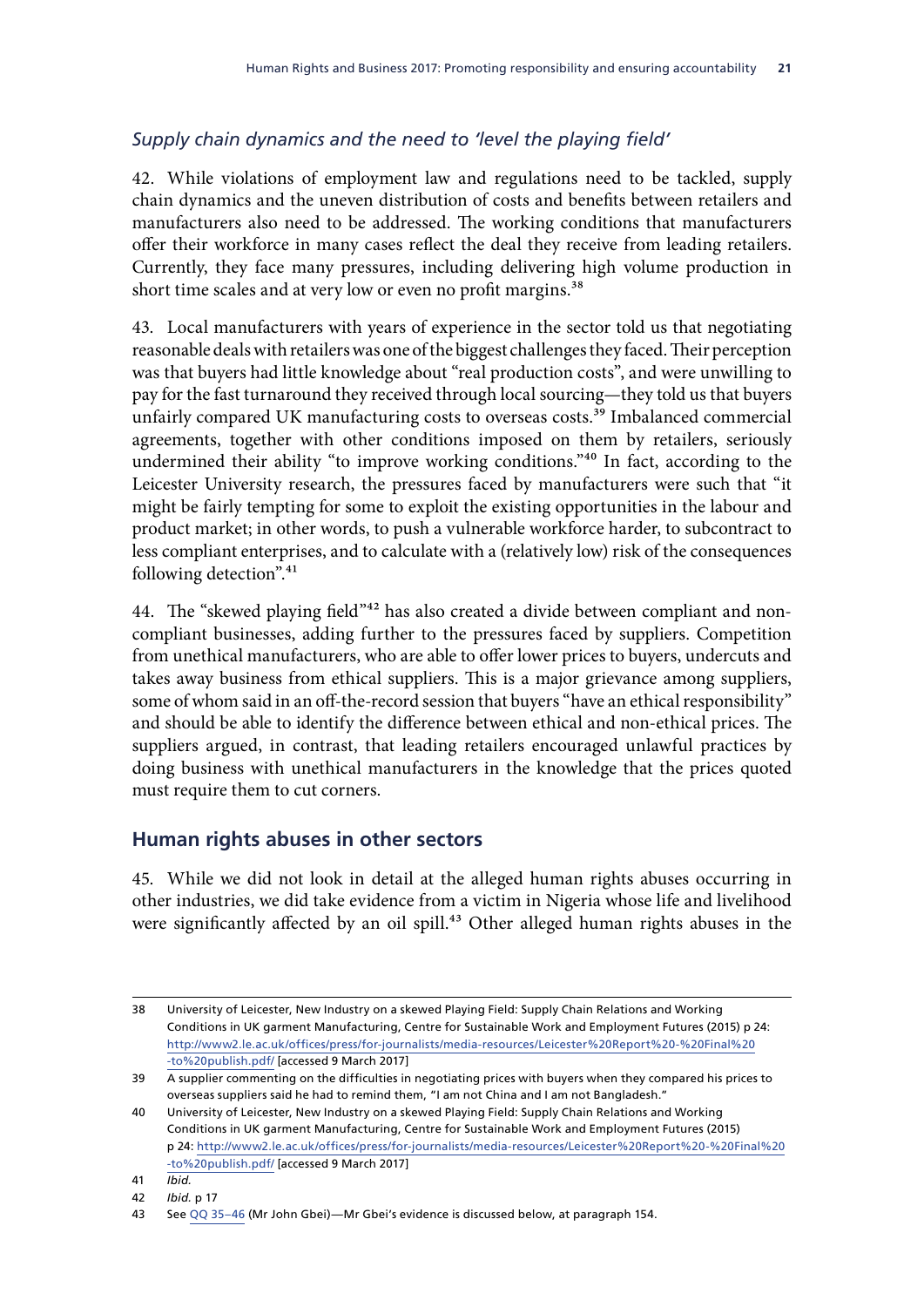extractives industry in Africa and South America have been well documented.<sup>44</sup> Recent investigations have also focused on the Democratic Republic of Congo, where children are forced to mine minerals such as cobalt, which are essential to smartphones.<sup>45</sup>

46. In the agricultural industry, both in the UK and overseas, workers are vulnerable to trafficking and being made to work in inhumane conditions for less than the minimum wage.<sup>46</sup> Child labour is also prevalent in the global tobacco industry.<sup>47</sup>

<sup>44</sup> Amnesty International, Amnesty International Report 2016/17: The state of the world's human rights: [https://](https://www.amnesty.org.uk/files/2017-02/POL1048002017ENGLISH.PDF?xMHdSpNaJBUNbiuvtMCJvJrnGuLiZnFU) [www.amnesty.org.uk/files/2017–02/POL1048002017ENGLISH.PDF?xMHdSpNaJBUNbiuvtMCJvJrnGuLiZnFU](https://www.amnesty.org.uk/files/2017-02/POL1048002017ENGLISH.PDF?xMHdSpNaJBUNbiuvtMCJvJrnGuLiZnFU) [accessed 9 March 2017]; The Guardian, British gold mining firm agrees settlement over deaths of Tanzanian villagers (February 2015): [https://www.theguardian.com/environment/2015/feb/10/british-gold-mining](https://www.theguardian.com/environment/2015/feb/10/british-gold-mining-settlement-deaths-tanzanian-villagers)[settlement-deaths-tanzanian-villagers](https://www.theguardian.com/environment/2015/feb/10/british-gold-mining-settlement-deaths-tanzanian-villagers) [accessed 9 March 2017]

<sup>45</sup> Sky News, Meet Dorsen, 8, who mines cobalt to make your smartphone work (February 2017): <http://news.sky.com/story/meet-dorsen-8-who-mines-cobalt-to-make-your-smartphone-work-10784344> [accessed 9 March 2017]; The Guardian, Your new iPhone's features include oppression, inequality – and vast profit (September 2016): [https://www.theguardian.com/commentisfree/2016/sep/19/your-new-iphone-features](https://www.theguardian.com/commentisfree/2016/sep/19/your-new-iphone-features-oppression-inequality-vast-profit)[oppression-inequality-vast-profit](https://www.theguardian.com/commentisfree/2016/sep/19/your-new-iphone-features-oppression-inequality-vast-profit) [accessed 12 March 2017]

<sup>46</sup> The Guardian, Gangmasters agree to pay more than £1m to settle modern slavery claim (December 2016): [https://www.theguardian.com/uk-news/2016/dec/20/gangmasters-agree-1m-payout-to-settle-modern-slavery](https://www.theguardian.com/uk-news/2016/dec/20/gangmasters-agree-1m-payout-to-settle-modern-slavery-claim)[claim](https://www.theguardian.com/uk-news/2016/dec/20/gangmasters-agree-1m-payout-to-settle-modern-slavery-claim) [accessed 9 March 2017]

<sup>47</sup> The Guardian, Child labour: the tobacco industry's smoking gun (September 2011): <https://www.theguardian.com/global-development/2011/sep/14/malawi-child-labour-tobacco-industry>[accessed 9 March 2017]; The Independent, Imperial Tobacco and British American Tobacco linked to child labour in Indonesia (May 2016): [http://www.independent.co.uk/news/business/news/imperial-tobacco-and-british](http://www.independent.co.uk/news/business/news/imperial-tobacco-and-british-american-tobacco-linked-to-child-labour-in-indonesia-ngo-says-a7047736.html)[american-tobacco-linked-to-child-labour-in-indonesia-ngo-says-a7047736.html](http://www.independent.co.uk/news/business/news/imperial-tobacco-and-british-american-tobacco-linked-to-child-labour-in-indonesia-ngo-says-a7047736.html) [accessed 9 March 2017]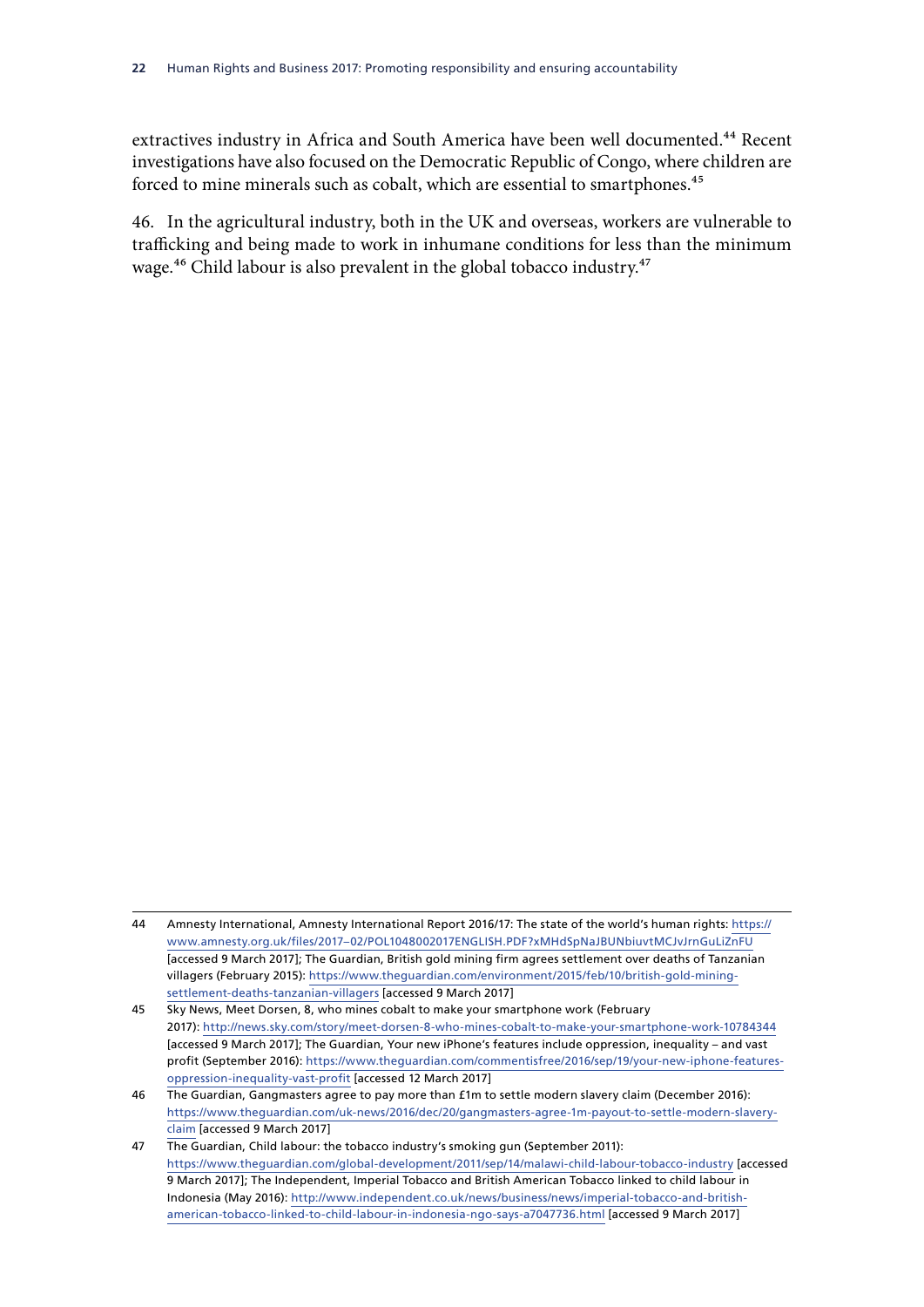## <span id="page-27-0"></span>**4** The UK's Government's approach to human rights and business

#### **UK leadership**

47. A number of witnesses have commended the Government on the leadership it had shown. In the words of Owen Tudor, of the Trades Union Congress (TUC): "It is interesting at an international level that we are implementing the second national action plan at a time when other countries are just beginning the first action plan … That is something to be praised."48

48. Several meaningful changes in both policy and statute have been made in recent years, as part of implementing the National Action Plan. Among changes described by witnesses are the following:

- The Law Society of England and Wales cited "the introduction of the Modern Slavery Act 2015 which consolidated existing legislation, toughened penalties for offences (including a maximum sentence of life imprisonment) and provided safeguards for victims".<sup>49</sup>
- The Law Society also noted the "amendments to the Companies Act 2006 on monitoring and accountability".50
- Marks and Spencer noted "the funding contribution for the Corporate Human Rights benchmark".51
- They also highlighted "the extended investigatory remit of the Gangmasters Licensing Authority, and the creation of a new Labour Market Enforcement Director<sup>"</sup><sup>52</sup>
- The Business & Human Rights Resource Centre noted the UK's "admission as a candidate country to the Extractive Industries Transparency Initiative".<sup>53</sup>
- They also highlighted the UK's "introduction of the Reports on Payments to Governments Regulations 2014 by which the UK became the first EU state to force extractive companies to report on the payments they make to governments in all countries in which they operate from the start of 2015".<sup>54</sup>

52 *Ibid.*

<sup>48</sup> Q [14](http://data.parliament.uk/writtenevidence/committeeevidence.svc/evidencedocument/human-rights-committee/human-rights-and-business/oral/37802.html) (Owen Tudor, Trades Union Congress)

<sup>49</sup> Written evidence from the Law Society of England and Wales [\(HRB0047\)](http://data.parliament.uk/writtenevidence/committeeevidence.svc/evidencedocument/human-rights-committee/human-rights-and-business/written/44152.html)

<sup>50</sup> *Ibid.*

<sup>51</sup> Written evidence from Marks and Spencer [\(HRB0013\)](http://data.parliament.uk/writtenevidence/committeeevidence.svc/evidencedocument/human-rights-committee/human-rights-and-business/written/34910.html)

<sup>53</sup> Written evidence from the Business & Human Rights Resource Centre ([HRB0019\)](http://data.parliament.uk/writtenevidence/committeeevidence.svc/evidencedocument/human-rights-committee/human-rights-and-business/written/34977.html). For more information see: <https://eiti.org/> [accessed 12 March 2017]

<sup>54</sup> Written evidence from the Business & Human Rights Resource Centre ([HRB0019\)](http://data.parliament.uk/writtenevidence/committeeevidence.svc/evidencedocument/human-rights-committee/human-rights-and-business/written/34977.html)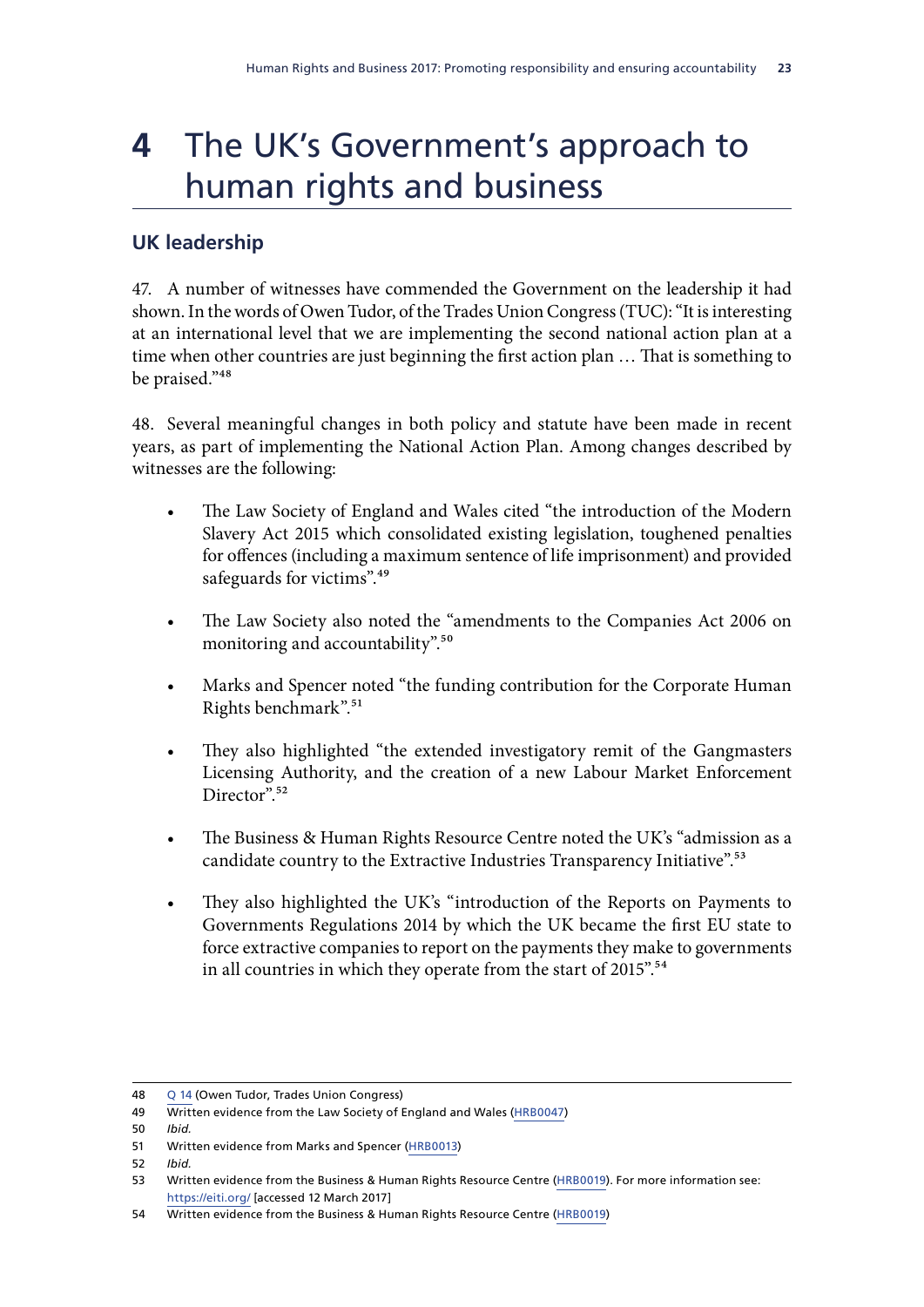<span id="page-28-0"></span>49. The UK has also shown leadership through its efforts to assist other countries in developing their National Action Plans. As the Department for Business, Energy and Industrial Strategy noted, "We have previously supported other countries in the development of their own plans, including Colombia (subsequently the first country outside of Europe to publish a plan), Malaysia and South Korea."55

50. **The UK was the first state to implement the United Nations Guiding Principles on Business and Human Rights by publishing a National Action Plan, and by updating that Plan. The Government has also introduced some welcome legislation, including the Modern Slavery Act 2015. Additionally, the UK has supported a number of other countries to develop National Action Plans and implement the UN Guiding Principles. We commend the Government for the work that it has already undertaken to build its agenda on human rights and business.**

#### **Criticisms of the updated National Action Plan**

#### *Limited in scope*

51. We heard a number of criticisms of the National Action Plan.<sup>56</sup> It was described variously as "modest in ambition, sparse in detail",<sup>57</sup> "largely descriptive ... [and] thin on new commitments",58 and "not sufficiently ambitious".59 Marilyn Croser, of CORE, told us that "generally there is a lack of strategic overarching vision. That, for us, is a fundamental weakness in the plan, and we felt that it was difficult to see how the plan is much more than window dressing."<sup>60</sup>

#### *No baseline study or timetable*

52. We also heard criticism that the National Action Plan contained no baseline study or timeframes, making it difficult to evaluate progress on commitments. The Northern Ireland Human Rights Commission told us that "although the UK Update notes 'Government commitments' it does not provide concrete steps with timeframes or budgets attached to specific Government Departments or public authorities to take forward a business and human rights agenda."<sup>61</sup> One way to address this would have been to implement a baseline study: "A baseline assessment carried out in accordance with international best practice would have helped to identify the areas where action is required and place those actions within the wider policy context."<sup>62</sup>

<sup>55</sup> Written evidence from Department for Business, Energy and Industrial Strategy (BEIS) ([HRB0044](http://data.parliament.uk/writtenevidence/committeeevidence.svc/evidencedocument/human-rights-committee/human-rights-and-business/written/38017.html))

<sup>56</sup> The UK National Contact Point is addressed separately in paragraphs 201–221

<sup>57</sup> Written evidence from Amnesty International UK ([HRB0014](http://data.parliament.uk/writtenevidence/committeeevidence.svc/evidencedocument/human-rights-committee/human-rights-and-business/written/34914.html))

<sup>58</sup> Written evidence from Corporate Responsibility Coalition Ltd. (CORE) ([HRB0008\)](http://data.parliament.uk/writtenevidence/committeeevidence.svc/evidencedocument/human-rights-committee/human-rights-and-business/written/34872.html)

<sup>59</sup> Written evidence from CAFOD [\(HRB0018](http://data.parliament.uk/writtenevidence/committeeevidence.svc/evidencedocument/human-rights-committee/human-rights-and-business/written/34966.html))

<sup>60</sup> [Q](http://data.parliament.uk/writtenevidence/committeeevidence.svc/evidencedocument/human-rights-committee/human-rights-and-business/oral/35317.html) 2 (Marilyn Croser, CORE)

<sup>61</sup> Written evidence from Northern Ireland Human Rights Commission ([HRB0031\)](http://data.parliament.uk/writtenevidence/committeeevidence.svc/evidencedocument/human-rights-committee/human-rights-and-business/written/35141.html)

<sup>62</sup> Written evidence from Corporate Responsibility Coalition Ltd. (CORE) ([HRB0008\)](http://data.parliament.uk/writtenevidence/committeeevidence.svc/evidencedocument/human-rights-committee/human-rights-and-business/written/34872.html)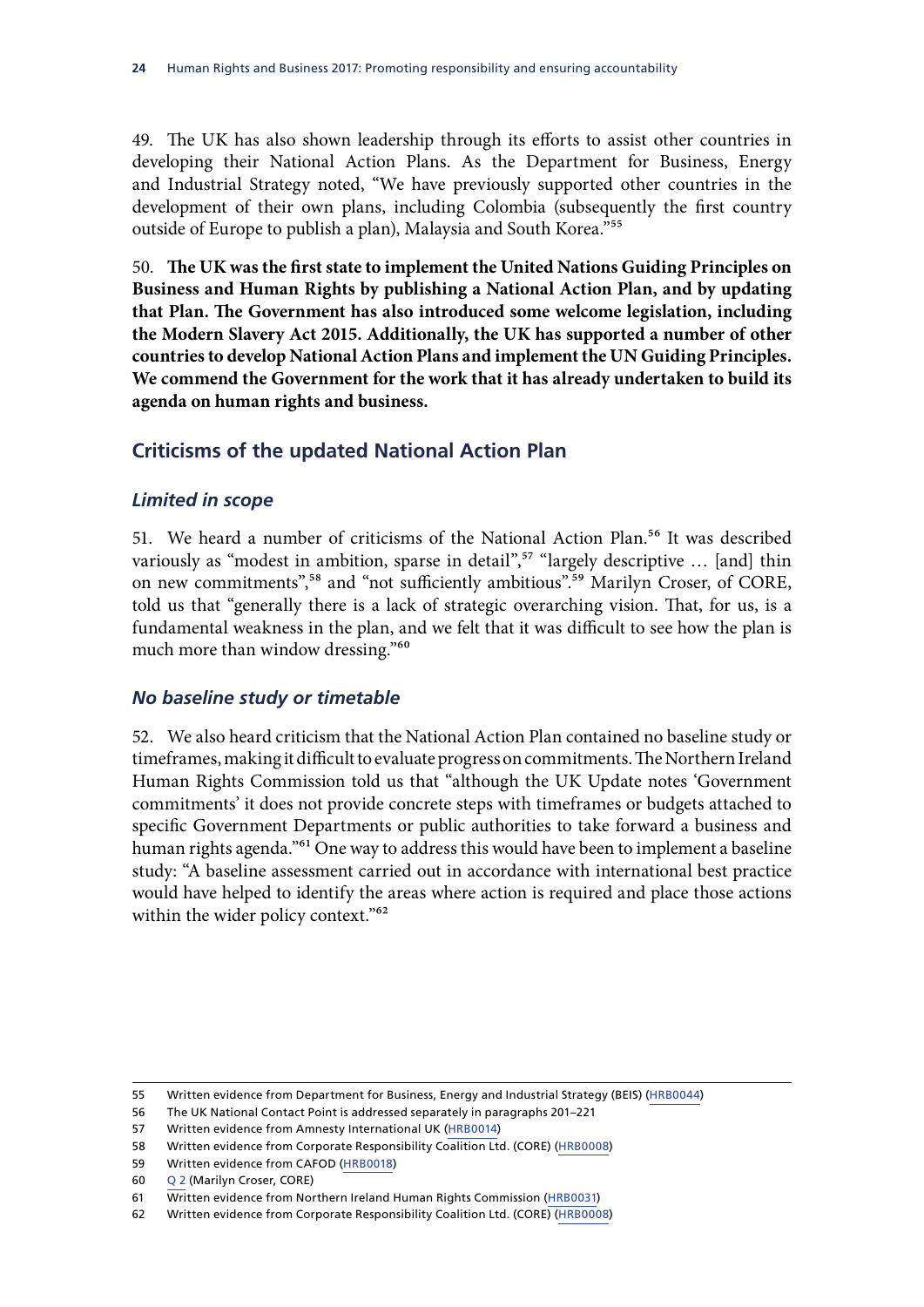<span id="page-29-0"></span>53. Without this comparative data, the strong message from witnesses was that the updated National Action Plan was repetitive of the 2013 version, and that it was too focused on reflecting on past actions without making measurable commitments for the future.<sup>63</sup>

54. In response, Margot James MP, Parliamentary Under-Secretary of State at the Department for Business, Energy and Industrial Strategy, pointed out that the UK was the first country to publish a National Action Plan:

> "We had no template to follow, and we have at least updated it since the original. It was informed by quite a wide stakeholder engagement exercise. So, although no formal baseline of measurement was in place, there was a lot of input there to give us a base from which to plan for the future. I think that the guidance from the UN on advocating a baseline measurement came out after we published our [original] plan and incorporated some changes in law."64

While we accept that there was no template to follow when the UK produced its first National Action Plan, we note that by the time the Government updated it in 2016, detailed guidance, along with a specialised toolkit, internationally recognised as an example of best practice, was readily available.<sup>65</sup>

#### *Failure to reflect consultation with NGOs*

55. In 2015 the Government launched a consultation, before publishing the updated National Action Plan. Amnesty International UK felt that consultation responses had not been taken into account by Government, and told us that "the revised National Action Plan fails to reflect adequately the inputs made during the consultation workshops, even where there was a cross-sector consensus; e.g. on the need for clarity of expectations of business and a more robust approach to ensuring these expectations are met."66 Owen Tudor, of the TUC, agreed: "One of the problems with the [updated] [A]ction [P]lan … is the inadequate consultation that took place before it was delivered. There was initially, quite a lot of consultation but then it just froze and we stopped being consulted—trade unions, NGOs or whatever."67

56. Other witnesses went further, and argued that the Government had failed to, or refused to, consult with important stakeholders. The Northern Ireland Human Rights Commission reflected feedback that businesses who had tried to engage with the process had been ignored: "Individuals, businesses, and organisations in Northern Ireland were

<sup>63</sup> See, for example, written evidence from UNICEF UK ([HRB0005\)](http://data.parliament.uk/writtenevidence/committeeevidence.svc/evidencedocument/human-rights-committee/human-rights-and-business/written/34819.html), Institute for Human Rights and Business (IHRB) [\(HRB0012](http://data.parliament.uk/writtenevidence/committeeevidence.svc/evidencedocument/human-rights-committee/human-rights-and-business/written/34907.html)), Hogan Lovells LLP [\(HRB0017\)](http://data.parliament.uk/writtenevidence/committeeevidence.svc/evidencedocument/human-rights-committee/human-rights-and-business/written/34947.html), and CAFOD ([HRB0018\)](http://data.parliament.uk/writtenevidence/committeeevidence.svc/evidencedocument/human-rights-committee/human-rights-and-business/written/34966.html); as well as Q [14](http://data.parliament.uk/writtenevidence/committeeevidence.svc/evidencedocument/human-rights-committee/human-rights-and-business/oral/37802.html) (Professor Keith Ewing, King's College London and Institute of Employment Rights) and Q [79](http://data.parliament.uk/writtenevidence/committeeevidence.svc/evidencedocument/human-rights-committee/human-rights-and-business/oral/46607.html) (David Isaac, Equality and Human Rights Commission). See also CAFOD, [Leader or Laggard?: Is the UK meetings its commitments on business and human](http://cafod.org.uk/content/download/32806/384920/version/4/file/CAFOD%20Business%20and%20human%20rights%20report,%20%27Leader%20or%20Laggard%27%20(November%202016).pdf)  [rights?](http://cafod.org.uk/content/download/32806/384920/version/4/file/CAFOD%20Business%20and%20human%20rights%20report,%20%27Leader%20or%20Laggard%27%20(November%202016).pdf) (November 2016).

<sup>64</sup> Q [97](http://data.parliament.uk/writtenevidence/committeeevidence.svc/evidencedocument/human-rights-committee/human-rights-and-business/oral/47020.html) (Margot James MP, BEIS)

<sup>65</sup> The Danish Institute for Human Rights and International Corporate Accountability Roundtable, *National Action Plans on Business and Human Rights: A Toolkit for the Development, Implementation, and Review of State Commitments to Business and Human Rights Frameworks* (June 2014): <http://icar.ngo/wp-content/uploads/2014/06/DIHR-ICAR-National-Action-Plans-NAPs-Report3.pdf> [accessed 14 February 2017]

<sup>66</sup> Written evidence from Amnesty International UK ([HRB0014](http://data.parliament.uk/writtenevidence/committeeevidence.svc/evidencedocument/human-rights-committee/human-rights-and-business/written/34914.html))

<sup>67</sup> Q [14](http://data.parliament.uk/writtenevidence/committeeevidence.svc/evidencedocument/human-rights-committee/human-rights-and-business/oral/37802.html) (Owen Tudor, Trades Union Congress)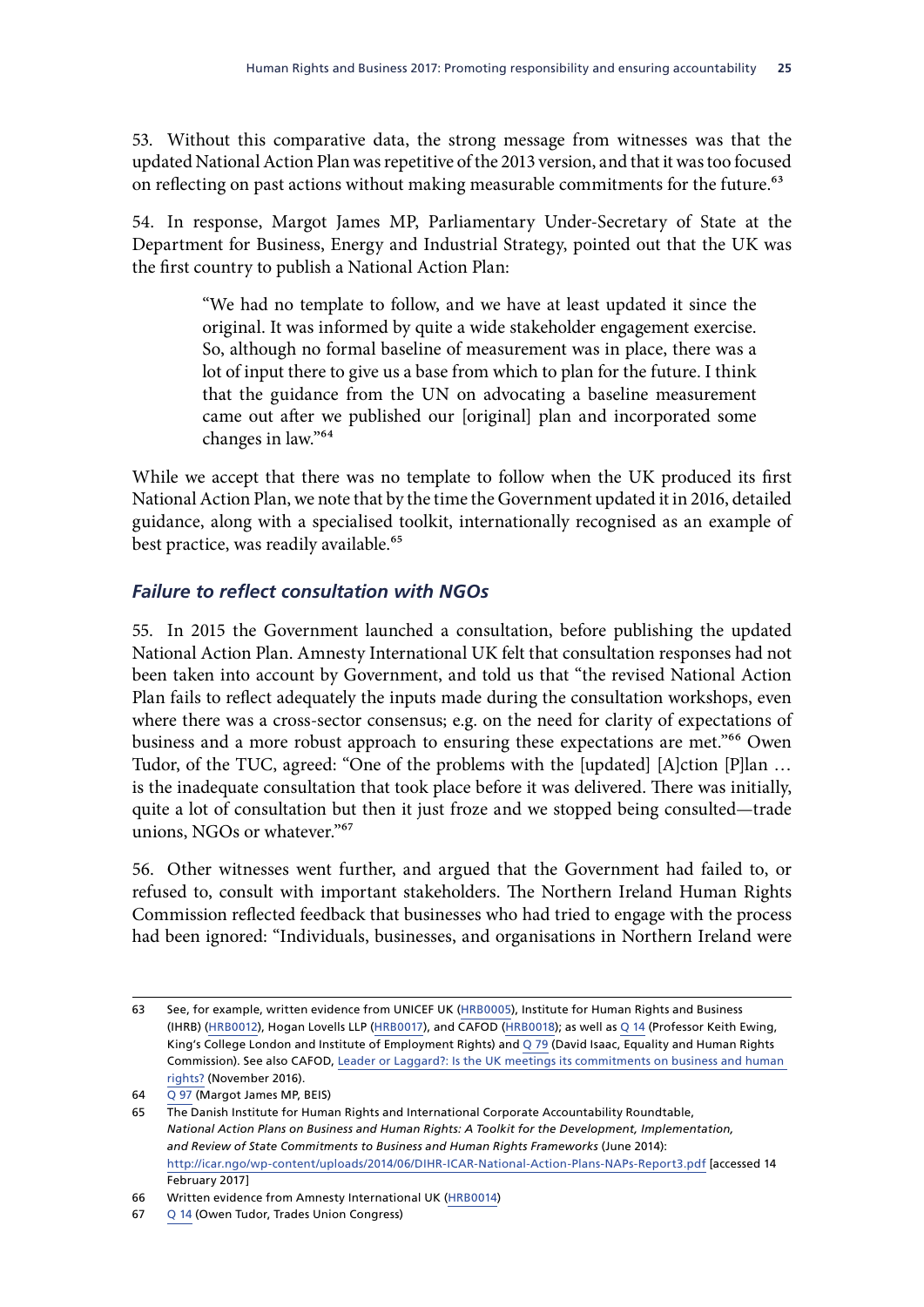<span id="page-30-0"></span>interested in contributing, and are still keen to hear how business and human rights will be taken forward by the UK Government."<sup>68</sup> The Ethical Trading Initiative felt that the failure to consult victims undermined legitimacy and limited progress:

> "The government did not consult directly with victims of violations or their representatives in civil society. Not only does this diminish the legitimacy of the consultation process, but it has also restricted focus of the NAP on mapping of existing legislative and policy developments, rather than identifying the needs of victims and identifying action to be taken going forward."69

#### *Other criticisms*

57. We also heard a range of miscellaneous criticisms of the updated National Action Plan. The TUC was disappointed that "there is so little in there about trade unions. We are not an extraneous tool that is outside these businesses".70 The London Mining Network was concerned that the Plan placed too much confidence in "voluntary arrangements, which rely on the good will of companies".<sup>71</sup> The Plan largely sets out steps taken to improve voluntary compliance, without imposing any new statutory duties on companies.

58. The UN Committee on the Rights of the Child (UNCRC), in its concluding observations on the fifth periodic report of the UK, published in July 2016, recommended that the Government "integrate an explicit focus on children's rights, including the requirement for businesses to undertake child-rights due diligence, in the revised version of its first National Action Plan".72 There was no such explicit focus or requirement in the revised National Action Plan, but merely a commitment to consider new project activity on raising awareness and tackling the negative impacts of business activity on a number of groups, including children.

#### *Conclusions*

59. **While acknowledging the leadership the Government has shown in producing the updated National Action Plan, we share the disappointment of many of our witnesses over its modest scope and lack of new commitments. It is difficult to evaluate progress on the older commitments in the absence of a baseline study or a timetable for meeting objectives.**

60. **We call on the Government, when producing the next update to the National Action Plan, to consult widely with a range of stakeholders, to develop more ambitious and specific targets, and to implement measures to allow for these targets to be evaluated.**

<sup>68</sup> Written evidence from Northern Ireland Human Rights Commission ([HRB0031\)](http://data.parliament.uk/writtenevidence/committeeevidence.svc/evidencedocument/human-rights-committee/human-rights-and-business/written/35141.html)

<sup>69</sup> Written evidence from The Ethical Trading Initiative [\(HRB0027\)](http://data.parliament.uk/writtenevidence/committeeevidence.svc/evidencedocument/human-rights-committee/human-rights-and-business/written/35128.html)

<sup>70</sup> Q [14](http://data.parliament.uk/writtenevidence/committeeevidence.svc/evidencedocument/human-rights-committee/human-rights-and-business/oral/37802.html) (Owen Tudor, Trades Union Congress)

<sup>71</sup> Written evidence from London Mining Network ([HRB0034\)](http://data.parliament.uk/writtenevidence/committeeevidence.svc/evidencedocument/human-rights-committee/human-rights-and-business/written/35281.html)

<sup>72</sup> UNCRC, Concluding observations on the fifth periodic report of the United Kingdom of Great Britain and Northern Ireland. July 2016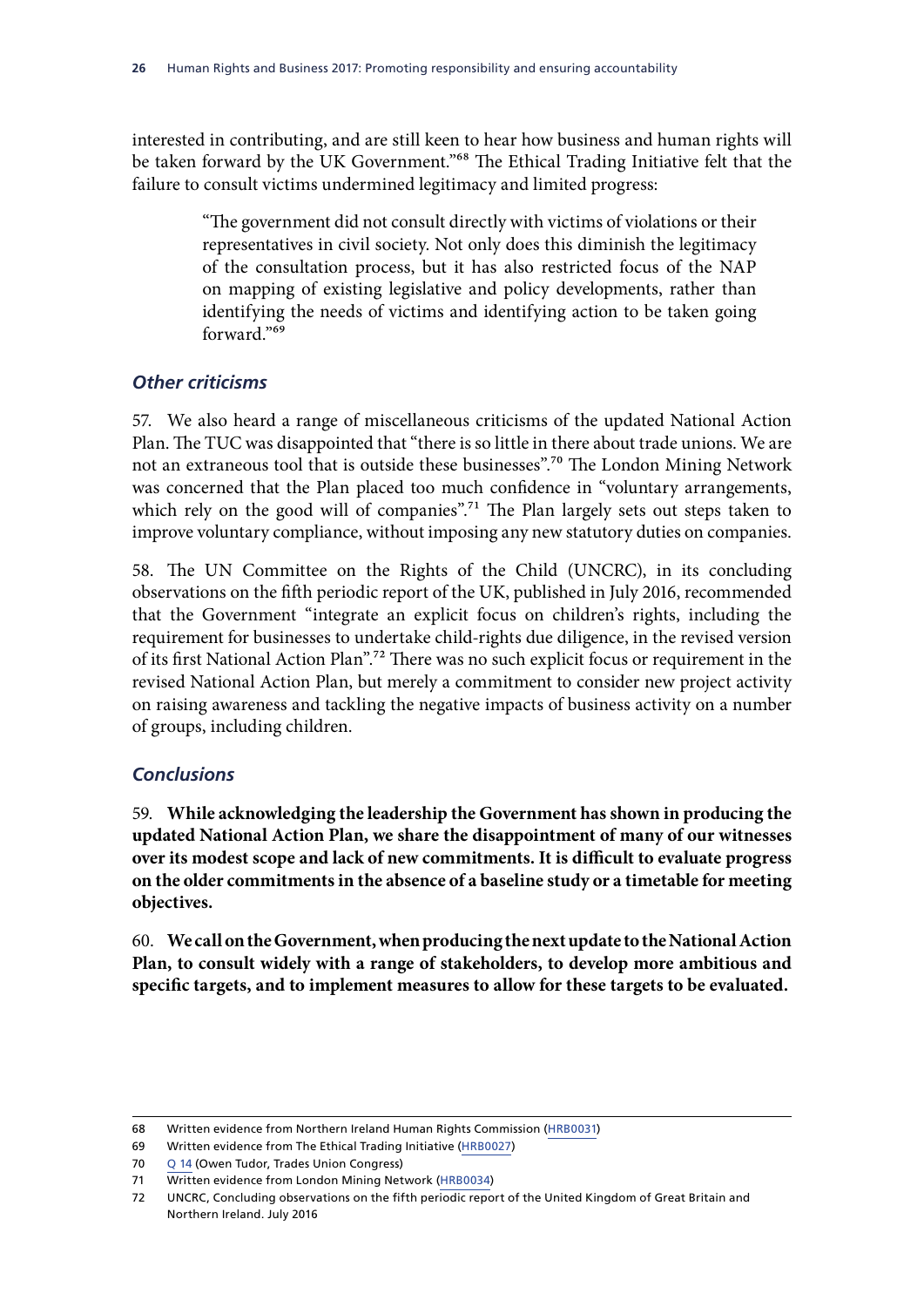### <span id="page-31-0"></span>**The wider governmental approach to business and human rights**

#### *Perceived lack of ministerial leadership*

61. When the original National Action Plan was launched in 2013, it contained a foreword jointly signed by the Foreign Secretary and the Secretary of State for Business, Innovation and Skills. This was seen as a sign that the Government was taking its commitment to implementing the UNGPs seriously. A number of witnesses<sup>73</sup> remarked on the fact that the updated National Action Plan contained no similar foreword. While this may not signal any weakening of Ministerial support in reality, we agree with CORE, that "visible, high-level political endorsement sends a powerful signal to business, investors and other governments".74

#### *Departmental responsibility*

62. A consistent message from witnesses was that it can be difficult to understand which Government department has responsibility for the different components of the business and human rights agenda. Amnesty International UK told us: "The involvement of different government departments is difficult to ascertain because of the lack of transparency around each department's priorities, functions and roles with regard to advancing implementation of the UNGPs."75 The international law firm Hogan Lovells LLP stated that, as a result, "it is unclear on the face of it which government department to contact in relation to business and human rights matters".76

63. While the FCO and BEIS share ownership of the National Action Plan, witnesses told us that the update was largely undertaken by the FCO, with little input from BEIS (at the time, BIS). In the words of UNICEF UK:

> "Unlike the original NAP that was co-authored by two Government departments, the updated plan appears to have been produced almost exclusively by the Foreign and Commonwealth Office. Commitments from other Government departments are lacking and it is unclear to what extent, if at all, they were engaged in the consultation process. Notably, the Department for Business, Innovation and Skills redeployed the most senior civil servant working on business and human rights immediately after the formal consultation process for the updated NAP, indicating limited commitment to either operationalise any recommendations emerging from the consultation process or to further embed the UNGPs within the Department."77

64. The Ministry of Justice (MoJ), the department responsible for access to justice for victims of human rights violations, was also strongly criticised. Amnesty International

<sup>73</sup> See, for instance, written evidence from Corporate Responsibility Coalition Ltd. (CORE) [\(HRB0008\)](http://data.parliament.uk/writtenevidence/committeeevidence.svc/evidencedocument/human-rights-committee/human-rights-and-business/written/34872.html), Institute for Human Rights and Business (IHRB) [\(HRB0012\)](http://data.parliament.uk/writtenevidence/committeeevidence.svc/evidencedocument/human-rights-committee/human-rights-and-business/written/34907.html), and Amnesty International UK ([HRB0014\)](http://data.parliament.uk/writtenevidence/committeeevidence.svc/evidencedocument/human-rights-committee/human-rights-and-business/written/34914.html)

<sup>74</sup> Written evidence from Corporate Responsibility Coalition Ltd. (CORE) ([HRB0008\)](http://data.parliament.uk/writtenevidence/committeeevidence.svc/evidencedocument/human-rights-committee/human-rights-and-business/written/34872.html)

<sup>75</sup> Written evidence from Amnesty International UK ([HRB0014](http://data.parliament.uk/writtenevidence/committeeevidence.svc/evidencedocument/human-rights-committee/human-rights-and-business/written/34914.html))

<sup>76</sup> Written evidence from Hogan Lovells LLP [\(HRB0017\)](http://data.parliament.uk/writtenevidence/committeeevidence.svc/evidencedocument/human-rights-committee/human-rights-and-business/written/34947.html)

<sup>77</sup> Written evidence from UNICEF UK [\(HRB0005\)](http://data.parliament.uk/writtenevidence/committeeevidence.svc/evidencedocument/human-rights-committee/human-rights-and-business/written/34819.html). See also written evidence from Corporate Responsibility Coalition Ltd. (CORE) [\(HRB0008](http://data.parliament.uk/writtenevidence/committeeevidence.svc/evidencedocument/human-rights-committee/human-rights-and-business/written/34872.html)), Written evidence from Traidcraft [\(HRB0009\)](http://data.parliament.uk/writtenevidence/committeeevidence.svc/evidencedocument/human-rights-committee/human-rights-and-business/written/34889.html), and Amnesty International UK ([HRB0014\)](http://data.parliament.uk/writtenevidence/committeeevidence.svc/evidencedocument/human-rights-committee/human-rights-and-business/written/34914.html)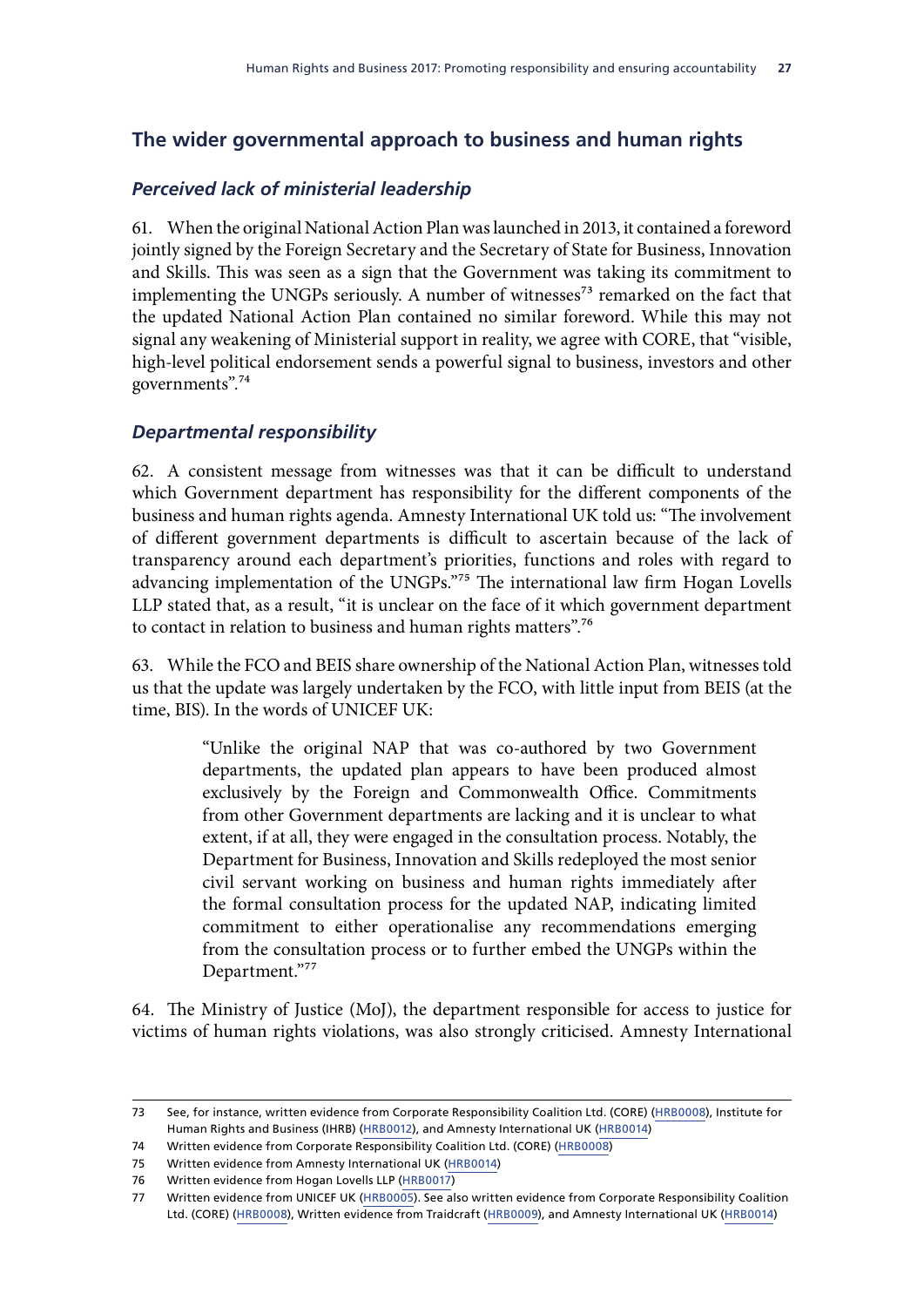<span id="page-32-0"></span>UK described the MoJ as "completely invisible" in the process of updating the National Action Plan<sup>78</sup>—a view shared by others. It is therefore unsurprising that the Plan has been deemed to be particularly weak on access to justice issues, a topic addressed in Chapter 6.

65. The MoJ initially declined to give evidence to this inquiry, and only agreed to send a Minister after two requests to reconsider. During the session, Sir Oliver Heald QC MP, Minister of State for Courts and Justice at the MoJ, was challenged on this issue, and replied: "We see ourselves as a key party to this in relation to the remedies … particularly the judicial remedies."79 Rob Linham OBE, Acting Deputy Director, Human Rights and Devolution Policy at the MoJ, added:

> "The simple point on access to remedy is that this is an area where there is already a strong and consistent framework in the way that Sir Oliver has described, so in the updated action plan we say what needs to be said on the matter … Professor McCorquodale's work was exactly the work I was referring to. It is a superb survey of the provision of access to remedy in this area and is cited in the revised action plan."80

66. We find this puzzling. The report by Professor McCorquodale, who acted as one of the specialist advisers to our inquiry, actually reached the following conclusion:

> "The current access to a remedy in the UK for a claim of abuse of human rights by a business enterprise is limited … the current judicial and nonjudicial mechanisms have a range of barriers that mean that they do not provide wide-ranging or effective access to a remedy for most victims of human rights harms by business enterprises."81

#### *Cross-Whitehall Steering Group*

67. The updated National Action Plan sets out the Government's plans for periodic meetings with representatives of business and civil society, "in the cross-Whitehall Steering Group to monitor implementation of this plan".<sup>82</sup> While witnesses accepted the need for a group to play a coordinating role within Government, they questioned whether the cross-Whitehall Steering Group, in its current composition, was best placed to do so. CAFOD, for instance, told us that membership of the Group, at official and Ministerial level, might impede its effectiveness: "We question whether the current membership is sufficiently senior to drive the level of policy coherence required for implementation of the UN Guiding Principles."83

<sup>78</sup> Written evidence from Amnesty International UK ([HRB0014](http://data.parliament.uk/writtenevidence/committeeevidence.svc/evidencedocument/human-rights-committee/human-rights-and-business/written/34914.html))

<sup>79</sup> Q [113](http://data.parliament.uk/writtenevidence/committeeevidence.svc/evidencedocument/human-rights-committee/human-rights-and-business/oral/47020.html) (Sir Oliver Heald MP, Ministry of Justice)

<sup>80</sup> Q [113](http://data.parliament.uk/writtenevidence/committeeevidence.svc/evidencedocument/human-rights-committee/human-rights-and-business/oral/47020.html) (Rob Linham, Ministry of Justice)

<sup>81</sup> Robert McCorquodale (British Institute of International and Comparative Law), *Survey of the Provision in the United Kingdom of Access to Remedies for Victims of Human Rights Harms Involving Business Enterprises* (July 2015) p 48: [http://www.biicl.org/documents/724\\_uk\\_access\\_to\\_remedies.pdf?showdocument=1](http://www.biicl.org/documents/724_uk_access_to_remedies.pdf?showdocument=1) [accessed 15 February 2017]

<sup>82</sup> Foreign and Commonwealth Office, *Good Business: Implementing the UN Guiding Principles on Business and Human Rights Updated May 2016*, Cm 9255, May 2016, p 24, [https://www.gov.uk/government/uploads/system/](https://www.gov.uk/government/uploads/system/uploads/attachment_data/file/522805/Good_Business_Implementing_the_UN_Guiding_Principles_on_Business_and_Human_Rights_updated_May_2016.pdf) [uploads/attachment\\_data/file/522805/Good\\_Business\\_Implementing\\_the\\_UN\\_Guiding\\_Principles\\_on\\_Business\\_](https://www.gov.uk/government/uploads/system/uploads/attachment_data/file/522805/Good_Business_Implementing_the_UN_Guiding_Principles_on_Business_and_Human_Rights_updated_May_2016.pdf) [and\\_Human\\_Rights\\_updated\\_May\\_2016.pdf](https://www.gov.uk/government/uploads/system/uploads/attachment_data/file/522805/Good_Business_Implementing_the_UN_Guiding_Principles_on_Business_and_Human_Rights_updated_May_2016.pdf) [accessed 15 February 2017]

<sup>83</sup> Written evidence from CAFOD [\(HRB0018](http://data.parliament.uk/writtenevidence/committeeevidence.svc/evidencedocument/human-rights-committee/human-rights-and-business/written/34966.html))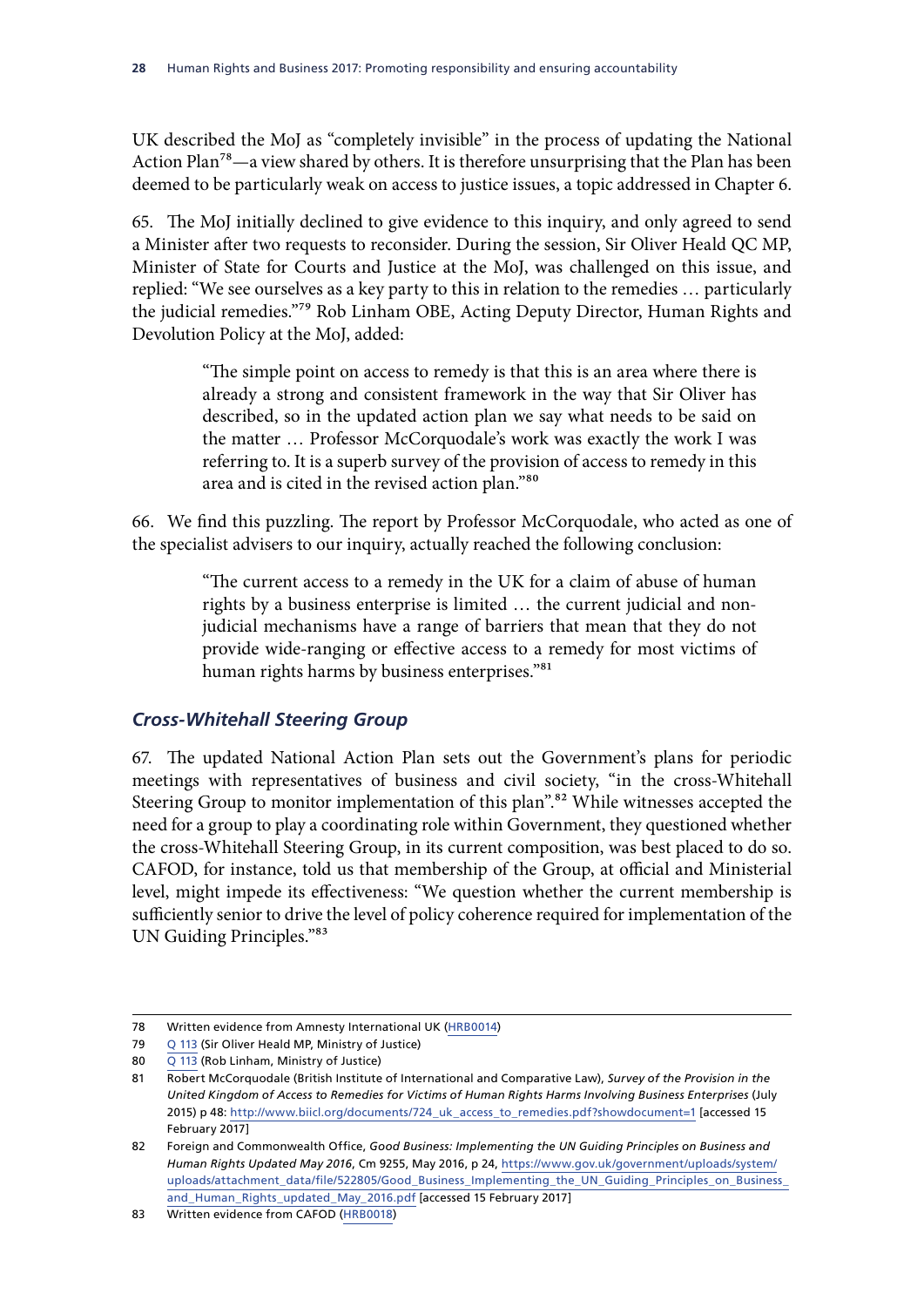<span id="page-33-0"></span>68. UNICEF UK, on the other hand, highlighted the difficulty of assessing the work of the Group, since "there has been a lack of transparency over the cross-Whitehall Steering Group's membership, remit, meeting and work schedule and engagement with external stakeholders".84

#### *Inconsistent messages between departments*

69. Perhaps as a result of the perceived weaknesses of the cross-Whitehall Steering Group, and a lack of guidance from senior Ministers, we heard concerns that Government activities and information on business and human rights were at best confusing, and at worst contradictory. Andrew Silvester, of the Institute of Directors, was concerned that Government was making competing demands:

> "The Government have a pro cake-eating and pro cake-having approach in that they want to encourage British businesses to go and trade in some countries that are high up—or rather low down—on Transparency International's index and where there are concerns about modern slavery. Government puts burdens on them to look at the supply chains there at the same time as it tells them to trade there."85

70. Other witnesses felt that in any competition between business and human rights, business would always be prioritised by the Government. The law firm Deighton Pierce Glynn told us: "The preference for marketing 'UK plc' over and above stressing human rights concerns has been a recurrent theme."86 The Institute for Human Rights and Business was concerned about how these issues were viewed within Government: "It still seems that many government ministers, and some senior civil servants, see the business and human rights agenda as a constraint to growth."87

#### *Conclusions*

71. **Issues relating to human rights and business cut across at least six different Government departments. The Government must do more to help relevant stakeholders understand the various departmental responsibilities and must guard against prioritising business concerns over human rights. We also recommend that the Cabinet Office plays a role in coordinating activity across departments.**

#### **Public sector procurement**

72. Public sector procurement, and the weight that human rights considerations are given within them, can be used as a metric to evaluate the Government's commitment to human rights and business. According to a House of Commons Library briefing, in 2013–14 the UK public sector spent a total of £242 billion on procurement of goods and services.<sup>88</sup> In the global context, according to the International Learning Lab on Public Procurement and Human Rights: "Public procurement represents a significant share of the total economy: globally, public procurement has a value of €1000 billion per year,

<sup>84</sup> Written evidence from UNICEF UK [\(HRB0005\)](http://data.parliament.uk/writtenevidence/committeeevidence.svc/evidencedocument/human-rights-committee/human-rights-and-business/written/34819.html)

<sup>85</sup> Q [48](http://data.parliament.uk/writtenevidence/committeeevidence.svc/evidencedocument/human-rights-committee/human-rights-and-business/oral/43482.html) (Andrew Silvester, Institute of Directors)

<sup>86</sup> Written evidence from Deighton Pierce Glynn [\(HRB0033](http://data.parliament.uk/writtenevidence/committeeevidence.svc/evidencedocument/human-rights-committee/human-rights-and-business/written/35152.html))

<sup>87</sup> Written evidence from Institute for Human Rights and Business (IHRB) [\(HRB0012\)](http://data.parliament.uk/writtenevidence/committeeevidence.svc/evidencedocument/human-rights-committee/human-rights-and-business/written/34907.html)

<sup>88</sup> House of Commons Library, Public Procurement, Briefing Paper, [Number 6029](http://researchbriefings.files.parliament.uk/documents/SN06029/SN06029.pdf), July 2015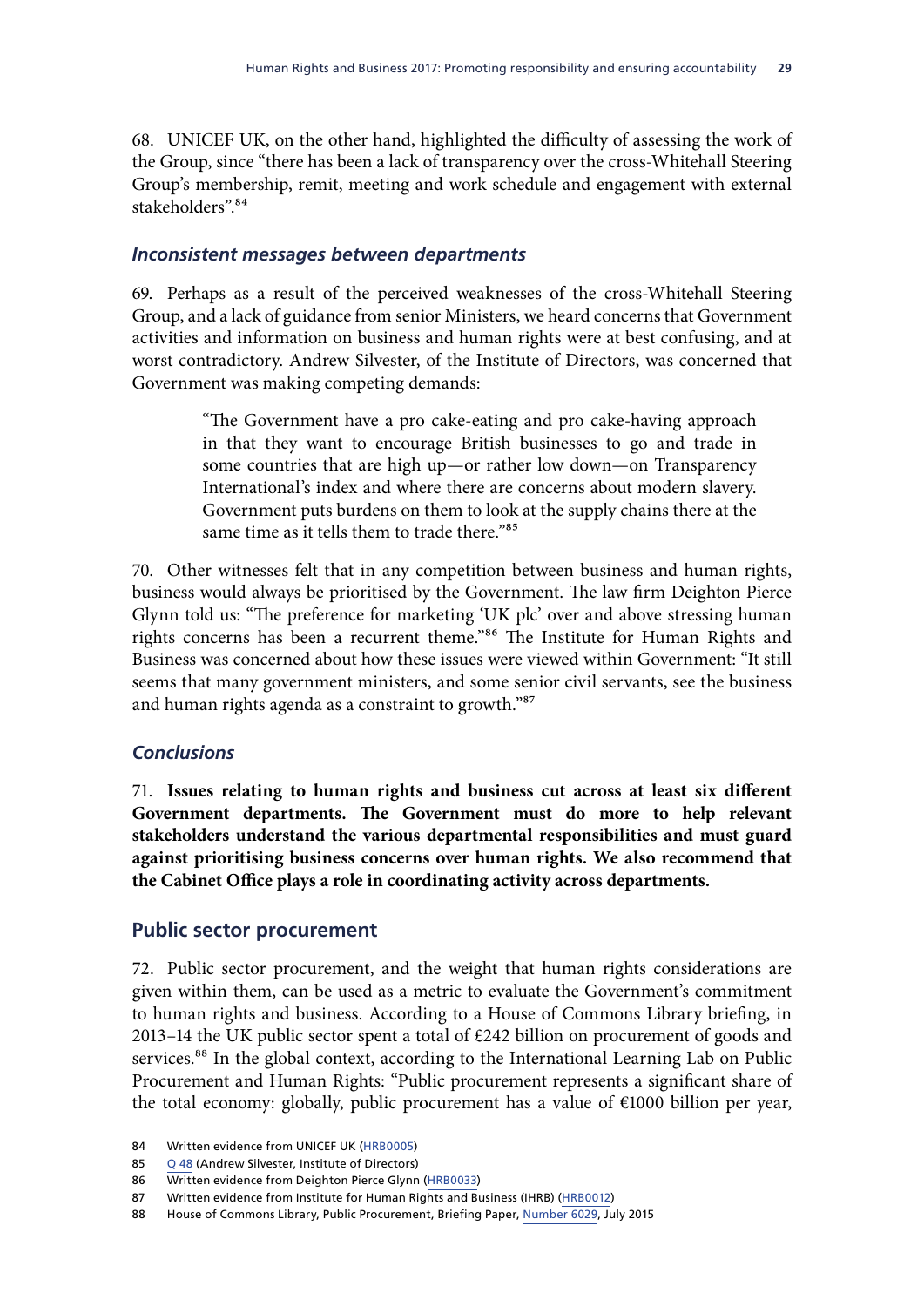<span id="page-34-0"></span>while across OECD countries it accounts for 12% of GDP, on average."<sup>89</sup> It is self-evident that governments can, if they choose, use their spending power to pursue specific public policy aims.90

73. The International Corporate Accountability Roundtable provided us with seven examples of human rights abuses connected to government procurement in the garment sector around the world. While most of these examples related to the United States, they told us that it was "highly unlikely that the [garment] supply chains of other governments, including the UK, are markedly different."<sup>91</sup>

74. A more fully documented example of human rights violations connected to UK public procurement is the production of medical gloves in Malaysia and Thailand. A British Medical Association report into this concluded as follows:

> "There are documented serious labour rights concerns at many of these factories, including excessive working hours and production targets, inadequate pay, payment of extortionate recruitment fees, illegal retention of passports, and anti-union activities. In some factories there are allegations of illegal imprisonment of workers, and beatings."92

#### *Current Government advice on human rights in public procurement*

75. A number of witnesses noted that the updated National Action Plan had further weakened the already weak commitment on public procurement made in the original plan. In the words of the London Universities Purchasing Consortium:

> "The updated NAP claims that the Government will 'Continue to ensure that UK Government procurement rules allow for human rights-related matters to be reflected in the procurement of public goods, works and services.' This is a softening of the language from the original NAP, which commits to 'ensuring that in UK Government procurement human rights related matters are reflected appropriately when purchasing goods, works and service.'"93

76. Peter Frankental, from Amnesty International UK, articulated a discrepancy in the Government's published guidance and rules regarding public procurement:

> "The revised plan says that there is a commitment to: 'Continue to ensure that UK Government procurement rules allow for human rights-related matters to be reflected in the procurement of public goods, works and services, taking into account the 2014 EU Public Procurement Directives'. However, in February [2016] the Cabinet Office issued a policy note on

<sup>89</sup> Written evidence from International Learning Lab on Public Procurement and Human Rights ([HRB0037](http://data.parliament.uk/writtenevidence/committeeevidence.svc/evidencedocument/human-rights-committee/human-rights-and-business/written/36069.html)). See also written evidence from International Corporate Accountability Roundtable [\(HRB0038\)](http://data.parliament.uk/writtenevidence/committeeevidence.svc/evidencedocument/human-rights-committee/human-rights-and-business/written/36097.html).

<sup>90</sup> The UN Committee on Human Rights (in General Comment 16) says: 'States must take steps to ensure that public procurement contracts are awarded to bidders that are committed to respecting children's rights'. This was repeated in their Concluding Observations to the UK. The same must apply to other vulnerable groups.

<sup>91</sup> Written evidence from International Corporate Accountability Roundtable ([HRB0038\)](http://data.parliament.uk/writtenevidence/committeeevidence.svc/evidencedocument/human-rights-committee/human-rights-and-business/written/36097.html)

<sup>92</sup> BMA, *In Good Hands: Tackling labour rights concerns in the manufacture of medical gloves* (June 2016) p 2: Available to download via [https://www.bma.org.uk/collective-voice/influence/international-work/fair-medical](https://www.bma.org.uk/collective-voice/influence/international-work/fair-medical-trade/medical-gloves-report)[trade/medical-gloves-report](https://www.bma.org.uk/collective-voice/influence/international-work/fair-medical-trade/medical-gloves-report) [accessed 15 February 2017]

<sup>93</sup> Written evidence from London Universities Purchasing Consortium ([HRB0036\)](http://data.parliament.uk/writtenevidence/committeeevidence.svc/evidencedocument/human-rights-committee/human-rights-and-business/written/36046.html)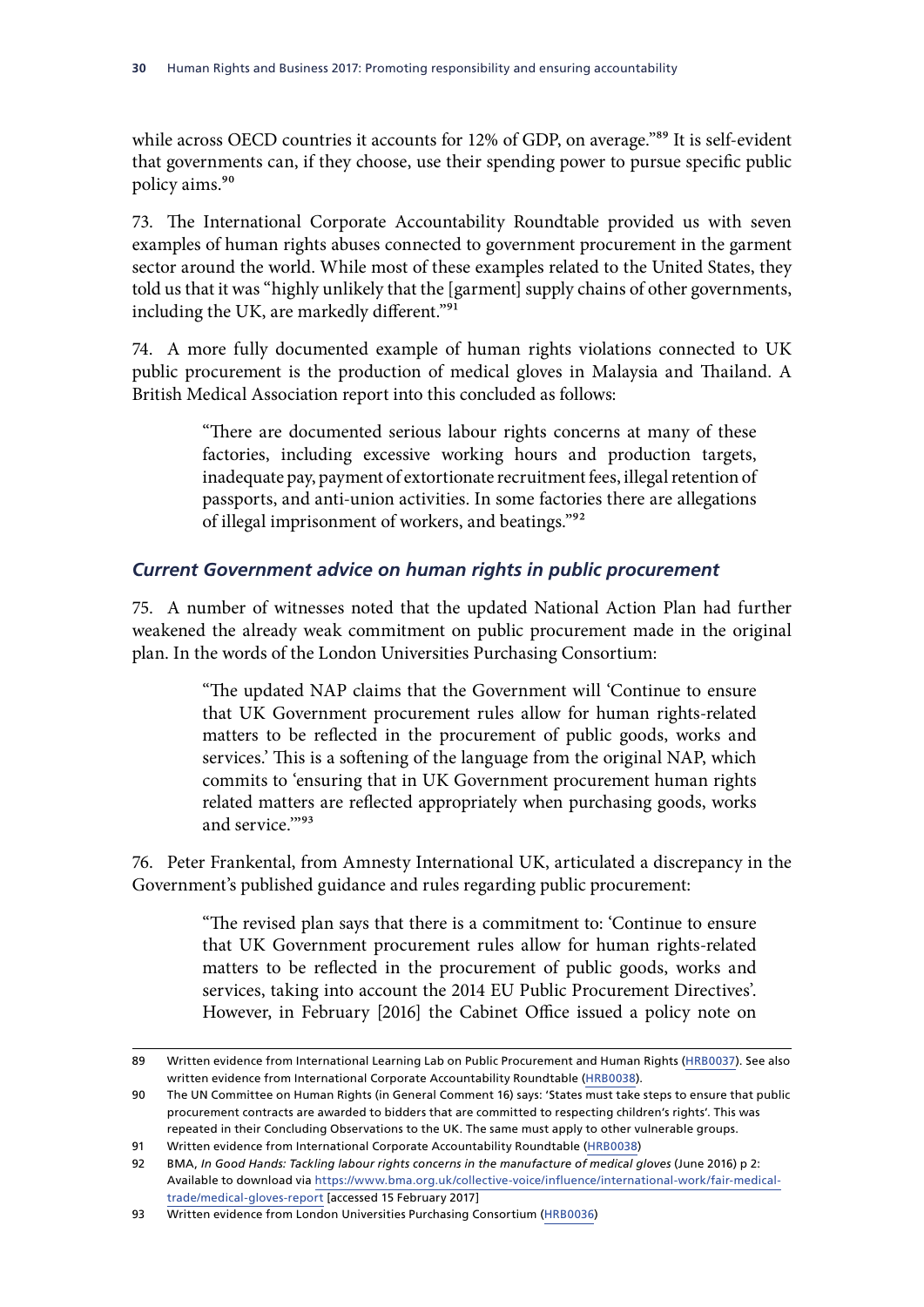<span id="page-35-0"></span>public procurement in which it took a completely different view. It said that, 'Public procurement should never be used as a tool to boycott tenders from suppliers based in other countries, except where formal legal sanctions, embargoes and restrictions have been put in place by the UK Government'. We seem to have incoherence between a fairly weak commitment in the action plan, but a commitment nonetheless, and a note issued just a few months earlier by the Cabinet Office. I imagine that any public authorities wanting to use human rights, among other criteria, with regard to tendering processes would feel very reluctant to do so on the basis of instructions from the Cabinet Office."94

77. While we acknowledge that blanket boycotts of particular countries would be hard to defend, public procurement officers do need clear and unambiguous messages: they cannot be expected to take human rights considerations into account if they are confused about the rules, especially in a process that is often subject to legal challenge and where, as a result, rules must be followed to the letter.

78. The Equality and Human Rights Commission went still further, arguing that businesses sometimes felt pressured to ignore human rights violations in order to fulfil public sector contracts:

> "Some businesses said that public sector contracts sometimes included conditions which created perverse incentives; that is, in order to guarantee the fulfilment of a contract condition, staff sometimes prioritise avoiding contract sanctions over human rights considerations. These businesses said they were unwilling to speak to Government bodies about this for fear of losing the contract."<sup>95</sup>

#### *Benefits of making human rights a condition of public procurement*

79. The most obvious reason for the Government to incorporate human rights into its procurement policy was articulated by John Morrison: "Why should business listen to a Government if [they], as a powerful economic actor, representing 20% of GDP, are not modelling the behaviour that they want to see in the private sector?"<sup>96</sup> Government, in other words, has to set an example for others to follow.

80. Incorporating human rights conditions in public sector contracts can also change the behaviour of companies competing for those contracts, as David Isaac CBE, Chair of the EHRC, told us: "These things drive change and encourage bidders to interrogate their supply chains and insist that the sorts of protocols that they might be in control of in their own companies then float down as a condition of doing business in the rest of that procurement supply chain."97

81. A number of submissions signposted public authorities that are leading by example in scrutinising their supply chains. Boxes 1 and 2, drawing on written evidence from the International Learning Lab on Public Procurement and the Human Rights and International Corporate Accountability Roundtable, explore some of these.

<sup>94</sup> [Q](http://data.parliament.uk/writtenevidence/committeeevidence.svc/evidencedocument/human-rights-committee/human-rights-and-business/oral/35317.html) 2 (Peter Frankental, Amnesty International UK)

<sup>95</sup> Written evidence from Equality and Human Rights Commission (EHRC) ([HRB0030\)](http://data.parliament.uk/writtenevidence/committeeevidence.svc/evidencedocument/human-rights-committee/human-rights-and-business/written/35138.html)

<sup>96</sup> [Q](http://data.parliament.uk/writtenevidence/committeeevidence.svc/evidencedocument/human-rights-committee/human-rights-and-business/oral/35317.html) 7 (John Morrison, Institute for Human Rights and Business)

<sup>97</sup>  $\overline{Q83}$  $\overline{Q83}$  $\overline{Q83}$  (David Isaac, Equality and Human Rights Commission)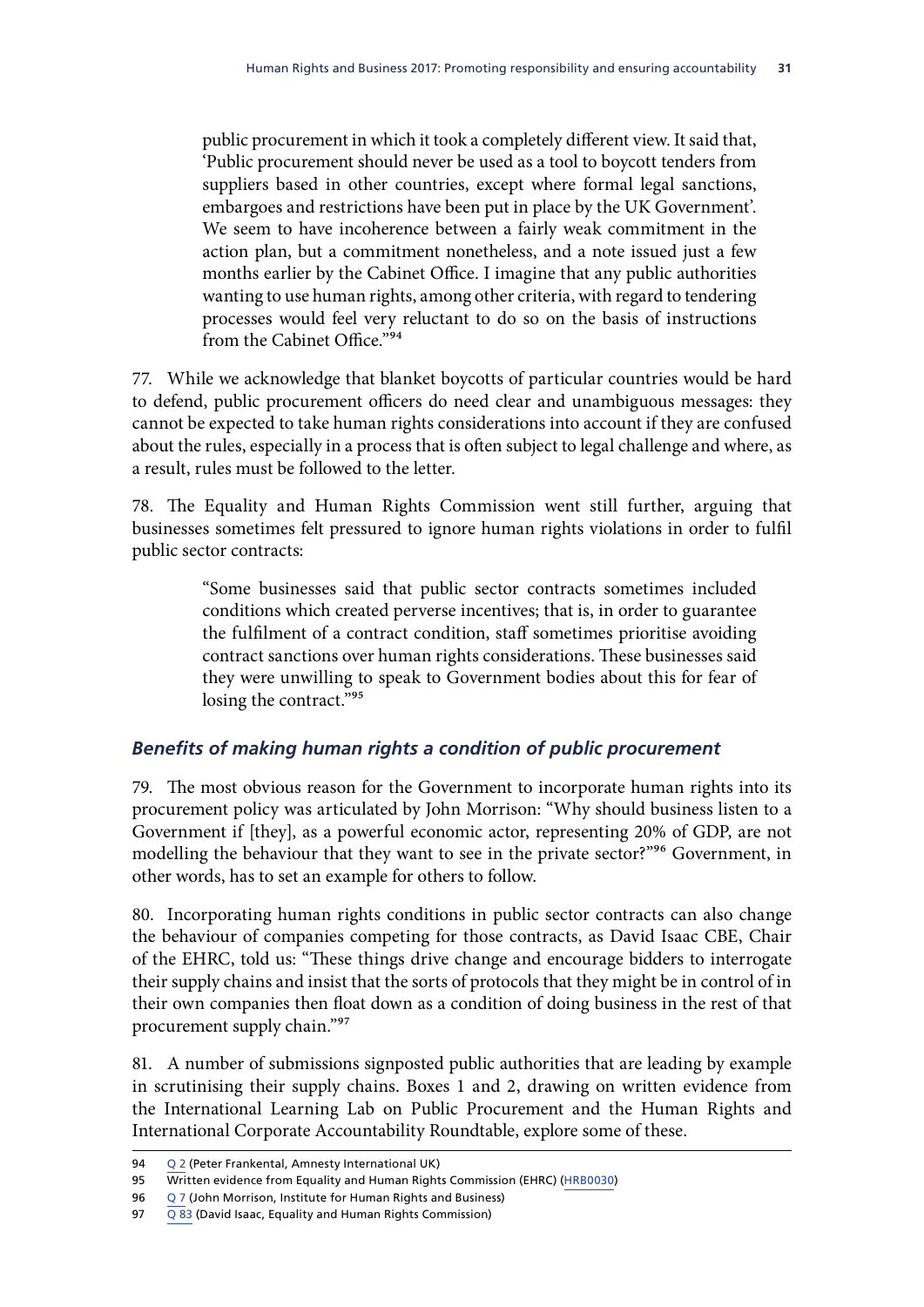#### **Box 1: Examples of international good practice**

#### *The United States*

The Sweatfree Purchasing Consortium comprises 14 cities and 3 states, which seek to ensure that the garments they buy are made without sweatshop labour.<sup>98</sup> For example:

- Madison, Wisconsin, published a request for proposals for uniforms for its fire, metro, and police workers in 2014.<sup>99</sup> The resulting contract requires the contractor, subcontractors, and other entities used in production of the goods for the city to comply with Madison's Sweatfree Code of Conduct, which forbids the use of sweatshop conditions and requires compliance with certain minimum labour standards. Madison required disclosure of information about factory location, wages, and hours for factories where the total aggregate value of items produced under the contract was \$5,000 or more each year. In order to move onto full evaluation, each bidder had to disclose this information for 60% of factories. The awarded contractor was required to increase this disclosure by 10% each year and to produce compliance action plans for any factory where the total aggregate value of items produced under the contract was \$25,000 or more each year. The administration of this contract, including the sweatfree requirements, is funded by a rebate from the contractor.
- San Francisco has a sweatfree code of conduct that applies to all garment contracts above \$25,000.100 Bidders for covered contracts must submit responses to 12 questions that aim to evaluate whether there are sweatshop conditions in the supply chain. Although San Francisco does not require bidders to disclose supply chain information in the evaluation period, San Francisco scores each bidder on a scale from 1–100 based on its answers to the 12 questions, and the extent to which the bidder discloses factory location information.<sup>101</sup> This score is used to select the contractor, subject to a 15% price protection. To monitor compliance with the Code of Conduct, San Francisco hired the Worker Rights Consortium to conduct targeted factory investigations.
- In Los Angeles the Worker Rights Consortium monitors compliance with the City's Sweatfree Code of Conduct.102 The benefits were seen in one factory that was supplying the city with uniforms. In 2007 a Worker Rights Consortium audit discovered various labour violations at the factory, and the city was able to use its leverage to press the company to address these violations. Improvements were seen within months and included: no longer prohibiting workers from taking restroom breaks, paying legally required sick leave, implementing a policy to address verbal harassment by managers, creating additional protections for pregnant workers, and the rehiring of a worker who had been fired for trying to form a union.

<sup>98</sup> Sweatfree Purchasing Consortium,<http://buysweatfree.org/> [accessed 16 February 2017]

<sup>99</sup> City of Madison, Wisconsin, Uniform Management Program Request for Proposals (2014), [http://buysweatfree.](http://buysweatfree.org/uniform_management_program) [org/uniform\\_management\\_program](http://buysweatfree.org/uniform_management_program) [accessed 16 February 2017]

<sup>100</sup> City of San Francisco, California, Administrative Code Chapter 12U: Sweatfree Contracting (2005), [http://sfgov.](http://sfgov.org/olse/sweatfree-contracting-ordinance) [org/olse/sweatfree-contracting-ordinance](http://sfgov.org/olse/sweatfree-contracting-ordinance) [accessed 16 February 2017]

<sup>101</sup> City of San Francisco, California Sweatfree Purchasing Advisory Group, Annual Report 4 (2014), [http://sfgov.org/](http://sfgov.org/olse/sweatfree-contracting-ordinance) [olse/sweatfree-contracting-ordinance](http://sfgov.org/olse/sweatfree-contracting-ordinance) [accessed 16 February 2017]

<sup>102</sup> WRC Reports, City of Los Angeles, Department of General Services, [http://gsd.lacity.org/sms/WRC/WRC\\_reports.](http://gsd.lacity.org/sms/WRC/WRC_reports.htm) [htm](http://gsd.lacity.org/sms/WRC/WRC_reports.htm) [accessed 16 February 2017]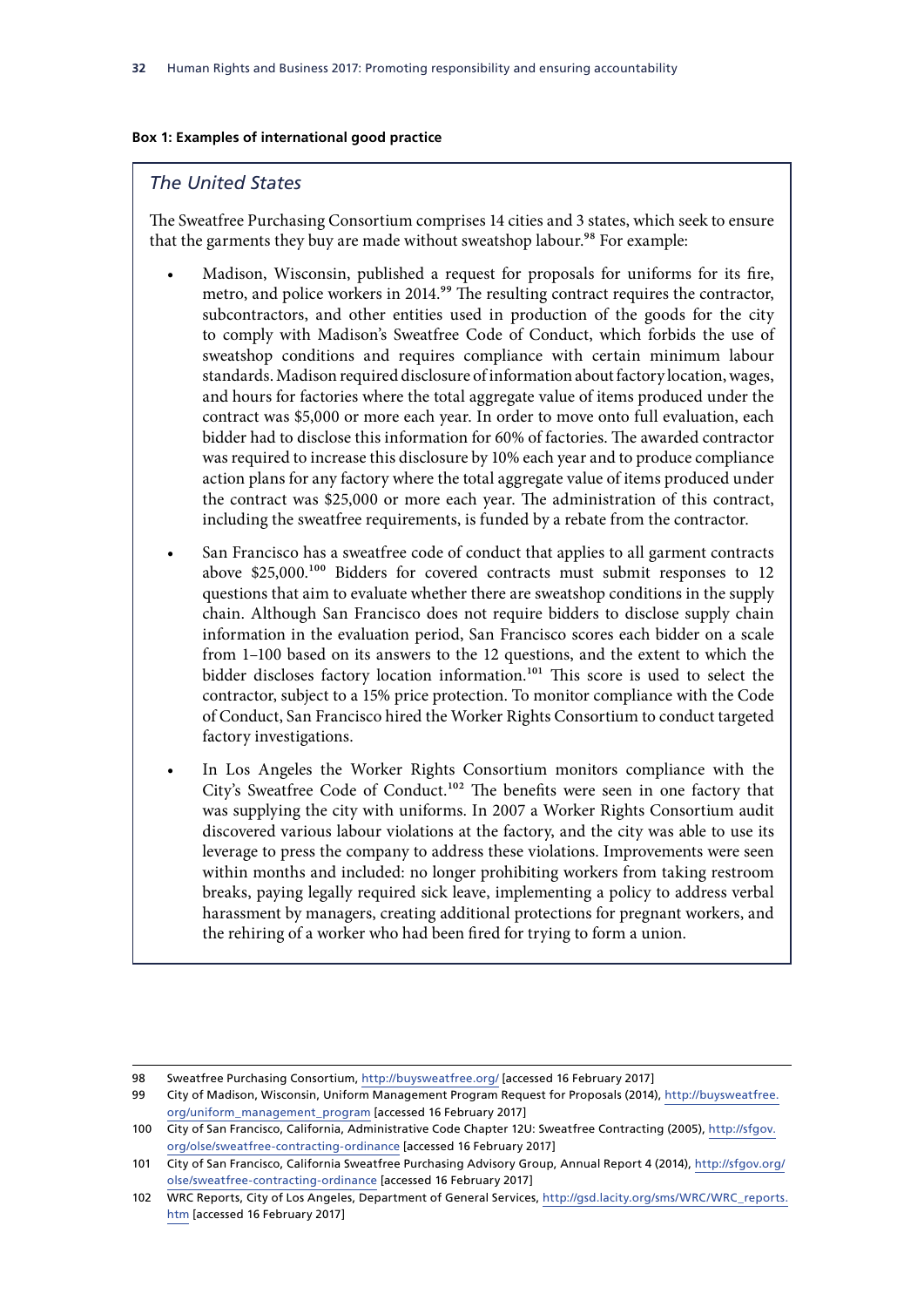### *Sweden*

The 21 Swedish County Councils are responsible for health care, public transportation, and regional planning, spending about  $\epsilon$ 13 billion per year through procurement.<sup>103</sup> Since 2010, all 21 County Councils have used the same Code of Conduct, which creates a contractual requirement for suppliers to comply with various human rights and labour conventions, as well as relevant laws in the country of manufacture. The Code of Conduct applies to purchases in 7 high-risk sectors, one of which is textiles. To ensure production complies with the Code of Conduct, contractors in these sectors are required to carry out human rights due diligence. The County Councils conduct two types of monitoring: 1) they conduct follow up desk studies to evaluate the human rights due diligence processes; and 2) they conduct targeted factory audits, either themselves or using an independent monitoring organization. If a violation is found, the contractor must create a time-bound corrective action plan, whose implementation is monitored by the County Councils. The County Councils may terminate a contract if the contractor is not willing to address violations in its supply chain.

The Swedish County Councils have also set up an expert group, made up of officials who have trained in human rights. They have also been trained in evaluating supplier compliance with the Code of Conduct, conducting risk assessments, and understanding social audits and corrective action plans.

### *The Netherlands*

The Dutch national sustainable procurement policy requires companies supplying goods and services to public bodies in The Netherlands to respect human rights as part of the "social conditions" applicable to all central government EU contract award procedures since 1 January 2013.<sup>104</sup> Suppliers may meet the social conditions in various ways, such as participating in a multi-stakeholder supply chain initiative or undertaking risk analysis. PIANO<sub>0</sub>,<sup>105</sup> the government's tendering expertise centre, has published a step-by-step guide on how to meet the social conditions at each phase of the tender-procedure. Various studies have questioned the effectiveness of the "social conditions" in practice, as a result of failure to incorporate them into public contracts, lack of contract performance monitoring, and low awareness by both public buyers and suppliers of relevant risks.

## *Norway*

Public authorities are obliged to advance contract clauses on wages and decent working conditions when purchasing services such as construction, facility management, and cleaning services.<sup>106</sup> Public authorities are also required to follow up with suppliers on performance of such clauses, for instance by requiring the supplier to make a self-declaration.

Source: Written evidence from International Learning Lab on Public Procurement and Human Rights [\(HRB0037\)](http://data.parliament.uk/writtenevidence/committeeevidence.svc/evidencedocument/human-rights-committee/human-rights-and-business/written/36069.html) and International Corporate Accountability Roundtable ([HRB0038](http://data.parliament.uk/writtenevidence/committeeevidence.svc/evidencedocument/human-rights-committee/human-rights-and-business/written/36097.html))

<sup>103</sup> Kristian Hemstrom, TCO development webinar: Sustainable IT Webinar Series, Best Practice Sustainable IT Procurement (16 March, 2016), [http://tcodevelopment.com/news/watch-webinar-on-demand-best-practice](http://tcodevelopment.com/news/watch-webinar-on-demand-best-practice-sustainable-it-procurement/)[sustainable-it-procurement/](http://tcodevelopment.com/news/watch-webinar-on-demand-best-practice-sustainable-it-procurement/) [accessed 16 February 2017]; Electronics Watch, Public Procurement and Human Rights Due Diligence to Achieve Respect for Labour Rights Standards in Electronics Factories: A Case Study of the Swedish County Councils and the Dell Computer Corporation 4 (February 2016), [http://electronicswatch.org/en/](http://electronicswatch.org/en/publications_1633) [publications\\_1633](http://electronicswatch.org/en/publications_1633) [accessed 16 February 2017]

<sup>104</sup> National Action Plan on Business and Human Rights, [http://www.netherlandsmission.org/binaries/content/](http://www.netherlandsmission.org/binaries/content/assets/postenweb/v/verenigde_staten_van_amerika/t) [assets/postenweb/v/verenigde\\_staten\\_van\\_amerika/the-permanent-mission-to-the-un/actionplanbhr.pdf,](http://www.netherlandsmission.org/binaries/content/assets/postenweb/v/verenigde_staten_van_amerika/t) pg. 5 [accessed 17 February 2017]

<sup>105</sup> Professional and Innovative Tendering, Network for Government Contracting Authorities: [https://www.pianoo.](https://www.pianoo.nl/public-procurement-in-the-netherlands/about-pianoo) [nl/public-procurement-in-the-netherlands/about-pianoo](https://www.pianoo.nl/public-procurement-in-the-netherlands/about-pianoo) [accessed 12 March 2017]

<sup>106</sup> Public Procurement and Human Rights: A Survey of Twenty Jurisdictions, The International Corporate Accountability Roundtable (ICAR), [http://icar.ngo/wp-content/uploads/2016/07/Public-Procurement-and-Human-](http://icar.ngo/wp-content/uploads/2016/07/Public-Procurement-and-Human-Rights-A-Survey-of-Twenty-Jurisdictions-Final.pdf)[Rights-A-Survey-of-Twenty-Jurisdictions-Final.pdf,](http://icar.ngo/wp-content/uploads/2016/07/Public-Procurement-and-Human-Rights-A-Survey-of-Twenty-Jurisdictions-Final.pdf) pg. 28 [accessed 17 February 2017]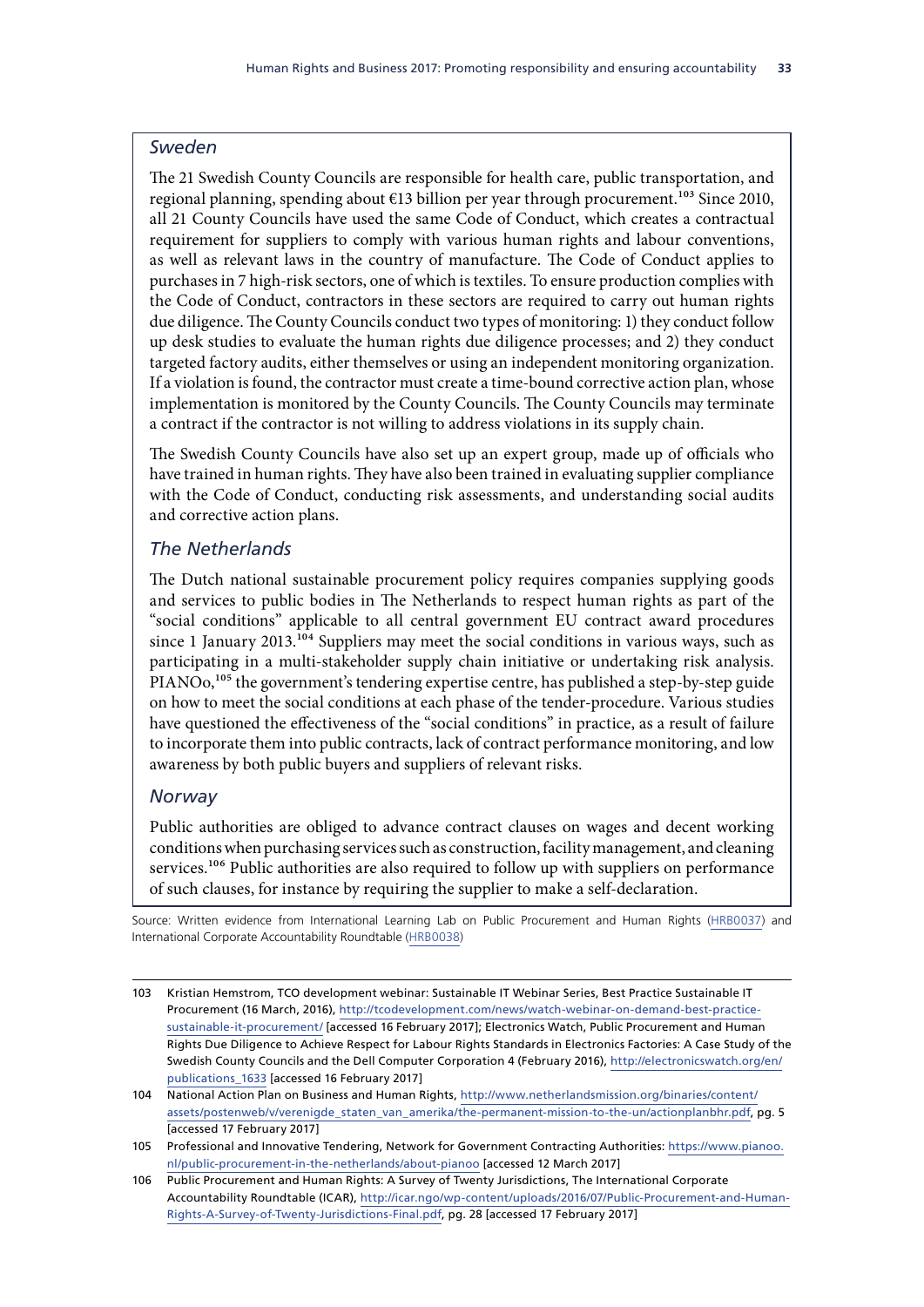#### **Box 2: Examples of good practice in the UK**

### *Welsh Health Supplies*

Welsh Health Supplies has a Corporate Social Responsibility policy that includes ethical procurement.<sup>107</sup> This policy requires all contracts over £25,000 to include a sustainability risk assessment. The All Wales Nurses' and Midwives' Uniforms Procurement Project Board was created in 2009 to oversee a tender for about 150,000 uniforms. Welsh Health Supplies managed and coordinated the procurement on behalf of NHS Wales. The required risk assessment highlighted labour issues in the garment supply chains, and revealed that labour risks existed beyond the first tier.

Because of this risk, it was decided that the resulting contract would require: 1) compliance with the Ethical Trading Initiative Base Code for the entire supply chain; 2) that a labour standards audit had been conducted in the last six months at each site in the supply chain, and if an audit was not available, that the supplier should pay for an audit by a Welsh Health Services approved partner; and 3) disclosures of the details of the most recent corrective action report. Welsh Health Supplies enlisted the assistance of a qualified auditing organisation to review this documentation to determine compliance with the Ethical Trading Initiative Base Code and to provide advice on non-compliance.

## *London Universities Purchasing Consortium*

The Consortium secured inclusion of Electronics Watch<sup>108</sup> contract clauses in the UK higher education sector's £100 million per annum supply agreements for devices using the Apple iOS Operating System. These require suppliers to adopt transparent supply chain management practices and respond to reports of labour rights abuses.<sup>109</sup>

## *Universities in Scotland*

Along with student representatives and NGOs, the universities have established, through Advanced Procurement for Universities and Colleges (APUC), the Sustain Project. This has led to development of a Code of Conduct for suppliers covering social, ethical, economic, and environmental issues.<sup>110</sup> The project uses sector spend and supplier information to identify areas of risk and opportunities for scope and influence, and assesses suppliers through a single site assessment free to suppliers.

### *Scottish Government*

The Scottish Government has developed a Sustainable Procurement Prioritisation Tool for public buyers, to support adoption of a consistent structured assessment of spend

<sup>107</sup> Good Ethical Procurement, British Medical Association, [https://www.bma.org.uk/collective-voice/influence/](https://www.bma.org.uk/collective-voice/influence/international-work/fair-medical-trade/hospital-case-studies) [international-work/fair-medical-trade/hospital-case-studies](https://www.bma.org.uk/collective-voice/influence/international-work/fair-medical-trade/hospital-case-studies) [accessed 16 February 2017]

<sup>108</sup> See<http://electronicswatch.org/en> [accessed 12 March 2017]

<sup>109</sup> London Universities Purchasing Consortium Slavery and Human Trafficking Statement, London Universities Purchasing Consortium, [https://static.uk-plc.net/library/london-universities-purchasing-consortium/documents/](https://static.uk-plc.net/library/london-universities-purchasing-consortium/documents/lupc-slavery-and-human-trafficking-statement.pdf) [lupc-slavery-and-human-trafficking-statement.pdf,](https://static.uk-plc.net/library/london-universities-purchasing-consortium/documents/lupc-slavery-and-human-trafficking-statement.pdf) p 2 [accessed 17 February 2017]

<sup>110</sup> 'Sustain' Project - a Sector wide collaborative tool for assessing Supply Chain Sustainability, Advanced Procurement for Universities and Colleges,<http://www.apuc-scot.ac.uk/#!/Susproject>[accessed 17 February 2017]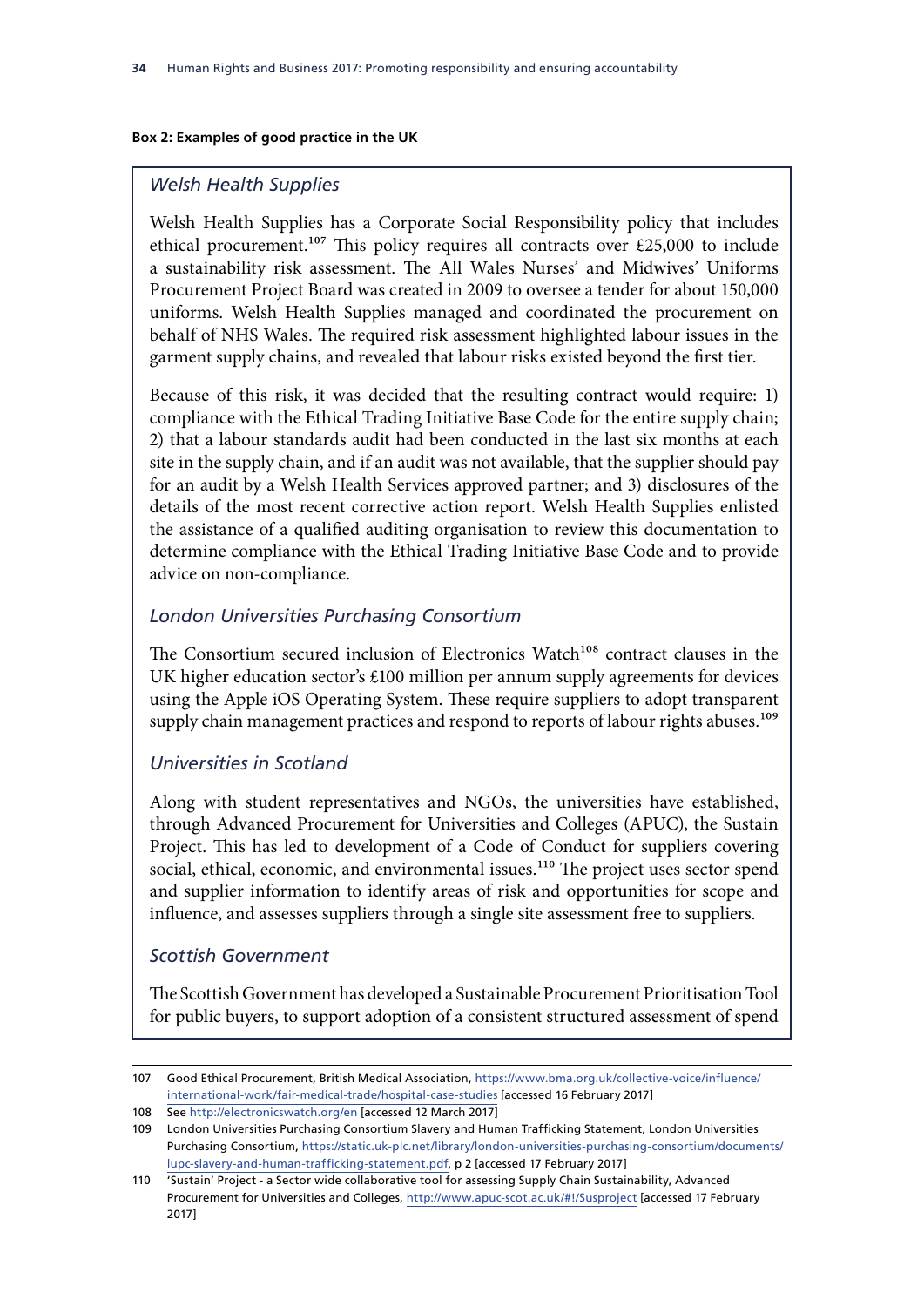categories according to social and environmental sustainability parameters. The tool is part of a suite of approaches, which also includes methodologies for evaluating life cycle impacts and designing appropriate sustainability measures for contracts.<sup>111</sup>

The Scottish Government and the Convention of Scottish Local Authorities have also developed Guidance on the Procurement of Care and Support Services which includes advice on how human rights can be included in the commissioning and procurement of care services.

# *Transport for London (TfL)*

TfL has adopted an Ethical Sourcing Policy, linked to the Ethical Trading Initiative's Base Code, according to which: TfL aims to improve labour conditions in the supply chain of relevant product categories or specific products; suppliers under contracts that include ethical sourcing provisions should monitor conditions via third party audits and provide TfL with results; TfL will collaborate with suppliers to remedy breaches.<sup>112</sup>

Source: Written evidence from International Learning Lab on Public Procurement and Human Rights [\(HRB0037\)](http://data.parliament.uk/writtenevidence/committeeevidence.svc/evidencedocument/human-rights-committee/human-rights-and-business/written/36069.html) and International Corporate Accountability Roundtable ([HRB0038](http://data.parliament.uk/writtenevidence/committeeevidence.svc/evidencedocument/human-rights-committee/human-rights-and-business/written/36097.html))

82. The examples outlined in Boxes 1 and 2 show that there is plenty of good practice, both internationally and within the UK, for the Government to draw on in taking action to improve public procurement guidance and level up their performance.

# *Requirement for companies to undertake due diligence for public sector contracts*

83. Several witnesses urged the Government to exclude companies that have not undertaken effective human rights due diligence from access to public sector contracts, export credit and other public financial benefits, including support from the Department for International Development. This would enable the Government to fulfil its commitments under UN Guiding Principles 5 and 6.<sup>113</sup> Nomogaia, an international, non-profit research organisation working in the field of business and human rights, explained:

> "One key opportunity is in managing the UK government's business relationships. In its contracts with private security providers and suppliers of goods in government procurement, as well as in funding of beneficiaries of export and development banks financing and insurance, the government

<sup>111</sup> Sustainable Procurement Duty Tools, Scottish Government, [http://www.gov.scot/Topics/Government/](http://www.gov.scot/Topics/Government/Procurement/policy/corporate-responsibility/Sustainability/ScottishProcess/SustainableProcurementTools) [Procurement/policy/corporate-responsibility/Sustainability/ScottishProcess/SustainableProcurementTools](http://www.gov.scot/Topics/Government/Procurement/policy/corporate-responsibility/Sustainability/ScottishProcess/SustainableProcurementTools) [accessed 17 February 2017]

<sup>112</sup> Ethical Sourcing Policy, Transport for London,<http://content.tfl.gov.uk/tfl-ethical-sourcing-policy.pdf>[accessed on 17 February 2017]

<sup>113</sup> United Nations, *Guiding Principles on Business and Human Rights: Implementing the United Nations "Protect, Respect and Remedy" Framework* (2011) p 8: [http://www.ohchr.org/Documents/Publications/](http://www.ohchr.org/Documents/Publications/GuidingPrinciplesBusinessHR_EN.pdf) [GuidingPrinciplesBusinessHR\\_EN.pdf](http://www.ohchr.org/Documents/Publications/GuidingPrinciplesBusinessHR_EN.pdf) [accessed 20 February 2017]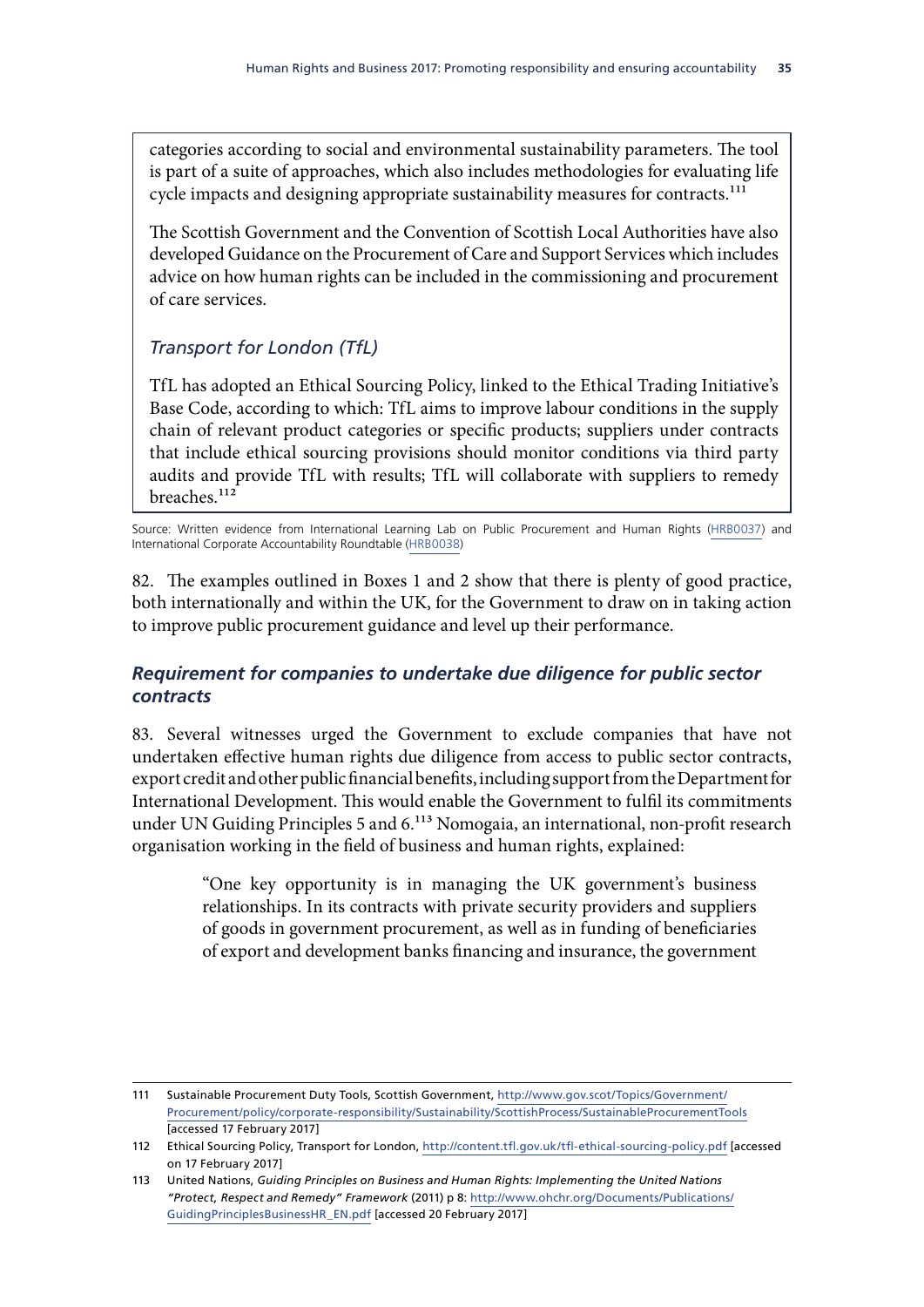should require access to the human rights due diligence performed by those companies. Unless there are compelling reasons to the contrary, due diligence should be made public."114

84. International Corporate Accountability Roundtable and International Learning Lab on Public Procurement and Human Rights made more specific recommendations about steps the Government could take to assist procurement officers, including providing online tools and guidance, creating an online database with information about human rights practices of suppliers, and investing in human rights training for public purchasers.<sup>115</sup>

### *Conclusions*

85. **The current Government guidance on the application of human rights considerations to public sector procurement is confusing, and may deter procurement officers from factoring in human rights.**

86. **If the Government expects businesses to take human rights issues in their supply chains seriously, it must demonstrate at least the same level of commitment in its own procurement supply chains.**

87. **The Government should exclude companies that have not undertaken appropriate and effective human rights due diligence from all public sector contracts, including contracts with local authorities, which could be over a specified threshold. This should also apply to export credit and other government financial incentives for companies to operate overseas.**

88. **Companies that have been found to have been responsible for abuses, either by the courts or by the National Contact Point, or where a settlement indicates that there have been human rights abuses, should also be excluded from public sector contracts for a defined and meaningful period.**

<sup>114</sup> Written evidence from Nomogaia [\(HRB0028\)](http://data.parliament.uk/writtenevidence/committeeevidence.svc/evidencedocument/human-rights-committee/human-rights-and-business/written/35131.html). See also written evidence from UNICEF UK [\(HRB0005\)](http://data.parliament.uk/writtenevidence/committeeevidence.svc/evidencedocument/human-rights-committee/human-rights-and-business/written/34819.html), Corporate Responsibility Coalition Ltd (CORE) [\(HRB0008\)](http://data.parliament.uk/writtenevidence/committeeevidence.svc/evidencedocument/human-rights-committee/human-rights-and-business/written/34872.html), the Business & Human Rights Resource Centre ([HRB0019](http://data.parliament.uk/writtenevidence/committeeevidence.svc/evidencedocument/human-rights-committee/human-rights-and-business/written/34977.html)), Centre for Human Rights in Practice, University of Warwick ([HRB0024](http://data.parliament.uk/writtenevidence/committeeevidence.svc/evidencedocument/human-rights-committee/human-rights-and-business/written/35109.html)), Association for Labour Providers [\(HRB0026\)](http://data.parliament.uk/writtenevidence/committeeevidence.svc/evidencedocument/human-rights-committee/human-rights-and-business/written/35127.html), Equality and Human Rights Commission (EHRC) [\(HRB0030\)](http://data.parliament.uk/writtenevidence/committeeevidence.svc/evidencedocument/human-rights-committee/human-rights-and-business/written/35138.html), London Universities Purchasing Consortium [\(HRB0036\)](http://data.parliament.uk/writtenevidence/committeeevidence.svc/evidencedocument/human-rights-committee/human-rights-and-business/written/36046.html), and International Learning Lab on Public Procurement and Human Rights ([HRB0037](http://data.parliament.uk/writtenevidence/committeeevidence.svc/evidencedocument/human-rights-committee/human-rights-and-business/written/36069.html)),

<sup>115</sup> Written evidence from International Learning Lab on Public Procurement and Human Rights ([HRB0037](http://data.parliament.uk/writtenevidence/committeeevidence.svc/evidencedocument/human-rights-committee/human-rights-and-business/written/36069.html)) and International Corporate Accountability Roundtable [\(HRB0038\)](http://data.parliament.uk/writtenevidence/committeeevidence.svc/evidencedocument/human-rights-committee/human-rights-and-business/written/36097.html)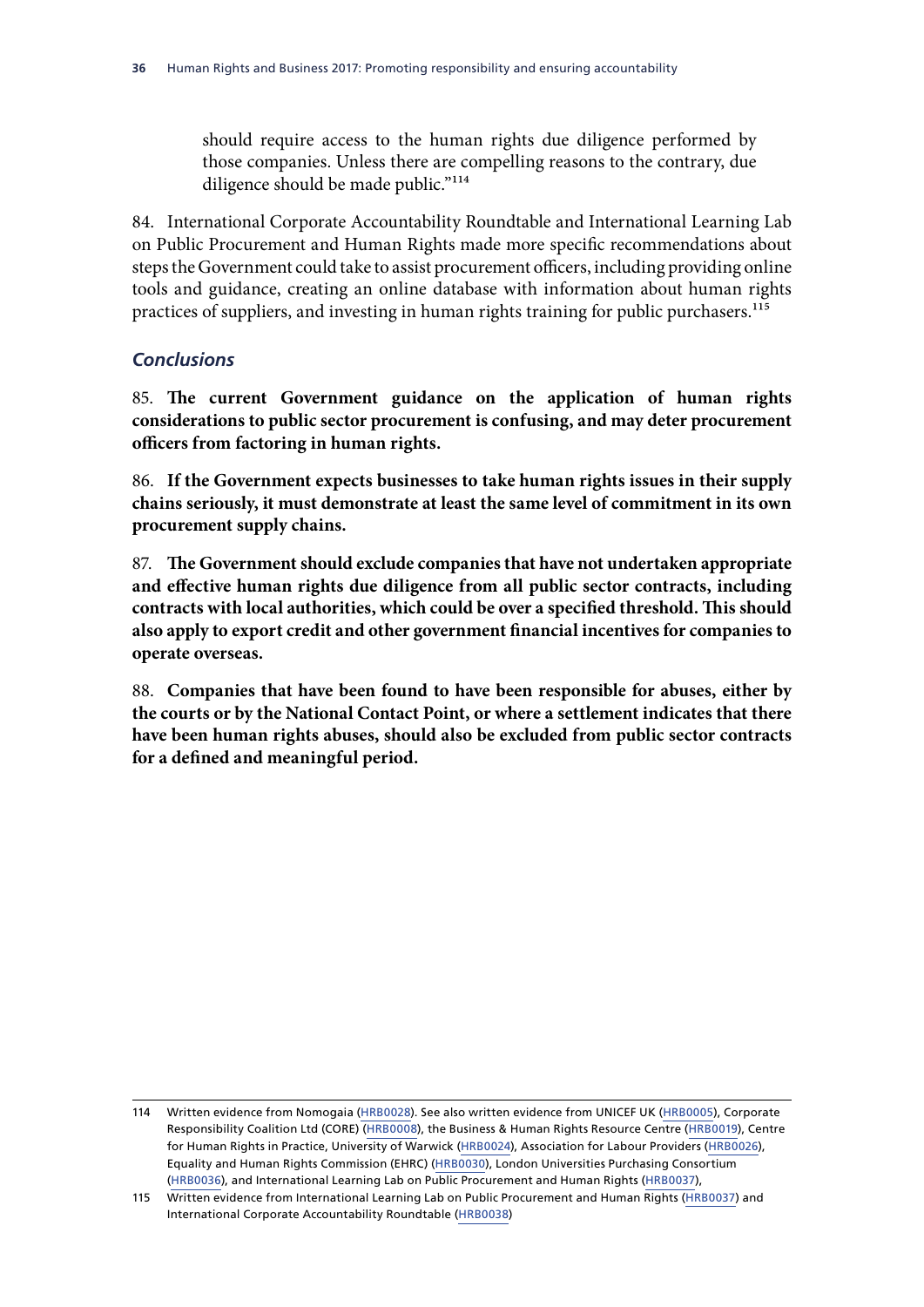# **5** Preventing human rights abuses by businesses

# **Modern Slavery Act 2015**

89. The Modern Slavery Act 2015<sup>116</sup> became law in March 2015, building on the previous Government's legislation on exploitation and creation of the Gangmasters Licensing Authority, under the Gangmasters (Licensing) Act 2004. Among other provisions, the Modern Slavery Act toughened penalties to allow a maximum sentence of life imprisonment for serious human trafficking and modern slavery offences, and provided safeguards for victims. Companies covered by the provision $117$  must produce a "slavery and human trafficking" statement for each financial year, which may set out steps they have taken to make sure that such practices are not present in their business and supply chains and in the absence of this must state that it has taken no such steps. The Act also created an Independent Anti-Slavery Commissioner.

90. Following passage of the Modern Slavery Act, the Government issued 'Transparency in Supply Chains etc.: A Practical Guide',<sup>118</sup> to help businesses meet these new obligations.

91. While it is still too early to evaluate the full effect of the Act, anecdotal evidence from some businesses suggests it is already having some beneficial effects. Marks and Spencer told us that the legislation had prompted them to "look even further into our business, and we have identified things that we need to do even better … that piece of regulation has been helpful. It has driven consistency in the marketplace."<sup>119</sup> NEXT said the same, and told us that the Act had given businesses "clarity and leverage".<sup>120</sup>

# *Shortcomings of the Modern Slavery Act*

## *Inadequate reporting requirements*

92. The Modern Slavery Act suffers from a number of shortcomings. Two studies published in early 2016 examined the early modern slavery statements made by companies under the Act.<sup>121</sup> They found that many reports failed to meet basic requirements, such as being signed off by the company director, and that "35% of statements say nothing on

<sup>116</sup> [Modern Slavery Act 2015](http://www.legislation.gov.uk/ukpga/2015/30/contents/enacted)

<sup>117</sup> These are companies that supply goods or services and have a total turnover of not less than £36 million (as determined by the Modern Slavery Act 2015 (Transparency in Supply Chains) Regulations 2015 made by the Secretary of State).

<sup>118</sup> Home Office, *Transparency in Supply Chains etc.: A practical guide* (October 2015): [https://www.gov.uk/](https://www.gov.uk/government/uploads/system/uploads/attachment_data/file/471996/Transparency_in_Supply_Chains_etc__A_practical_guide__final_.pdf) [government/uploads/system/uploads/attachment\\_data/file/471996/Transparency\\_in\\_Supply\\_Chains\\_etc\\_\\_A\\_](https://www.gov.uk/government/uploads/system/uploads/attachment_data/file/471996/Transparency_in_Supply_Chains_etc__A_practical_guide__final_.pdf) [practical\\_guide\\_\\_final\\_.pdf](https://www.gov.uk/government/uploads/system/uploads/attachment_data/file/471996/Transparency_in_Supply_Chains_etc__A_practical_guide__final_.pdf) [accessed 16 February 2017]

<sup>119</sup> Q [69](http://data.parliament.uk/writtenevidence/committeeevidence.svc/evidencedocument/human-rights-committee/human-rights-and-business/oral/46228.html) (Mike Barry, Marks and Spencer)

<sup>120</sup>  $\overline{Q_69}$  $\overline{Q_69}$  $\overline{Q_69}$  (Chris Grayer, NEXT)

<sup>121</sup> Business & Human Rights Resource Centre and CORE, *Register of slavery & human trafficking corporate statements released to date to comply with UK Modern Slavery Act* (March 2016): [https://business-humanrights.](https://business-humanrights.org/sites/default/files/documents/CORE%20BHRRC%20Analysis%20of%20Modern%20Slavery%20Statements%20FINAL_March2016.pdf) [org/sites/default/files/documents/CORE%20BHRRC%20Analysis%20of%20Modern%20Slavery%20](https://business-humanrights.org/sites/default/files/documents/CORE%20BHRRC%20Analysis%20of%20Modern%20Slavery%20Statements%20FINAL_March2016.pdf) [Statements%20FINAL\\_March2016.pdf](https://business-humanrights.org/sites/default/files/documents/CORE%20BHRRC%20Analysis%20of%20Modern%20Slavery%20Statements%20FINAL_March2016.pdf) [accessed 16 February 2017]; and Ergon Associates, *Reporting on Modern Slavery: The current state of disclosure* (May 2016): [http://www.ergonassociates.net/images/stories/articles/](http://www.ergonassociates.net/images/stories/articles/ergonmsastatement2.pdf) [ergonmsastatement2.pdf](http://www.ergonassociates.net/images/stories/articles/ergonmsastatement2.pdf) [accessed 16 February 2017]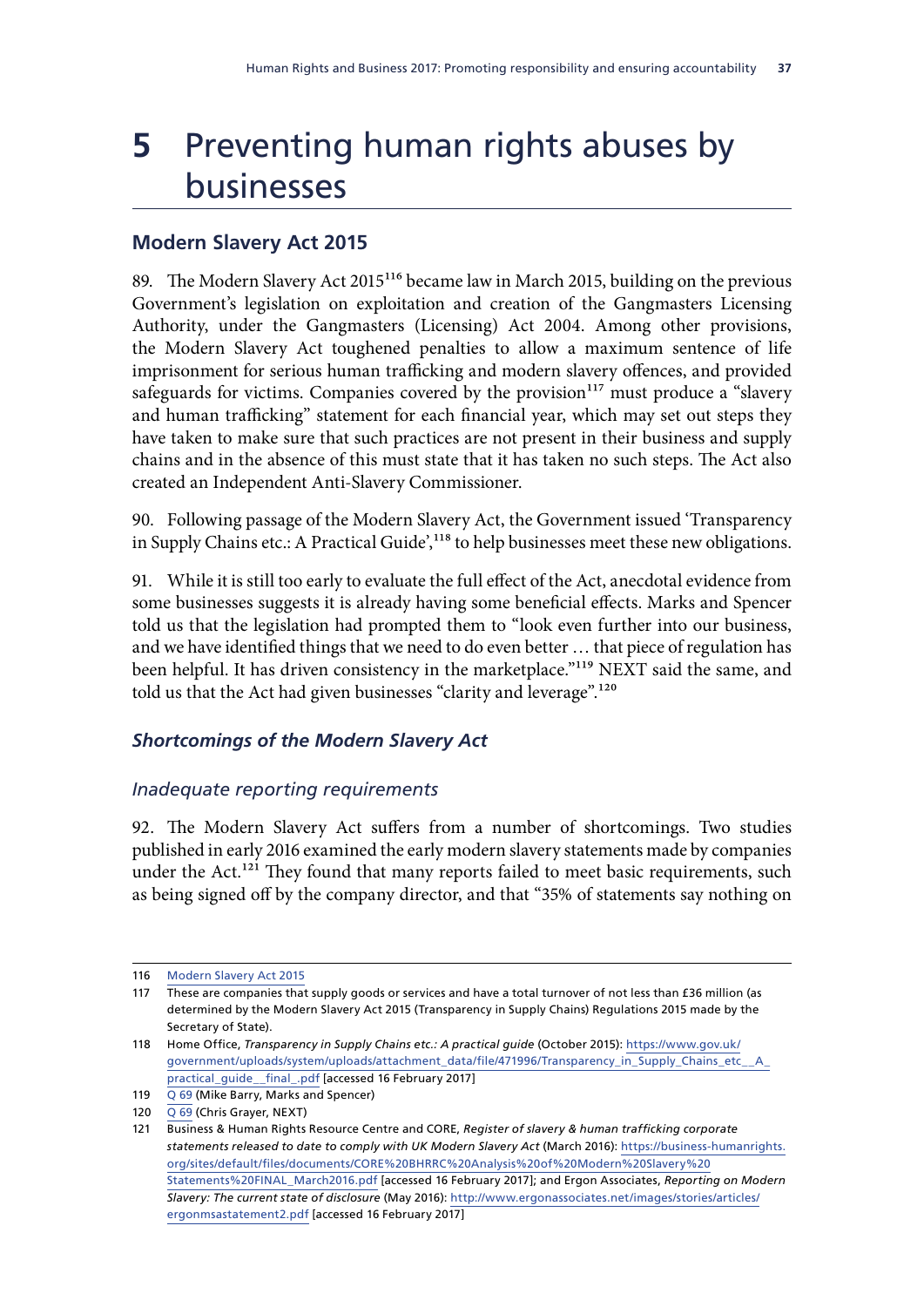the question of their risk assessment processes, which is surprising for statements that are intended to be based around a due diligence approach. Two-thirds do not identify priority risks, whether in terms of countries, supply chains or business areas."122

93. Moreover, analysis by Ergon Associates, a consultancy firm specialising in business and human rights, has uncovered suspicious uniformity between many of the statements:

> "We have identified a number of longer statements that contain nearly identical wording in some of their paragraphs. Some of these even have the same KPIs [key performance indicators] and outline the same training actions. These statements are mostly from the UK and come from a range of different sectors, suggesting that they may be [using] the same advisers or template."123

94. Witnesses suggested that the varying quality of modern slavery statements was a result of the weak requirement in the Act, which says only that companies "may" include a number of details in their statements, and weak guidance from the Government, which has not been prescriptive enough in its guidance on statements. The Equality and Human Rights Commission told us: "Home Office guidance is not prescriptive about the content of the annual slavery and human trafficking statement … companies are disclosing information about their policies and processes rather than detailed explanations of their human rights risks and the steps taken to manage those risks."<sup>124</sup>

95. One consequence is that many statements do not reveal much, if anything, about the practical steps being taken to tackle modern slavery. In the words of the Institute for Human Rights and Business: "Many statements have taken a very cautious, legalistic approach and as such fail to reveal much about operational human rights risks."<sup>125</sup> UNICEF UK agreed: "While the TISC [transparency in supply chains] requirement under the Modern Slavery Act requires companies to report on the due diligence they are undertaking with respect to slavery in their supply chains, it does not require companies to actually undertake due diligence."<sup>126</sup> We note that, under the terms of the Modern Slavery Act, a statement may be either a statement of the steps taken or "a statement that the organisation has taken no such steps".<sup>127</sup>

96. Sarah Newton MP, Parliamentary Under-Secretary of State at the Home Office, responded to such criticisms as follows:

> "The Prime Minister, the Home Secretary and I have made it very clear that we expect all businesses with a high turnover to produce a statement about what they are doing … Obviously, once we see the results from the whole first year and we see the statements, if we find that there are significant problems, including the one you are alluding to, we will take further action."128

<sup>122</sup> Ergon Associates, *Reporting on Modern Slavery: The current state of disclosure* (May 2016) p 1: [http://www.](http://www.ergonassociates.net/images/stories/articles/ergonmsastatement2.pdf) [ergonassociates.net/images/stories/articles/ergonmsastatement2.pdf](http://www.ergonassociates.net/images/stories/articles/ergonmsastatement2.pdf) [accessed 16 February 2017]

<sup>123</sup> *Ibid.* p 3

<sup>124</sup> Written evidence from Equality and Human Rights Commission (EHRC) ([HRB0030\)](http://data.parliament.uk/writtenevidence/committeeevidence.svc/evidencedocument/human-rights-committee/human-rights-and-business/written/35138.html)

<sup>125</sup> Written evidence from Institute for Human Rights and Business (IHRB) [\(HRB0012\)](http://data.parliament.uk/writtenevidence/committeeevidence.svc/evidencedocument/human-rights-committee/human-rights-and-business/written/34907.html)

<sup>126</sup> Written evidence from UNICEF UK [\(HRB0005\)](http://data.parliament.uk/writtenevidence/committeeevidence.svc/evidencedocument/human-rights-committee/human-rights-and-business/written/34819.html)

<sup>127</sup> Modern Slavery Act 2015, [section 54\(4\)](http://www.legislation.gov.uk/ukpga/2015/30/section/54/enacted)

<sup>128</sup> Q [102](http://data.parliament.uk/writtenevidence/committeeevidence.svc/evidencedocument/human-rights-committee/human-rights-and-business/oral/47020.html) (Sarah Newton MP, Home Office)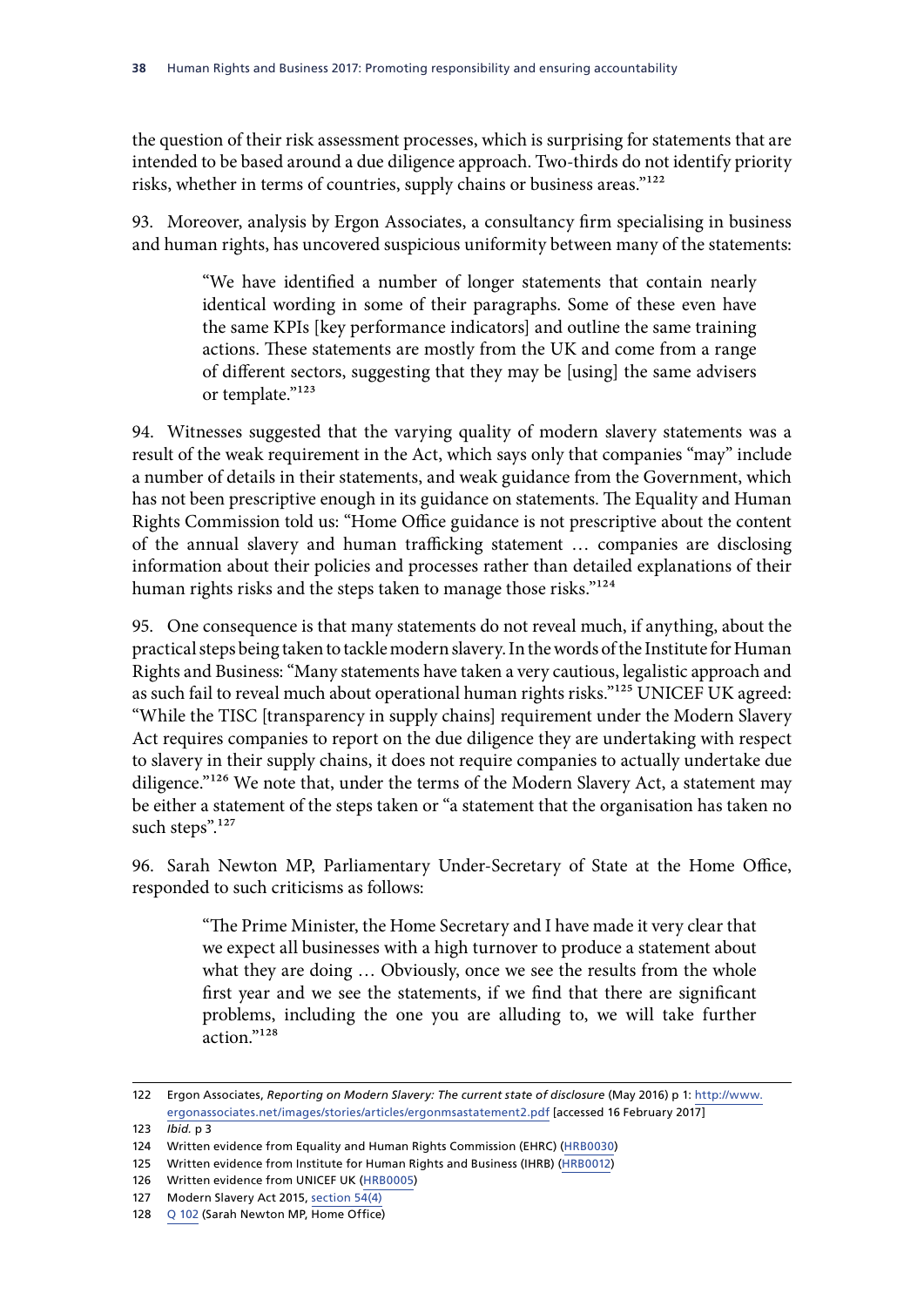97. We note also that other reporting obligations for companies exist in the form of the EU Non-Financial Reporting Directive and s.172 of the Companies Act 2006. But, as Anti-Slavery International told us, "Neither the EU's non-financial reporting directive nor the UK's Companies Act (both mentioned in the UK NAP) provide sufficient specificity about the substance of what companies are supposed to report on, or the methods by which they are supposed to report."129

## *No central repository of reports*

98. Another shortcoming of the Modern Slavery Act is that there is no list of companies that are required to report , and no requirement for businesses to upload their statements onto a central database. Anti-Slavery International explained why this was important: "At present, it is not clear which businesses … are covered by the provision. Without clarity on who is required to report, the public, investors, parliamentarians and the Government itself cannot effectively monitor compliance with the Modern Slavery Act requirements."<sup>130</sup>

99. Two NGOs have set up their own repositories. One is run by the Business & Human Rights Resource Centre, and at the time of publication, it listed 1,661<sup>131</sup> statements from businesses.<sup>132</sup> The other, tiscreport.org, lists 23,156<sup>133</sup> statements. While these are important projects, and were rightly recognised by the Minister, without a central list of companies required to report under the terms of the Act, it is difficult to put pressure on companies that have not met their obligations.

100. Sarah Newton MP said that "because [the Act] involves a turnover of more than £36 million a year, [companies] will come in and out of the list. That is the complexity".<sup>134</sup> In response to further questioning, the Minister indicated that the Government would be doing further work: "I do not think that you will be waiting too much longer, and I do not think you will be disappointed when you see the outcome … I hope that by the end of the year you will be very pleased with the positive steps that we have taken."<sup>135</sup>

## *Scope*

101. While the Modern Slavery Act is undeniably an important addition to the regulatory framework in the UK, it has been criticised for focusing only on transparency in relation to slavery, without requiring companies to address the many other human rights issues that may arise in their supply chains.

102. Professor Keith Ewing suggested that companies should be required to report not just on efforts to eradicate modern slavery, but on all four ILO core labour obligations<sup>136</sup>:

> "If we are going to have this duty to report, there should be a duty to report on all four core obligations; not just slavery and forced labour but particularly

<sup>129</sup> Written evidence from [Centre for Human Rights in Practice, University of Warwick](http://committeeevidence.parliament.uk/) ([HRB0024](http://data.parliament.uk/writtenevidence/committeeevidence.svc/evidencedocument/human-rights-committee/human-rights-and-business/written/35109.html))

<sup>130</sup> Written evidence from Anti-Slavery International ([HRB0021\)](http://data.parliament.uk/writtenevidence/committeeevidence.svc/evidencedocument/human-rights-committee/human-rights-and-business/written/35067.html)

<sup>131</sup> Figure correct at the time of publication

<sup>132</sup> <https://business-humanrights.org/en/uk-modern-slavery-act-registry>[accessed 16 February 2017]

<sup>133</sup> Figure correct at the time of publication

<sup>134</sup> [Q 102](http://data.parliament.uk/writtenevidence/committeeevidence.svc/evidencedocument/human-rights-committee/human-rights-and-business/oral/47020.html) (Sarah Newton MP, Home Office)

<sup>135</sup> *Ibid.*

<sup>136</sup> Freedom of association and the effective recognition of the right to collective bargaining; the elimination of forced or compulsory labour; the abolition of child labour; and the elimination of discrimination in respect of employment and occupation.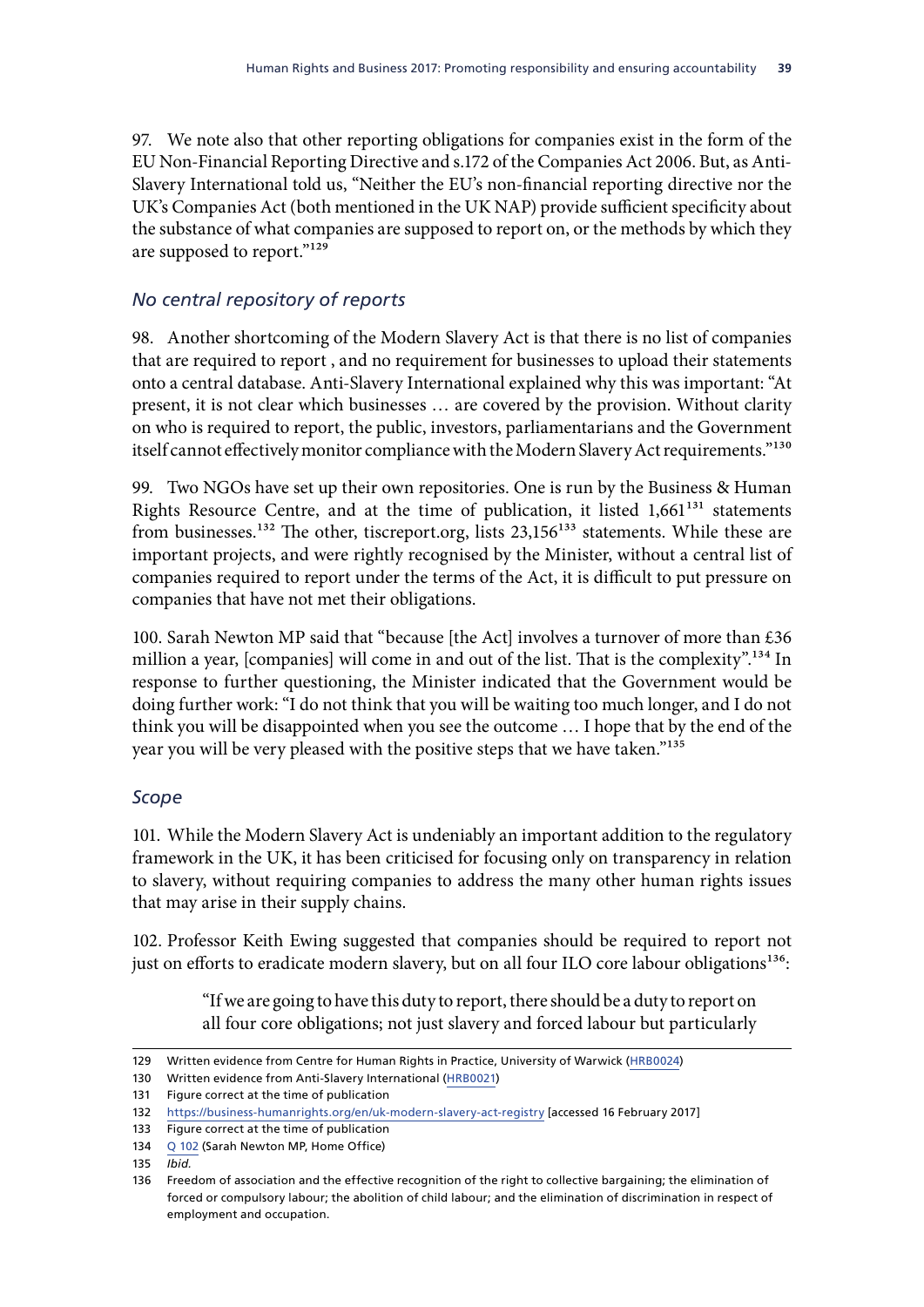freedom of association and collective bargaining and the relationships that companies have with trade unions throughout their operations. That duty should be complied with in a way whereby trade unions are consulted about the content of the report in order to ensure that there is a level of veracity and reliability about the report."137

103. Lawyers from firms that represent victims in claims against businesses were also in favour of legislation to require "companies or any businesses over a certain size … to conduct and report on human rights due diligence".138 They believed that this would help to create an evidence trail, which would in turn help to overcome barriers to justice. We explore this issue further in Chapter 6.

### *Lack of awareness among businesses*

104. The large companies that gave evidence were well aware of the Modern Slavery Act and their duties under it. But Andrew Silvester, of the Institute of Directors, quoted research indicating that this was not the case across the board:

> "In September this year we asked our members about the Modern Slavery Act and their awareness thereof. These are engaged business leaders who have joined the Institute of Directors and membership organisations … A third of them had no idea that the Modern Slavery Act exists. We have to be realistic about the fact that if the Government wants business to play a part, and business does want to play a part, it has to be a partner in this [process, rather than having regulation imposed on it]."<sup>139</sup>

### *Public bodies not included*

105. Finally, witnesses argued that the Government has missed an opportunity by not requiring public authorities, along with companies, to report on TISC. The International Learning Lab on Public Procurement and Human Rights noted: "While the Modern Slavery Act 2015 requires businesses to report on measures taken to address slavery and human trafficking, the Act does not establish analogous obligations for public authorities notwithstanding that the budgets of large numbers of public entities exceed the Act's £36million annual turnover threshold."140

### *Suggestions for improvement*

106. Witnesses suggested several ways in which the Modern Slavery Act could be improved to address some of these issues. In particular, many highlighted Baroness Young of Hornsey's Private Member's Bill, currently before Parliament, as the appropriate vehicle to bring about improvements.

<sup>137</sup> Q [18](http://data.parliament.uk/writtenevidence/committeeevidence.svc/evidencedocument/human-rights-committee/human-rights-and-business/oral/37802.html) (Professor Keith Ewing, King's College London and Institute of Employment Rights)

<sup>138</sup> See, for example, Q [28](http://data.parliament.uk/writtenevidence/committeeevidence.svc/evidencedocument/human-rights-committee/human-rights-and-business/oral/41724.html) (Shanta Martin, Leigh Day)

<sup>139</sup> Q [48](http://data.parliament.uk/writtenevidence/committeeevidence.svc/evidencedocument/human-rights-committee/human-rights-and-business/oral/43482.html) (Andrew Silvester, Institute of Directors)

<sup>140</sup> Written evidence from International Learning Lab on Public Procurement and Human Rights ([HRB0037](http://data.parliament.uk/writtenevidence/committeeevidence.svc/evidencedocument/human-rights-committee/human-rights-and-business/written/36069.html))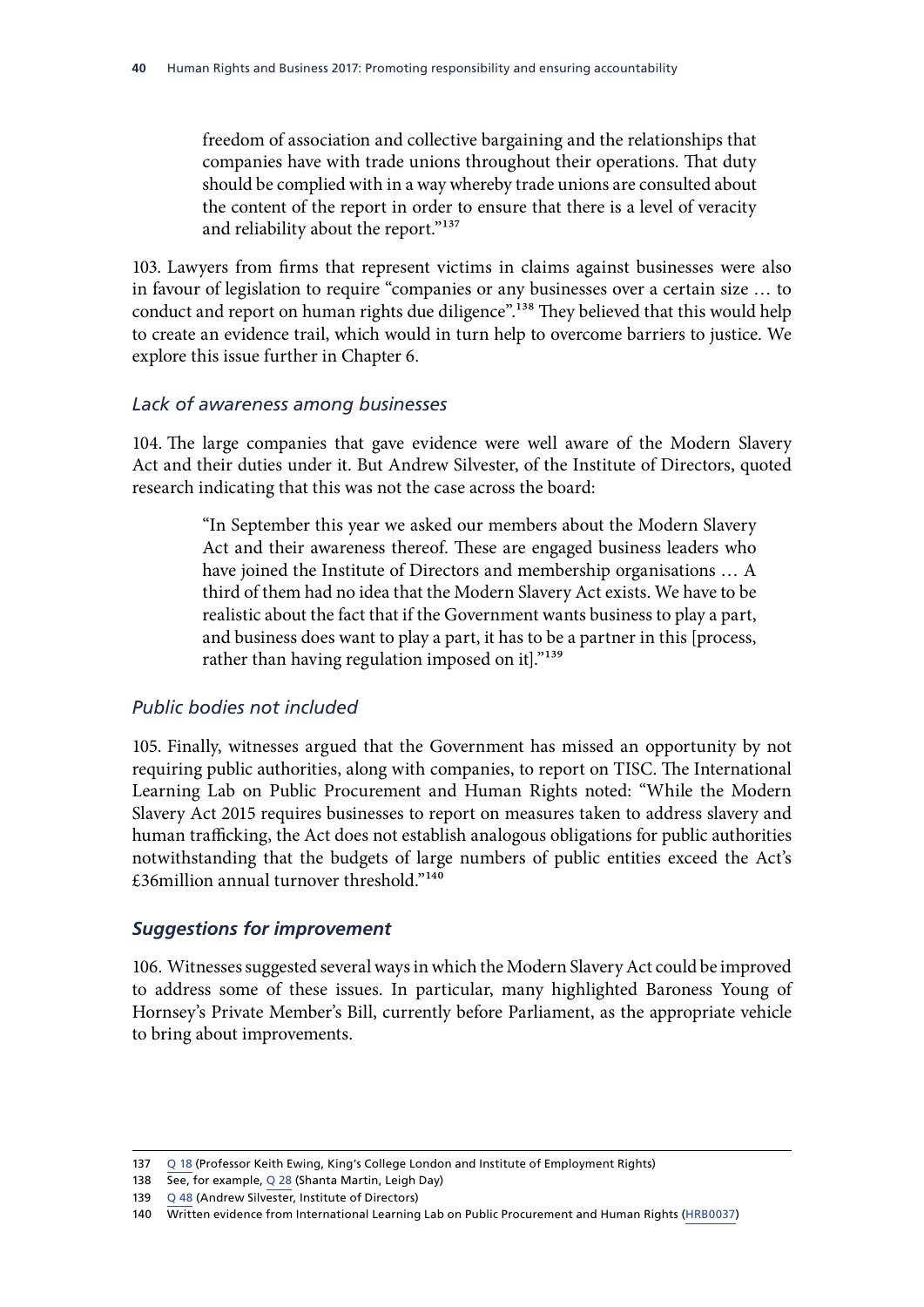# *Modern Slavery (Transparency in Supply Chains) Bill*

107. On 23 May 2016 Baroness Young of Hornsey introduced a Private Member's Bill; it had its Second Reading in the House of Lords on 8 July 2016. The Modern Slavery (Transparency in Supply Chains)  $Bill<sup>141</sup>$  seeks to amend the Modern Slavery Act 2015 to:

- Include public bodies in the transparency in supply chains requirements of the Act;
- Require companies and public bodies to publish their statements in their company reports, lodging them with appropriate bodies such as Companies House or the Charity Commission;
- Require the Secretary of State to compile a list of companies that should be compliant with Transparency in Supply Chains, to make it possible for NGOs, civil society and the general public to find the information required for effective monitoring; and
- Prevent public bodies from procuring services from companies that have not conducted due diligence.

108. At the time of publication, the Bill has been passed by the House of Lords, but has not received a Second Reading in the House of Commons.

109. All witnesses who mentioned Lady Young's Bill thought that it would improve the Modern Slavery Act. Anti-Slavery International told us that they considered it "an essential next step in strengthening the Modern Slavery Act".<sup>142</sup>

110. Businesses that gave evidence to the Committee also supported the changes proposed by Lady Young, as a way to level the playing field between good businesses and those that are currently less compliant. Chris Grayer, of NEXT, stated:

> "We have worked with Baroness Young on her Private Member's Bill, which tries to extend some of the requirements of the Modern Slavery Act. We support that. Looking at the regulation against third-party labour providers would give us a further piece of authority to practice our diligence in a much more significant way."<sup>143</sup>

## *Conclusions*

111. **The Government is to be applauded for the passing of the Modern Slavery Act 2015, which built on the previous Government's creation of the Gangmasters Licensing Authority, under the Gangmasters (Licensing) Act 2004. The Government has shown genuine leadership, and the issue of modern slavery has been raised in the boardrooms of large companies.**

<sup>141</sup> [Modern Slavery \(Transparency in Supply Chains\) Bill](http://services.parliament.uk/bills/2016-17/modernslaverytransparencyinsupplychains.html) [HL]

<sup>142</sup> Written evidence from Anti-Slavery International ([HRB0021\)](http://data.parliament.uk/writtenevidence/committeeevidence.svc/evidencedocument/human-rights-committee/human-rights-and-business/written/35067.html)

<sup>143</sup> Q [69](http://data.parliament.uk/writtenevidence/committeeevidence.svc/evidencedocument/human-rights-committee/human-rights-and-business/oral/46228.html) (Chris Grayer, NEXT)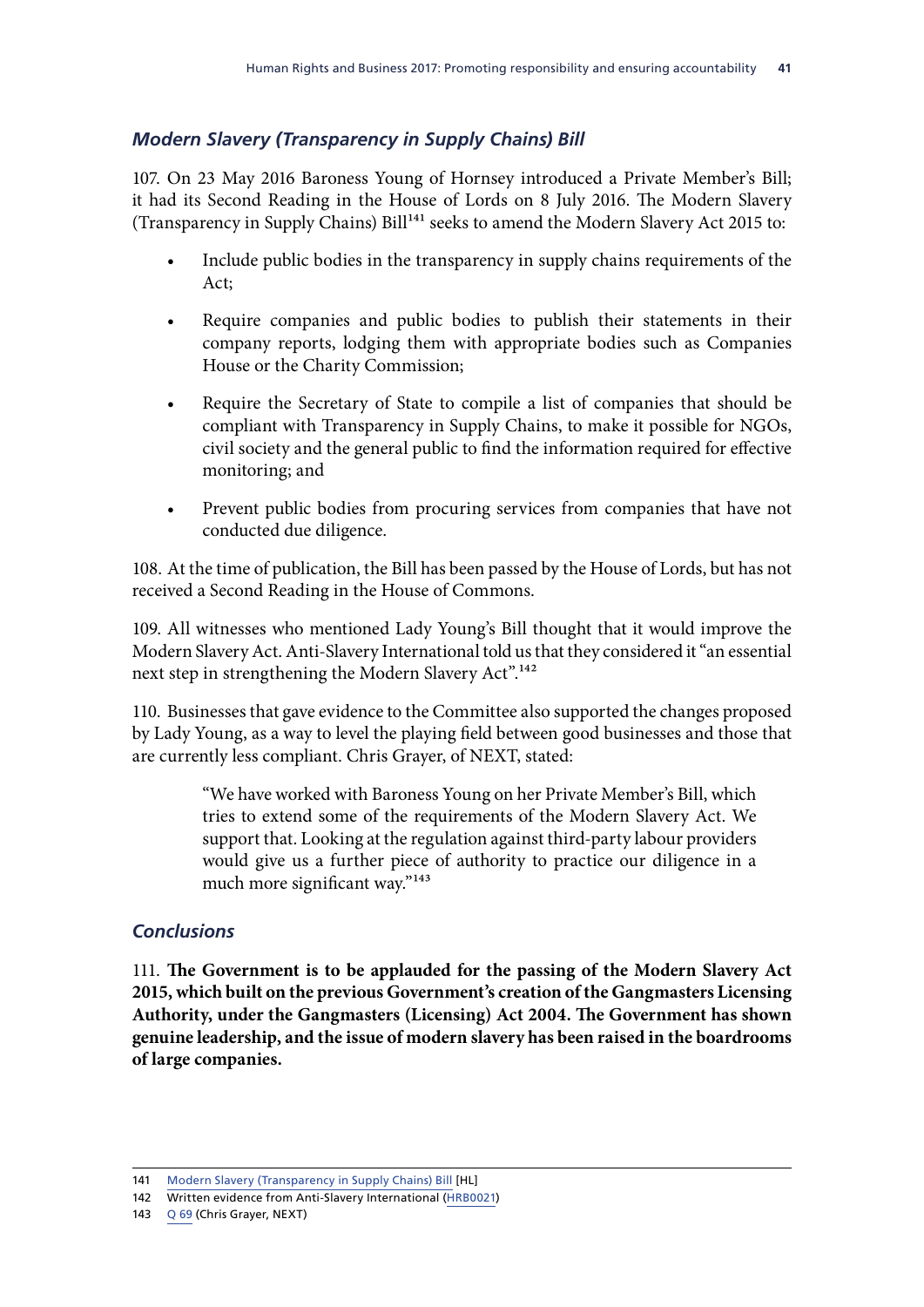112. **However, the legislation has shortcomings. In particular, here is no central list of companies required to report. This, coupled with the fact that the reporting requirements on transparency in supply chains are weak, makes it very difficult to hold companies to account.**

113. **We therefore urge the Government to facilitate the passage of Baroness Young of Hornsey's Modern Slavery (Transparency in Supply Chains) Bill, which would rectify some of these problems, and which is supported by a number of large UK companies. If that bill fails to be enacted in the present parliamentary session, we recommend that the Government bring forward its own legislation in the next session to achieve a similar objective.**

114. **We also recommend that the Government bring forward legislative proposals to make reporting on due diligence for all other relevant human rights, not just the prohibition of modern slavery, compulsory for large businesses, with a monitoring mechanism and an enforcement procedure.**

# **The Gangmasters Licensing Authority and the Gangmasters & Labour Abuse Authority**

115. The Gangmasters Licensing Authority (GLA) is a non-departmental public body (NDPB), which is governed by an independent board and works in partnership to protect vulnerable and exploited workers.

116. The GLA licensing scheme regulates businesses that provide workers to the fresh produce supply chain and horticulture industry, to make sure they meet the employment standards required by law. Employment agencies, labour providers or 'gangmasters' who provide workers to agriculture, horticulture, shellfish gathering and any associated processing and packaging businesses need to have a GLA licence. This requirement has existed since 1 October 2006.

117. In 2004 20 undocumented Chinese cockle pickers died in Morecambe Bay. In that year the Gangmasters (Licensing) Act was enacted, which also created the offences of acting as an unlicensed gangmaster and using an unlicensed gangmaster.

118. In May 2016, Parliament passed the Immigration Act 2016, which reformed and renamed the GLA to become the Gangmasters and Labour Abuse Authority (GLAA), sitting under a new post of Director of Labour Market Enforcement. Under the provisions of this Act the remit and powers of the GLA are to be extended. The GLA is expected to be given these additional powers in April 2017, at which time it will formally change its name to the GLAA. The additional powers are as follows:

- The GLAA will be given additional powers under the Police and Criminal Evidence Act 1984 (PACE). These will allow the organisation to investigate abuse allegations across the entire UK labour market, rather than just the agriculture and horticulture sector.
- The new GLAA remit allows officers to look into allegations of labour abuse in all aspects of UK business.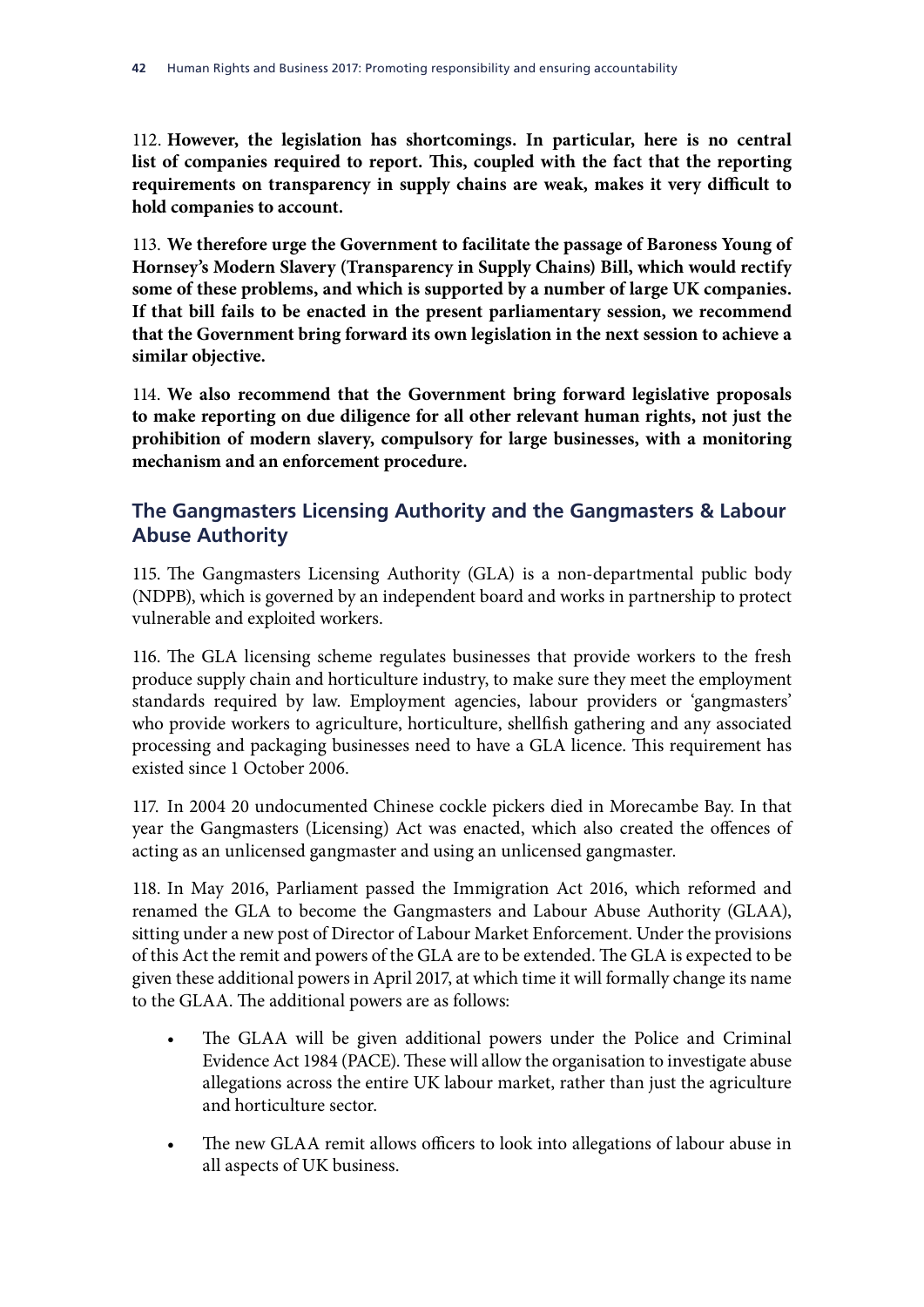The Labour Abuse Prevention Officer will be a specialist investigator role created within the GLAA. These will be officers specifically detailed to carry out enquiries into labour market abuse offences.

119. On 5 January 2017 the Government announced the first appointment to the new position of Director of Labour Market Enforcement. The new Director, Sir David Metcalf, will set the strategic priorities for all employment enforcement bodies, in order to stamp out exploitation. The new Director will also oversee the GLAA and will work alongside the Independent Anti-Slavery Commissioner, to better tackle exploitation and slavery in the labour market.

## *Decrease in inspections and enforcement*

120. The Ethical Trading Initiative, while very supportive of the work of the GLA, highlighted the recent decrease in inspections and enforcement action:

> "Home Office data setting out the number of investigations and prosecutions initiated by the GLA demonstrates that investigations into illegal activities of gangmasters dropped from 134 in 2011 to 68 in 2014 and prosecutions were down from 19 in 2010 to three in 2014."144

121. This is a worrying trend, and we were keen to understand the reasons underlying it. Margaret Beels, Chair of the GLA, attributed the decrease in actions taken to a number of factors, including the following: "the fact that we are doing more joint working and how that gets counted in the statistics"; "cases are more complicated so take more effort"; and "because we are getting new powers we have had to take some people offline to train them so that they know how to use the new powers."<sup>145</sup>

122. The coming year will see an increase of both resources and remit for the new GLAA, and we will take an active interest in discovering whether this results in an increase in inspections and enforcement actions against the worst gangmasters.

## *Licensing powers*

123. While the new GLAA will be given expanded investigation and enforcement powers, the Immigration Act did not extend its licensing powers, which will remain confined to the agricultural industry, shellfish and certain processing and packaging industries. There was a feeling among businesses that the failure to extend licensing to the garment industry was a missed opportunity. Mike Barry from Marks and Spencer told us:

> "The Gangmasters and Labour Abuse Authority has made such a difference in the food industry by driving a level playing field across the whole industry on a very complex issue that is fundamentally about criminality driven by abuse outside the workplace. The gangmasters start work on the other side of the world, to bring migrants here to abuse them. Our audit system could never track and follow that. What the GLAA has done on food could be brought across proportionately into the world of clothing."146

<sup>144</sup> Written evidence from The Ethical Trading Initiative (ETI) [\(HRB0027\)](http://data.parliament.uk/writtenevidence/committeeevidence.svc/evidencedocument/human-rights-committee/human-rights-and-business/written/35128.html)

<sup>145</sup> Q [86](http://data.parliament.uk/writtenevidence/committeeevidence.svc/evidencedocument/human-rights-committee/human-rights-and-business/oral/46607.html) (Margaret Beels, Gangmasters Licensing Authority)

<sup>146</sup>  $\overline{Q_69}$  $\overline{Q_69}$  $\overline{Q_69}$  (Mike Barry, Marks and Spencer)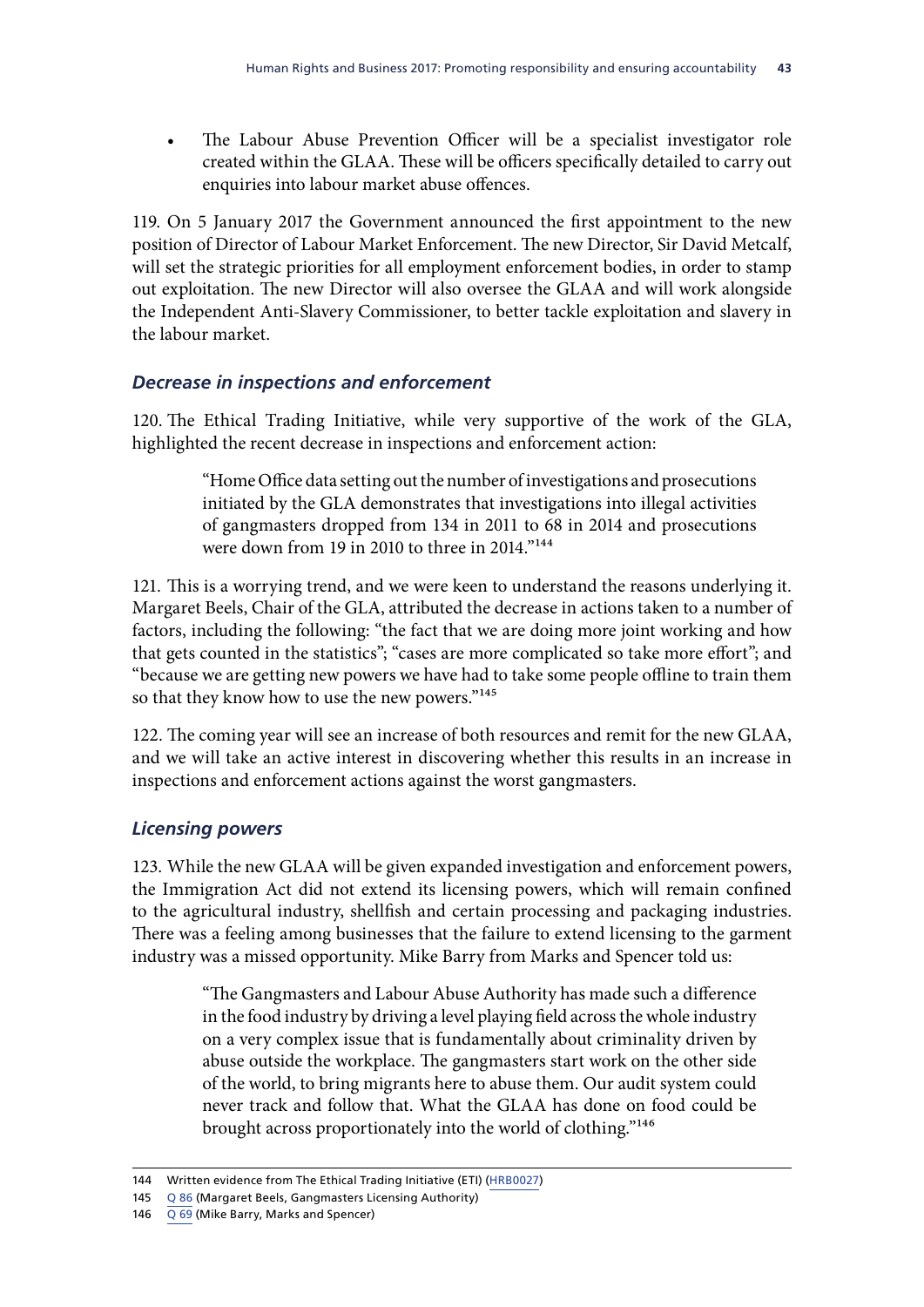124. The Chief Executives of ASOS and New Look also recognised the benefits of the GLAA having a role in the garment industry: "We welcome the expansion of the GLAA remit to include [investigation of] the UK clothing and textile industry and would like to see this become a priority sector."<sup>147</sup>

125. Margaret Beels explained that the Government had not extended licensing powers because it sought "to reach a balance in relation to burdens on business, and there is a school of thought that having to have a licence in order to be in a business creates a burden on business".148 When asked which sector would most benefit from licensing, she said: "I think that construction is a real issue, but construction means so many different things. On the whole, I am less concerned about large, well-run construction sites than smallscale renovations of terraced houses or driveways—the smaller scale."<sup>149</sup>

## *Resourcing*

126. Witnesses were clear that in order to cover its expanded remit adequately, the GLAA would need to be properly resourced. The Institute for Human Rights and Business told us:

> "The reformulated and renamed Gangmasters and Labour Abuse Authority, with expanded powers and a remit extended across all industry sectors, can play an important part in preventing slavery and exploitation. This is contingent however on adequate resources being allocated to enable it to operate effectively."150

127. When asked about the funding the GLA has received and will receive in the future, Margaret Beels said:

> "Our budget this year is £4.96 million and our budget next year is £7.78million. We are talking about what is a big increase for us but is still quite a modest amount of resources. We accept that our job is to make the best use of those resources. Do we have enough? We could make good use of more resources."151

### *Conclusions*

128. **Our witnesses acknowledged the improvements the Gangmasters Licensing Authority has made in its sectors. While we welcome the extended powers that will be given to the Gangmasters and Labour Abuse Authority, we urge the Government to ensure that the new body is properly resourced.**

129. **Further consideration should be given to extending the Authority's licensing powers to other sectors. In particular, we see merit in introducing a licensing system for the construction industry. UK businesses selling clothes have also expressed support for licensing in the garment sector, which would help them to have confidence in their UK supply chains, and we support this proposal.**

<sup>147</sup> Written evidence from New Look and ASOS [\(HRB0053](http://data.parliament.uk/writtenevidence/committeeevidence.svc/evidencedocument/human-rights-committee/human-rights-and-business/written/48216.html))

<sup>148</sup> Q [87](http://data.parliament.uk/writtenevidence/committeeevidence.svc/evidencedocument/human-rights-committee/human-rights-and-business/oral/46607.html) (Margaret Beels, Gangmasters Licensing Authority)

<sup>149</sup> *Ibid.*

<sup>150</sup> Written evidence from Institute for Human Rights and Business (IHRB) [\(HRB0012\)](http://data.parliament.uk/writtenevidence/committeeevidence.svc/evidencedocument/human-rights-committee/human-rights-and-business/written/34907.html)

<sup>151</sup> Q [85](http://data.parliament.uk/writtenevidence/committeeevidence.svc/evidencedocument/human-rights-committee/human-rights-and-business/oral/46607.html) (Margaret Beels, Gangmasters Licensing Authority)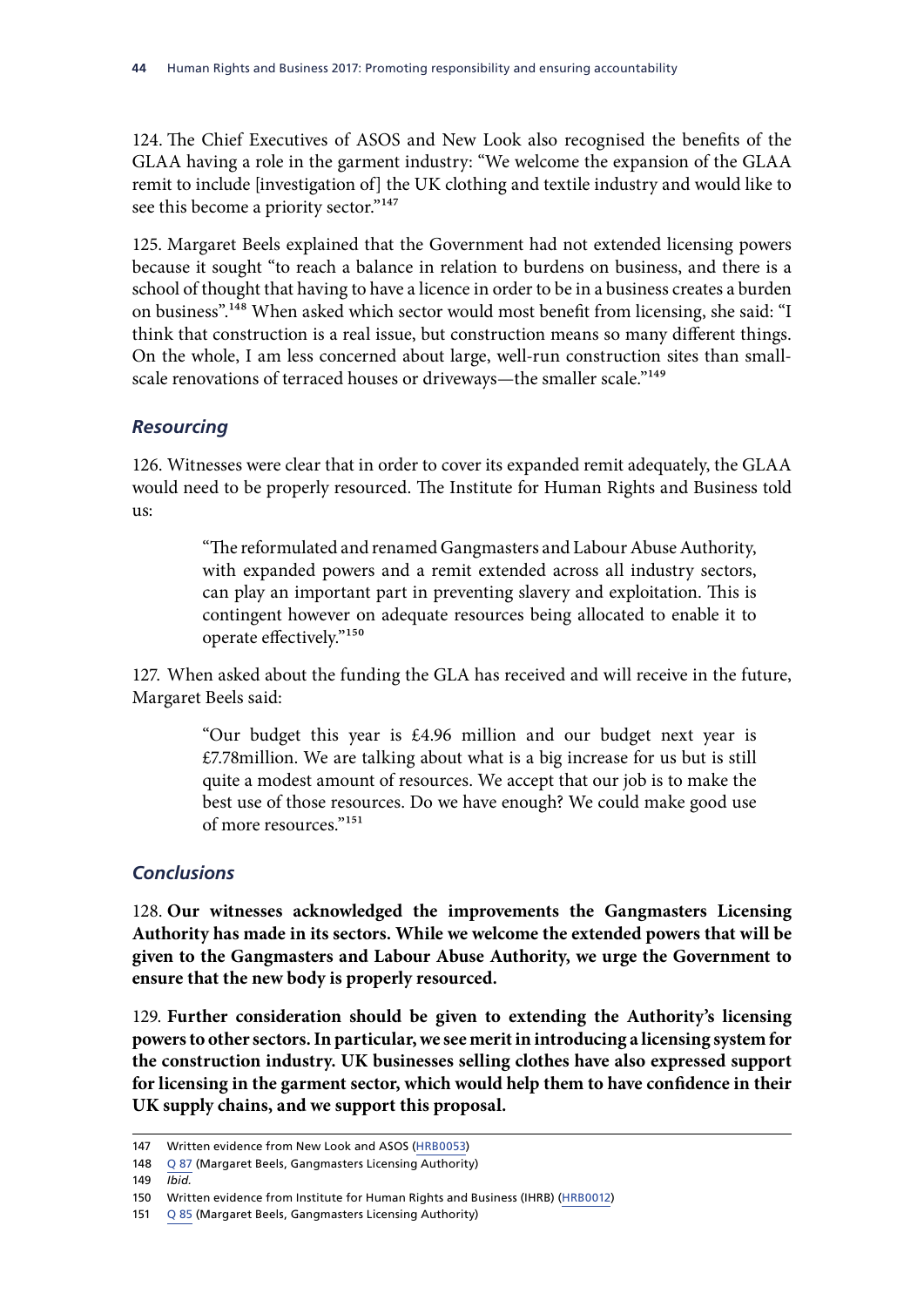# **Anti-Slavery Commissioner**

130. Kevin Hyland OBE was appointed as the first Independent Anti-Slavery Commissioner in March 2015, leading efforts to tackle slavery and human trafficking. In his first strategic plan, he listed the following priorities:

- To drive improved identification of victims of modern slavery and enhanced levels of immediate and sustained support for victims and survivors across the UK;
- To promote an improved law enforcement and criminal justice response across the UK, to support development and adoption of effective training and to drive improvements in data collection;
- To identify, promote and facilitate best practice in partnership working, and to encourage improved data sharing and high quality research into key issues;
- To engage with the private sector to promote policies to ensure that supply chains are free from slavery and to encourage effectual transparency reporting; and
- To encourage effective and targeted international collaboration to combat modern slavery.

131. The Joint Committee on Human Rights in the previous Parliament was critical of the proposed mandate of the new Anti-Slavery Commissioner when it conducted legislative scrutiny of the Modern Slavery Bill, and the Government made some concessions as a result. However, the then Joint Committee still felt that the mandate was weak, the office could not be described as fully independent, and were disappointed that the office would not be seen to be part of the national human rights machinery.<sup>152</sup>

# *Partnership building*

132. While acknowledging that it is early to be assessing the work of the Anti-Slavery Commissioner, Owen Tudor emphasised the importance of partnership building if the Commissioner is to succeed: "A large part of how we should test the performance of the Commissioner relates to one of the priorities that the Commissioner has set out, which is about developing partnerships to make sure that the work is done effectively … I have certainly not been approached yet—I do not think any of my staff at the TUC have been approached—about being partners in that process."<sup>153</sup>

# *Resourcing*

133. The Equality and Human Rights Commission raised concerns about the resourcing of the Anti-Slavery Commissioner: "There are … weaknesses in the powers of the Anti-Slavery Commissioner and the resources available to them."154

134. On appointment, the Anti-Slavery Commissioner was allocated a budget of £500,000. The Office of the Commissioner explained the limitations this imposed:

153 Q [19](http://data.parliament.uk/writtenevidence/committeeevidence.svc/evidencedocument/human-rights-committee/human-rights-and-business/oral/37802.html) (Owen Tudor, Trades Union Congress)

<sup>152</sup> HL Paper 62, HC 779, Legislative Scrutiny: (1) Modern Slavery Bill and (2) Social Action, Responsibility and Heroism Bill, Third Report of 2014–15 Session by the Joint Committee on Human Rights, paras 1.43–1.56

<sup>154</sup> Written evidence from Equality and Human Rights Commission (EHRC) ([HRB0030\)](http://data.parliament.uk/writtenevidence/committeeevidence.svc/evidencedocument/human-rights-committee/human-rights-and-business/written/35138.html)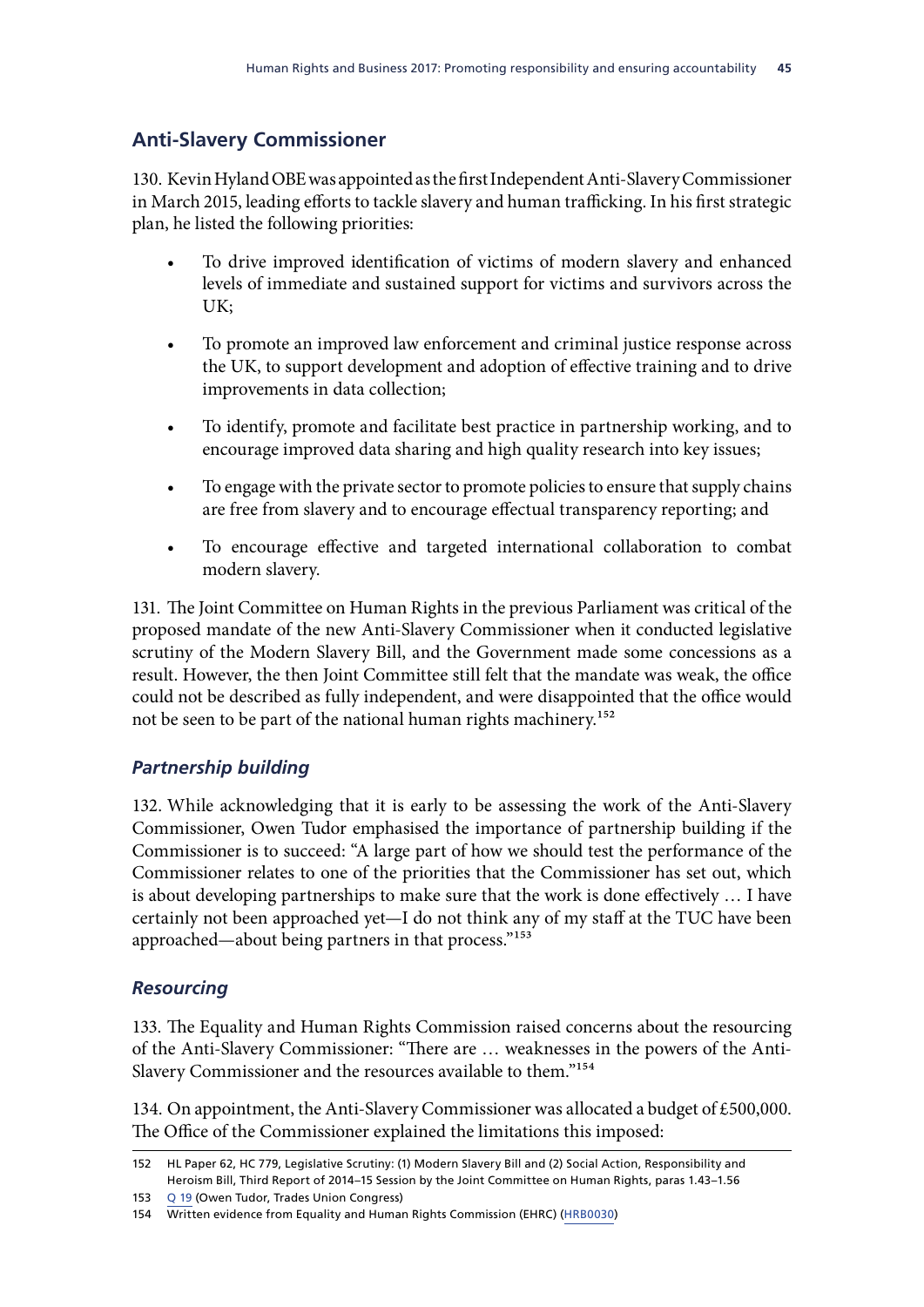"Currently the Commissioner does not have the resource for a dedicated lead to work on engagement with the private sector and on labour market exploitation issues, as well as other priorities. He is therefore not able to maintain the sustained engagement with the business sector that he would hope for in order to develop projects and partnerships to reduce labour exploitation in the UK and internationally."155

### *Conclusions*

135. **Engagement with the business sector must be a priority for the Anti-Slavery Commissioner if he is to reduce labour exploitation. We encourage the Commissioner to make this his top priority, and we urge the Government to provide further resources to enable this.**

## **Local authorities**

136. During our visit to Leicester, we met representatives of Leicester City Council, and discussed what more they could do to clamp down on poor practices in local factories. We noted that local authorities currently have power to close down certain types of premises where anti-social behaviour is occurring, such as nightclubs and drug-dens, and discussed the feasibility of giving the local council powers to close down factories which have been found to breach employment standards. Council representatives, buyers and suppliers were generally in favour of the idea, but pointed out that the council would need extra resourcing to use such a power. Workers also noted that any closure of noncompliant factories would need to be accompanied by some remediation mechanism, so that employees would not be out of pocket.

### *Conclusions*

137. **We recommend that the Government should bring forward legislative proposals to grant powers to local authorities to close down premises which are found to exploit workers through underpayment of wages, lack of employment contracts or significant disregard of health and safety regulations. These new powers must be fully resourced and should be drawn up in consultation with the Gangmasters and Labour Abuse Authority, the Local Government Association and HMRC. In the event of a closure order, the local authority should also be given powers to compel the employer to compensate workers in the premises.**

# **Businesses' approach to auditing, trade unions and preventing human rights abuses**

138. While the scope of our inquiry encompassed different sectors, we looked in most detail at businesses in the garment industry. While in Turkey and Leicester, we had the opportunity to visit factories supplying large UK businesses with clothing, and we asked representatives of a number of brands about their approach to preventing human rights abuses in their supply chains.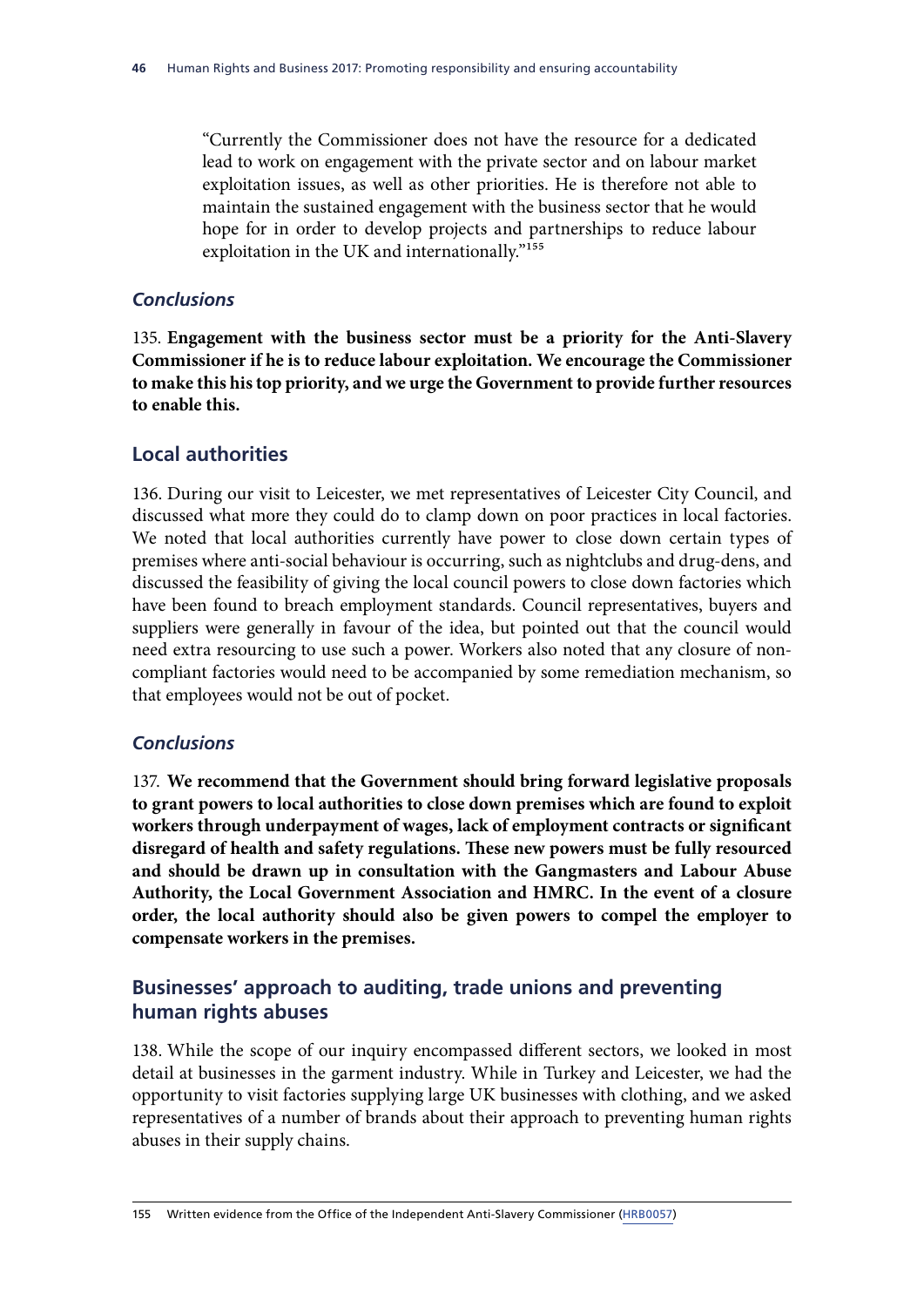## *Conducting audits and working with trade unions*

139. All the companies we spoke to relied on audits to monitor conditions in factories that supply garments. Most conduct semi-announced audits, where they give the supplier a window of a few weeks or months, during which the audit will take place. Marks and Spencer told us:

> "Each year, we say to a supplier, 'We will come within a three-month window'. A supplier cannot run a factory badly and hide all the bad practice for three months hoping that the audit turns up on the right day. That gives confidence to the good guys. Remember, we have confidence in 99% of our suppliers. We do not want to treat the good guys who pass our screening audits like naughty children. That three months shows them respect, but it means that the bad guys who might creep in cannot keep hiding."156

140. We were also told of a level of collaboration between UK companies regarding audits, as many use the same suppliers and the same factories. Some companies, like Marks and Spencer, upload their audit reports to a website,<sup>157</sup> where they can then be accessed by other participating companies.

141. Mulberry told us that it was through their independent audit system that they first heard about issues in a leather factory in Turkey:

> "Back in March 2015 we as Mulberry were informed through one of our audit partners that some members of the SF<sup>158</sup> workforce had notified them that there was an issue about dismissals. Interestingly, we found out about the issue through our audit partner. When we do audits, the audit partner hands out cards to the employees so that they can anonymously and without prejudice flag issues through the audit company directly to us."159

142. The TUC and the Ethical Trading Initiative, however, believed that auditing was not always an effective way of diagnosing issues in supply chains. They argued that requiring suppliers to recognise a trade union in their factories would give the companies a much more realistic picture of what was happening in practice. To illustrate this point, Owen Tudor gave the example of Rana Plaza, the factory in Bangladesh in which over 1,000 people were killed in 2013. He said that the factory "had been audited by several companies and found to be perfectly okay". Despite this, he said, "we have also seen a major increase in the amount of industry auditing that is going on. Multinational companies are spending enormous amounts of money on auditing. They accept that it does not work, but it persuades some of their customers that they are doing something about it."<sup>160</sup>

143. The difficulties faced by companies overseeing operations are further exacerbated lower down the supply chain, as explained by Debbie Coulter, of the Ethical Trading Initiative:

> "The problems for business are further down the supply chain. The situation our members often face is that the further down the supply chain, the less

<sup>156</sup> Q [67](http://data.parliament.uk/writtenevidence/committeeevidence.svc/evidencedocument/human-rights-committee/human-rights-and-business/oral/46228.html) (Mike Barry, Marks and Spencer)

<sup>157</sup> <http://www.sedexglobal.com/>[accessed 21 February 2017]

<sup>158</sup> SF Leather, the factory referred to by Mulberry.

<sup>159</sup> Q [65](http://data.parliament.uk/writtenevidence/committeeevidence.svc/evidencedocument/human-rights-committee/human-rights-and-business/oral/46228.html) (Rob Billington, Mulberry)

<sup>160</sup> Q [13](http://data.parliament.uk/writtenevidence/committeeevidence.svc/evidencedocument/human-rights-committee/human-rights-and-business/oral/37802.html) (Owen Tudor, Trades Union Congress)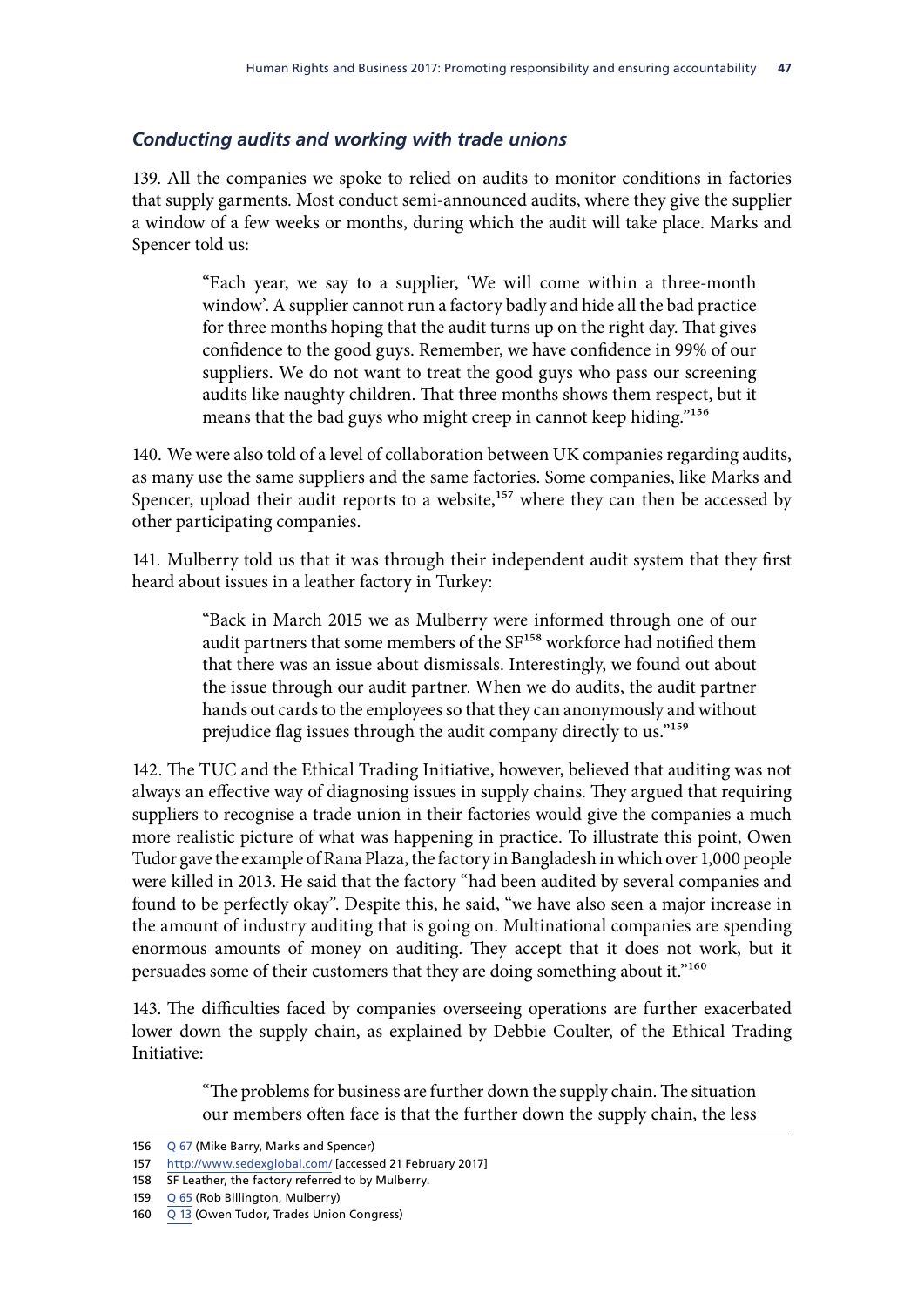influence, leverage and oversight they have. Quite often it is further down the supply chain where there are severe labour rights violations. We see that in the UK in the form of modern slavery and we see it in global supply chains in the fields, farms and factories of companies that put goods, services and garments on the shelves and clothing rails of the high street."161

## *Costing models*

144. During our visit to Leicester, suppliers claimed that it was not difficult for buyers to discern when unscrupulous suppliers were cutting corners. We were told that buyers could assess what garments cost in terms of materials and worker time, and that they should know if the price being quoted was so low as to suggest that the supplier was not paying the minimum wage to workers.

145. Both buyers and manufacturers are in favour of developing open costing mechanisms, which would lay out all production costs to buyers prior to negotiating contracts. Buyers agree that it is necessary to know all the costs of their suppliers, in order to give them a better deal and help to improve working conditions in the industry, while suppliers are in favour of making open costing systems the norm, and believe that greater transparency could help in negotiating fairer and more realistic contracts.

## *Incentivising good practice among businesses*

146. On 13 March 2017, the results of the first Corporate Human Rights Benchmark were launched.<sup>162</sup> The initiative, coordinated by the Business & Human Rights Resource Centre, with funding from the UK Government, is the first-ever ranking of the world's largest publicly listed companies on their human rights performance.

147. This approach was supported by David Isaac, the Chair of the Equality and Human Rights Commission: "I have seen … that identifying exemplars can drive huge change. I am thinking in particular about the corporate benchmark for human rights, which I understand is going to be introduced in March … I advocate a mixed-economy approach in relation to rewards but also penalties."163

## *Conclusions*

148. **The companies that gave evidence to this inquiry have recognised some of the issues in their supply chains and have shown a willingness to improve standards. These companies would also welcome more regulation by the Government, so as to improve the practices of all companies.**

149. **There is still a tendency by many companies to rely on audits, which, the evidence suggests, are not always effective. The Government must provide clearer and more specific guidance to companies about the risks that may present themselves in different supply chains. It should also oblige UK-owned companies to require the recognition of trade union membership of employees as a condition of contracts with suppliers.**

150. **We support the introduction of the Corporate Human Rights Benchmark, which recognises businesses who are taking human rights due diligence seriously.**

<sup>161</sup> Q [48](http://data.parliament.uk/writtenevidence/committeeevidence.svc/evidencedocument/human-rights-committee/human-rights-and-business/oral/43482.html) (Debbie Coulter, Ethical Trading Initiative)

<sup>162</sup> <https://www.corporatebenchmark.org/> [accessed 13 March 2017]

<sup>163</sup> Q [91](http://data.parliament.uk/writtenevidence/committeeevidence.svc/evidencedocument/human-rights-committee/human-rights-and-business/oral/46607.html) (David Isaac, Equality and Human Rights Commission)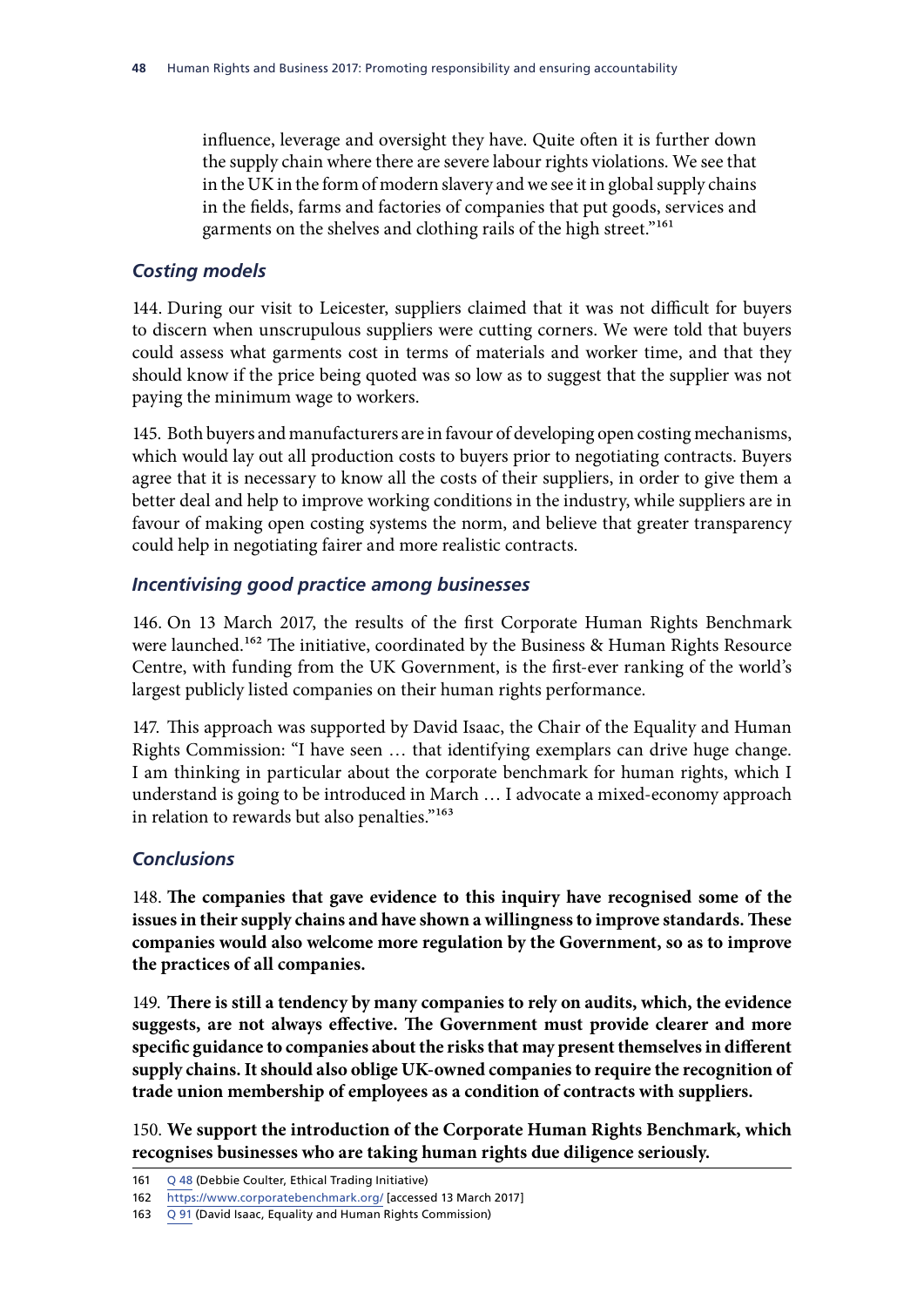# **6** Access to justice

151. In previous chapters, we have outlined different ways to secure business compliance with human right standards, including, but not limited to, appeals to the moral conscience of businesses; pressure brought to bear by consumers and others; government regulation and initiatives; and preferential access to public sector contracts. This chapter will focus on a fifth avenue: accountability in the courts and other forums.

152. The UK has a range of judicial mechanisms that help to support access to remedy for human rights abuses by business enterprises both at home and overseas. These include:

- Employment Tribunals, which provide access to remedy for abuses of labour rights in the UK.
- Avenues to pursue civil law claims in relation to human rights abuses by business enterprises in the UK and overseas.
- Specific criminal law provisions, including under the Bribery Act 2010 (applies in the UK and overseas), Modern Slavery Act 2015 (applies in the UK and overseas), Serious Crime Act 2007 (applies in the UK and in limited circumstances, overseas), Corporate Manslaughter and Corporate Homicide Act 2007 (applies in the UK) and Gangmasters (Licensing) Act 2004 (applies in the UK).

# **Current barriers to accessing justice**

# *Difficulties for foreign claimants accessing justice in-country*

153. Victims of abuses by UK companies can face difficulties in obtaining justice in the country where the abuse occurred. The solicitors Leigh Day told us:

> "Victims of human rights abuses by multinational companies operating in developing states frequently find the impediments to accessing local courts insurmountable. The ability to pursue claims in the multinational's home state (whose courts will have jurisdiction over claims against the MPC [multinational parent company]), such as in the UK, may often be the only feasible avenue for victims to seek access to justice. Nevertheless, there are multiple barriers to accessing the UK courts in such cases."<sup>164</sup>

154. This was reinforced by the evidence we heard from Mr John Gbei, a claimant in a large class action case brought against Shell by residents of Bodo, Nigeria. Mr Gbei suffered loss of livelihood and quality of life as a result of an oil spill in the Niger Delta. He told us about the process he and fellow claimants went through in order to obtain justice:

> "We decided to give it to a Nigerian lawyer because he was our brother, an Ogoni indigen, and Bodo is part of the Ogoni community. We explained that, being our brother, he could pursue justice for us, but unfortunately the matter was with him for two years. He tried to go into negotiation with Shell rather than instituting the case in the court. There was no outcome, no nothing, so after two years of the matter being with him the Bodo people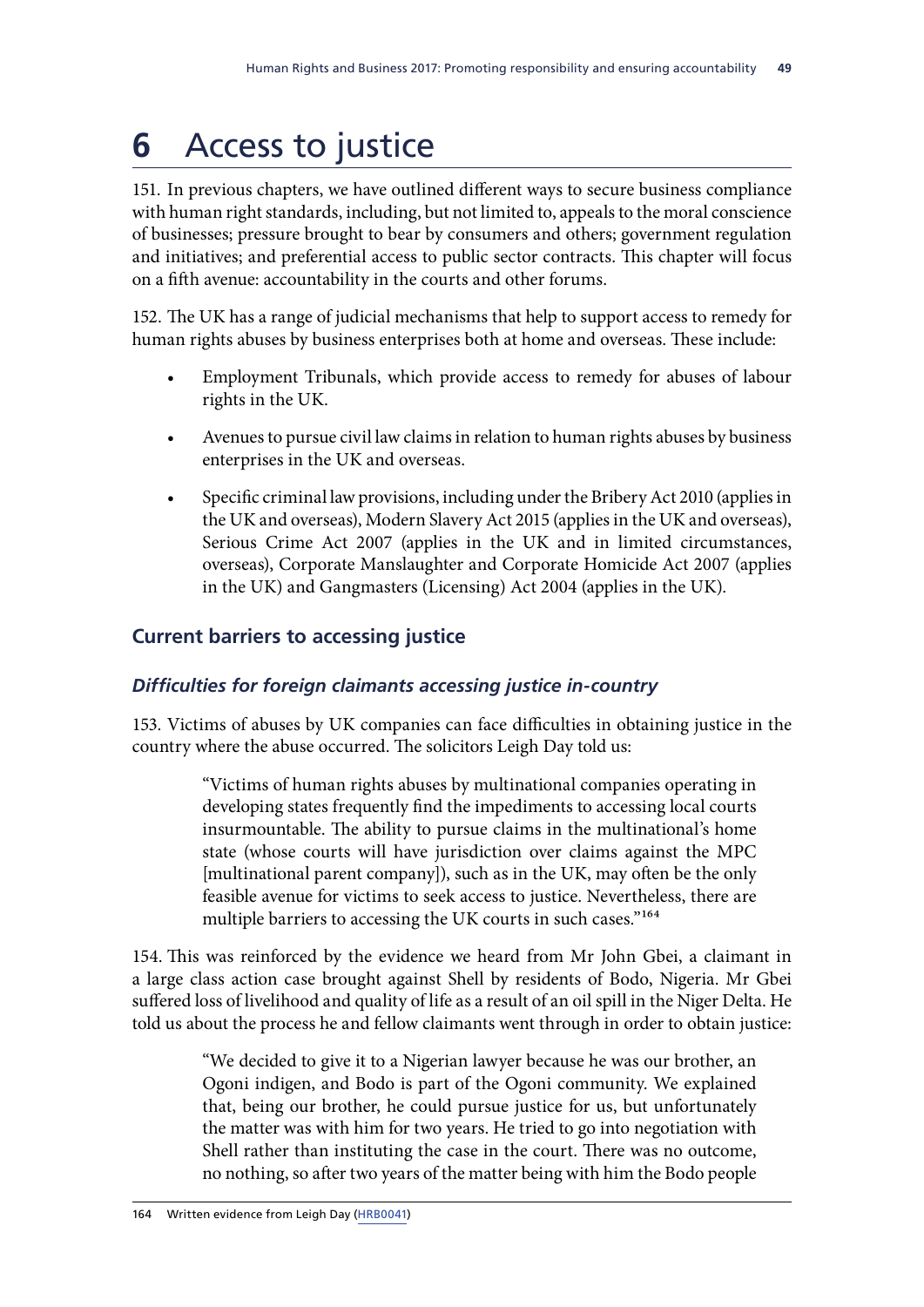decided to withdraw the power from him and give it to a London law firm, Leigh Day & Co … Also, given the Nigerian legal system, there would be delay, and it was a matter that needed urgent attention … If you had been to Bodo at that early stage of the spill, you would have discovered that the people were in a bad situation. You would have pitied us. A matter of such magnitude needed not to be delayed in the court."165

These comments provide a compelling illustration of the difficulties facing individuals in other countries seeking to promote claims against UK companies or their subsidiaries.

### *Legal aid and the effect of Rome II*

155. The Legal Aid, Sentencing and Punishment of Offenders Act 2012 (LASPO) made significant changes to the legal aid regime. The Business & Human Rights Resource Centre believed that the two most significant changes from a business and human rights perspective were as follows:

> "The success fee (still 100% except in cases of personal injury, capped at 25%) must now be paid from the compensation awarded to the victims of abuse;

> "the costs incurred by the winning side's legal team, which are recoverable from the losing side, must now be 'proportionate' to the amount awarded in compensation."166

156. Richard Meeran, a solicitor at Leigh Day, told us that because of the "change in the law on recoverability of success fees", the company was reluctant to take these out of its clients' damages "which means the profitability of the cases has decreased."167

157. On the second point, the proportionality test,<sup>168</sup> concern is further exacerbated by the EU Rome II Regulation (Rome II). The Bingham Centre for the Rule of Law told us: "The EU Rome II Regulation provides that for corporate entities domiciled in the EU, the law that applies to claims is the law of the State in which the damage occurred and damages are to be assessed in accordance with that law."<sup>169</sup>

158. Leigh Day summarised the cumulative effect of both the LASPO and Rome II provisions:

> "Since 2009, Rome II has required damages in tort cases to be assessed by reference to local levels. The effect is that damages in international corporate human rights abuse claims are generally very low compared to the damages awarded for the same torts occurring in the UK.

<sup>165</sup> Q [38](http://data.parliament.uk/writtenevidence/committeeevidence.svc/evidencedocument/human-rights-committee/human-rights-and-business/oral/42910.html) (John Gbei)

<sup>166</sup> Written evidence from Business & Human Rights Resource Centre ([HRB0019\)](http://data.parliament.uk/writtenevidence/committeeevidence.svc/evidencedocument/human-rights-committee/human-rights-and-business/written/34977.html)

<sup>167</sup> Q [28](http://data.parliament.uk/writtenevidence/committeeevidence.svc/evidencedocument/human-rights-committee/human-rights-and-business/oral/41724.html) (Richard Meeran, Leigh Day)

<sup>168</sup> The Legal Aid, Sentencing and Punishment of Offenders Act 2012 introduced a more stringent proportionality test which requires that the expense incurred in running a case should be proportionate to its value. While the proportionality test is more easily met in mass tort claims (where the level of damages is likely to be high), in cases involving a relatively small number of claimants, the costs will often exceed the value of the claim." (Written evidence from Corporate Responsibility Coalition Ltd (CORE) [\(HRB0008](http://data.parliament.uk/writtenevidence/committeeevidence.svc/evidencedocument/human-rights-committee/human-rights-and-business/written/34872.html))

<sup>169</sup> Written evidence from The Bingham Centre for the Rule of Law ([HRB0022](http://data.parliament.uk/writtenevidence/committeeevidence.svc/evidencedocument/human-rights-committee/human-rights-and-business/written/35076.html))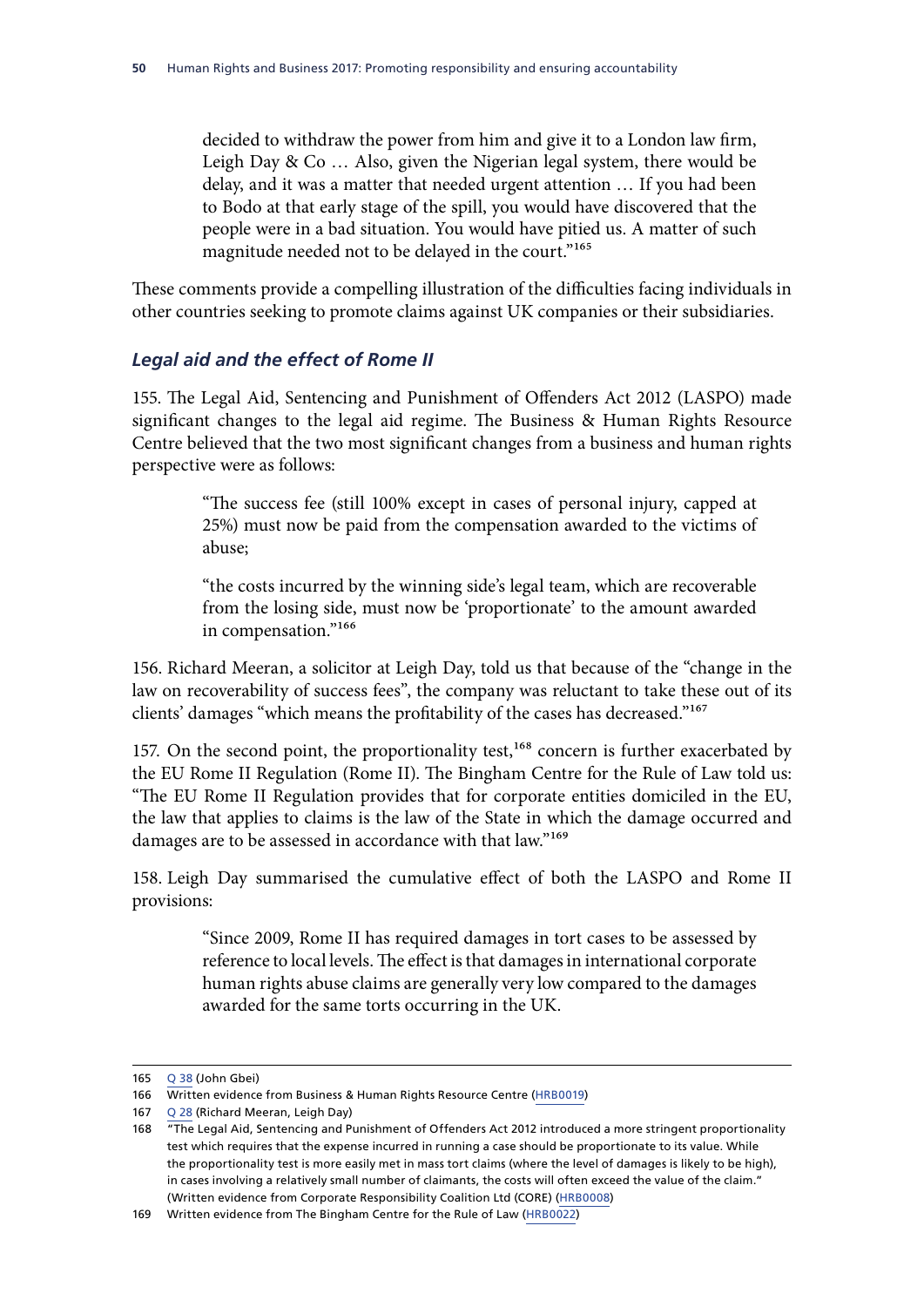"Simultaneously, LASPO has caused a tightening of the 'proportionality' rule, generally requiring costs to be less than damages. With Rome II resulting in relatively low damages, the proportionality rule has often been relied upon by defendant companies to seek to restrict the incurrence of costs in these complex international cases, most specifically in relation to the costs of disclosure, which is an essential tool for victims' access to evidence.

"LASPO has also resulted in the removal of recovery of success fees from defendants, such success fees now only being recoverable from the Claimants themselves. LASPO has thereby reduced the levels of compensation available to victims and concurrently, the financial viability of lawyers taking on the financial risk in pursuing the claims."170

159. When asked about the changes to legal aid and the effect these have had on victims accessing justice, Sir Oliver Heald QC MP, Minister of State for Justice, replied: "The civil legal aid situation is that if there is any question of our international obligations being at stake, which could well apply with human rights, exceptional case funding [ECF] can be made available and the Legal Aid Fund can make that decision."171 He followed up with supplementary written evidence, in which he clarified the position regarding granting of ECF:

> "ECF is available for human rights violations, which relate to the violation of an ECHR or EU law right, subject to the means and merits test, and where the absence of legal aid would constitute, or risk, a violation of that right … I have asked the Legal Aid Agency, and unfortunately there is no way of breaking down the types of case which receive ECF in order to identify which would fall into this category. I can say that in general, over the last year, around half of total ECF applications have been granted."172

160. However, ECF is limited to an ECHR right or an EU right, whereas most of these type of claims relate to tort claims against companies, rather than to the actions of a public authority (as is required by the Human Rights Act).

161. The Minister also told the Committee that the effects of LASPO would be reviewed over the next two years:

> "We are going to produce for the Justice Committee our post-implementation memorandum for the whole of the Act by May [2017]. We are going to do the post-implementation review of legal aid, which is part 1, over the period up to next year. We will produce a Green Paper early in 2018. Part 2 covers conditional fee arrangements, which have been mentioned in evidence to you in this inquiry, and we will review that in 2018."173

162. On the issue of Rome II, the Minister was clear that the benefits of the provision outweighed the costs:

<sup>170</sup> Written evidence from Leigh Day ([HRB0041](http://data.parliament.uk/writtenevidence/committeeevidence.svc/evidencedocument/human-rights-committee/human-rights-and-business/written/36641.html))

<sup>171</sup> Q [109](http://data.parliament.uk/writtenevidence/committeeevidence.svc/evidencedocument/human-rights-committee/human-rights-and-business/oral/47020.html) (Sir Oliver Heald, Ministry of Justice)

<sup>172</sup> Written evidence from Sir Oliver Heald QC MP ([HRB0050](http://data.parliament.uk/writtenevidence/committeeevidence.svc/evidencedocument/human-rights-committee/human-rights-and-business/written/47481.html))

<sup>173</sup> Q [109](http://data.parliament.uk/writtenevidence/committeeevidence.svc/evidencedocument/human-rights-committee/human-rights-and-business/oral/47020.html) (Sir Oliver Heald, Ministry of Justice)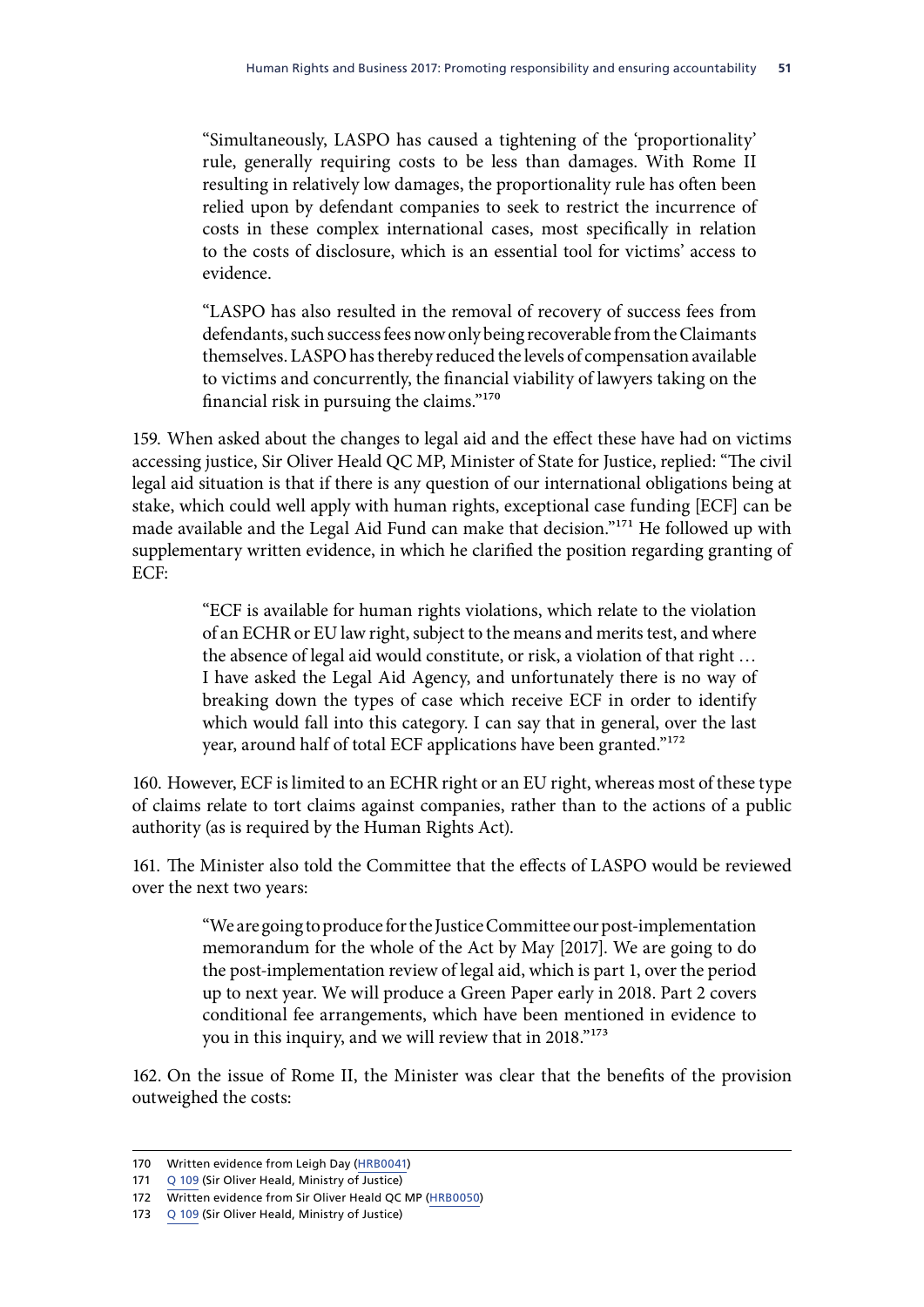"The point about Rome II is that it is well accepted across Europe, obviously, and it is useful that we have the same sorts of rules about how cases that are not contractual are dealt with. The effect of it, which is sometimes criticised, is that it basically works on the idea that the case will take place in the country where the damage occurs. That can mean that those rules require a case to be heard elsewhere in Europe rather than here. On the other hand, there is certainty."174

### *Employment tribunal fees*

163. In July 2013 the Government introduced a scheme of fees for claimants wishing to take a case to an employment tribunal.<sup>175</sup> This has led to a fall in the number of cases being taken to employment tribunals. The Equality and Human Rights Commission, which has been monitoring the situation, explained its concerns:

> "The Commission is concerned about the substantial drop in workplace discrimination cases following the introduction of employment tribunal fees. This is particularly marked for cases involving discrimination on the basis of sex, disability, race and sexual orientation, and cases on equal pay and unfair dismissal. Given that over four-fifths of claimants for sex discrimination and equal pay cases are women, the introduction of tribunal fees has had a disproportionate impact on this group. Figures from the Ministry of Justice indicate drops of 43 per cent in race discrimination claims and 64 per cent in religion or belief discrimination claims across Great Britain. In Scotland, race discrimination claims have fallen 59 per cent."176

The TUC described the policy of employment tribunal fees as "a huge victory for Britain's worst bosses",<sup>177</sup> because employees no longer felt able to access justice.

164. Sir Oliver Heald told us that the Government was consulting on some improvements to the scheme, but that overall the policy had worked well:

> "We believe that the policy has worked in the way that we intended it to, which was, first, that we would recover some money to help with the costs of running the tribunals and we recovered about the amount that we expected. Secondly, we wanted to improve the take-up of conciliation."178

165. In supplementary written evidence, the Minister detailed the numbers of claims to employment tribunals before and after the introduction of tribunal fees; and concurrently the number of referrals to the pre-claim conciliation service. The Government's view was:

> "The introduction of fees in the Employment Tribunals, allied to the introduction of ACAS's early conciliation service, which became mandatory in May 2014, has led to a dramatic shift in the way that employment related disputes are dealt with, and this is helping many more people to resolve their workplace disputes while avoiding the stress and cost of the tribunal."179

175 <https://www.gov.uk/employment-tribunals/make-a-claim> [accessed 22 March 2017]

<sup>174</sup> [Q 109](http://data.parliament.uk/writtenevidence/committeeevidence.svc/evidencedocument/human-rights-committee/human-rights-and-business/oral/47020.html) (Sir Oliver Heald, Ministry of Justice)

<sup>176</sup> Written evidence from the Equality and Human Rights Commission (EHRC) [\(HRB0030\)](http://data.parliament.uk/writtenevidence/committeeevidence.svc/evidencedocument/human-rights-committee/human-rights-and-business/written/35138.html)

<sup>177</sup> Written evidence from the Trades Union Congress (TUC) [\(HRB0016](http://data.parliament.uk/writtenevidence/committeeevidence.svc/evidencedocument/human-rights-committee/human-rights-and-business/written/34934.html))

<sup>178</sup> Q [110](http://data.parliament.uk/writtenevidence/committeeevidence.svc/evidencedocument/human-rights-committee/human-rights-and-business/oral/47020.html) (Sir Oliver Heald, Ministry of Justice)

<sup>179</sup> Written evidence from Sir Oliver Heald QC MP ([HRB0050](http://data.parliament.uk/writtenevidence/committeeevidence.svc/evidencedocument/human-rights-committee/human-rights-and-business/written/47481.html))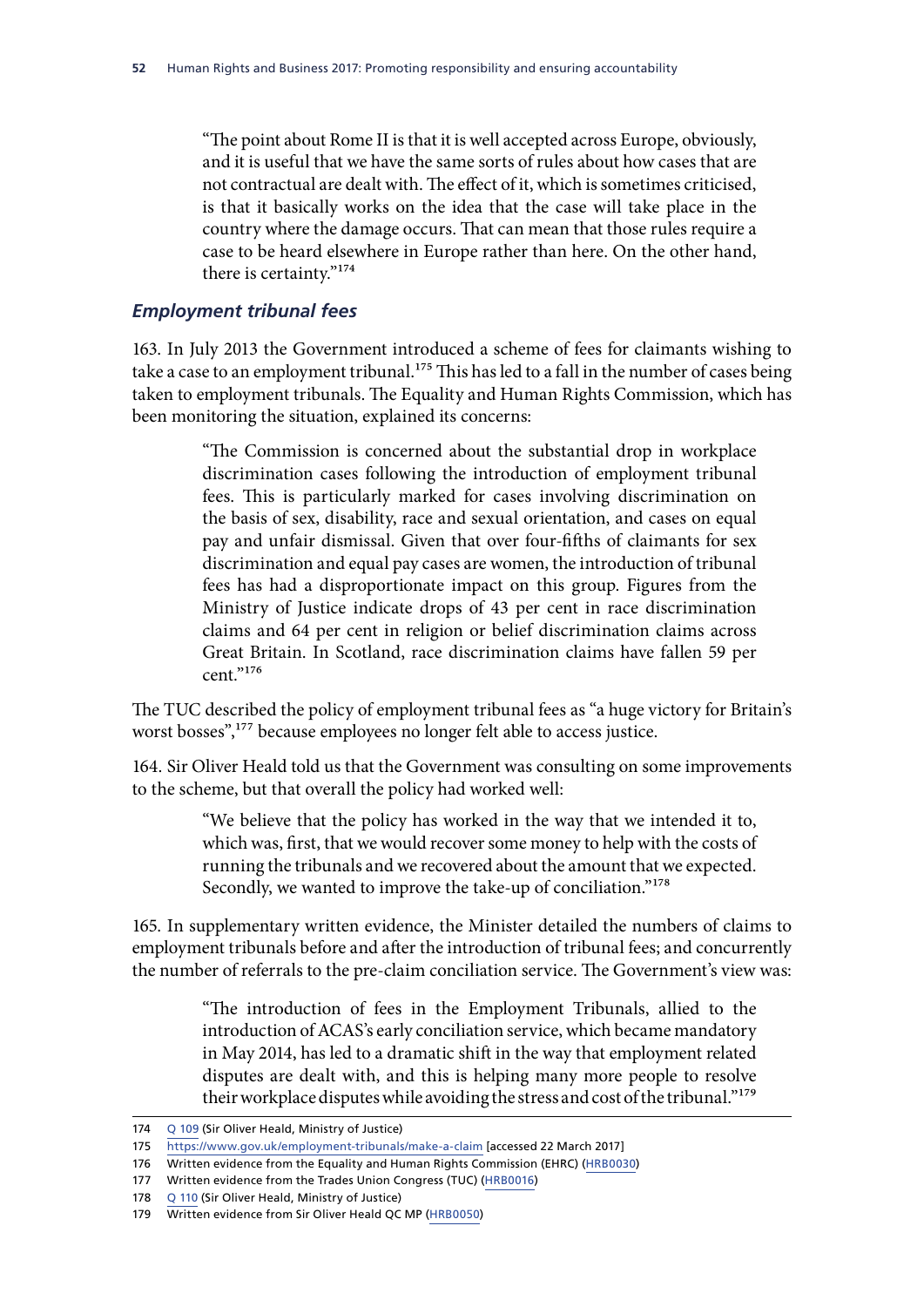166. The same assertion was made to the House of Commons Justice Committee during its inquiry into Court and Tribunal Fees. The Justice Committee concluded, however, that the Government's argument that access to justice had not been affected because of the success of the early conciliation service was "even on the most favourable construction, superficial."<sup>180</sup> It also concluded that fees "have had a significant adverse impact on access to justice for meritorious claims",181 and recommended that "the overall quantum of fees charged for bringing cases to employment tribunals should be substantially reduced".<sup>182</sup>

167. The House of Commons Women and Equalities Committee has endorsed the findings of the Justice Committee, also calling for "a substantial reduction in tribunal fees for discrimination cases".<sup>183</sup>

## *High costs of this type of litigation*

168. The circumstances in which victims of human rights abuses by large companies often find themselves tend to mean that they do not have much money with which to pay legal fees. This means that, in order to have legal representation, they need to find a lawyer who will represent them on a no-win, no-fee basis. This significantly reduces the pool of lawyers willing to take on such cases: as the Law Society told us, "For smaller firms, this creates significant cash-flow issues if they take on this type of work, as cases are often protracted, taking years to be resolved."184

169. Exacerbating this issue is the fact that cases against large multinational companies are invariably very costly. Deighton Pierce Glynn explained some of the factors: "Factual complexities, translation costs, expert costs, travel costs, evidence gathering costs, security costs etc".<sup>185</sup> As a result, case selection can be skewed "towards 'high quantum' cases (usually class actions) in order to ensure recovery of the costs invested in the event of success".<sup>186</sup> It can therefore be extremely difficult for individual victims of a human rights abuse outside the UK by a multinational company to find lawyers willing to represent them.

## *Conclusions*

170. **Our evidence indicates that the Government's approach is weakest in the area of access to remedy. There is a lack of engagement from the Ministry of Justice. This was particularly clear to us during our meeting with the Minister, whose answers demonstrated a measure of complacency when confronted with some of the issues we have considered.**

171. **We heard substantial evidence on the range of obstacles that obstruct access to remedies for victims of human rights abuses by companies. These include the changes to limit legal aid provision, limits on the recovery of legal costs in these types of case,** 

<sup>180</sup> House of Commons Justice Committee, [Courts and Tribunal Fees](https://www.publications.parliament.uk/pa/cm201617/cmselect/cmjust/167/167.pdf), Second Report of Session 2016–17, HC 167, para 69

<sup>181</sup> *Ibid.*

<sup>182</sup> *Ibid.* para 79

<sup>183</sup> House of Commons Women and Equalities Committee, [Pregnancy and Maternity Discrimination](https://www.publications.parliament.uk/pa/cm201617/cmselect/cmwomeq/90/90.pdf), First Report of Session 2016–17, HC 90, para 146

<sup>184</sup> Written evidence from The Law Society of England and Wales ([HRB0047](http://data.parliament.uk/writtenevidence/committeeevidence.svc/evidencedocument/human-rights-committee/human-rights-and-business/written/44152.html))

<sup>185</sup> Written evidence from Deighton Pierce Glynn [\(HRB0033](http://data.parliament.uk/writtenevidence/committeeevidence.svc/evidencedocument/human-rights-committee/human-rights-and-business/written/35152.html))

<sup>186</sup> *Ibid.*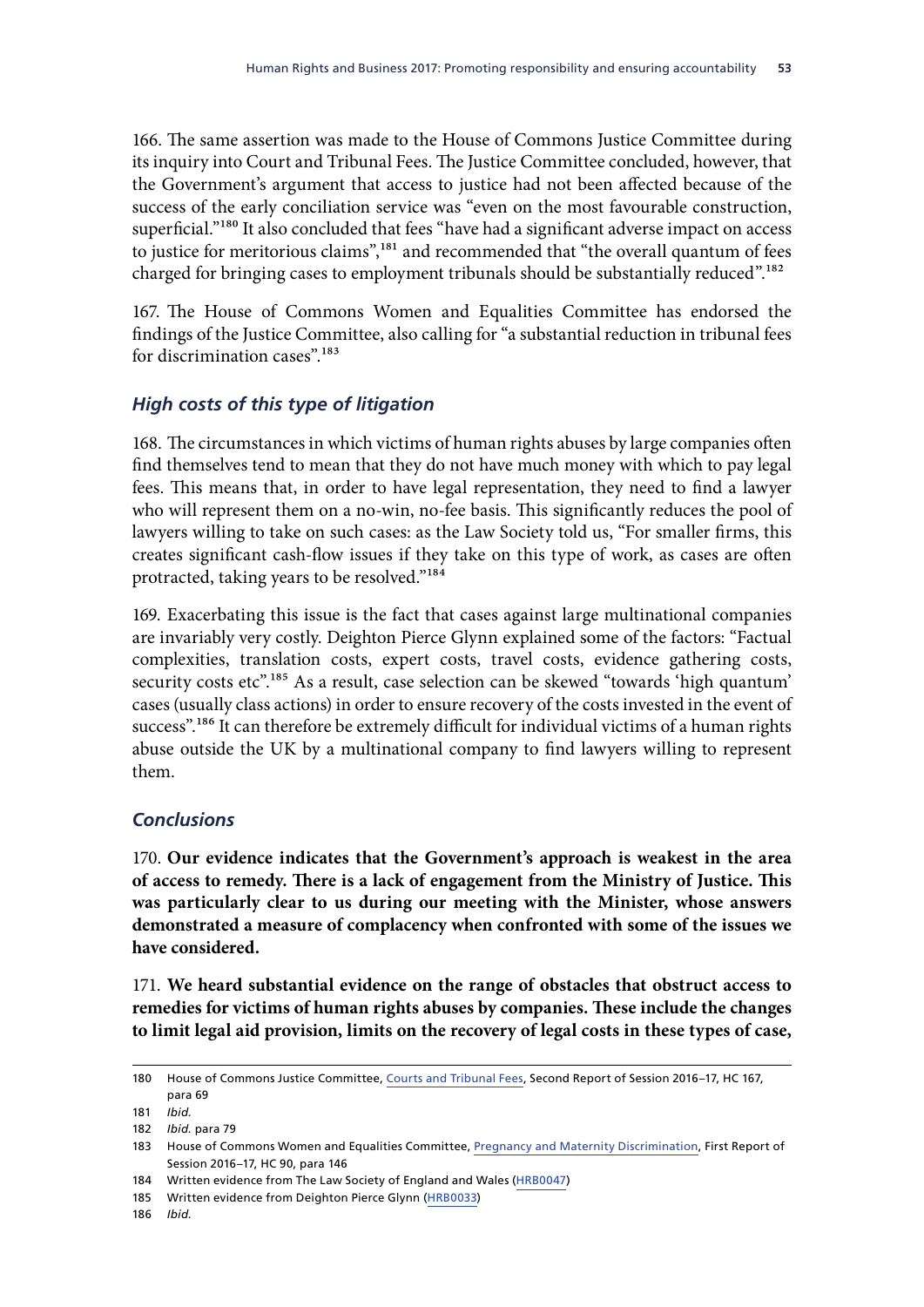**increases in court and tribunal fees, and the otherwise high costs of civil action, especially if the abuse has occurred overseas. In addition, court procedures have made it increasingly difficult to obtain access to corporate documents.**

172. **We look forward to the results of the Government's review of the Legal Aid, Sentencing and Punishment of Offenders Act 2012, and will follow closely any changes made to that Act, in order to assess whether they are sufficient to mitigate these concerns.**

173. **We join the Commons Justice and Women and Equalities Committees in calling on the Government to reduce employment tribunal fees. These, it is clear to us, are a barrier to victims seeking justice when they have suffered human rights abuses, including discrimination, at the hands of their employers and offer impunity for employers abusing human rights.**

# **Access to remedy under civil and criminal law**

## *Complexity of corporate structures*

174. Accessing justice in respect of human rights abuses committed by large UK companies can be further complicated in cases involving Multinational Parent Companies (MPCs), with subsidiaries in other countries. Leigh Day explained how the law currently operates:

> "The doctrine of separate corporate personality means that the circumstances in which the 'corporate veil' may be pierced so as to make a shareholder liable for the conduct of companies in which it invests [are] very limited. In the UK, the current legal framework for pursuing claims against MPCs has focused on the direct causative acts and omissions of the MPC itself rather than the acts and omissions of its subsidiaries."187

175. Witnesses cited examples where the doctrine of separate corporate personality had been upheld by UK courts, presenting a barrier to victims seeking remedy. One example was the 1990 case of *Adams v Cape Industries Plc*,<sup>188</sup> which:

> "concerned US asbestos workers who sued the US company for damages to their health … They won their case in the US but the US company had no money. It was a subsidiary of the UK company, so they sought to enforce that judgment in the UK courts, which said that they were bound by limited liability and corporate separate personality and could not enforce the judgment against the parent company."<sup>189</sup>

176. In 2012, in a ground-breaking judgment, *Chandler v Cape plc*,<sup>190</sup> the Court of Appeal held that, in appropriate circumstances, the law may impose on a parent company responsibility for the health and safety of its subsidiary's employees. The Court listed four circumstances that should apply:

<sup>187</sup> Written evidence from Leigh Day ([HRB0041](http://data.parliament.uk/writtenevidence/committeeevidence.svc/evidencedocument/human-rights-committee/human-rights-and-business/written/36641.html)). See also written evidence from Professor Peter Muchlinski [\(HRB0011](http://data.parliament.uk/writtenevidence/committeeevidence.svc/evidencedocument/human-rights-committee/human-rights-and-business/written/34900.html)) and Amnesty International UK [\(HRB0014](http://data.parliament.uk/writtenevidence/committeeevidence.svc/evidencedocument/human-rights-committee/human-rights-and-business/written/34914.html)); and supplementary written evidence from International Centre for Trade Union Rights and Professor Keith Ewing ([HRB0043](http://data.parliament.uk/writtenevidence/committeeevidence.svc/evidencedocument/human-rights-committee/human-rights-and-business/written/37834.html)).

<sup>188</sup> Adams v Cape Industries Plc, [1990] Ch 433

<sup>189</sup> Q [15](http://data.parliament.uk/writtenevidence/committeeevidence.svc/evidencedocument/human-rights-committee/human-rights-and-business/oral/37802.html) (Daniel Blackburn, International Centre for Trade Union Rights)

<sup>190</sup> Chandler v Cape plc, [2012] EWCA Civ 525,<http://www.bailii.org/ew/cases/EWCA/Civ/2012/525.html>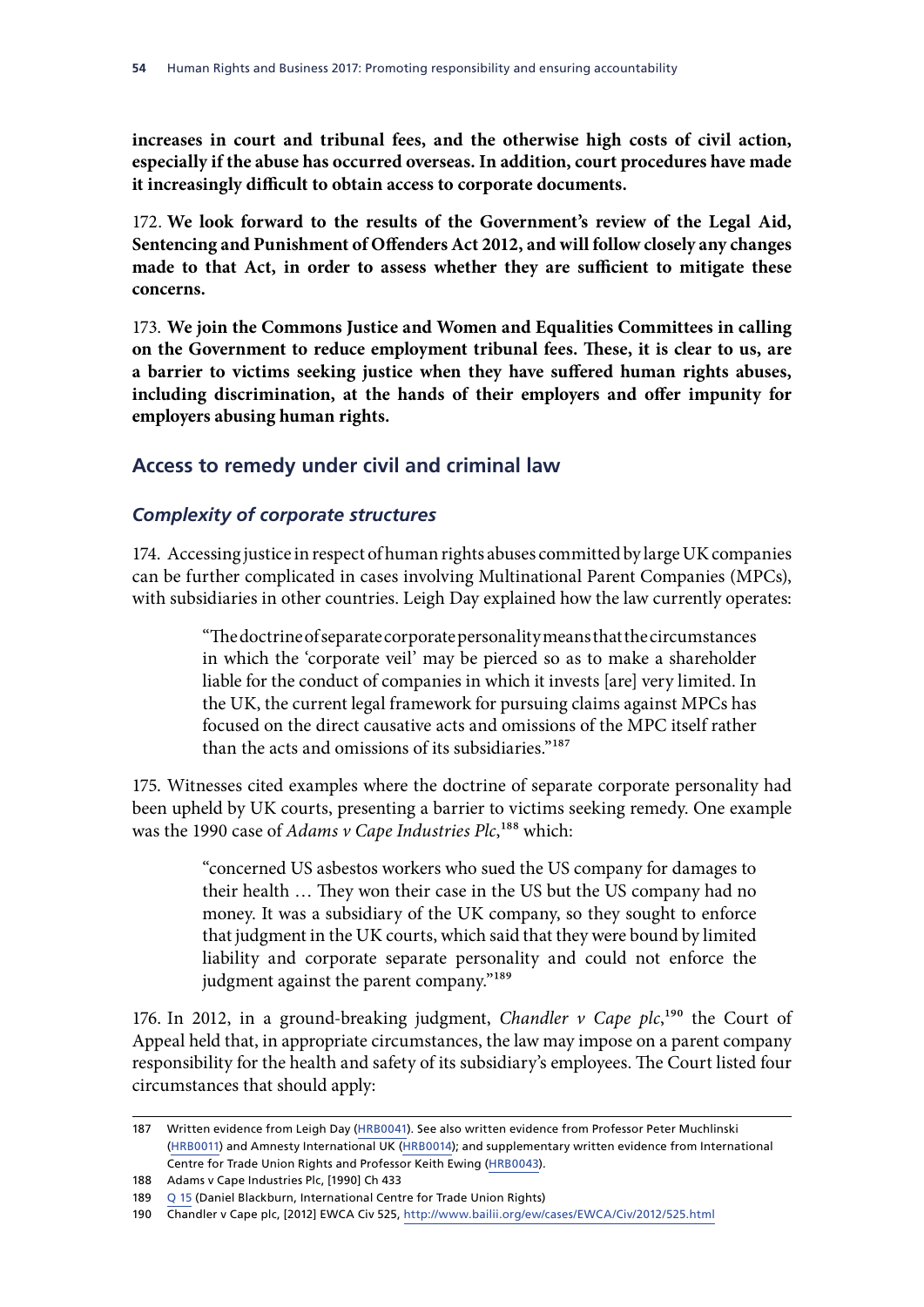- first, that the businesses of the parent and subsidiary are the same;
- secondly, that the parent has, or ought to have, superior knowledge of health and safety in the particular industry;
- thirdly, that the subsidiary's system of work is unsafe as the parent company knew, or ought to have known; and
- fourthly, that the parent company knew or ought to have foreseen that the subsidiary or its employees would rely on its using that superior knowledge for the employees' protection.

177. In *Chandler v Cape plc*, the claimant, Mr Chandler, had contracted asbestosis as a result of his employment with the subsidiary of Cape plc. He claimed that Cape plc was liable to him on the basis of the common law concept of assumption of responsibility. Ultimately, the Court of Appeal found that the parent company Cape plc owed a direct duty of care to the employees of its subsidiary Cape Products. *Chandler v Cape plc* is a landmark judgment, as it is the first legal precedent for holding parent companies accountable in the context of corporate groups' activities.

178. The effect of *Chandler v Cape* was qualified in 2014, when the Court of Appeal in *Thompson v The Renwick Group Plc*<sup>191</sup> held that *Chandler* "required proof that the parent company was better placed, because of its superior knowledge or expertise, to protect the employees of subsidiary companies and that the subsidiary would rely upon the parent deploying its superior knowledge in order to protect its employees from risk of injury".<sup>192</sup>

179. While *Chandler* showed that it is possible for liability to be assigned to the parent company, Richard Meeran told us that companies still used the corporate veil to avoid responsibility for harms done by their subsidiaries:

> "I do not think there is any doubt that companies have utilised or attempted to utilise the corporate veil, as they call it, to its full extent. This idea that different corporate entities, even within a multinational group, are separate legal entities, and that the parent company is merely a shareholder which is not liable for the conduct of its subsidiaries, is one that multinationals have relied on very heavily, including in defending the cases that we have brought."193

# *Contracting in supply chains*

180. This problem also presents itself when human rights harms are committed by businesses which UK companies have contracted with to provide goods or services. We found this is particularly pertinent in Turkey, where Syrian refugees have found themselves at risk of exploitation by unscrupulous factory owners; and in Leicester, where migrant workers in garment factories are paid below the minimum wage and work in unsafe conditions. While UK companies may choose to remediate the situation in which,

193 Q [29](http://data.parliament.uk/writtenevidence/committeeevidence.svc/evidencedocument/human-rights-committee/human-rights-and-business/oral/41724.html) (Richard Meeran, Leigh Day)

<sup>191</sup> Thompson v The Renwick Group Plc, [2014] EWCA Civ 635, [http://](http://www.bailii.org/cgi-bin/format.cgi?doc=/ew/cases/EWCA/Civ/2014/635.html&query=(Thompson)+AND+(v)+AND+(The)+AND+(Renwick)+AND+(Group)+AND+(Plc)) [www.bailii.org/cgi-bin/format.cgi?doc=/ew/cases/EWCA/Civ/2014/635.](http://www.bailii.org/cgi-bin/format.cgi?doc=/ew/cases/EWCA/Civ/2014/635.html&query=(Thompson)+AND+(v)+AND+(The)+AND+(Renwick)+AND+(Group)+AND+(Plc)) [html&query=\(Thompson\)+AND+\(v\)+AND+\(The\)+AND+\(Renwick\)+AND+\(Group\)+AND+\(Plc\)](http://www.bailii.org/cgi-bin/format.cgi?doc=/ew/cases/EWCA/Civ/2014/635.html&query=(Thompson)+AND+(v)+AND+(The)+AND+(Renwick)+AND+(Group)+AND+(Plc))

<sup>192</sup> Written evidence from Professor Peter Muchlinski ([HRB0011\)](http://data.parliament.uk/writtenevidence/committeeevidence.svc/evidencedocument/human-rights-committee/human-rights-and-business/written/34900.html)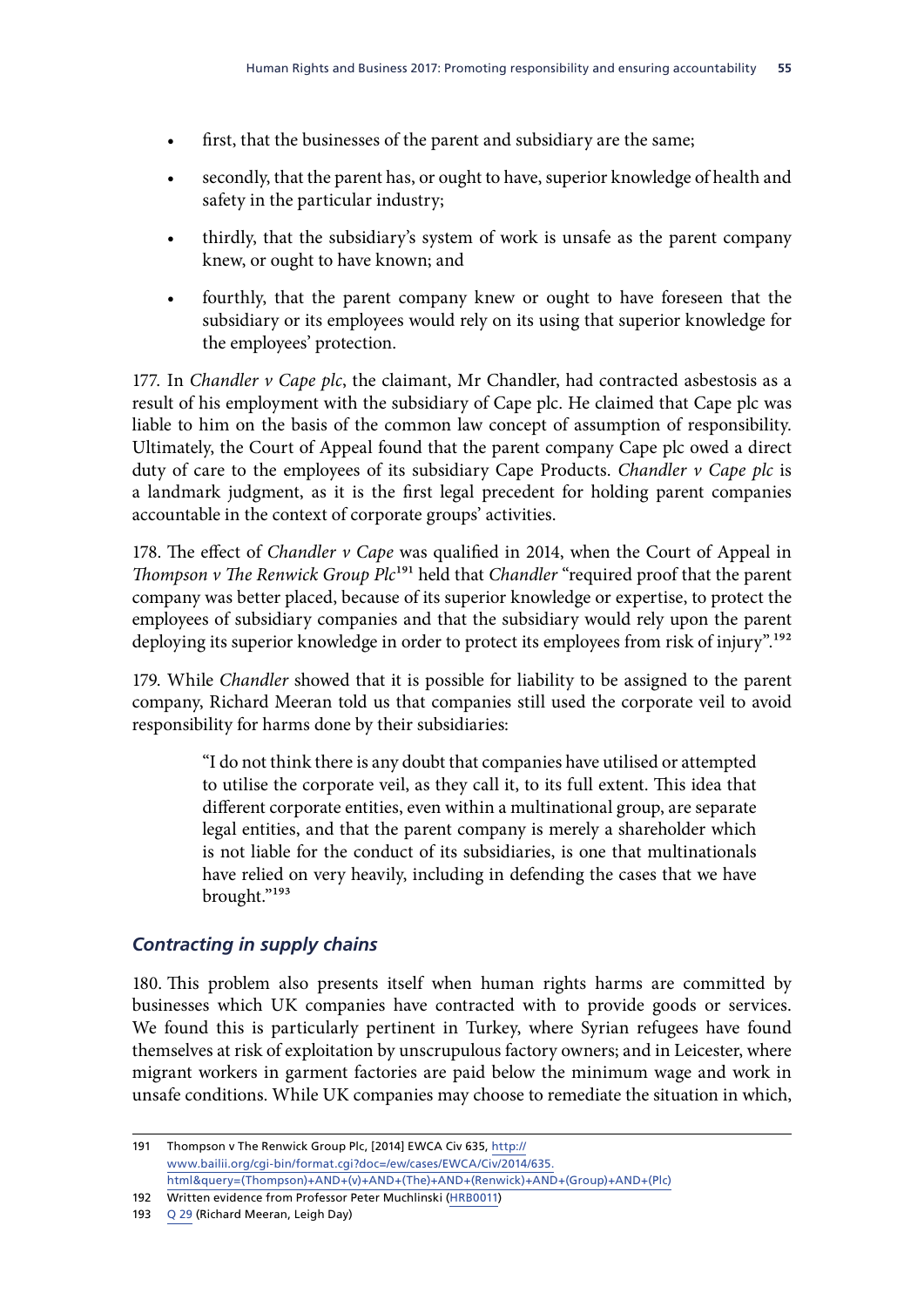for instance, a child labourer is found further down their supply chain, as a number of UK companies have done in Turkey, they cannot be held legally accountable for the actions of their suppliers in a UK court.

## *Importance of access to both civil and criminal remedies*

181. It is clear to us that any legal regime for providing access to justice for victims of human rights abuses by businesses must provide for both civil remedies and criminal sanctions.

182. Civil law allows the victim to pursue their claim directly without recourse to prosecuting authorities. It also enables them, should they win the case, to claim reparation from the offending company, to give appropriate remediation to them for the harm they have suffered. Victims are not able to access any remedy directly themselves when a criminal case is brought, and not all human rights abuses are criminal offences, so civil remedies may be suitable for many human rights abuses that are not criminalised (as well as for those that are criminalised). Punitive damages are also a way of deterring companies for behaving similarly in the future and may incentivise victims to come forward.

183. A number of aspects of criminal law make accessing remedy for victims more difficult than in civil law. Criminal offences, unless subject to strict liability or committed through recklessness, require proof of *mens rea* (criminal intent) by the prosecution. This can be difficult to establish for a business, as the Bingham Centre for the Rule of Law told us: "Intent is based on the intentions of the individuals who direct its mind and will, primarily the directors". The Centre went on to identify other limitations of the criminal law for victims: "Furthermore, UK criminal law generally only applies to acts committed within the UK, excluding human rights harms committed overseas. Finally, the standard of proof for criminal offences is beyond reasonable doubt, which is higher than for tort, and victims do not receive a direct remedy."194

184. Witnesses underlined, though, that there were also benefits in prosecuting companies under criminal law. The London Mining Network told us: "Civil cases can be, and often are, settled out of court. Legal precedents are not set and legal responsibility for abuses not made clear. Frequently the terms of the settlement are to be kept secret."<sup>195</sup> The public nature of criminal cases meant that "rather than just get a few thousand pounds for an individual, you might be able to have a river cleaned up or have new procedures introduced".196

185. Traidcraft, while acknowledging that civil law was important, in enabling victims to obtain compensation, argued that "civil cases do not act as a sufficient deterrent to the business, which can settle out of court under terms which preclude further discussion or publicity about the case. The criminal law is the means by which serious breaches of the standards we expect as a society are punished and companies are subject to criminal law as legal persons, just as individuals are."197

<sup>194</sup> Written evidence from The Bingham Centre for the Rule of Law ([HRB0022](http://data.parliament.uk/writtenevidence/committeeevidence.svc/evidencedocument/human-rights-committee/human-rights-and-business/written/35076.html))

<sup>195</sup> Written evidence from London Mining Network ([HRB0034\)](http://data.parliament.uk/writtenevidence/committeeevidence.svc/evidencedocument/human-rights-committee/human-rights-and-business/written/35281.html)

<sup>196</sup> Q [29](http://data.parliament.uk/writtenevidence/committeeevidence.svc/evidencedocument/human-rights-committee/human-rights-and-business/oral/41724.html) (Sue Willman, Deighton Pierce Glynn)

<sup>197</sup> Written evidence from Traidcraft [\(HRB0009\)](http://data.parliament.uk/writtenevidence/committeeevidence.svc/evidencedocument/human-rights-committee/human-rights-and-business/written/34889.html)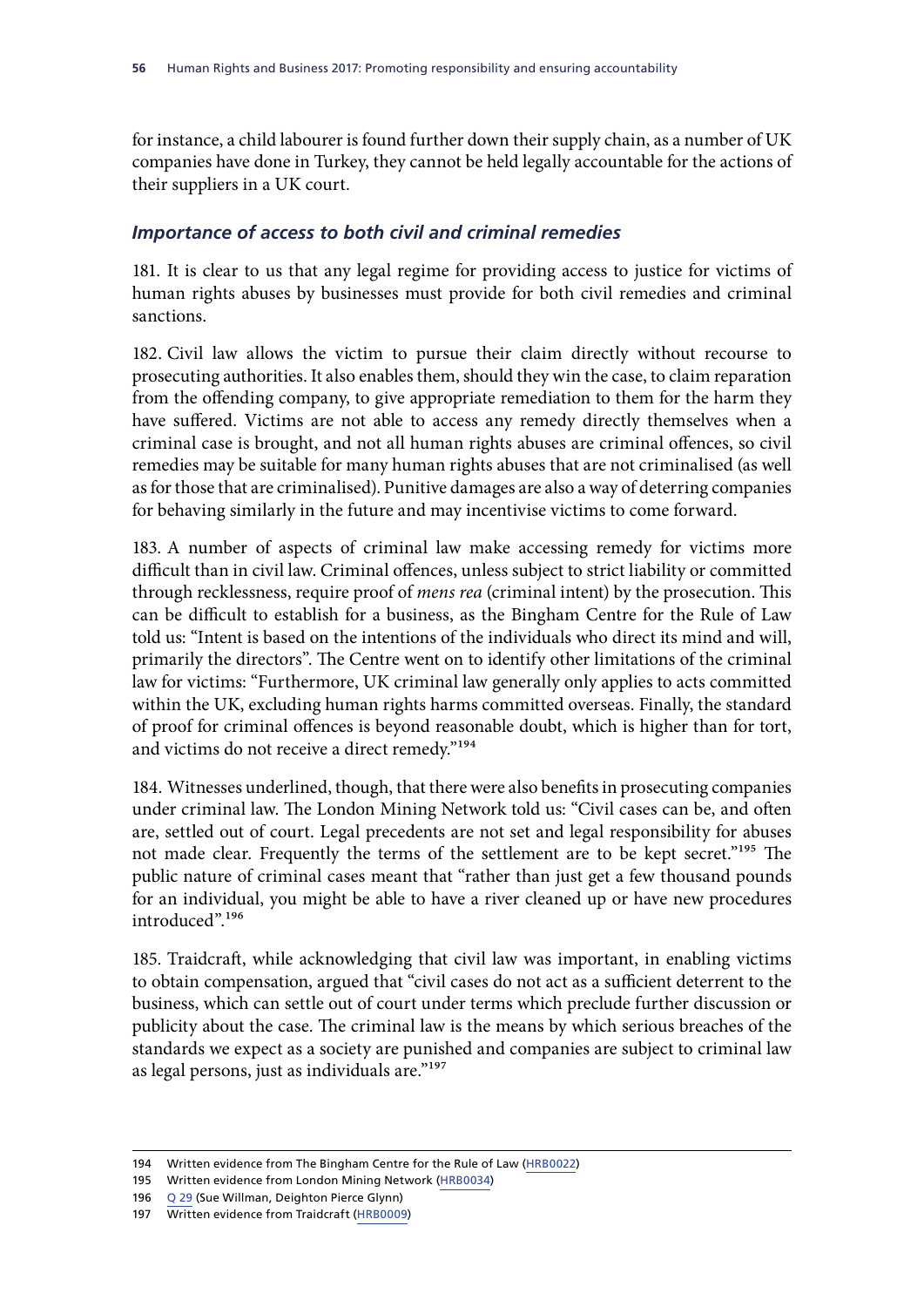# *Duty to Prevent*

186. In July 2011 the Bribery Act 2010 came into force. While the Act did not place a strict liability on companies for bribery, it did reverse the burden of proof, and created an offence of failure to prevent bribery for all companies, including parent companies. In the last five years, the Serious Fraud Office has successfully prosecuted three British companies and 10 individuals, nine of whom were British citizens, for bribery or corruption overseas.<sup>198</sup>

187. It has been suggested to us that the model of the Bribery Act might be an appropriate one to apply to business and human rights, both in civil and criminal law. The Bingham Centre for the Rule of Law focused on civil remedies:

> "The civil offences regime could focus on having policies and processes to respect human rights, consistent with the UNGP approach of human rights due diligence. The regime would establish civil penalties for human rights harms arising from negligence by a business enterprise, i.e. failure to take reasonable steps to prevent human rights harms. The proper establishment of a human rights policy and proof of its implementation through processes and procedures that were in fact put into practice could provide evidence of a business enterprise taking reasonable steps to prevent human rights harms."199

188. This approach was supported by some businesses. Rob Billington from Mulberry stated: "If we all agree that the best way to remove or certainly minimise the risk is to have a more transparent, rigorous due diligence system that we adopt … compliance with and rigour in that system has to be the best answer".<sup>200</sup>

189. Professor Peter Muchlinski believed that it would be justifiable to apply this model throughout a company's supply chain, so that businesses could be held to account under civil law for the actions of their contractors and sub-contractors:

> "Regarding sub-contractors, the UNGPs make clear that liability for indirect harm caused by business associates of a corporation should be part of the latter's due diligence analysis. Thus the issue of indirect liability for foreseeable harm caused by a sub-contractor can arise in line with the UNGPs where due diligence is not carried out, or carried out properly."201

190. Turning to criminal law measures, the Ministry of Justice has recently launched a consultation on the 'failure to prevent' model for economic crimes such as fraud and money laundering.202 CORE argued that the scope of this consultation should be extended to human rights abuses:

<sup>198</sup> In addition to this the SFO has secured three Deferred Prosecution Agreements with British companies in the past two years for overseas corruption offences. The first agreement included a financial penalty of \$25m, plus SFO's full costs; the second resulted in financial orders of £6.6m and the most recent one was for £497.25m plus interest, as well as a payment of the SFO's full costs. ([http://www.parliament.uk/written-questions-answers](http://www.parliament.uk/written-questions-answers-statements/written-question/lords/2017-01-09/HL4401)[statements/written-question/lords/2017–01–09/HL4401\)](http://www.parliament.uk/written-questions-answers-statements/written-question/lords/2017-01-09/HL4401)

<sup>199</sup> Written evidence from The Bingham Centre for the Rule of Law ([HRB0022](http://data.parliament.uk/writtenevidence/committeeevidence.svc/evidencedocument/human-rights-committee/human-rights-and-business/written/35076.html))

<sup>200</sup> Q [74](http://data.parliament.uk/writtenevidence/committeeevidence.svc/evidencedocument/human-rights-committee/human-rights-and-business/oral/46228.html) (Rob Billington, Mulberry)

<sup>201</sup> Written evidence from Professor Peter Muchlinski ([HRB0011\)](http://data.parliament.uk/writtenevidence/committeeevidence.svc/evidencedocument/human-rights-committee/human-rights-and-business/written/34900.html)

<sup>202</sup> Ministry of Justice, Corporate liability for economic crime: call for evidence: [https://consult.justice.gov.uk/digital](https://consult.justice.gov.uk/digital-communications/corporate-liability-for-economic-crime/)[communications/corporate-liability-for-economic-crime/](https://consult.justice.gov.uk/digital-communications/corporate-liability-for-economic-crime/) [accessed 27 February 2017]. It is also worth noting that the Criminal Finances Bill, currently before Parliament, includes recognition that anyone, including a company, which has benefitted from an abuse of human rights (in the UK and overseas) may have their assets frozen.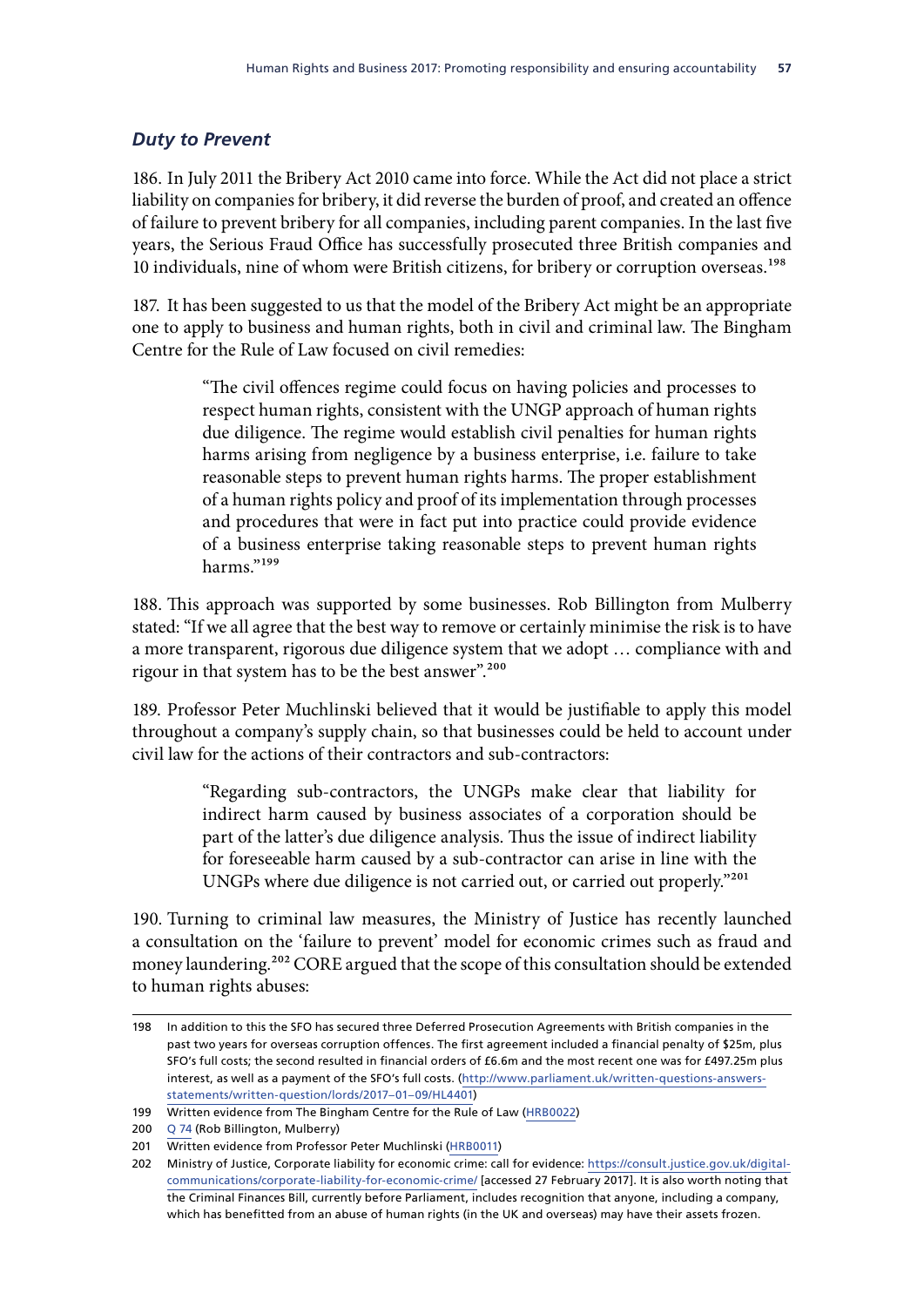"While the identification principle affects prosecutions on economic crimes, it equally affects prosecutions for human rights abuses which would be criminal offences under existing UK law. These include serious crimes such as bodily harm, trafficking offences, sexual exploitation and child labour. To address this, the proposed consultation on corporate economic crime should look at how the 'failure to prevent' model could be used in other cases where there is good evidence of corporate crime, including human rights abuses by companies."203

191. The consensus among all the witnesses who supported the introduction of a criminal offence of failure to prevent human rights abuses was that it should be modelled along the same lines as section 7 of the Bribery Act. This would also seem consistent with the requirement of human rights due diligence on companies under the UNGPs.

### **Box 3: Comparative Business and Human Rights Legislation**

### *USA*

Dodd-Frank Wall Street Reform and Consumer Protection Act 2010<sup>204</sup>

This Act contains specific reporting requirements for certain industries in certain localities. S.1502 requires due diligence and supply chain reporting for conflict minerals that have originated in the Democratic Republic of Congo or an adjoining country. This must be independently audited. S.1503 requires mine operators and their parent companies to disclose health and safety violations and any immediate danger notices indicating that a mine potentially violates health and safety standards.

California Transparency in Supply Chains Act 2010<sup>205</sup>

California passed legislation requiring companies to disclose their efforts to keep supply chains free from slavery and human trafficking. The obligations apply to corporations doing business in California with annual receipts exceeding \$100 million. These companies are required to post reports online setting out how the company assesses risks of slavery and trafficking in supply chains; whether and how suppliers are audited to ensure compliance; and whether staff are trained on spotting and mitigating risks of slavery and trafficking. Failure to comply results in an action being brought for injunctive relief by the Attorney-General of California. There is no possibility of individuals bringing claims for damages, and there is no provision for compensatory orders.

## *The Netherlands*

• Child Labour Due Diligence Act 2017

The law requires companies to examine whether child labour occurs in their production chain. If that is the case they should develop a plan of action to combat

<sup>203</sup> Written evidence from Corporate Responsibility Coalition Ltd (CORE) ([HRB0008](http://data.parliament.uk/writtenevidence/committeeevidence.svc/evidencedocument/human-rights-committee/human-rights-and-business/written/34872.html)). See also written evidence from UNICEF UK ([HRB0005\)](http://data.parliament.uk/writtenevidence/committeeevidence.svc/evidencedocument/human-rights-committee/human-rights-and-business/written/34819.html), Traidcraft ([HRB0009](http://data.parliament.uk/writtenevidence/committeeevidence.svc/evidencedocument/human-rights-committee/human-rights-and-business/written/34889.html)), Amnesty International UK ([HRB0014](http://data.parliament.uk/writtenevidence/committeeevidence.svc/evidencedocument/human-rights-committee/human-rights-and-business/written/34914.html)), London Mining Network [\(HRB0034\)](http://data.parliament.uk/writtenevidence/committeeevidence.svc/evidencedocument/human-rights-committee/human-rights-and-business/written/35281.html); as well as [Q](http://data.parliament.uk/writtenevidence/committeeevidence.svc/evidencedocument/human-rights-committee/human-rights-and-business/oral/35317.html) 8 (Peter Frankental, Amnesty International UK).

<sup>204</sup> <https://www.sec.gov/about/laws/wallstreetreform-cpa.pdf> [accessed 9 March 2017]

<sup>205</sup> [http://www.leginfo.ca.gov/pub/09-10/bill/sen/sb\\_0651-0700/sb\\_657\\_bill\\_20100930\\_chaptered.pdf](http://www.leginfo.ca.gov/pub/09-10/bill/sen/sb_0651-0700/sb_657_bill_20100930_chaptered.pdf) [accessed 9 March 2017]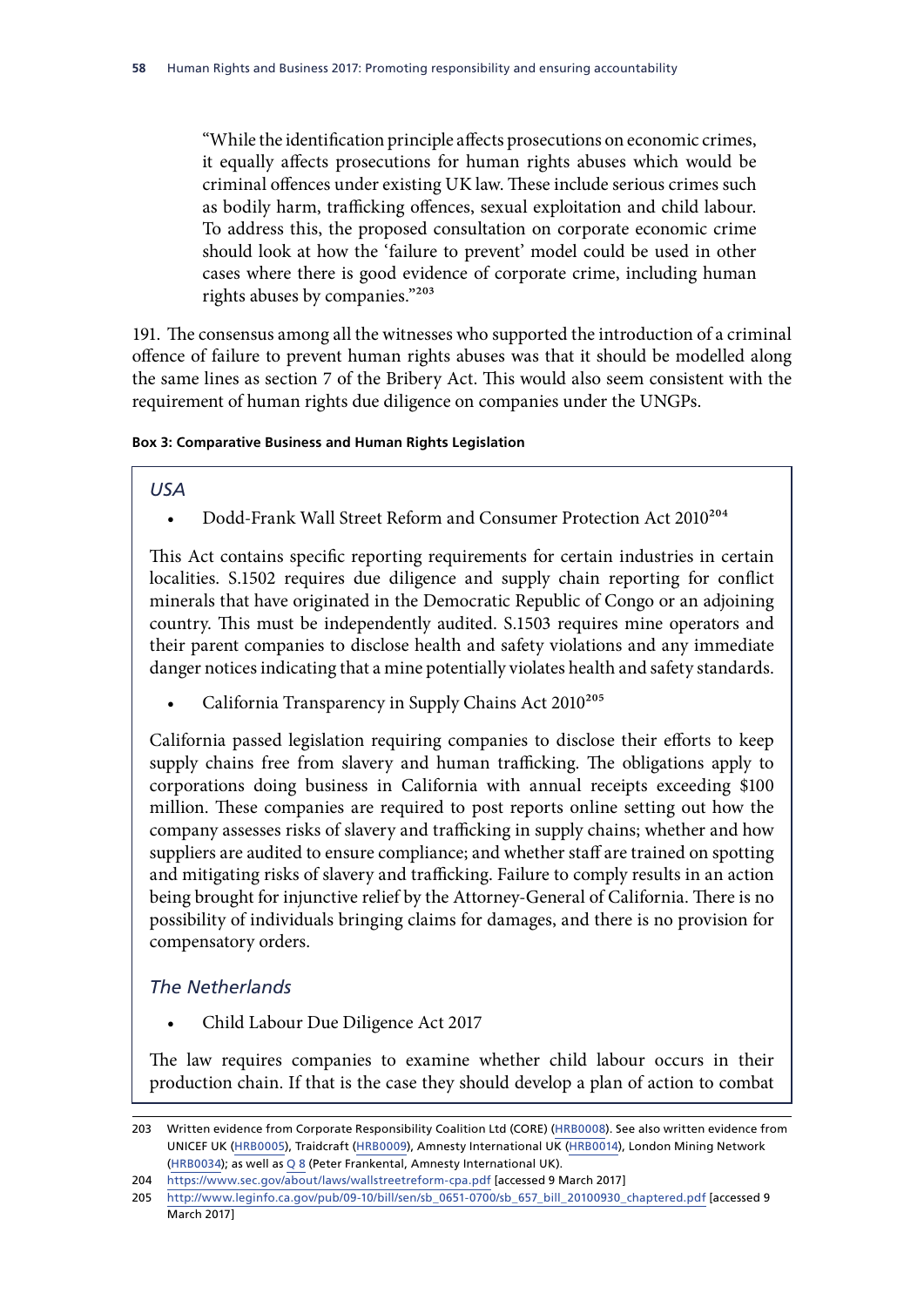child labour and draw up a declaration about their investigation and plan of action. If the Senate gives its approval, the Act will be effective from 1 January 2020. Companies not only have to determine whether there "is a reasonable suspicion" that their first supplier is free from child labour, but also whether child labour occurs further down the production chain. It is yet to be determined which groups of companies - for example, very small companies or companies that are not active in countries or sectors where child labour occurs - are exempted from the Act.

## *France*

• Corporate Duty of Vigilance Law 2017

The law applies to the largest French companies and will make them assess and address the adverse impacts of their activities on people and the planet, by having them publish annual, public vigilance plans (like human rights due diligence assessments). This includes impacts linked to their own activities, those of companies under their control, and those of suppliers and subcontractors, with whom they have an established commercial relationship. When companies default on these obligations, the law empowers victims and other concerned parties to bring the issue before a judge. Judges can apply fines of up to  $\epsilon$  10 million when companies fail to publish plans. Fines can go up to  $\epsilon$  30 million if this failure resulted in damages that would otherwise have been preventable.

Source: Professor Robert McCorquodale, Dr Virginia Mantouvalou, India Committee of the Netherlands, and the European Coalition for Corporate Justice.

192. We also looked into ways in which companies could be held to account in scenarios where they escape liability for human rights abuses by demonstrating that they have undertaken human rights due diligence. We considered the possibility of introducing strict liability for companies that are found to have abused human rights in their supply chains. This is possible in civil law (such as with some product liability) and would be an inexpensive option for improving access to justice. However, the majority of witnesses felt that 'failure to prevent' legislation is a promising option for improving access to justice and should be implemented before resorting to strict liability.

# *Conclusions*

193. **We recommend that the Government should bring forward legislation to impose a duty on all companies to prevent human rights abuses, as well as an offence of failure to prevent human rights abuses for all companies, including parent companies, along the lines of the relevant provisions of the Bribery Act 2010. This would require all companies to put in place effective human rights due diligence processes (as recommended by the UN Guiding Principles), both for their subsidiaries and across their whole supply chain. The legislation should enable remedies against the parent company and other companies when abuses do occur, so civil remedies (as well as criminal remedies) must be provided. It should include a defence for companies where they had conducted effective human rights due diligence, and the burden of proof should fall on companies to demonstrate that this has been done.**

194. **The current criminal law regime makes prosecuting a company for criminal offences, especially those with operations across the world, very difficult, as the focus is**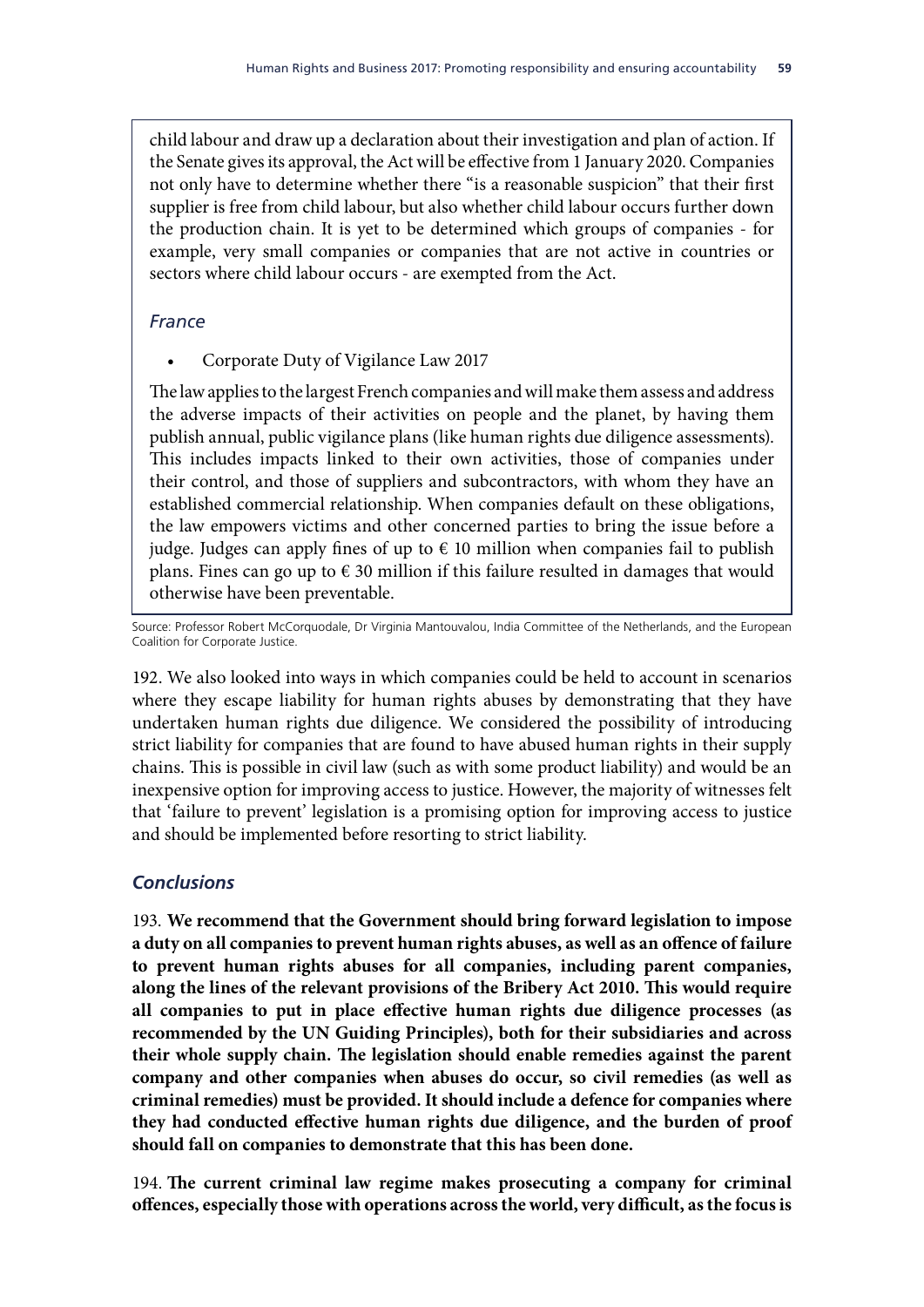**on the identification of the directing mind of one individual, which is highly unlikely in many large companies. We welcome the Ministry of Justice's current consultation on a new 'failure to prevent' offence for economic crimes. We regret that a range of other corporate crimes, for example use of child labour, were excluded from the consultation, and we urge the Ministry of Justice to consider a further consultation with a wider remit.**

## **Operation of current criminal law investigations and prosecutions**

### *Resourcing and expertise of investigating authorities*

195. Under the current criminal law regime, some human rights abuses by companies can be prosecuted in the UK. Deighton Pierce Glynn told us that despite these provisions, "conviction rates are very low. For example, there have been only a handful of convictions for Corporate Manslaughter in the UK, although the number of cases investigated by the Crown Prosecution Service is greater." Deighton Pierce Glynn continued: "Cross-border cases are more difficult still. This appears to be, in part, a problem of resourcing of the police",<sup>206</sup> as well as prosecuting authorities such as the Serious Fraud Office (SFO).

196. Amnesty International UK felt that, coupled with a lack of resources, there was a lack of knowledge and expertise within the UK's investigating agencies, about "how to effectively investigate and prosecute corporate crime particularly across borders".<sup>207</sup>

197. The Equality and Human Rights Commission identified the following weaknesses in how criminal justice agencies respond to modern slavery:

- "Training for police officers, investigators and prosecutors is patchy and sometimes absent.
- "Modern slavery crime recording is substandard. In 2015/16, only 884 modern slavery crimes were recorded, compared to 3,146 referrals to the National Referral Mechanism (NRM) during the same period. When NRM referrals are not recorded as crimes, investigations are not launched and victims do not receive the justice that they both need and deserve.
- "Operational responses are hampered by insufficient quality and quantity of intelligence about nature and scale of modern slavery at national, regional and international level.
- "Operational agencies lack a structured approach to identify, investigate, prosecute and prevent slavery.
- "Some victims do not benefit from the vulnerable witness protections during Court process."208

<sup>206</sup> Written evidence from Deighton Pierce Glynn [\(HRB0033](http://data.parliament.uk/writtenevidence/committeeevidence.svc/evidencedocument/human-rights-committee/human-rights-and-business/written/35152.html))

<sup>207</sup> Written evidence from Amnesty International UK ([HRB0014](http://data.parliament.uk/writtenevidence/committeeevidence.svc/evidencedocument/human-rights-committee/human-rights-and-business/written/34914.html))

<sup>208</sup> Supplementary written evidence from the Equality and Human Rights Commission ([HRB0052](http://data.parliament.uk/writtenevidence/committeeevidence.svc/evidencedocument/human-rights-committee/human-rights-and-business/written/47890.html))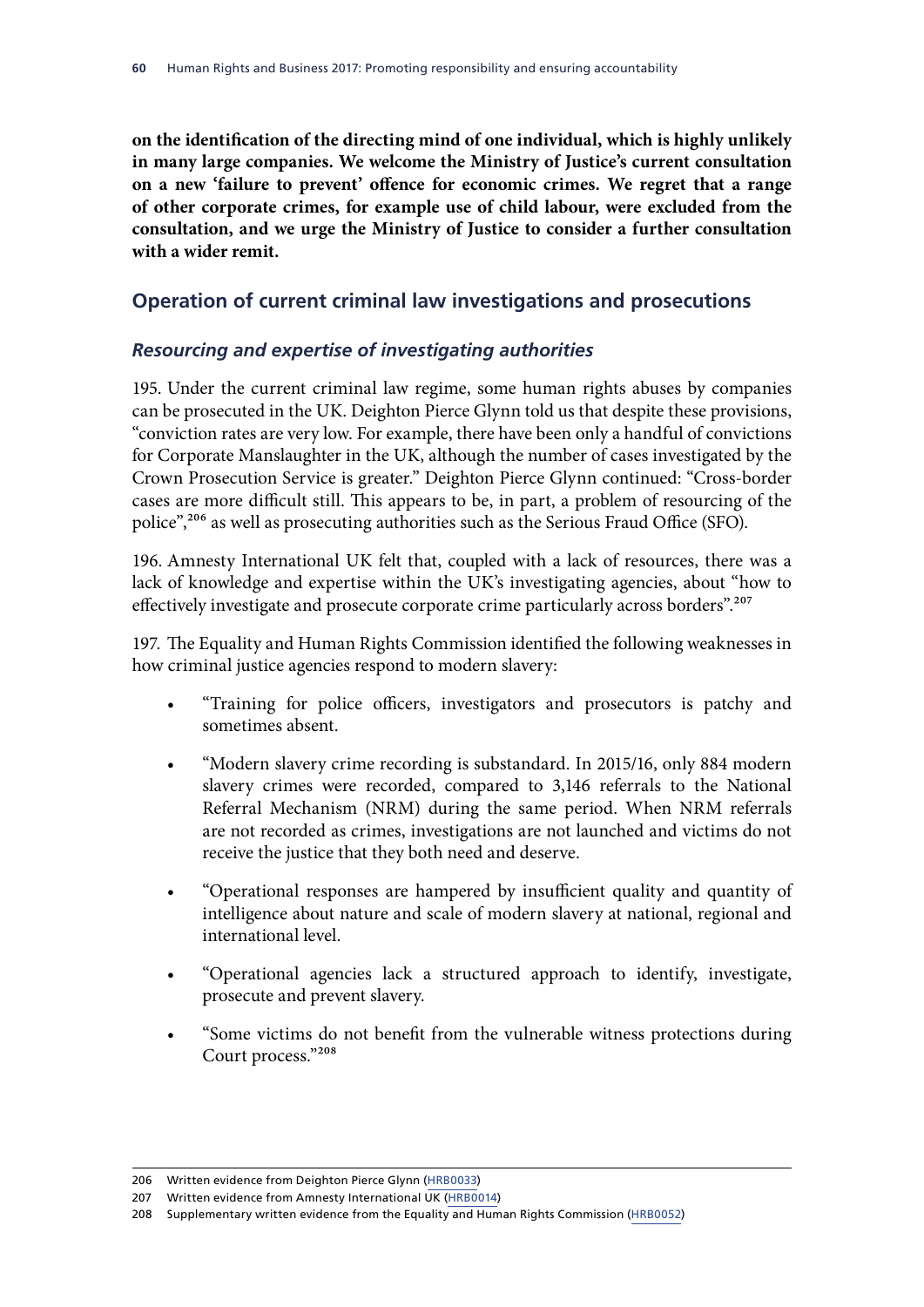## *Sentencing*

198. We heard compelling evidence from Margaret Beels, Chair of the GLA, about the lack of deterrent for businesses created by sentencing for gangmasters not in possession of a licence:

> "We have regularly been disappointed in cases that we have brought to court in which gangmasters have been successfully prosecuted for not having a licence—these are unlicensed gangmasters—but the fine has been less than they would have to pay to have a licence. One thing that we have been anxious to improve are the sentencing guidelines, so that people who are guilty of these offences feel it in their pockets, because that is where it will hurt them."209

## *Conclusions*

199. **We have heard that criminal prosecuting authorities sometimes lack the skills and resources to investigate human rights abuses by companies, and that, where there has been some action, such as under the GLA, the penalties are too low to be an effective deterrent. The Committee recommends that the prosecuting authorities be better trained and resourced in investigating breaches of human rights which are criminalised, including for cross-border crimes. Sentencing guidelines for these crimes should be created, to ensure that the penalties are high enough to provide an effective deterrent.**

# **Non-judicial access to justice**

200. As well as judicial mechanisms, the UK has a number of state-based non-judicial mechanisms for access to remedy, including some which are not directly focused on human rights. These include:

- The UK National Contact Point (NCP), which considers allegations of noncompliance by UK companies with the Organisation for Economic Co-Operation and Development (OECD) Guidelines for Multinational Enterprises. The NCP seeks to determine if there is a dispute and then to mediate an agreement between the parties. Where this is not possible, a determination of whether the enterprise has acted inconsistently with the Guidelines is published and available to the public. The NCP can make recommendations for improvement and can ask companies to provide an update on progress towards implementing these recommendations.
- The Equality and Human Rights Commission, which monitors and promotes human rights compliance and can conduct inquiries.
- The Independent Anti-Slavery Commissioner, who ensures that modern slavery issues are tackled in a coordinated and effective manner across the whole of the UK. He is currently calling for written submissions on how a central repository for modern slavery statements, required under Section 54 of the Modern Slavery Act, can work to help monitor the impact of the Modern Slavery Act.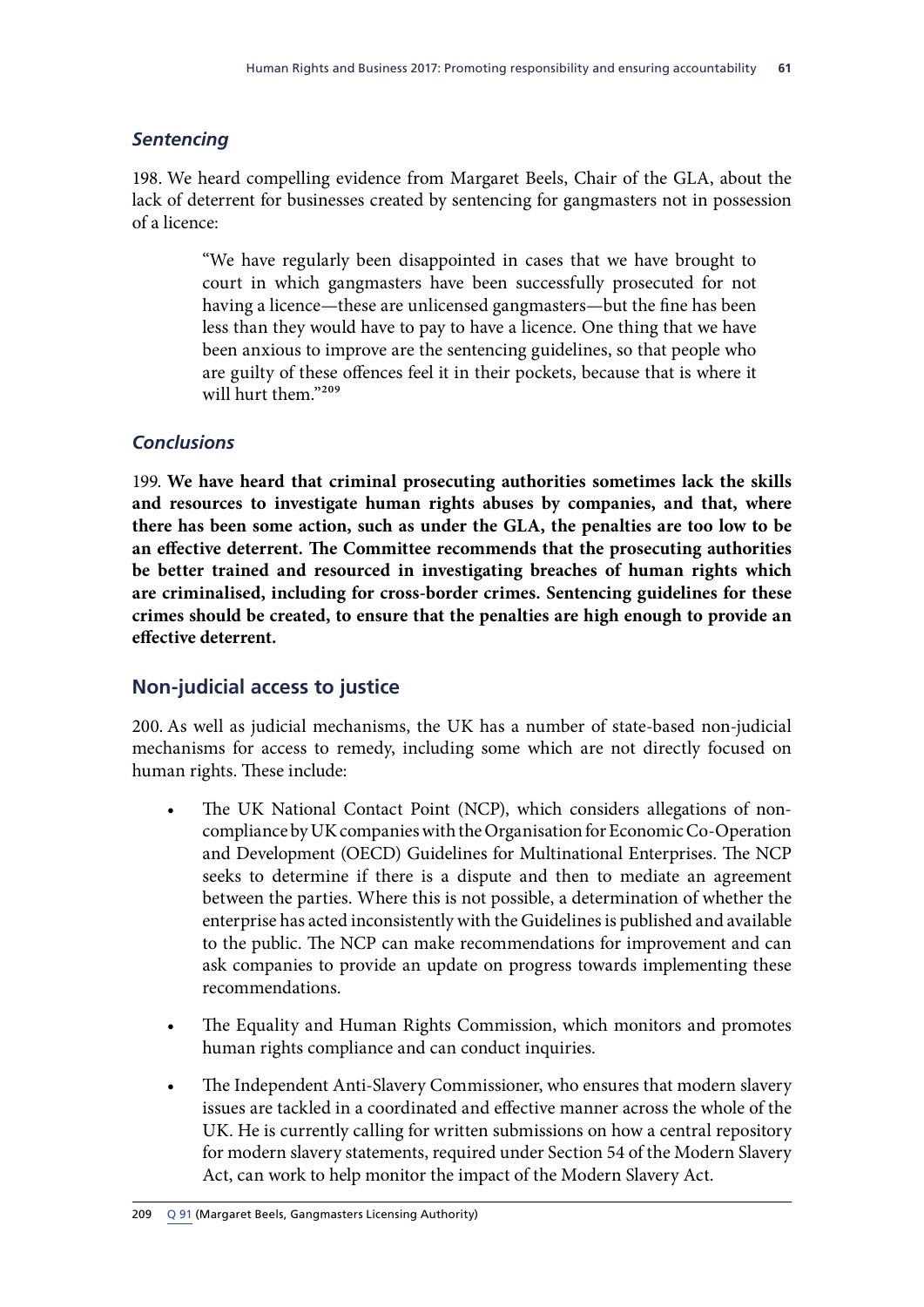- A number of Ombudsmen, Regulators and other Government Complaints Offices in industry sectors, which have various mechanisms to hear complaints, impose sanctions and award compensation. For instance, the Health and Safety Executive, Financial Conduct Authority, Financial Ombudsman Service, and Advertising Standards Agency.
- The Groceries Code Adjudicator, who oversees the relationship between supermarkets and their suppliers. She investigates complaints and arbitrates disputes. The Adjudicator is able to impose penalties on large supermarkets of up to 1% of their total annual UK turnover (not just turnover of groceries), if they breach the Groceries Supply Code of Practice.

## *UK National Contact Point*

201. Of the various non-judicial remedy mechanisms just outlined, our main focus has been on the NCP, which features most prominently in the UK's National Action Plan. The OECD Guidelines for Multinational Enterprises are an annex to the OECD Declaration on International Investment and Multinational Enterprises. They set out principles and standards for responsible business conduct for multinational corporations operating in or from countries that adhere to the Declaration. The Guidelines are legally nonbinding, but 44 governments, including the UK, have agreed to encourage businesses to observe the Guidelines wherever they operate. These recommendations cover different aspects of good practice, including human rights. The Guidelines cover business ethical standards on: employment, human rights, environment, information disclosure, combating bribery, consumer interests, science and technology, competition, and taxation.

202. The UK NCP is overseen by a Steering Board. Members of the Steering Board include external members and representatives of Government departments. There are currently four external members, who represent business, trade unions, NGOs and Parliament.

203. The Committee visited the NCP on 3 November 2016. The NCP is housed within the Department for International Trade (having moved from the Department for Business, Innovation and Skills), and is staffed by 2.5 full-time equivalent civil servants.

204. In February 2016 Amnesty International UK and CORE published the results of a joint investigation into the NCP. They claimed that the NCP was failing to tackle human rights abuses,<sup>210</sup> and that 60% of human rights complaints to the NCP had been rejected before being examined (at the initial assessment stage), while only one complaint had been fully accepted. The report concluded that problems had arisen from: lack of consistency in dealing with complaints; tendency to give undue weight to evidence provided by companies; reluctance to address future threats to human rights from companies' proposed activities; and the fact that the NCPs' complaint assessors (the 2.5 FTE staff who run the NCP) were not experts in human rights.

205. The NCP was heavily criticised by a number of witnesses to this inquiry.

<sup>210</sup> Amnesty International UK, *Obstacle Course: How the UK's National Contact Point handles human rights complaints under the OECD Guidelines for Multinational Enterprises* (February 2016): [https://www.amnesty.org.](https://www.amnesty.org.uk/files/uk_ncp_complaints_handling_full_report_lores_0.pdf) [uk/files/uk\\_ncp\\_complaints\\_handling\\_full\\_report\\_lores\\_0.pdf](https://www.amnesty.org.uk/files/uk_ncp_complaints_handling_full_report_lores_0.pdf) [accessed 27 February 2017]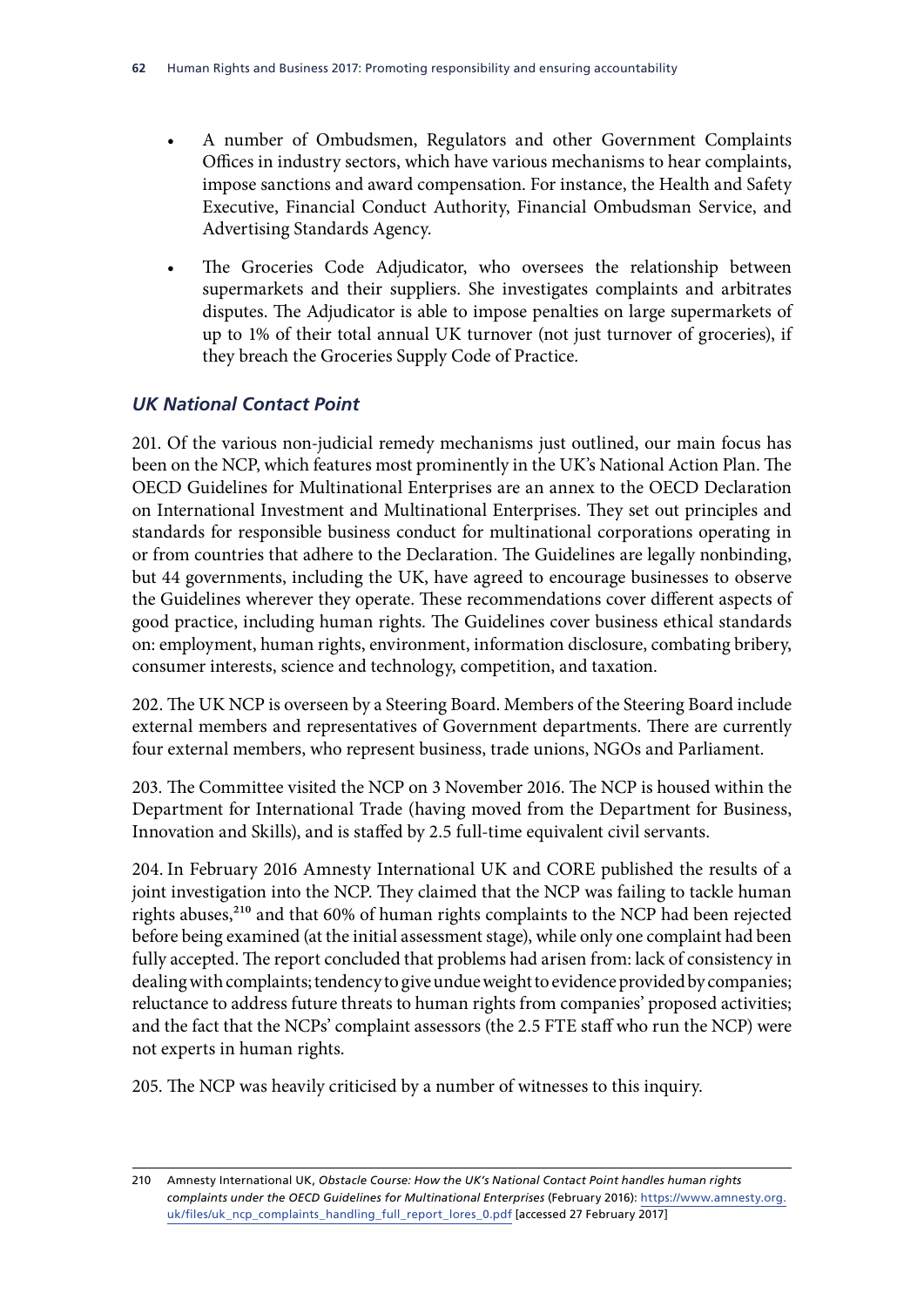### *Setting the threshold for evidence too high*

206. Many complaints to the UK NCP are rejected at the first assessment stage, often because the NCP considers that the evidence presented is not sufficient to merit any further investigation. Deighton Pierce Glynn believed that the NCP set too strict a threshold for claims: "The UK NCP has too often avoided dealing with issues of substantive human rights violation by refusing to find that they are material and substantiated (imposing too high a threshold for the satisfaction of this test) and concentrated on matters of corporate due diligence only."211

### *Lack of expertise among NCP staff*

207. The staff of the NCP are generalist civil servants, and do not have any particular human rights expertise. Amnesty International UK argued: "The NCP clearly lacks the expertise to address the human rights context of complaints—and it relies too heavily on general policies and information supplied by a company in its defence, even if these have little bearing on the issues raised in the complaint and on the plight of the affected individuals."212

208. The London Mining Network cited a specific example, where it believed the staff's lack of expertise led to a poor response from the NCP:

> "London Mining Network was involved in assisting Global Justice Now and International Accountability Project in preparing a 2012 complaint to the NCP about the activities of GCM Resources in Bangladesh. The NCP's findings on the case, published in November 2014, and subsequent statement in September 2015, criticised certain aspects of the company's behaviour but refrained from passing judgement on the part of the complaint dealing with the company's plans to remove at least 40,000 people from their rural homes without providing alternative land. This was on the grounds that the removals had not yet taken place. We find it extraordinary that the NCP felt unable to comment on a violation which was openly planned, simply on the grounds that it had not yet taken place."213

### *NCP has a low profile and is inaccessible*

209. A number of witnesses, including UK companies, were unaware of the NCP and its work. Even those who were aware of it thought that the reason so few labour rights cases had been reported to it was because of its low profile:

> "Despite the common occurrence of forced labour and labour exploitation in supply chains of British companies, or British traders trading in commodities that have been produced in forced labour conditions, only a few submissions have been made to the UK NCP on these issues. This raises both the question of how accessible the complaint mechanism is to individual complainants, but also how effectively the NCP operates."214

<sup>211</sup> Written evidence from Deighton Pierce Glynn [\(HRB0033](http://data.parliament.uk/writtenevidence/committeeevidence.svc/evidencedocument/human-rights-committee/human-rights-and-business/written/35152.html)). See also written evidence from Amnesty International UK ([HRB0014\)](http://data.parliament.uk/writtenevidence/committeeevidence.svc/evidencedocument/human-rights-committee/human-rights-and-business/written/34914.html) and The Ethical Trading Initiative (ETI) ([HRB0027\)](http://data.parliament.uk/writtenevidence/committeeevidence.svc/evidencedocument/human-rights-committee/human-rights-and-business/written/35128.html).

<sup>212</sup> Written evidence from Amnesty International UK ([HRB0014](http://data.parliament.uk/writtenevidence/committeeevidence.svc/evidencedocument/human-rights-committee/human-rights-and-business/written/34914.html))

<sup>213</sup> Written evidence from London Mining Network ([HRB0034\)](http://data.parliament.uk/writtenevidence/committeeevidence.svc/evidencedocument/human-rights-committee/human-rights-and-business/written/35281.html)

<sup>214</sup> Written evidence from Anti-Slavery International ([HRB0021\)](http://data.parliament.uk/writtenevidence/committeeevidence.svc/evidencedocument/human-rights-committee/human-rights-and-business/written/35067.html)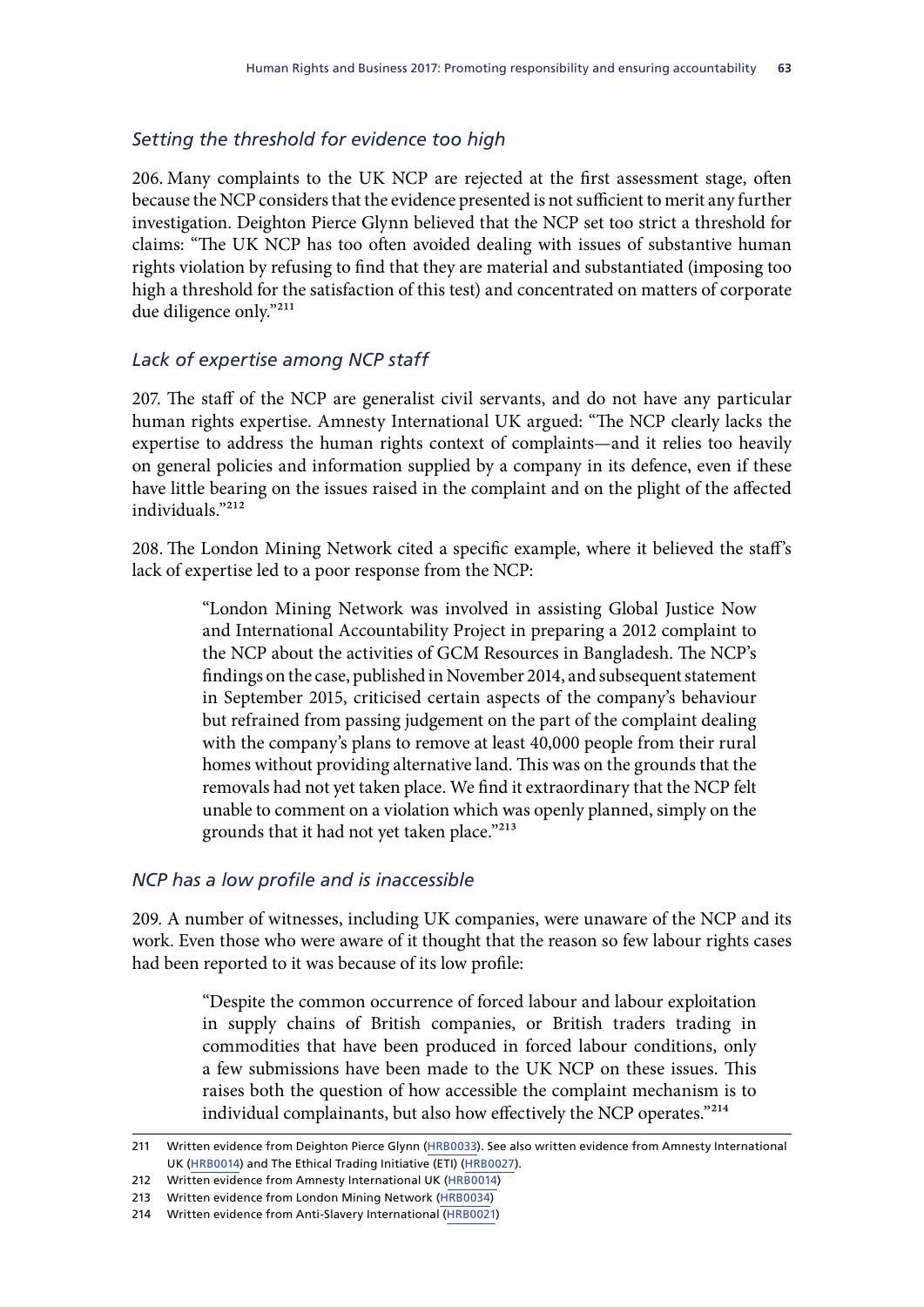210. This was echoed by Debbie Coulter from the Ethical Trading Initiative, who told us that "as regards the labour rights agenda, it is not necessarily seen as the place to take labour disputes. That may be totally wrong, so that is potentially an argument for it to promote the work it does to wider audiences and to make its work more understandable and accessible."215

211. When asked if they had ever engaged with parliamentarians, staff of the NCP admitted they had not. Since MPs may be the first point of contact for a constituent experiencing a human rights abuse by a business, it would be advisable for the NCP to raise awareness of its work among parliamentarians. However, the NCP must be properly resourced to do so.

## *No enforcement powers so lack of consequences for businesses*

212. If the NCP investigates a complaint and finds that a company has breached the OECD guidelines, it will issue a final statement, which may include a recommendation that the business should take certain actions to comply with the guidelines in the future. The NCP has no powers to enforce its findings, and while the reputational damage may be enough to encourage a company to act on these recommendations, this is not always the case. The Human Rights Centre, Queen's University Belfast, expressed concern at the lack of enforcement powers: "The value of the NCP seems to lie more in the publicising of the standard as opposed to ensuring compliance or to the enforcement of the remedial aspect of the principles."216

213. While the NCP is designed to supplement judicial options for access to justice, and therefore should not duplicate legal powers to apply financial or criminal sanctions, there are various ways in which decisions by the NCP could be imbued with more direct consequences for businesses. John Morrison, for instance, told us that "The Canadians and we could easily do this—have said that, if a company is unwilling to come to a national contact point or even respond, Canada will not provide consular services to that company anywhere in the world."217

214. Other witnesses, such as the TUC and Lawyers for Palestinian Human Rights, suggested that it was perverse for businesses that have had critical statements made against them by the NCP to be given export finance or awarded lucrative public sector contracts. In particular, Lawyers for Palestinian Human Rights considered that it was inappropriate for G4S to be awarded a contract to run a Government-funded discrimination helpline, when it had not adequately responded to criticisms made by the NCP:

> "G4S' response to the UK NCP's findings has objectively fallen short of that expected of a company that expresses it is committed to applying the UN Guiding Principles on Business and Human Rights. We believe G4S' inability to responsibly admit, let alone sufficiently address, its involvement in human rights violations against Palestinians as found by the UK NCP, raises substantial concern over its ability, suitability and credibility to importantly assist others facing discrimination."218

<sup>215</sup> Q [56](http://data.parliament.uk/writtenevidence/committeeevidence.svc/evidencedocument/human-rights-committee/human-rights-and-business/oral/43482.html) (Debbie Coulter, Ethical Trading Initiative)

<sup>216</sup> Written evidence from Human Rights Centre, Queens University Belfast [\(HRB0015](http://data.parliament.uk/writtenevidence/committeeevidence.svc/evidencedocument/human-rights-committee/human-rights-and-business/written/34922.html))

<sup>217</sup> Q [10](http://data.parliament.uk/writtenevidence/committeeevidence.svc/evidencedocument/human-rights-committee/human-rights-and-business/oral/35317.html) (John Morrison, Institute for Human Rights and Business)

<sup>218</sup> Written evidence from Lawyers for Palestinian Human Rights [\(HRB0046](http://data.parliament.uk/writtenevidence/committeeevidence.svc/evidencedocument/human-rights-committee/human-rights-and-business/written/43296.html))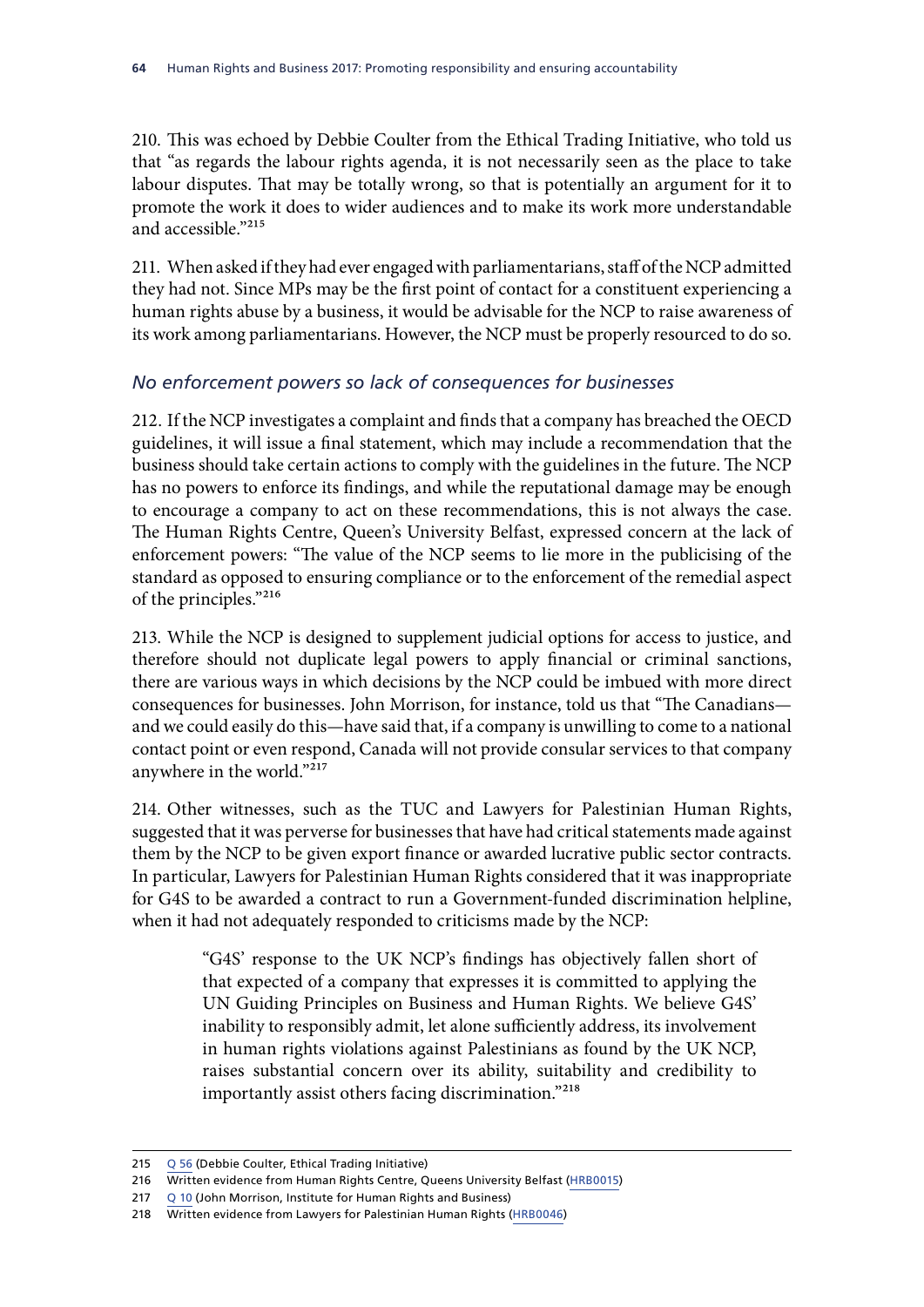# *Lack of resources*

215. Much of the criticism levelled against the NCP reflects the limited resources available to it, a fact recognised by a number of witnesses. Andrew Silvester, from the Institute of Directors, acknowledged that "there is certainly a case for things like the National Contact Point to be re-resourced, because it seems it is a little small."219 The TUC also felt that the NCP's lack of resourcing was preventing it from fulfilling its potential:

> "Despite the OECD's 'proactive agenda' (2011), the NCPs remain essentially reactive organisations, relying on cases and complaints being brought to them. Changing this would require a significant commitment from government to expand its remit and provide the necessary resources to do so. We would welcome increasing the resources of the UK NCP, especially to enable it to conduct in-country investigations and mediations."220

## *Conclusions*

216. **The UK National Contact Point for the OECD Guidelines has the potential to provide meaningful non-judicial access to justice, alongside the more traditional routes of civil and criminal law. The findings of the NCP also have the potential to feed into judicial cases. In its current form, however, the NCP is largely invisible, and lacks the resources and essential human rights expertise necessary to undertake such a role.**

217. **We urge the Government to address concerns about the NCP as a matter of urgency. It should create an independent steering board for the NCP, with power to review decisions, to lend it greater expertise.**

218. **In order for the Government to support, and not undermine, decisions of the NCP, we recommend that the Government gives clear guidance to procurement officers that large public sector contracts, export credit, and other financial benefits should not be awarded to companies who have received negative final statements from the NCP and who have not made effective and timely efforts to address any issues raised.**

219. **We recommend that the Government provide extra resources for the NCP, so that it can raise its profile and be seen as a viable mechanism for victims to gain access justice in a non-legal forum.**

220. **The Government should itself publicise adverse decisions by the NCP, for instance via written ministerial statements, to assist in raising the profile of decisions.**

221. **We encourage the NCP to raise its profile by engaging more with parliamentarians, given that MPs in particular often advocate on their constituents' behalf.**

<sup>219</sup> Q [56](http://data.parliament.uk/writtenevidence/committeeevidence.svc/evidencedocument/human-rights-committee/human-rights-and-business/oral/43482.html) (Andrew Silvester, Institute of Directors)

<sup>220</sup> Written evidence from Trades Union Congress (TUC) [\(HRB0016](http://data.parliament.uk/writtenevidence/committeeevidence.svc/evidencedocument/human-rights-committee/human-rights-and-business/written/34934.html))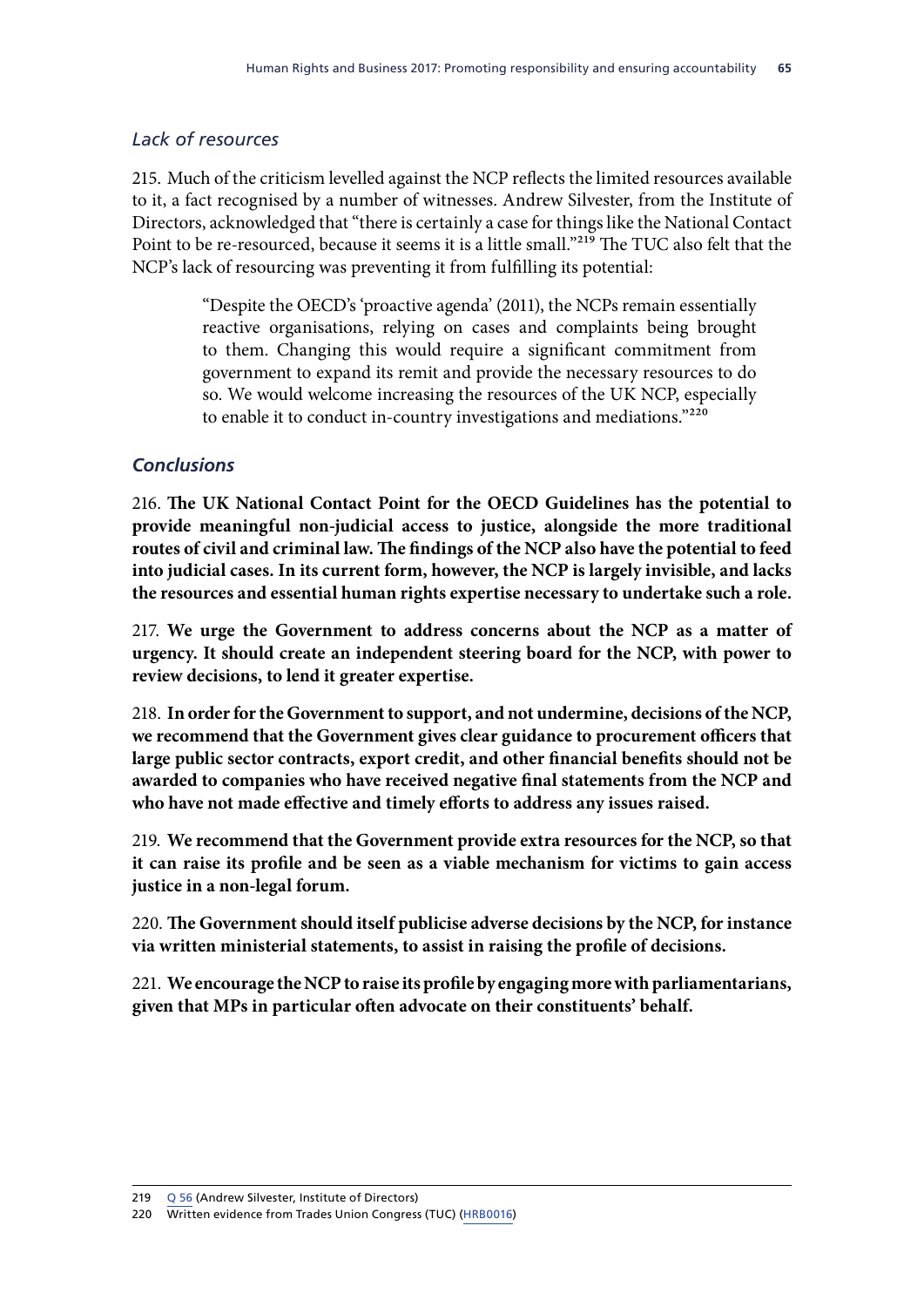# **7** The implications of Brexit

222. In December 2016 we published a report on *The human rights implications of Brexit*,<sup>221</sup> which looked, on a preliminary basis, at how human rights might be affected by the UK's withdrawal from the EU. In this inquiry we have considered in more detail the specific business-related human rights that might be affected by Brexit.

# **The effect of Brexit on workers' rights and reporting standards**

223. A number of EU Directives govern the treatment of workers by businesses operating in the EU. These include:

- Employment Directive 2000/78/EC, which prohibits discrimination on grounds of religion or belief, disability, age or sexual orientation in the area of employment.
- Equal Treatment Directive (recast) 2006/54/EC, replacing the original Directive of 2000, and providing for equal treatment in the workplace of men and women. In particular, the Directive provides for: equal pay for equal work or for work of equal value (Article 4); equality in occupational social security schemes (Article 5); and equal access to training and promotion. In order to realise these rights the Directive requires that Member States take positive action to ensure full equality in practice (Article 3).
- Pregnant Workers Directive 92/85/EEC, which encourages the improvement of working conditions for pregnant women and new mothers, and entitles women to a continuous period of maternity leave of 14 weeks and paid leave for antenatal examinations.
- Equal Treatment Directive 2004/113/EC, which extends the principle of equal treatment of men and women into the sphere of access to and supply of goods and services.
- EU Charter of Fundamental Rights, which contains a number of labour rights. It is binding on EU institutions as well as members states when they apply EU law.

224. Rt Hon David Davis MP, the Secretary of State for Exiting the EU, has made a commitment that there will not be any dilution of workers' rights as a result of Brexit—and it is important to remember that the UK has a long history of equality legislation, dating back to the Race Relations Act 1968 and the Equal Pay Act 1970.<sup>222</sup> More recently, equal treatment legislation (including that derived from EU Directives) has been consolidated in domestic primary legislation, by means of the Equality Act 2010. Nevertheless, David Isaac of the Equality and Human Rights Commission expressed concern about "what future derogation there might be from [EU standards] and that there will be gaps in relation to EU law which might not be plugged". $223$ 

<sup>221</sup> Joint Committee on Human Rights, [The human rights implications of Brexit](https://www.publications.parliament.uk/pa/jt201617/jtselect/jtrights/695/695.pdf) (Fifth Report, Session 2016–17, HC 695, HL Paper 88)

<sup>222</sup> [https://www.politicshome.com/news/uk/political-parties/conservative-party/news/79518/read-full-david-davis](https://www.politicshome.com/news/uk/political-parties/conservative-party/news/79518/read-full-david-davis-speech-conservative)[speech-conservative](https://www.politicshome.com/news/uk/political-parties/conservative-party/news/79518/read-full-david-davis-speech-conservative) [accessed 16 March 2017]

<sup>223</sup> Q [92](http://data.parliament.uk/writtenevidence/committeeevidence.svc/evidencedocument/human-rights-committee/human-rights-and-business/oral/46607.html) (David Isaac, Equality and Human Rights Commission)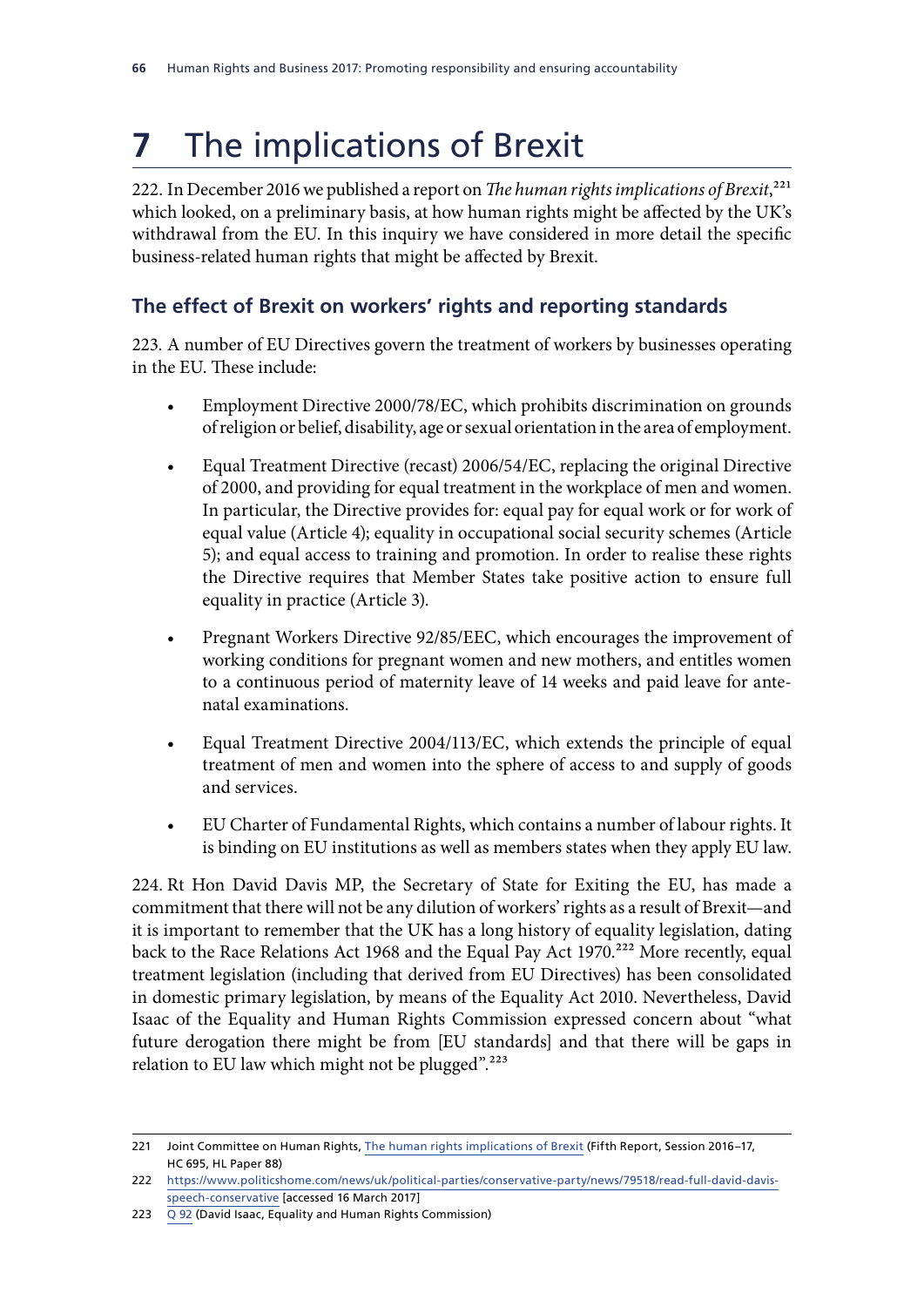## *Increased vulnerability of workers*

225. But while the general framework of equality legislation in the UK appears to be secure, concerns were expressed in the aftermath of the referendum vote in June 2016, about the increased vulnerability of EU nationals working in the UK. The Business & Human Rights Resource Centre flagged it as an area of concern:

> "The government should also be aware and implement a plan of action concerning the heightened risk of exploitation, including modern slavery, of migrants following the Brexit referendum. The vote to leave the European Union means many migrants from EU countries, particularly those in low skilled or seasonal work, are especially vulnerable as their position and future rights have become more uncertain. This uncertainty will be utilised by unscrupulous employers to exploit already vulnerable workers."224

226. Margaret Beels, Chair of the Gangmasters Licensing Authority, raised similar concerns:

> "We have already detected that among the workers in the GLA sector there is huge uncertainty and an additional sense of vulnerability. We do not just get that from talking to workers' representatives, which means the trade unions and NGOs that work with people, but also the labour providers who are experiencing difficulty in getting enough labour to do the work … So yes, we are concerned, because these are workers who have the right to be here, and they are worried."225

### *EU laws on reporting and procurement*

227. The Public Procurement Directives  $(2014),^{226}$  which introduced an obligation to consider accessibility for disabled people in procurement, and the Directive on Non-Financial Disclosure (2013),<sup>227</sup> which requires large companies to give information on non-financial policies, such as human rights, both featured in the Government's updated National Action Plan. As a result of Brexit, according to Professor Muchlinski, there was a "risk that EU rules and practices already forming part of the NAP will be undermined and that this will set back specific efforts in those areas".<sup>228</sup> He advised: "Reinventing the wheel would appear to be a futile waste of time and accumulated expertise. The better course would be to ensure that existing rules and practices relating to the NAP continue by being transposed into UK law and practice."<sup>229</sup>

<sup>224</sup> Written evidence from Business & Human Rights Resource Centre ([HRB0019\)](http://data.parliament.uk/writtenevidence/committeeevidence.svc/evidencedocument/human-rights-committee/human-rights-and-business/written/34977.html)

<sup>225</sup> Q [92](http://data.parliament.uk/writtenevidence/committeeevidence.svc/evidencedocument/human-rights-committee/human-rights-and-business/oral/46607.html) (Margaret Beels, Gangmasters Licensing Authority)

<sup>226</sup> <http://eur-lex.europa.eu/legal-content/EN/TXT/?uri=celex:32014L0024>[accessed 16 March 2017]

<sup>227</sup> <http://eur-lex.europa.eu/legal-content/en/ALL/?uri=CELEX:32014L0095>[accessed 16 March 2017]

<sup>228</sup> Written evidence from Professor Peter Muchlinski ([HRB0011\)](http://data.parliament.uk/writtenevidence/committeeevidence.svc/evidencedocument/human-rights-committee/human-rights-and-business/written/34900.html). See also written evidence from Human Rights Centre, Queens University Belfast ([HRB0015\)](http://data.parliament.uk/writtenevidence/committeeevidence.svc/evidencedocument/human-rights-committee/human-rights-and-business/written/34922.html), Hogan Lovells International LLP ([HRB0017\)](http://data.parliament.uk/writtenevidence/committeeevidence.svc/evidencedocument/human-rights-committee/human-rights-and-business/written/34947.html) and The Ethical Trading Initiative (ETI) ([HRB0027](http://data.parliament.uk/writtenevidence/committeeevidence.svc/evidencedocument/human-rights-committee/human-rights-and-business/written/35128.html)).

<sup>229</sup> Written evidence from Professor Peter Muchlinski ([HRB0011\)](http://data.parliament.uk/writtenevidence/committeeevidence.svc/evidencedocument/human-rights-committee/human-rights-and-business/written/34900.html)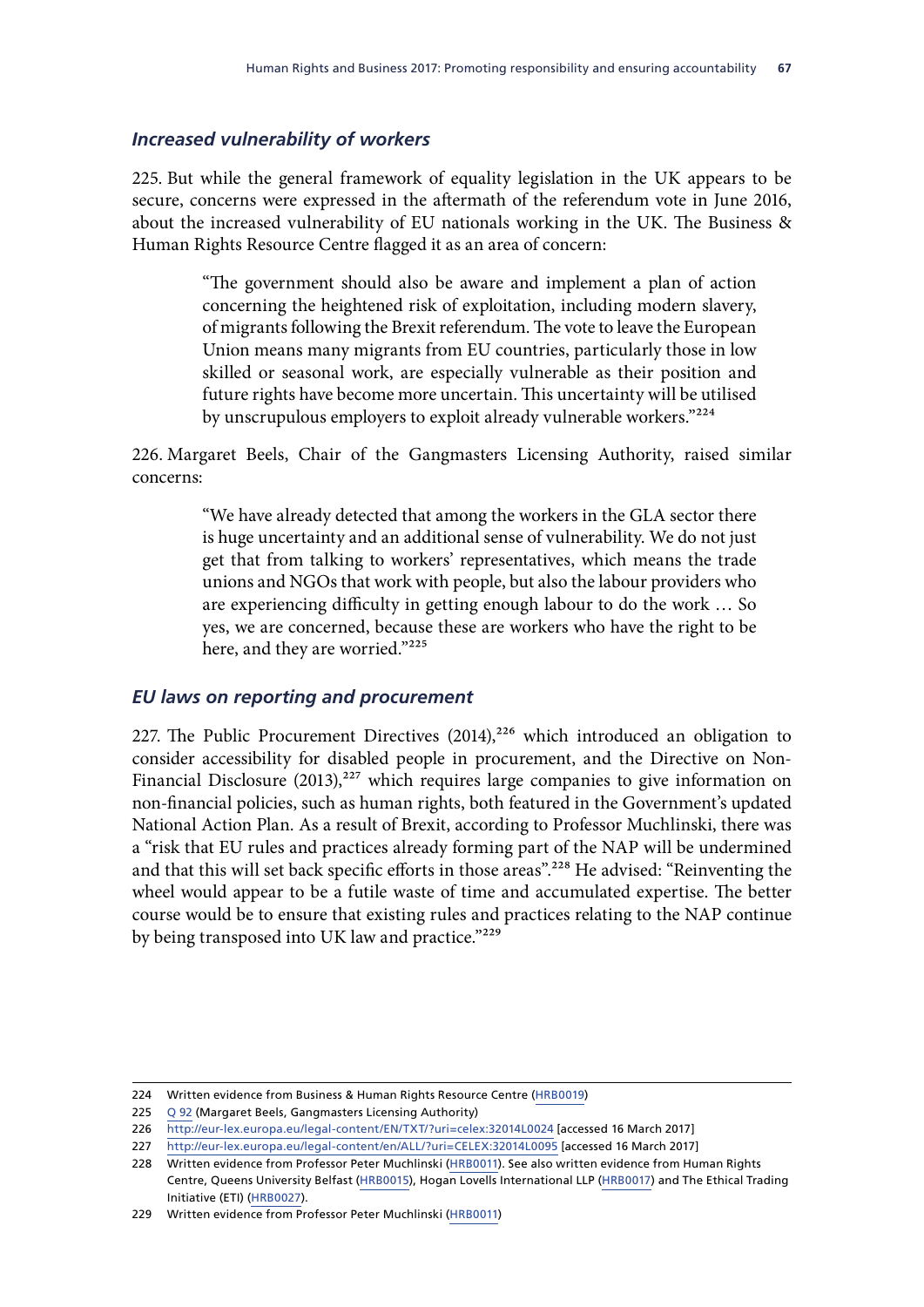## *Conclusions*

228. **We heard evidence that EU workers are worried about their status within the UK and are less likely to report issues to the authorities, following the vote to leave the EU. This will leave them more vulnerable to labour exploitation.**

229. **Against the backdrop of Brexit, the Government must urgently reassure workers that all victims of human rights abuses will be protected, without reference to nationality or immigration status, and ensure they have clarity regarding their status in the UK.**

230. **We recommend that EU laws on reporting and procurement, as well as any relating to workers' rights that are not already set out in primary legislation, should be transposed into UK law by means of the Great Repeal Bill. In the longer term, UK laws on reporting and procurement in relation to human rights should continue to set standards at least as high as those set by the EU.**

## **Human rights clauses in trade deals**

231. The EU includes human rights clauses in its international trade agreements with non-EU member states. The EU has also established Guidelines requiring human rights impact assessments for any trade arrangements.<sup>230</sup> While such provisions vary, a standard human rights clause comprises an 'essential elements' clause referring to basic human rights and democracy standards, and a 'non-execution' clause that provides for a mechanism for applying 'appropriate measures' (such as sanctions) if the other party violates an 'essential elements' clause. Such clauses have been invoked by the EU when there has been a coup d'état, for instance, leading to the suspension of financial aid. If the other party to a trade agreement does not comply with this human rights commitment, the agreement or parts of it can, as a last resort, be suspended.

232. The Cotonou Agreement,<sup>231</sup> the most comprehensive partnership agreement between the EU and developing countries, forming the basis for the EU's relations with 79 developing countries, is a good example. Article 9(2) states: "Respect for human rights, democratic principles and the rule of law … shall underpin the domestic and international policies of the Parties and constitute the essential elements of this Agreement". Subject to some procedural preconditions, Article 96 allows "a Party [that] considers that the other Party fails to fulfil an obligation stemming from respect for human rights, democratic principles and the rule of law", as set out in Article 9(2), to take "appropriate measures". Any such measures must be "taken in accordance with international law, and proportional to the violation," and "shall be revoked as soon as the reasons for taking them no longer prevail".

233. Once the UK leaves the EU, it will cease to be a party to EU trade deals, and will negotiate new bilateral trade and investment agreements with other countries. There was universal agreement among our witnesses that the UK should, as a minimum, include in any such agreements the same level of human rights protection as are currently seen in EU trade agreements.

<sup>230</sup> European Commission, Guidelines on the analysis of human rights impacts in impact assessments for traderelated policy initiative: [http://trade.ec.europa.eu/doclib/docs/2015/july/tradoc\\_153591.pdf](http://trade.ec.europa.eu/doclib/docs/2015/july/tradoc_153591.pdf) [accessed 8 March 2017]

<sup>231</sup> [http://www.europarl.europa.eu/intcoop/acp/03\\_01/pdf/mn3012634\\_en.pdf](http://www.europarl.europa.eu/intcoop/acp/03_01/pdf/mn3012634_en.pdf) [accessed 5 March 2017]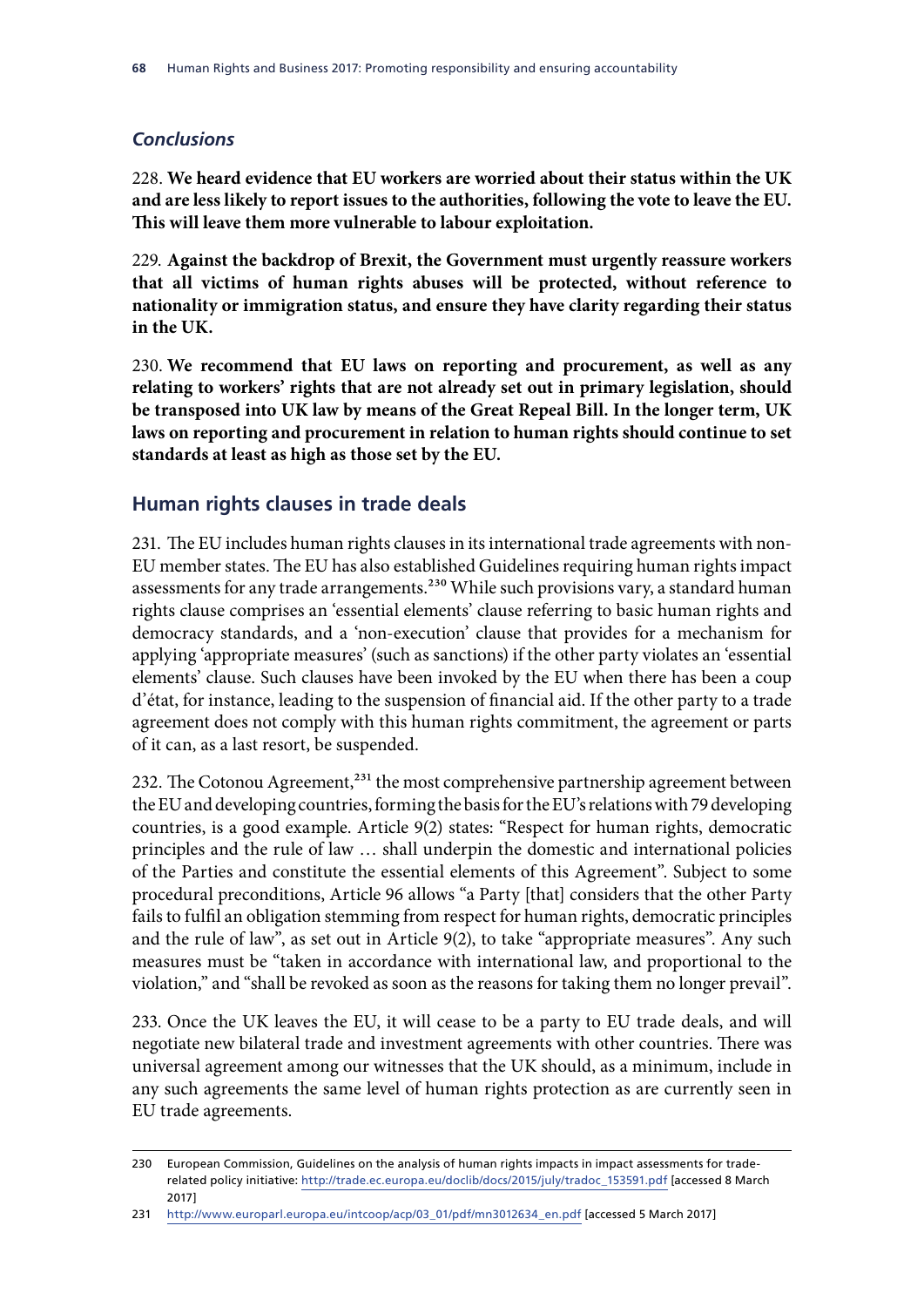#### *Case for higher standards*

234. Notwithstanding what we have just outlined, Professor Keith Ewing criticised the human rights standards set by current EU trade agreements as too low:

> "Most free trade agreements have labour clauses in them, but the problem with free trade agreements, certainly compared to EU law, is that they are very, very basic; they deal only with minimum standards. So the Canada-EU free trade agreement, which is in the process of being signed off at the moment, deals with the four ILO principles. You would hope that neither we in this country nor the Canadians would need to be told that we should respect no discrimination, no forced labour, no child labour and freedom of association."232

235. Professor Peter Muchlinski suggested that the UK should look to include the model clause drafted by the United Nations Conference on Trade and Development (UNCTAD)<sup>233</sup> in future trade agreements:

> "A human rights clause could ensure that all Contracting Parties would seek to further corporate compliance with human rights in their domestic laws. In addition, any corporate rights to use treaty-based dispute settlement procedures could be made conditional on the claimant company observing human rights in its operations."234

236. Owen Tudor of the TUC raised the enforceability of human rights clauses in trade agreements:

> "At the moment, in the agreement between Canada and the EU, the sustainable development chapter allows enforcement only in so far as, if someone alleges a breach of their labour rights as a result of trading arrangements, they can get a committee of experts to come up with a stiffly worded letter. This contrasts with what a company can do if it says that its rights have been abrogated by a trading relationship; they can go to an international court or an international tribunal and get multibillion dollar settlements. It would be useful to have some sort of enforceability in the sustainable development chapters."235

237. Asked about the Government's plans to include human rights clauses in future bilateral trade agreements, Margot James MP, Parliamentary Under-Secretary of State, Department for Business, Energy and Industrial Strategy, replied: "I certainly would not expect any diminution whatever<sup>"236</sup> from the standards that currently obtain in EU trade agreements. She continued:

> "Britain has a higher standard of operation in these matters than is found elsewhere in the world, including in much of the European Union. We are

<sup>232</sup> Q [21](http://data.parliament.uk/writtenevidence/committeeevidence.svc/evidencedocument/human-rights-committee/human-rights-and-business/oral/37802.html) (Professor Keith Ewing, King's College London and Institute of Employment Rights)

<sup>233</sup> UNCTAD, *Investment Policy Framework for Sustainable Development* (2015): [http://unctad.org/en/](http://unctad.org/en/PublicationsLibrary/diaepcb2015d5_en.pdf) [PublicationsLibrary/diaepcb2015d5\\_en.pdf](http://unctad.org/en/PublicationsLibrary/diaepcb2015d5_en.pdf) [accessed 5 March 2017]

<sup>234</sup> Written evidence from Professor Peter Muchlinski ([HRB0011\)](http://data.parliament.uk/writtenevidence/committeeevidence.svc/evidencedocument/human-rights-committee/human-rights-and-business/written/34900.html)

<sup>235</sup> Q [15](http://data.parliament.uk/writtenevidence/committeeevidence.svc/evidencedocument/human-rights-committee/human-rights-and-business/oral/37802.html) (Owen Tudor, Trades Union Congress)

<sup>236</sup>  $\overline{Q}$  [101](http://data.parliament.uk/writtenevidence/committeeevidence.svc/evidencedocument/human-rights-committee/human-rights-and-business/oral/47020.html) (Margot James MP, Department for Business, Energy and Industrial Strategy)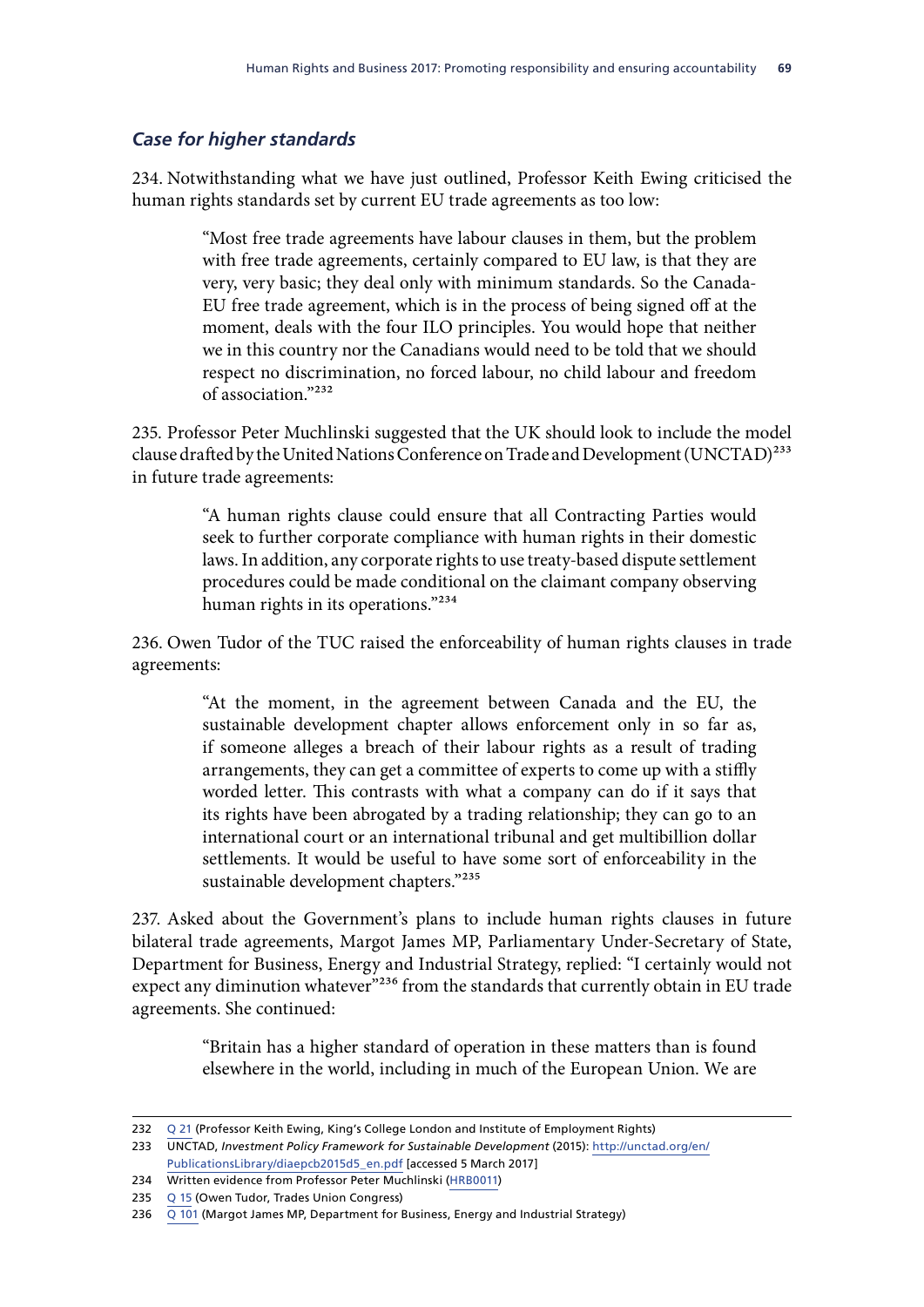leaving the European Union but we are used to operating with higher ethical business standards and commitments to human rights. Therefore, it would be entirely illogical for us to do an about-turn on that prior position."237

These sentiments were echoed by Rt Hon Baroness Anelay of St Johns DBE, Minister of State for the Commonwealth and the UN, Foreign and Commonwealth Office.<sup>238</sup>

#### *Conclusions*

238. **We welcome the Government's commitment that new bilateral trade agreements will include human rights protections at least equal to those currently included in EU trade agreements. We look forward to seeing this adhered to and will monitor progress with interest.**

239. **We encourage the Government to use the opportunity of Brexit to set higher human rights standards in future trade agreements, to include workable provisions on enforcement, and to undertake human rights impact assessments before agreeing trade agreements.**

<sup>237</sup> Q [101](http://data.parliament.uk/writtenevidence/committeeevidence.svc/evidencedocument/human-rights-committee/human-rights-and-business/oral/47020.html) (Margot James MP, Department for Business, Energy and Industrial Strategy)

<sup>238</sup> Q [111](http://data.parliament.uk/writtenevidence/committeeevidence.svc/evidencedocument/human-rights-committee/human-rights-and-business/oral/47020.html) (Baroness Anelay of St Johns, Foreign and Commonwealth Office)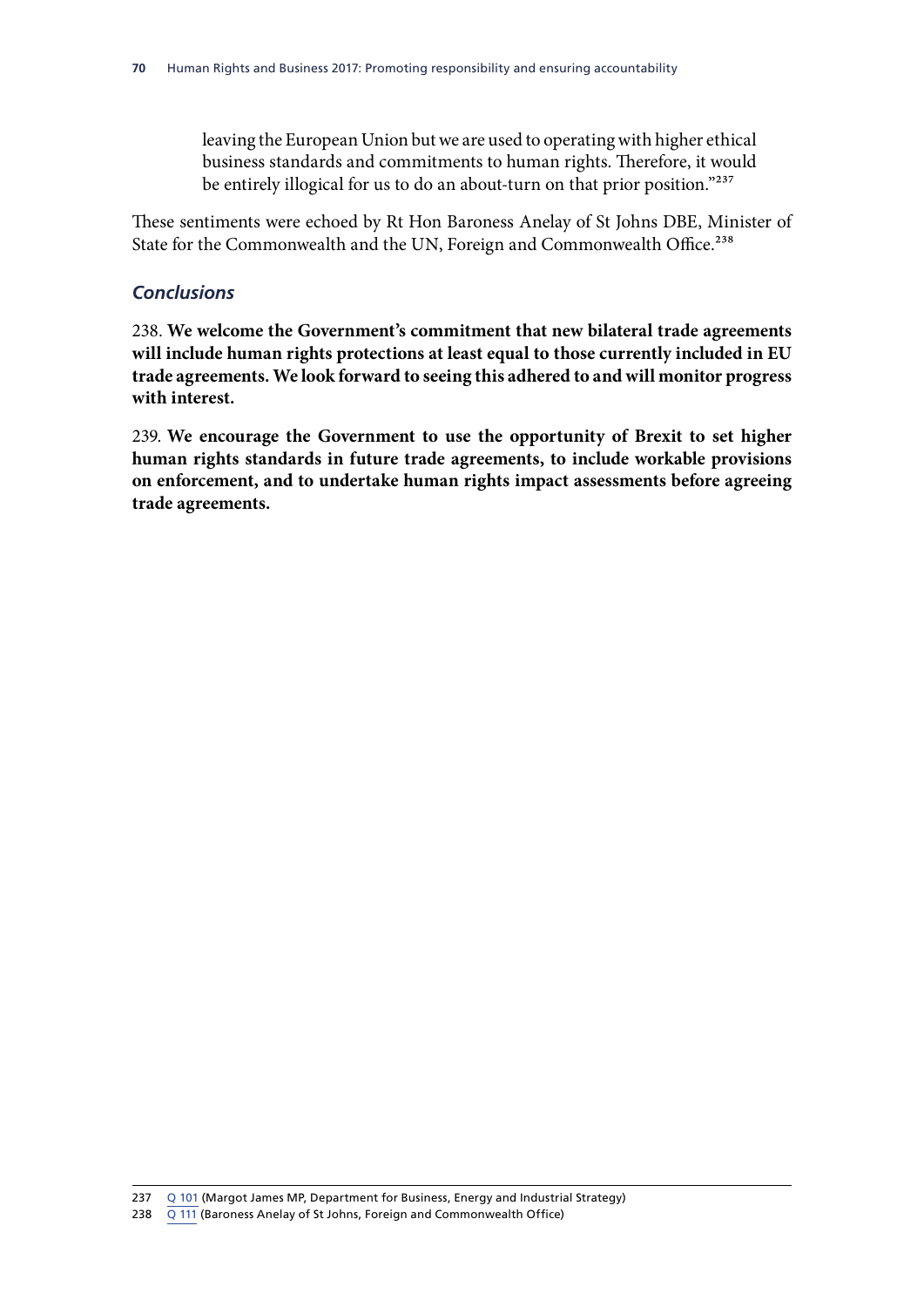## Conclusions and recommendations

## The UK's Government's approach to human rights and business

- 1. The UK was the first state to implement the United Nations Guiding Principles on Business and Human Rights by publishing a National Action Plan, and by updating that Plan. The Government has also introduced some welcome legislation, including the Modern Slavery Act 2015. Additionally, the UK has supported a number of other countries to develop National Action Plans and implement the UN Guiding Principles. We commend the Government for the work that it has already undertaken to build its agenda on human rights and business. (Paragraph 50)
- 2. While acknowledging the leadership the Government has shown in producing the updated National Action Plan, we share the disappointment of many of our witnesses over its modest scope and lack of new commitments. It is difficult to evaluate progress on the older commitments in the absence of a baseline study or a timetable for meeting objectives. (Paragraph 59)
- 3. We call on the Government, when producing the next update to the National Action Plan, to consult widely with a range of stakeholders, to develop more ambitious and specific targets, and to implement measures to allow for these targets to be evaluated. (Paragraph 60)
- 4. Issues relating to human rights and business cut across at least six different Government departments. The Government must do more to help relevant stakeholders understand the various departmental responsibilities and must guard against prioritising business concerns over human rights. We also recommend that the Cabinet Office plays a role in coordinating activity across departments. (Paragraph 71)
- 5. The current Government guidance on the application of human rights considerations to public sector procurement is confusing, and may deter procurement officers from factoring in human rights. (Paragraph 85)
- 6. If the Government expects businesses to take human rights issues in their supply chains seriously, it must demonstrate at least the same level of commitment in its own procurement supply chains. (Paragraph 86)
- 7. The Government should exclude companies that have not undertaken appropriate and effective human rights due diligence from all public sector contracts, including contracts with local authorities, which could be over a specified threshold. This should also apply to export credit and other government financial incentives for companies to operate overseas. (Paragraph 87)
- 8. Companies that have been found to have been responsible for abuses, either by the courts or by the National Contact Point, or where a settlement indicates that there have been human rights abuses, should also be excluded from public sector contracts for a defined and meaningful period. (Paragraph 88)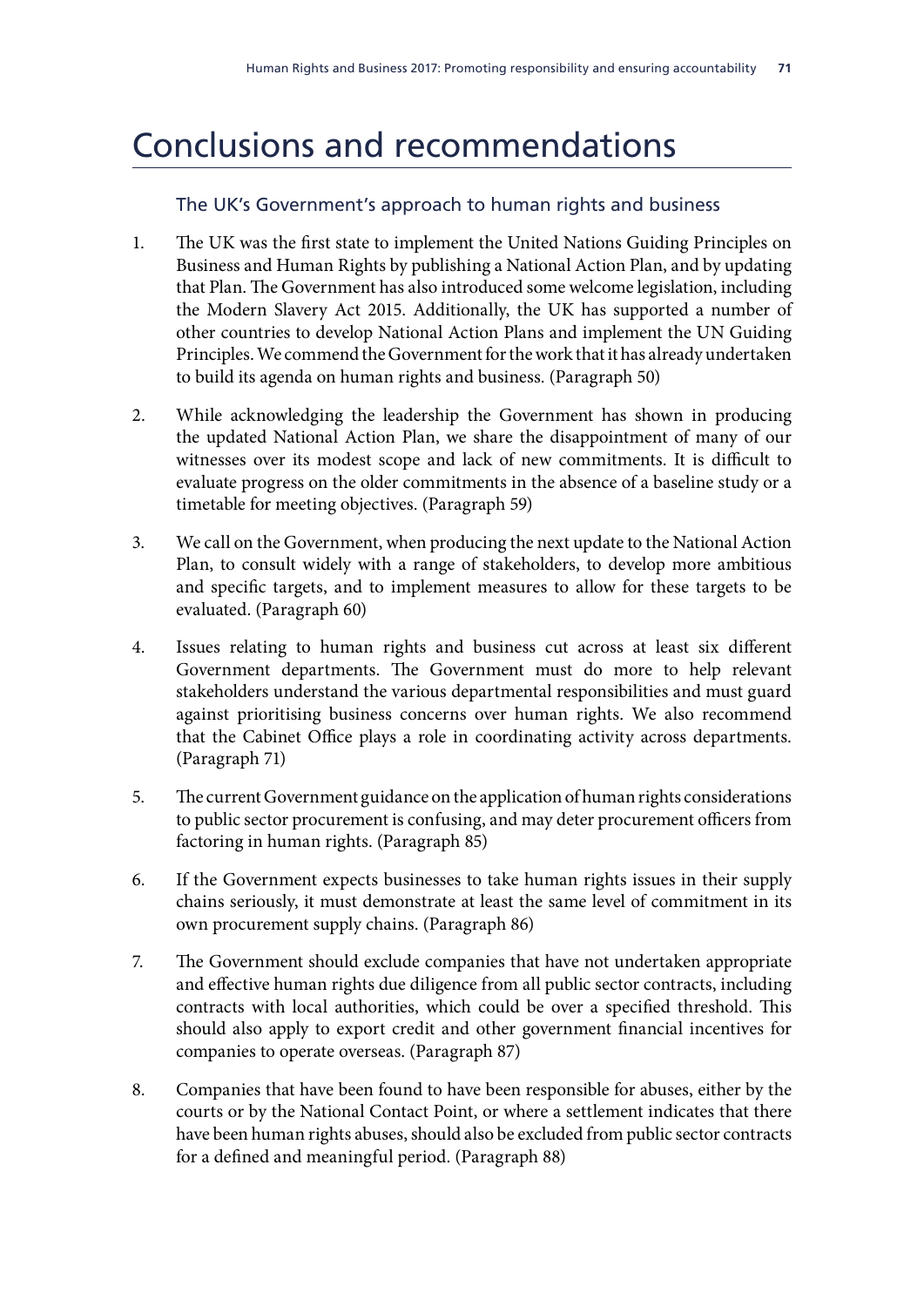### Preventing human rights abuse by business

- 9. The Government is to be applauded for the passing of the Modern Slavery Act 2015, which built on the previous Government's creation of the Gangmasters Licensing Authority, under the Gangmasters (Licensing) Act 2004. The Government has shown genuine leadership, and the issue of modern slavery has been raised in the boardrooms of large companies. (Paragraph 111)
- 10. However, the legislation has shortcomings. In particular, here is no central list of companies required to report. This, coupled with the fact that the reporting requirements on transparency in supply chains are weak, makes it very difficult to hold companies to account. (Paragraph 112)
- 11. We therefore urge the Government to facilitate the passage of Baroness Young of Hornsey's Modern Slavery (Transparency in Supply Chains) Bill, which would rectify some of these problems, and which is supported by a number of large UK companies. If that bill fails to be enacted in the present parliamentary session, we recommend that the Government bring forward its own legislation in the next session to achieve a similar objective. (Paragraph 113)
- 12. We also recommend that the Government bring forward legislative proposals to make reporting on due diligence for all other relevant human rights, not just the prohibition of modern slavery, compulsory for large businesses, with a monitoring mechanism and an enforcement procedure. (Paragraph 114)
- 13. Our witnesses acknowledged the improvements the Gangmasters Licensing Authority has made in its sectors. While we welcome the extended powers that will be given to the Gangmasters and Labour Abuse Authority, we urge the Government to ensure that the new body is properly resourced. (Paragraph 128)
- 14. Further consideration should be given to extending the Authority's licensing powers to other sectors. In particular, we see merit in introducing a licensing system for the construction industry. UK businesses selling clothes have also expressed support for licensing in the garment sector, which would help them to have confidence in their UK supply chains, and we support this proposal. (Paragraph 129)
- 15. Engagement with the business sector must be a priority for the Anti-Slavery Commissioner if he is to reduce labour exploitation. We encourage the Commissioner to make this his top priority, and we urge the Government to provide further resources to enable this. (Paragraph 135)
- 16. We recommend that the Government should bring forward legislative proposals to grant powers to local authorities to close down premises which are found to exploit workers through underpayment of wages, lack of employment contracts or significant disregard of health and safety regulations. These new powers must be fully resourced and should be drawn up in consultation with the Gangmasters & Labour Abuse Authority, the Local Government Association and HMRC. In the event of a closure order, the local authority should also be given powers to compel the employer to compensate workers in the premises. (Paragraph 137)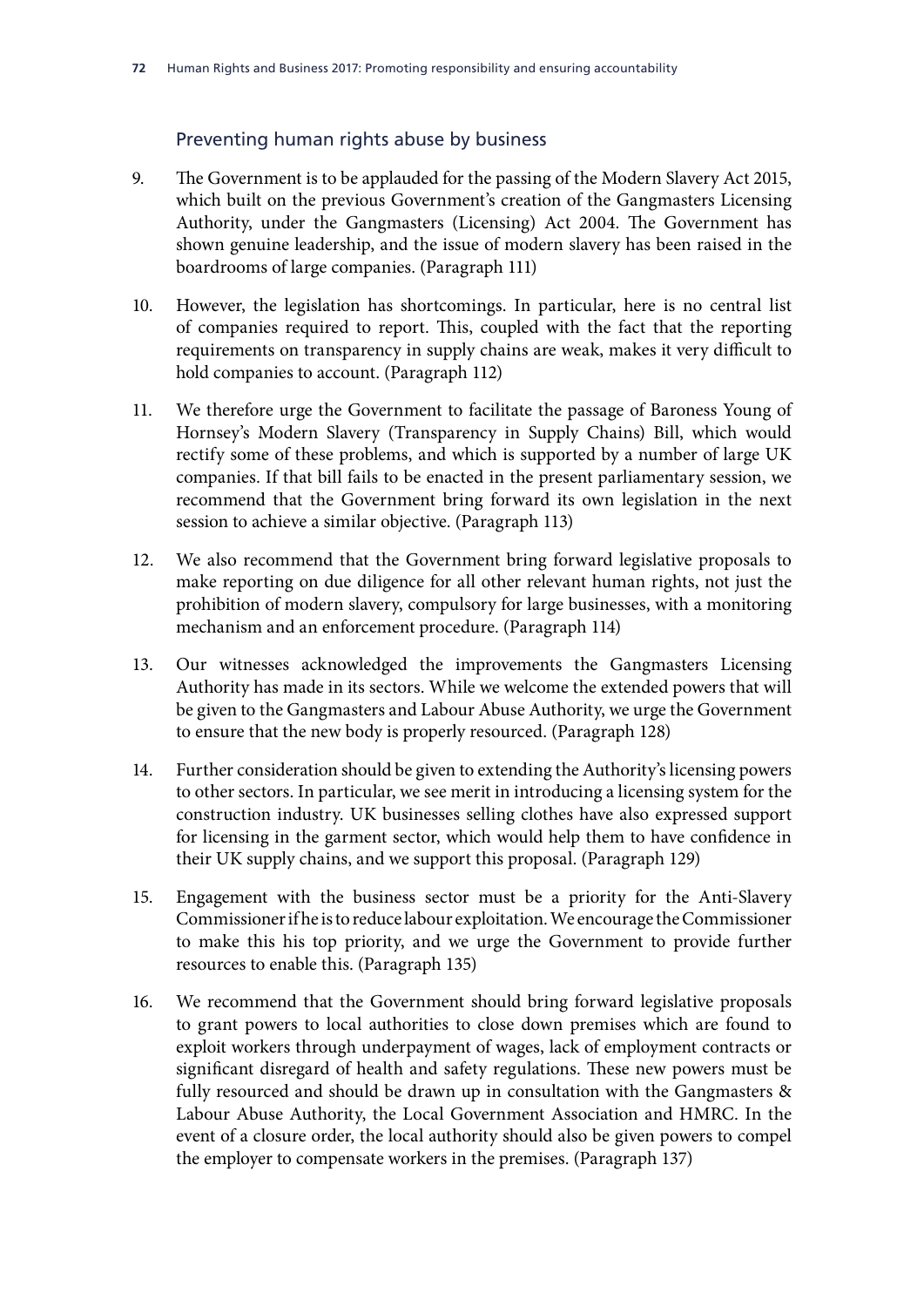- 17. The companies that gave evidence to this inquiry have recognised some of the issues in their supply chains and have shown a willingness to improve standards. These companies would also welcome more regulation by the Government, so as to improve the practices of all companies. (Paragraph 148)
- 18. There is still a tendency by many companies to rely on audits, which, the evidence suggests, are not always effective. The Government must provide clearer and more specific guidance to companies about the risks that may present themselves in different supply chains. It should also oblige UK-owned companies to require the recognition of trade union membership of employees as a condition of contracts with suppliers. (Paragraph 149)
- 19. We support the introduction of the Corporate Human Rights Benchmark, which recognises businesses who are taking human rights due diligence seriously. (Paragraph 150)

### Access to justice

- 20. Our evidence indicates that the Government's approach is weakest in the area of access to remedy. There is a lack of engagement from the Ministry of Justice. This was particularly clear to us during our meeting with the Minister, whose answers demonstrated a measure of complacency when confronted with some of the issues we have considered. (Paragraph 170)
- 21. We heard substantial evidence on the range of obstacles that obstruct access to remedies for victims of human rights abuses by companies. These include the changes to limit legal aid provision, limits on the recovery of legal costs in these types of case, increases in court and tribunal fees, and the otherwise high costs of civil action, especially if the abuse has occurred overseas. In addition, court procedures have made it increasingly difficult to obtain access to corporate documents. (Paragraph 171)
- 22. We look forward to the results of the Government's review of the Legal Aid, Sentencing and Punishment of Offenders Act 2012, and will follow closely any changes made to that Act, in order to assess whether they are sufficient to mitigate these concerns. (Paragraph 172)
- 23. We join the Commons Justice and Women and Equalities Committees in calling on the Government to reduce employment tribunal fees. These, it is clear to us, are a barrier to victims seeking justice when they have suffered human rights abuses, including discrimination, at the hands of their employers and offer impunity for employers abusing human rights. (Paragraph 173)
- 24. We recommend that the Government should bring forward legislation to impose a duty on all companies to prevent human rights abuses, as well as an offence of failure to prevent human rights abuses for all companies, including parent companies, along the lines of the relevant provisions of the Bribery Act 2010. This would require all companies to put in place effective human rights due diligence processes (as recommended by the UN Guiding Principles), both for their subsidiaries and across their whole supply chain. The legislation should enable remedies against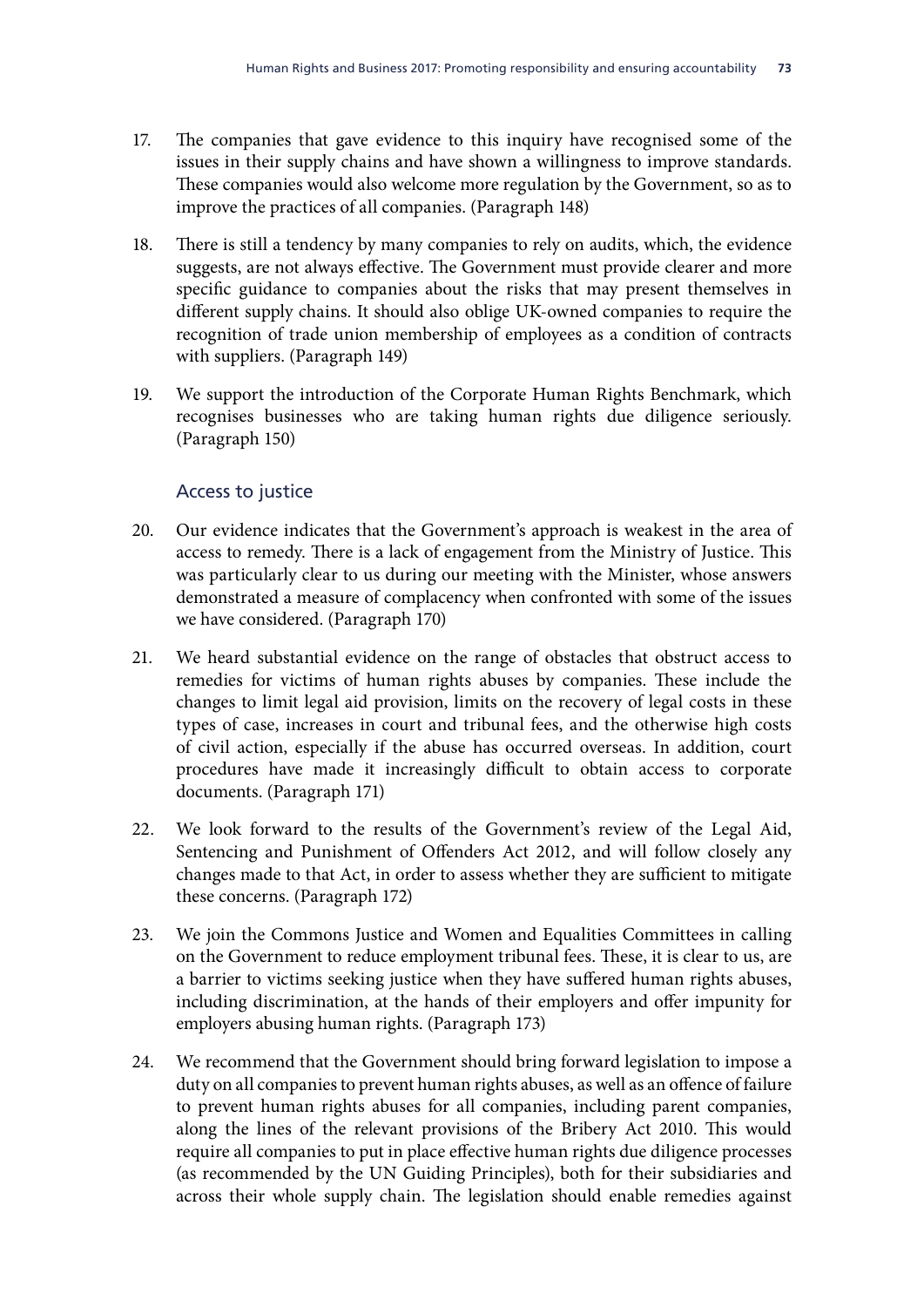the parent company and other companies when abuses do occur, so civil remedies (as well as criminal remedies) must be provided. It should include a defence for companies where they had conducted effective human rights due diligence, and the burden of proof should fall on companies to demonstrate that this has been done. (Paragraph 193)

- 25. The current criminal law regime makes prosecuting a company for criminal offences, especially those with operations across the world, very difficult, as the focus is on the identification of the directing mind of one individual, which is highly unlikely in many large companies. We welcome the Ministry of Justice's current consultation on a new 'failure to prevent' offence for economic crimes. We regret that a range of other corporate crimes, for example use of child labour, were excluded from the consultation, and we urge the Ministry of Justice to consider a further consultation with a wider remit. (Paragraph 194)
- 26. We have heard that criminal prosecuting authorities sometimes lack the skills and resources to investigate human rights abuses by companies, and that, where there has been some action, such as under the GLA, the penalties are too low to be an effective deterrent. The Committee recommends that the prosecuting authorities be better trained and resourced in investigating breaches of human rights which are criminalised, including for cross-border crimes. Sentencing guidelines for these crimes should be created, to ensure that the penalties are high enough to provide an effective deterrent. (Paragraph 199)
- 27. The UK National Contact Point for the OECD Guidelines has the potential to provide meaningful non-judicial access to justice, alongside the more traditional routes of civil and criminal law. The findings of the NCP also have the potential to feed into judicial cases. In its current form, however, the NCP is largely invisible, and lacks the resources and essential human rights expertise necessary to undertake such a role. (Paragraph 216)
- 28. We urge the Government to address concerns about the NCP as a matter of urgency. It should create an independent steering board for the NCP, with power to review decisions, to lend it greater expertise. (Paragraph 217)
- 29. In order for the Government to support, and not undermine, decisions of the NCP, we recommend that the Government gives clear guidance to procurement officers that large public sector contracts, export credit, and other financial benefits should not be awarded to companies who have received negative final statements from the NCP and who have not made effective and timely efforts to address any issues raised. (Paragraph 218)
- 30. We recommend that the Government provide extra resources for the NCP, so that it can raise its profile and be seen as a viable mechanism for victims to gain access justice in a non-legal forum. (Paragraph 219)
- 31. The Government should itself publicise adverse decisions by the NCP, for instance via written ministerial statements, to assist in raising the profile of decisions. (Paragraph 220)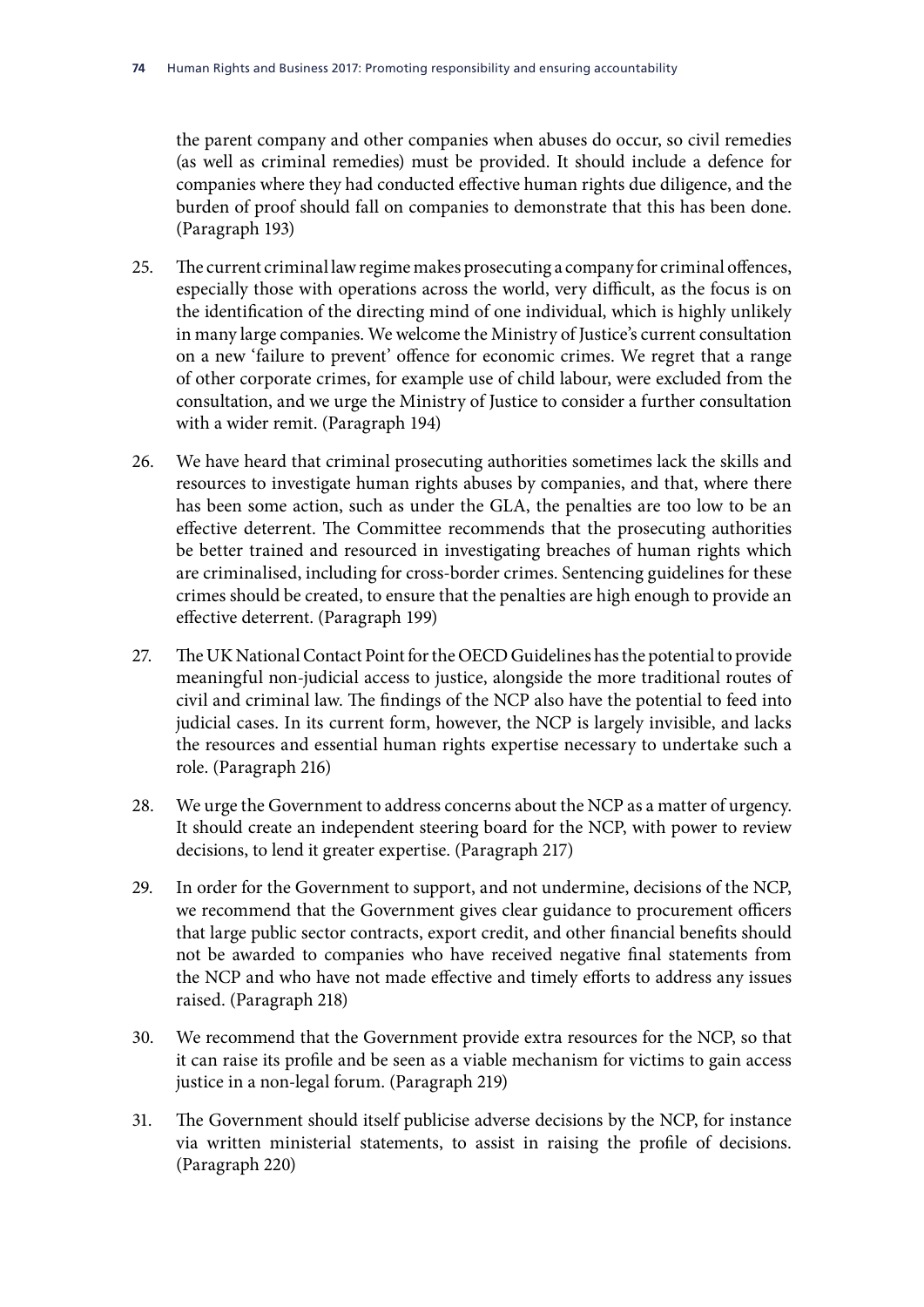32. We encourage the NCP to raise its profile by engaging more with parliamentarians, given that MPs in particular often advocate on their constituents' behalf. (Paragraph 221)

## The implications of Brexit

- 33. We heard evidence that EU workers are worried about their status within the UK and are less likely to report issues to the authorities, following the vote to leave the EU. This will leave them more vulnerable to labour exploitation. (Paragraph 228)
- 34. Against the backdrop of Brexit, the Government must urgently reassure workers that all victims of human rights abuses will be protected, without reference to nationality or immigration status, and ensure they have clarity regarding their status in the UK. (Paragraph 229)
- 35. We recommend that EU laws on reporting and procurement, as well as any relating to workers' rights that are not already set out in primary legislation, should be transposed into UK law by means of the Great Repeal Bill. In the longer term, UK laws on reporting and procurement in relation to human rights should continue to set standards at least as high as those set by the EU. (Paragraph 230)
- 36. We welcome the Government's commitment that new bilateral trade agreements will include human rights protections at least equal to those currently included in EU trade agreements. We look forward to seeing this adhered to and will monitor progress with interest. (Paragraph 238)
- 37. We encourage the Government to use the opportunity of Brexit to set higher human rights standards in future trade agreements, to include workable provisions on enforcement, and to undertake human rights impact assessments before agreeing trade agreements. (Paragraph 239)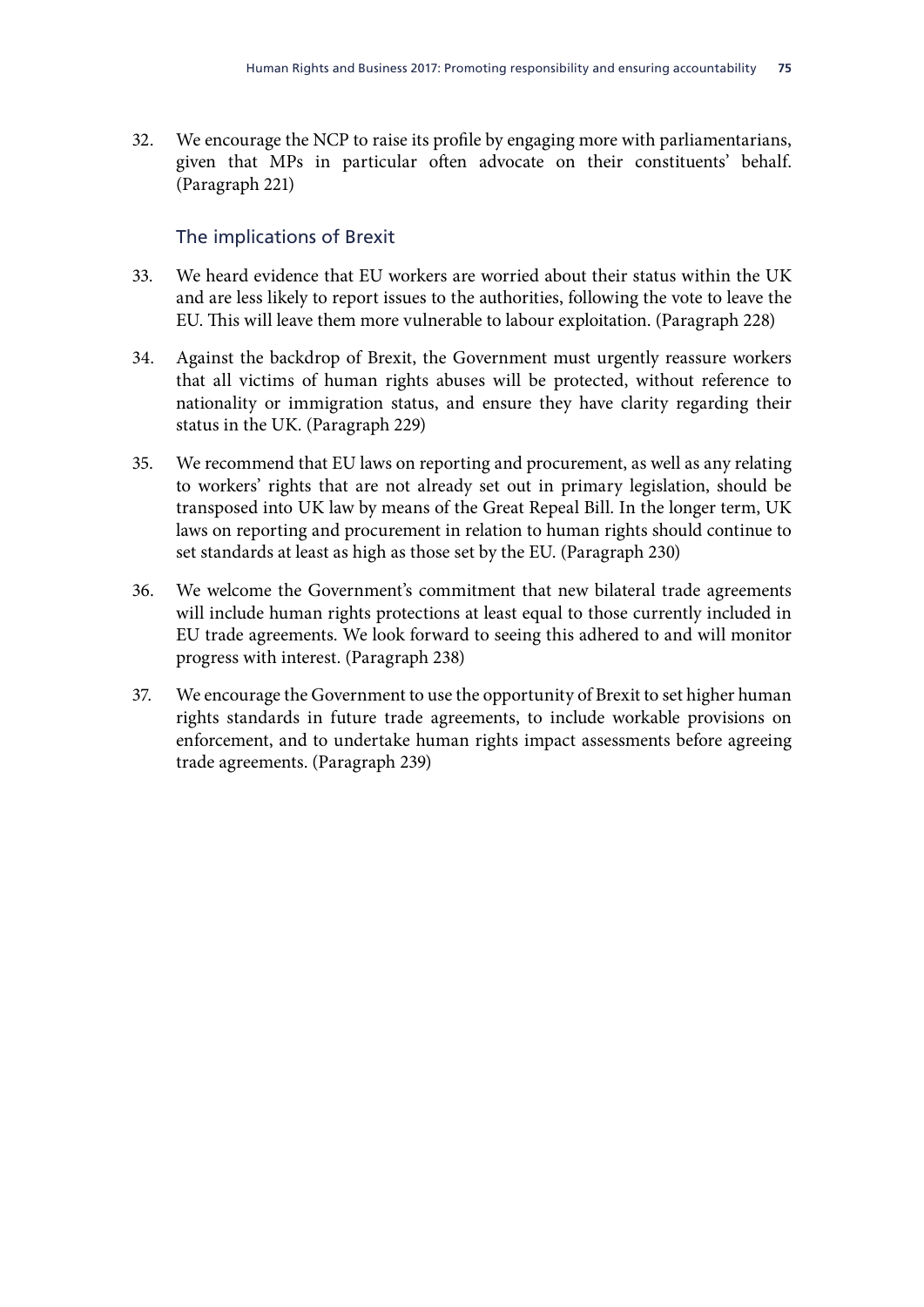# Declaration of Lords' interests

## **Baroness Hamwee**

Board Member at Safer London.

A full list of Members' interests can be found in the Register of Lords' interests.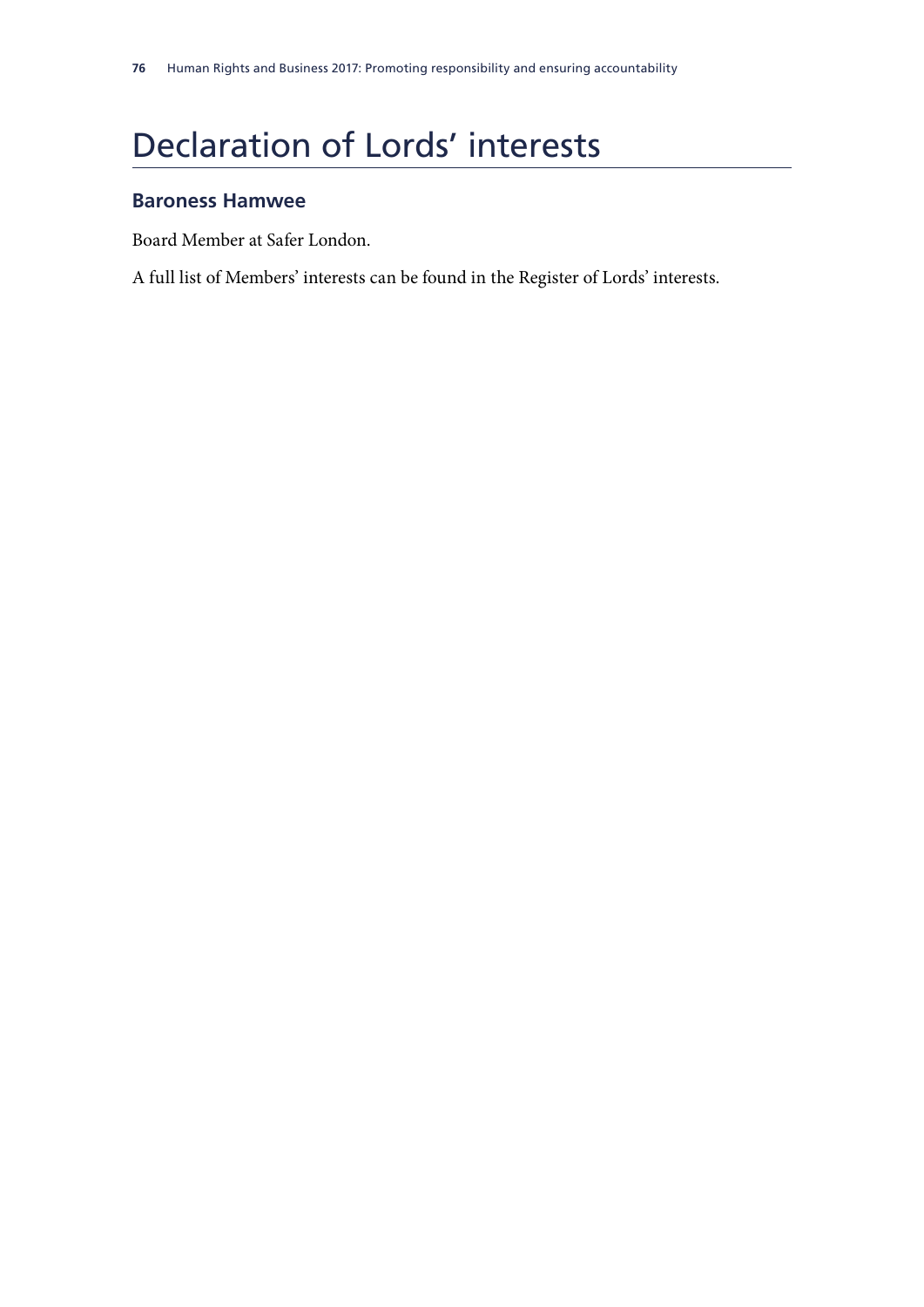## Formal Minutes

### **Wednesday 29 March 2017**

Members present:

Ms Harriet Harman MP, in the Chair

| Ms Karen Buck MP   | Baroness Hamwee                |
|--------------------|--------------------------------|
| Jeremy Lefroy MP   | Baroness Lawrence of Clarendon |
| Amanda Solloway MP | Baroness O'Cathain             |
|                    | <b>Baroness Prosser</b>        |
|                    | Lord Trimble                   |
|                    | Lord Woolf                     |

Draft Report (*Human Rights and Business 2017: Promoting responsibility and ensuring accountability*), proposed by the Chair, brought up and read.

*Ordered*, That the Chair's draft Report be read a second time, paragraph by paragraph.

Paragraphs 1 to 239 read and agreed to.

Summary read and agreed to.

*Resolved*, That the Report be the Sixth Report of the Committee to each House.

*Ordered*, That the Chair make the Report to the House of Commons and that the Report be made to the House of Lords.

*Ordered*, That embargoed copies of the Report be made available, in accordance with the provisions of House of Commons Standing Order No. 134.

[The Committee adjourned.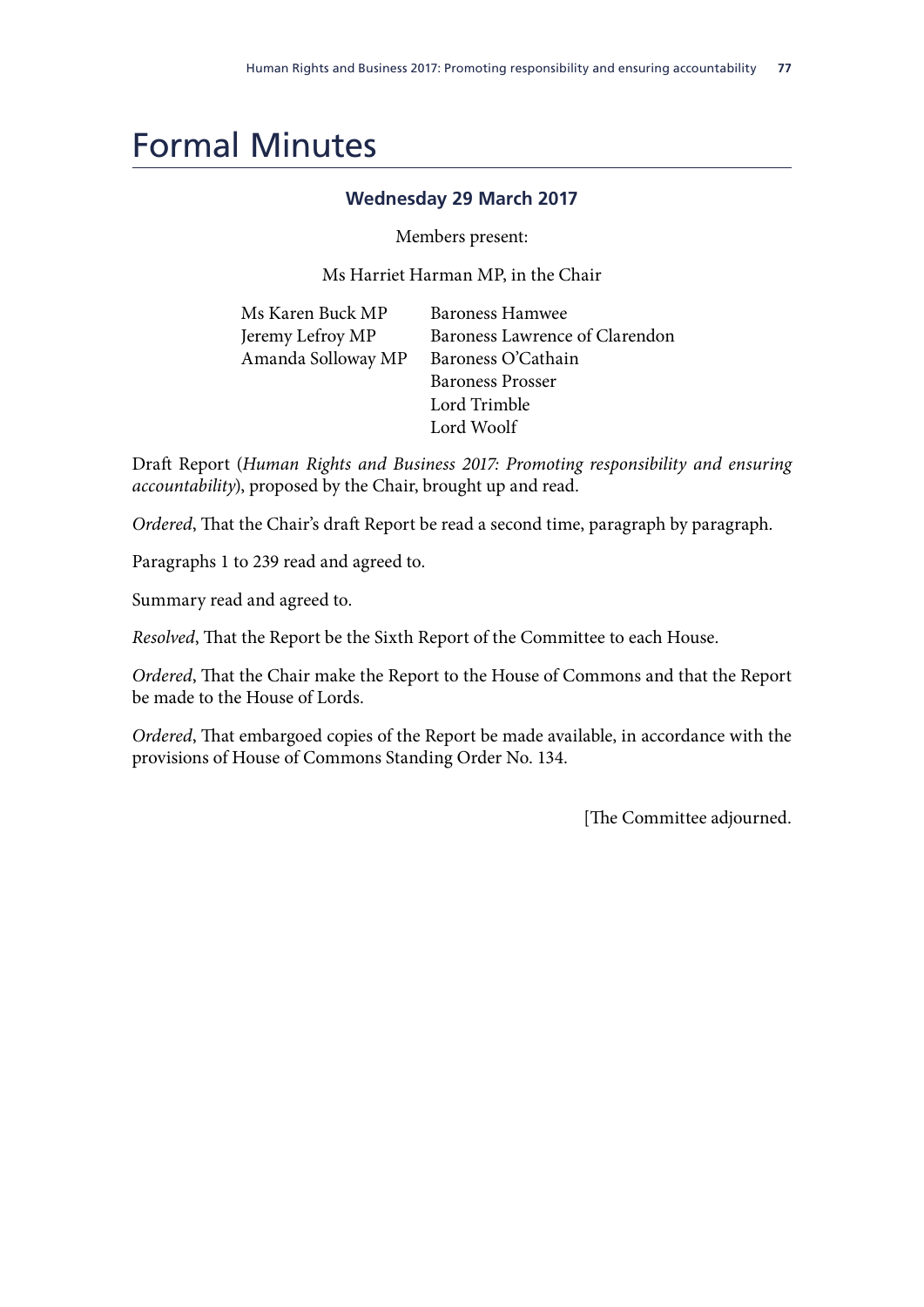The following witnesses gave evidence. Transcripts can be viewed on the [inquiry publications](http://www.parliament.uk/business/committees/committees-a-z/joint-select/human-rights-committee/inquiries/parliament-2015/inquiry/publications/) [page](http://www.parliament.uk/business/committees/committees-a-z/joint-select/human-rights-committee/inquiries/parliament-2015/inquiry/publications/) of the Committee's website.

#### **Wednesday 20 July 2016** *Question number*

**John Morrison,** Chief Executive, Institute for Human Rights and Business, **Marilyn Croser,** Executive Director, Corporate Responsibility Coalition, and **Peter Frankental,** Economic Relations Programme Director, Amnesty International UK [Q1–10](http://data.parliament.uk/writtenevidence/committeeevidence.svc/evidencedocument/human-rights-committee/human-rights-and-business-2017-promoting-responsibility-and-ensuring-accountability/oral/35317.html)

#### **Wednesday 7 September 2016**

**Daniel Blackburn,** Director, International Centre for Trade Union Rights, **Professor Keith Ewing,** King's College London and President of the Institute of Employment Rights, and **Owen Tudor,** Head of European Union and International Relations, Trade Union Congress [Q11–24](http://data.parliament.uk/writtenevidence/committeeevidence.svc/evidencedocument/human-rights-committee/human-rights-and-business-2017-promoting-responsibility-and-ensuring-accountability/oral/37802.html)

#### **Wednesday 19 October 2016**

| Shanta Martin, Leigh Day, Richard Meeran, Leigh Day, Sue Willman, Deighton |                    |
|----------------------------------------------------------------------------|--------------------|
| Pierce Glynn, and Ingrid Gubbay, Hausfeld LLP                              | O <sub>25–34</sub> |

#### **Wednesday 2 November 2016**

| John Gbei                                                                                                                      | O <sub>35–46</sub> |
|--------------------------------------------------------------------------------------------------------------------------------|--------------------|
| <b>Wednesday 16 November 2016</b>                                                                                              |                    |
| Andrew Silvester, Head of Campaigns, Institute of Directors, Debbie Coulter,<br>Head of Programmes, Ethical Trading Initiative | 047–61             |

#### **Wednesday 25 January 2017**

| Rob Billington, Group Production and Sourcing Director, Mulberry, Mike                 |            |
|----------------------------------------------------------------------------------------|------------|
| <b>Barry, Sustainable Business Director, Marks &amp; Spencer, Nick Beighton, Chief</b> |            |
| Executive, ASOS, Chris Grayer, Global Code of Practice Manager, Next                   | $Q62 - 76$ |

#### **Wednesday 1 February 2017**

**David Isaac, Chair,** Equality and Human Rights Commission, **Margaret Beels,**  Chair, Gangmasters Licensing Authority, **Karen Jochelson,** Director, Economy and Employment programme, Equality and Human Rights Commission [Q77–94](http://data.parliament.uk/writtenevidence/committeeevidence.svc/evidencedocument/human-rights-committee/human-rights-and-business-2017-promoting-responsibility-and-ensuring-accountability/oral/46607.html)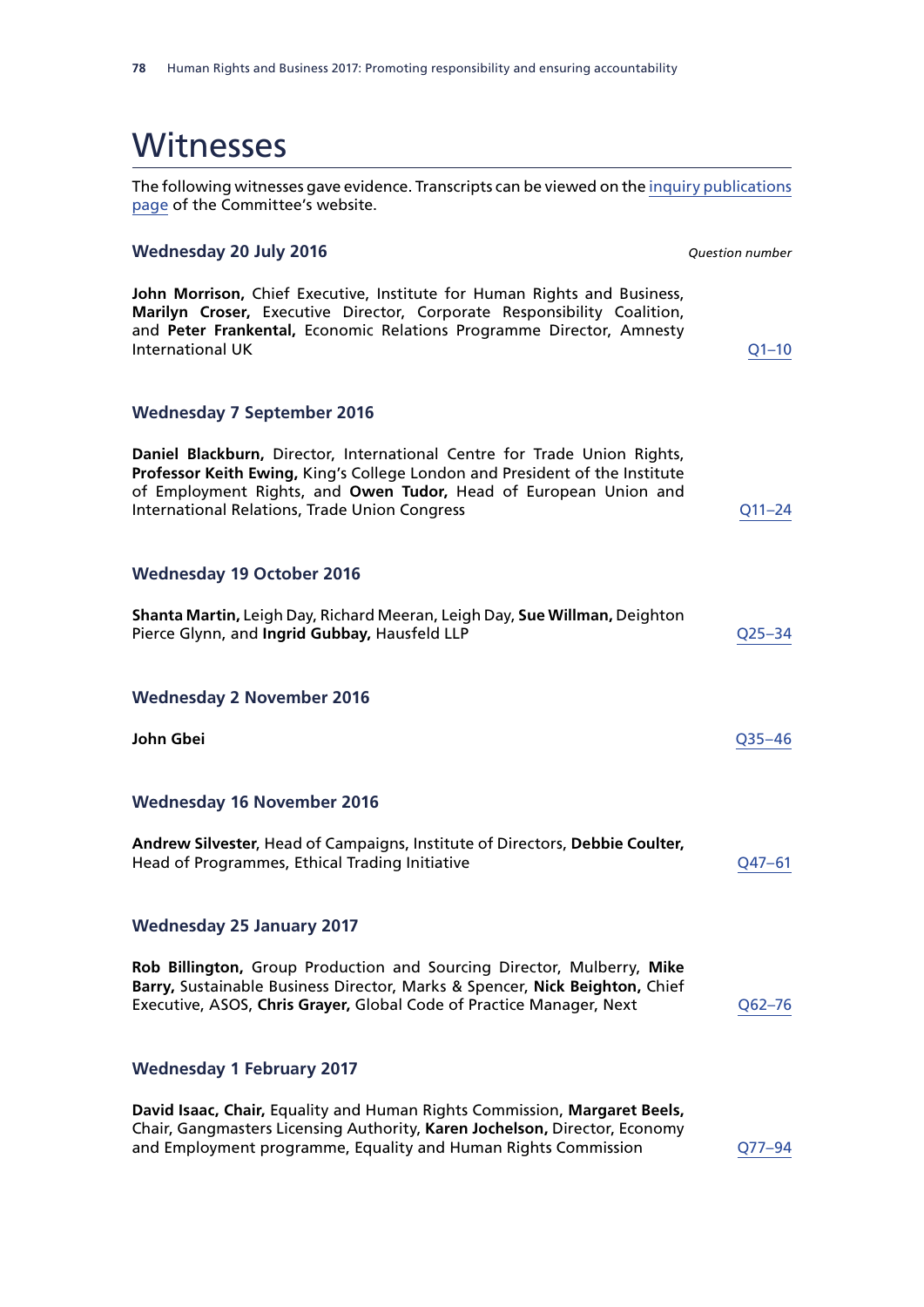#### **Wednesday 8 February 2017**

**Margot James MP**, Parliamentary Under-Secretary of State, Department for Business, Energy and Industrial Strategy, **Chris Carr,** Deputy Director Corporate Frameworks & Accountability, Department of Business, Energy and Industrial Strategy, **Sarah Newton MP,** Parliamentary Under-Secretary of State, Home Office **Contract Contract Contract Contract Contract Contract Contract Contract Contract Contract Contract Contract Contract Contract Contract Contract Contract Contract Contract Contract Contract Contract Cont** 

**Rt Hon Baroness Anelay of St Johns DBE,** Minister for the Commonwealth and the UN, Foreign and Commonwealth Office, **Rob Fenn,** Head of Human Rights and Democracy Department, Foreign and Commonwealth Office, **Rt Hon Sir Oliver Heald QC MP,** Minister of State for Courts and Justice, Ministry of Justice, **Rob Linham OBE,** Acting Deputy Director, Human Rights and Devolution Policy, Ministry of Justice Changes Contained Australian Contained Australian Contained Australia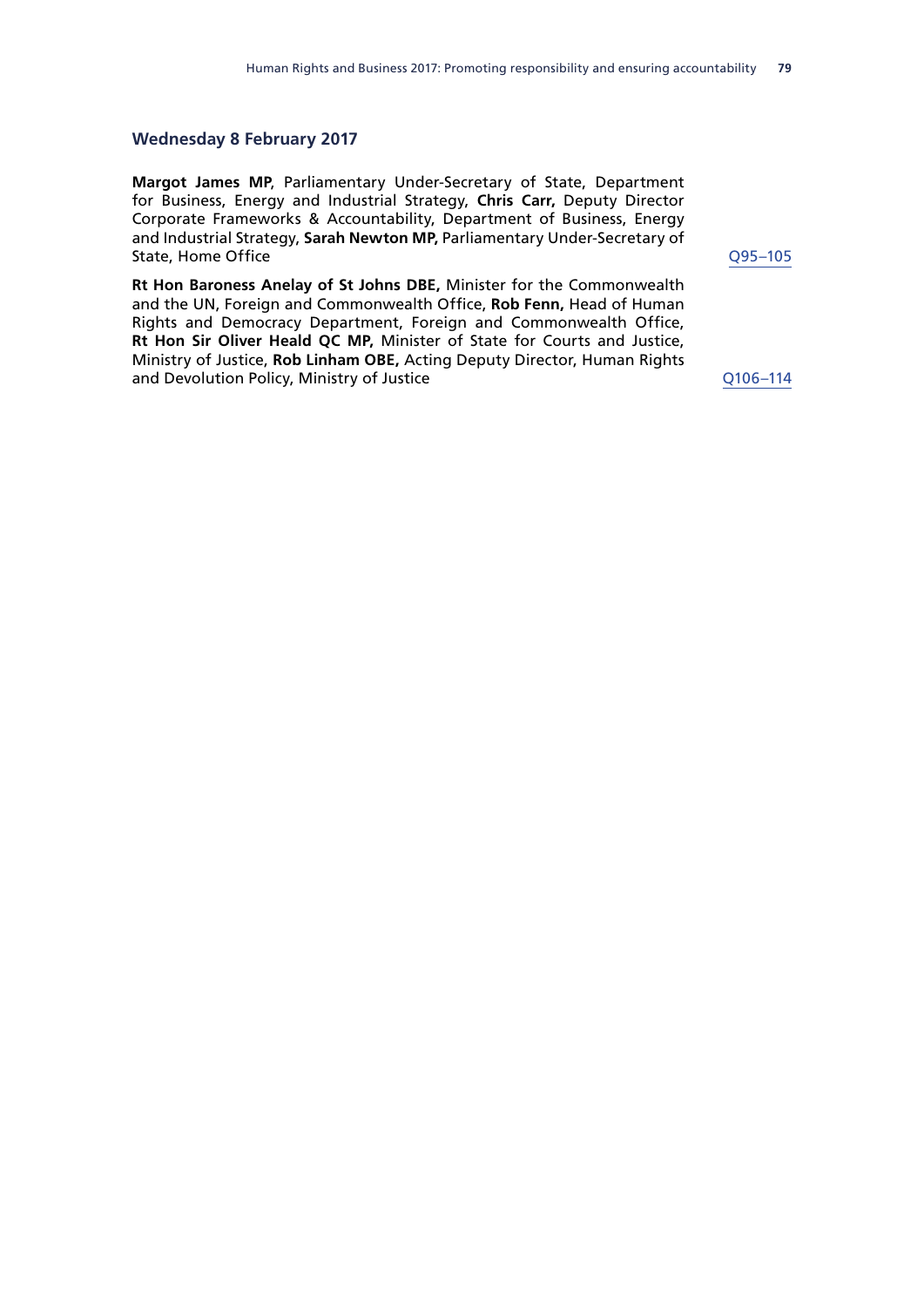## Published written evidence

The following written evidence was received and can be viewed on the [inquiry publications](http://www.parliament.uk/business/committees/committees-a-z/joint-select/human-rights-committee/inquiries/parliament-2015/inquiry/publications/) [page](http://www.parliament.uk/business/committees/committees-a-z/joint-select/human-rights-committee/inquiries/parliament-2015/inquiry/publications/) of the Committee's website.

HRB numbers are generated by the evidence processing system and so may not be complete.

- Age UK [\(HRB0003](http://data.parliament.uk/WrittenEvidence/CommitteeEvidence.svc/EvidenceDocument/Human%20Rights%20Joint%20Committee/Human%20Rights%20and%20Business%202017%20Promoting%20responsibility%20and%20ensuring%20accountability/written/34733.html))
- Amnesty International UK ([HRB0014](http://data.parliament.uk/WrittenEvidence/CommitteeEvidence.svc/EvidenceDocument/Human%20Rights%20Joint%20Committee/Human%20Rights%20and%20Business%202017%20Promoting%20responsibility%20and%20ensuring%20accountability/written/34914.html))
- Anti-Slavery International [\(HRB0021](http://data.parliament.uk/WrittenEvidence/CommitteeEvidence.svc/EvidenceDocument/Human%20Rights%20Joint%20Committee/Human%20Rights%20and%20Business%202017%20Promoting%20responsibility%20and%20ensuring%20accountability/written/35067.html))
- Association for Labour Providers [\(HRB0026](http://data.parliament.uk/WrittenEvidence/CommitteeEvidence.svc/EvidenceDocument/Human%20Rights%20Joint%20Committee/Human%20Rights%20and%20Business%202017%20Promoting%20responsibility%20and%20ensuring%20accountability/written/35127.html))
- Bingham Centre for the Rule of Law [\(HRB0022](http://data.parliament.uk/WrittenEvidence/CommitteeEvidence.svc/EvidenceDocument/Human%20Rights%20Joint%20Committee/Human%20Rights%20and%20Business%202017%20Promoting%20responsibility%20and%20ensuring%20accountability/written/35076.html))
- Business & Human Rights Resource Centre ([HRB0019\)](http://data.parliament.uk/WrittenEvidence/CommitteeEvidence.svc/EvidenceDocument/Human%20Rights%20Joint%20Committee/Human%20Rights%20and%20Business%202017%20Promoting%20responsibility%20and%20ensuring%20accountability/written/34977.html)
- CAFOD [\(HRB0018](http://data.parliament.uk/WrittenEvidence/CommitteeEvidence.svc/EvidenceDocument/Human%20Rights%20Joint%20Committee/Human%20Rights%20and%20Business%202017%20Promoting%20responsibility%20and%20ensuring%20accountability/written/34966.html))
- Centre for Human Rights in Practice, University of Warwick [\(HRB0024](http://data.parliament.uk/WrittenEvidence/CommitteeEvidence.svc/EvidenceDocument/Human%20Rights%20Joint%20Committee/Human%20Rights%20and%20Business%202017%20Promoting%20responsibility%20and%20ensuring%20accountability/written/35109.html))
- Christian Aid ([HRB0029\)](http://data.parliament.uk/WrittenEvidence/CommitteeEvidence.svc/EvidenceDocument/Human%20Rights%20Joint%20Committee/Human%20Rights%20and%20Business%202017%20Promoting%20responsibility%20and%20ensuring%20accountability/written/35133.html)
- Co-op [\(HRB0059](http://data.parliament.uk/writtenevidence/committeeevidence.svc/evidencedocument/human-rights-committee/human-rights-and-business-2017-promoting-responsibility-and-ensuring-accountability/written/48866.html))
- Corporate Responsibility Coalition Ltd ([HRB0008](http://data.parliament.uk/WrittenEvidence/CommitteeEvidence.svc/EvidenceDocument/Human%20Rights%20Joint%20Committee/Human%20Rights%20and%20Business%202017%20Promoting%20responsibility%20and%20ensuring%20accountability/written/34872.html))
- Deighton Pierce Glynn [\(HRB0033](http://data.parliament.uk/WrittenEvidence/CommitteeEvidence.svc/EvidenceDocument/Human%20Rights%20Joint%20Committee/Human%20Rights%20and%20Business%202017%20Promoting%20responsibility%20and%20ensuring%20accountability/written/35152.html))
- Department for Business, Energy and Industrial Strategy ([HRB0044](http://data.parliament.uk/WrittenEvidence/CommitteeEvidence.svc/EvidenceDocument/Human%20Rights%20Joint%20Committee/Human%20Rights%20and%20Business%202017%20Promoting%20responsibility%20and%20ensuring%20accountability/written/38017.html))
- Department for Business, Energy and Industrial Strategy ([HRB0058\)](http://data.parliament.uk/WrittenEvidence/CommitteeEvidence.svc/EvidenceDocument/Human%20Rights%20Joint%20Committee/Human%20Rights%20and%20Business%202017%20Promoting%20responsibility%20and%20ensuring%20accountability/written/48760.html)
- Department for Business, Energy and Industrial Strategy ([HRB0060](http://data.parliament.uk/WrittenEvidence/CommitteeEvidence.svc/EvidenceDocument/Human%20Rights%20Joint%20Committee/Human%20Rights%20and%20Business%202017%20Promoting%20responsibility%20and%20ensuring%20accountability/written/49234.html))
- Embassy of Turkey, London [\(HRB0051](http://data.parliament.uk/WrittenEvidence/CommitteeEvidence.svc/EvidenceDocument/Human%20Rights%20Joint%20Committee/Human%20Rights%20and%20Business%202017%20Promoting%20responsibility%20and%20ensuring%20accountability/written/47485.html))
- Environmental Justice Foundation (EJF) ([HRB0007](http://data.parliament.uk/WrittenEvidence/CommitteeEvidence.svc/EvidenceDocument/Human%20Rights%20Joint%20Committee/Human%20Rights%20and%20Business%202017%20Promoting%20responsibility%20and%20ensuring%20accountability/written/34839.html))
- Equality and Human Rights Commission [\(HRB0030\)](http://data.parliament.uk/WrittenEvidence/CommitteeEvidence.svc/EvidenceDocument/Human%20Rights%20Joint%20Committee/Human%20Rights%20and%20Business%202017%20Promoting%20responsibility%20and%20ensuring%20accountability/written/35138.html)
- Equality and Human Rights Commission [\(HRB0052](http://data.parliament.uk/WrittenEvidence/CommitteeEvidence.svc/EvidenceDocument/Human%20Rights%20Joint%20Committee/Human%20Rights%20and%20Business%202017%20Promoting%20responsibility%20and%20ensuring%20accountability/written/47890.html))
- Gangmaster Licensing Authority ([HRB0055\)](http://data.parliament.uk/WrittenEvidence/CommitteeEvidence.svc/EvidenceDocument/Human%20Rights%20Joint%20Committee/Human%20Rights%20and%20Business%202017%20Promoting%20responsibility%20and%20ensuring%20accountability/written/48417.html)
- 21 Hogan Lovells International LLP [\(HRB0017\)](http://data.parliament.uk/WrittenEvidence/CommitteeEvidence.svc/EvidenceDocument/Human%20Rights%20Joint%20Committee/Human%20Rights%20and%20Business%202017%20Promoting%20responsibility%20and%20ensuring%20accountability/written/34947.html)
- Human Rights Centre QUB [\(HRB0015\)](http://data.parliament.uk/WrittenEvidence/CommitteeEvidence.svc/EvidenceDocument/Human%20Rights%20Joint%20Committee/Human%20Rights%20and%20Business%202017%20Promoting%20responsibility%20and%20ensuring%20accountability/written/34922.html)
- Institute for Human Rights and Business (IHRB) ([HRB0012](http://data.parliament.uk/WrittenEvidence/CommitteeEvidence.svc/EvidenceDocument/Human%20Rights%20Joint%20Committee/Human%20Rights%20and%20Business%202017%20Promoting%20responsibility%20and%20ensuring%20accountability/written/34907.html))
- Institute of Directors [\(HRB0045\)](http://data.parliament.uk/WrittenEvidence/CommitteeEvidence.svc/EvidenceDocument/Human%20Rights%20Joint%20Committee/Human%20Rights%20and%20Business%202017%20Promoting%20responsibility%20and%20ensuring%20accountability/written/43293.html)
- International Centre for Trade Union Rights and Professor Keith Ewing [\(HRB0042\)](http://data.parliament.uk/WrittenEvidence/CommitteeEvidence.svc/EvidenceDocument/Human%20Rights%20Joint%20Committee/Human%20Rights%20and%20Business%202017%20Promoting%20responsibility%20and%20ensuring%20accountability/written/37017.html)
- International Centre for Trade Union Rights and Professor Keith Ewing [\(HRB0043](http://data.parliament.uk/WrittenEvidence/CommitteeEvidence.svc/EvidenceDocument/Human%20Rights%20Joint%20Committee/Human%20Rights%20and%20Business%202017%20Promoting%20responsibility%20and%20ensuring%20accountability/written/37834.html))
- International Corporate Accountability Roundtable ([HRB0038](http://data.parliament.uk/WrittenEvidence/CommitteeEvidence.svc/EvidenceDocument/Human%20Rights%20Joint%20Committee/Human%20Rights%20and%20Business%202017%20Promoting%20responsibility%20and%20ensuring%20accountability/written/36097.html))
- 28 International Learning Lab on Public Procurement and Human Rights [\(HRB0037\)](http://data.parliament.uk/WrittenEvidence/CommitteeEvidence.svc/EvidenceDocument/Human%20Rights%20Joint%20Committee/Human%20Rights%20and%20Business%202017%20Promoting%20responsibility%20and%20ensuring%20accountability/written/36069.html)
- Lawyers for Palestinian Human Rights [\(HRB0046](http://data.parliament.uk/WrittenEvidence/CommitteeEvidence.svc/EvidenceDocument/Human%20Rights%20Joint%20Committee/Human%20Rights%20and%20Business%202017%20Promoting%20responsibility%20and%20ensuring%20accountability/written/43296.html))
- Leigh Day ([HRB0041](http://data.parliament.uk/WrittenEvidence/CommitteeEvidence.svc/EvidenceDocument/Human%20Rights%20Joint%20Committee/Human%20Rights%20and%20Business%202017%20Promoting%20responsibility%20and%20ensuring%20accountability/written/36641.html))
- London Mining Network [\(HRB0034](http://data.parliament.uk/WrittenEvidence/CommitteeEvidence.svc/EvidenceDocument/Human%20Rights%20Joint%20Committee/Human%20Rights%20and%20Business%202017%20Promoting%20responsibility%20and%20ensuring%20accountability/written/35281.html))
- London Universities Purchasing Consortium ([HRB0036\)](http://data.parliament.uk/WrittenEvidence/CommitteeEvidence.svc/EvidenceDocument/Human%20Rights%20Joint%20Committee/Human%20Rights%20and%20Business%202017%20Promoting%20responsibility%20and%20ensuring%20accountability/written/36046.html)
- Marks & Spencer [\(HRB0013](http://data.parliament.uk/WrittenEvidence/CommitteeEvidence.svc/EvidenceDocument/Human%20Rights%20Joint%20Committee/Human%20Rights%20and%20Business%202017%20Promoting%20responsibility%20and%20ensuring%20accountability/written/34910.html))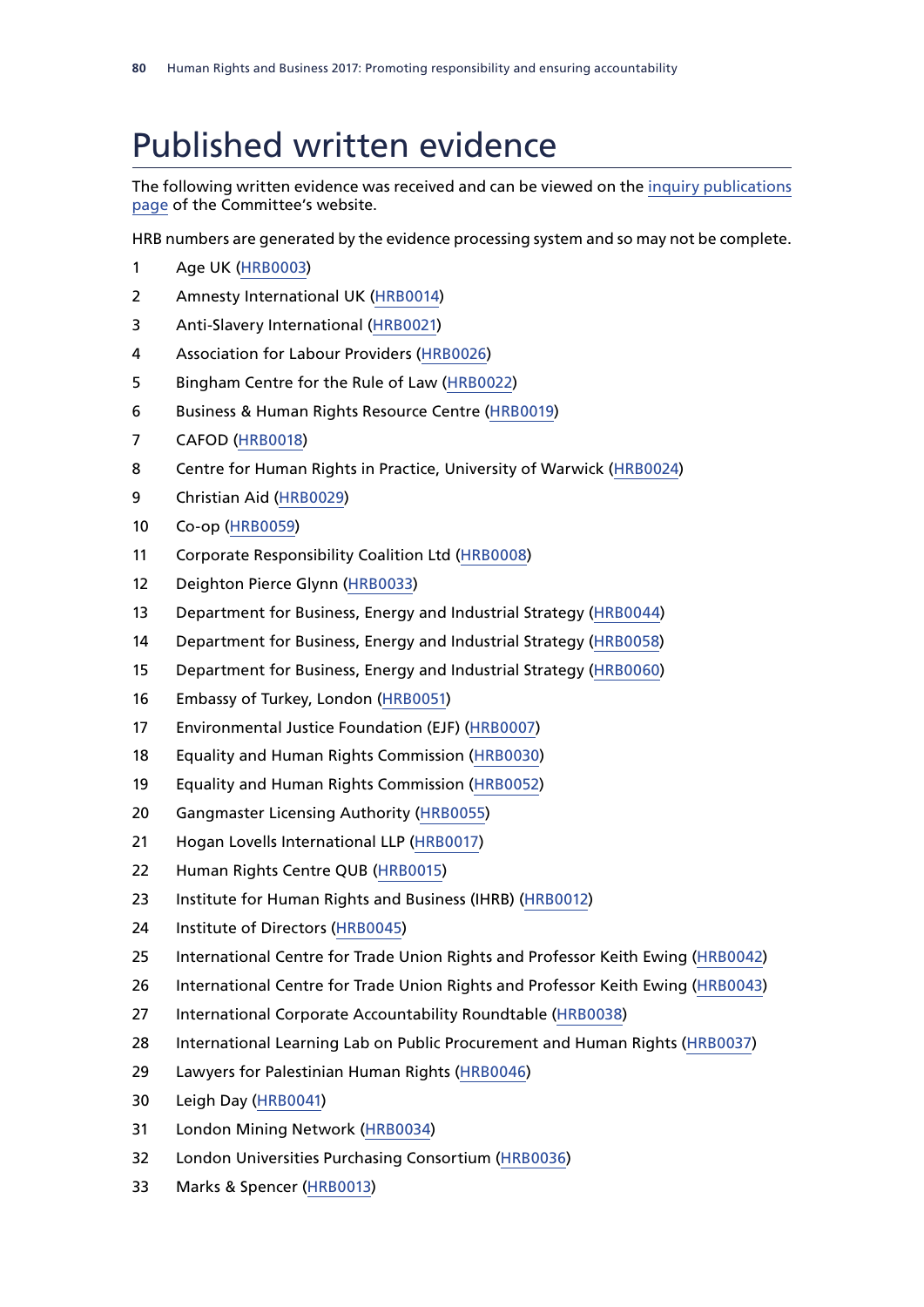- Ministry of Justice [\(HRB0050\)](http://data.parliament.uk/WrittenEvidence/CommitteeEvidence.svc/EvidenceDocument/Human%20Rights%20Joint%20Committee/Human%20Rights%20and%20Business%202017%20Promoting%20responsibility%20and%20ensuring%20accountability/written/47481.html)
- Professor Peter Muchlinski [\(HRB0011\)](http://data.parliament.uk/WrittenEvidence/CommitteeEvidence.svc/EvidenceDocument/Human%20Rights%20Joint%20Committee/Human%20Rights%20and%20Business%202017%20Promoting%20responsibility%20and%20ensuring%20accountability/written/34900.html)
- New Look & ASOS ([HRB0053\)](http://data.parliament.uk/WrittenEvidence/CommitteeEvidence.svc/EvidenceDocument/Human%20Rights%20Joint%20Committee/Human%20Rights%20and%20Business%202017%20Promoting%20responsibility%20and%20ensuring%20accountability/written/48216.html)
- Nomogaia [\(HRB0028](http://data.parliament.uk/WrittenEvidence/CommitteeEvidence.svc/EvidenceDocument/Human%20Rights%20Joint%20Committee/Human%20Rights%20and%20Business%202017%20Promoting%20responsibility%20and%20ensuring%20accountability/written/35131.html))
- Northern Ireland Business and Human Rights Forum [\(HRB0004](http://data.parliament.uk/WrittenEvidence/CommitteeEvidence.svc/EvidenceDocument/Human%20Rights%20Joint%20Committee/Human%20Rights%20and%20Business%202017%20Promoting%20responsibility%20and%20ensuring%20accountability/written/34817.html))
- Northern Ireland Human Rights Commission ([HRB0031](http://data.parliament.uk/WrittenEvidence/CommitteeEvidence.svc/EvidenceDocument/Human%20Rights%20Joint%20Committee/Human%20Rights%20and%20Business%202017%20Promoting%20responsibility%20and%20ensuring%20accountability/written/35141.html))
- Office of the Independent Anti-Slavery Commissioner ([HRB0057](http://data.parliament.uk/WrittenEvidence/CommitteeEvidence.svc/EvidenceDocument/Human%20Rights%20Joint%20Committee/Human%20Rights%20and%20Business%202017%20Promoting%20responsibility%20and%20ensuring%20accountability/written/48548.html))
- Office of the UN High Commissioner for Human Rights [\(HRB0032](http://data.parliament.uk/WrittenEvidence/CommitteeEvidence.svc/EvidenceDocument/Human%20Rights%20Joint%20Committee/Human%20Rights%20and%20Business%202017%20Promoting%20responsibility%20and%20ensuring%20accountability/written/35142.html))
- Progressio (CIIR) and Gender and Development Network ([HRB0006](http://data.parliament.uk/WrittenEvidence/CommitteeEvidence.svc/EvidenceDocument/Human%20Rights%20Joint%20Committee/Human%20Rights%20and%20Business%202017%20Promoting%20responsibility%20and%20ensuring%20accountability/written/34821.html))
- Sarita Shah [\(HRB0056](http://data.parliament.uk/WrittenEvidence/CommitteeEvidence.svc/EvidenceDocument/Human%20Rights%20Joint%20Committee/Human%20Rights%20and%20Business%202017%20Promoting%20responsibility%20and%20ensuring%20accountability/written/48474.html))
- Shell International Ltd [\(HRB0054\)](http://data.parliament.uk/WrittenEvidence/CommitteeEvidence.svc/EvidenceDocument/Human%20Rights%20Joint%20Committee/Human%20Rights%20and%20Business%202017%20Promoting%20responsibility%20and%20ensuring%20accountability/written/48412.html)
- techUK [\(HRB0020\)](http://data.parliament.uk/WrittenEvidence/CommitteeEvidence.svc/EvidenceDocument/Human%20Rights%20Joint%20Committee/Human%20Rights%20and%20Business%202017%20Promoting%20responsibility%20and%20ensuring%20accountability/written/35047.html)
- The Ethical Trading Initiative ([HRB0027\)](http://data.parliament.uk/WrittenEvidence/CommitteeEvidence.svc/EvidenceDocument/Human%20Rights%20Joint%20Committee/Human%20Rights%20and%20Business%202017%20Promoting%20responsibility%20and%20ensuring%20accountability/written/35128.html)
- The IARS International Institute [\(HRB0010\)](http://data.parliament.uk/WrittenEvidence/CommitteeEvidence.svc/EvidenceDocument/Human%20Rights%20Joint%20Committee/Human%20Rights%20and%20Business%202017%20Promoting%20responsibility%20and%20ensuring%20accountability/written/34890.html)
- The Law Society of England and Wales ([HRB0047](http://data.parliament.uk/WrittenEvidence/CommitteeEvidence.svc/EvidenceDocument/Human%20Rights%20Joint%20Committee/Human%20Rights%20and%20Business%202017%20Promoting%20responsibility%20and%20ensuring%20accountability/written/44152.html))
- tiscreport.org ([HRB0049](http://data.parliament.uk/WrittenEvidence/CommitteeEvidence.svc/EvidenceDocument/Human%20Rights%20Joint%20Committee/Human%20Rights%20and%20Business%202017%20Promoting%20responsibility%20and%20ensuring%20accountability/written/47029.html))
- Trades Union Congress ([HRB0016](http://data.parliament.uk/WrittenEvidence/CommitteeEvidence.svc/EvidenceDocument/Human%20Rights%20Joint%20Committee/Human%20Rights%20and%20Business%202017%20Promoting%20responsibility%20and%20ensuring%20accountability/written/34934.html))
- Traidcraft ([HRB0009](http://data.parliament.uk/WrittenEvidence/CommitteeEvidence.svc/EvidenceDocument/Human%20Rights%20Joint%20Committee/Human%20Rights%20and%20Business%202017%20Promoting%20responsibility%20and%20ensuring%20accountability/written/34889.html))
- UNICEF UK [\(HRB0040](http://data.parliament.uk/WrittenEvidence/CommitteeEvidence.svc/EvidenceDocument/Human%20Rights%20Joint%20Committee/Human%20Rights%20and%20Business%202017%20Promoting%20responsibility%20and%20ensuring%20accountability/written/36579.html))
- UNICEF UK [\(HRB0005\)](http://data.parliament.uk/WrittenEvidence/CommitteeEvidence.svc/EvidenceDocument/Human%20Rights%20Joint%20Committee/Human%20Rights%20and%20Business%202017%20Promoting%20responsibility%20and%20ensuring%20accountability/written/34819.html)